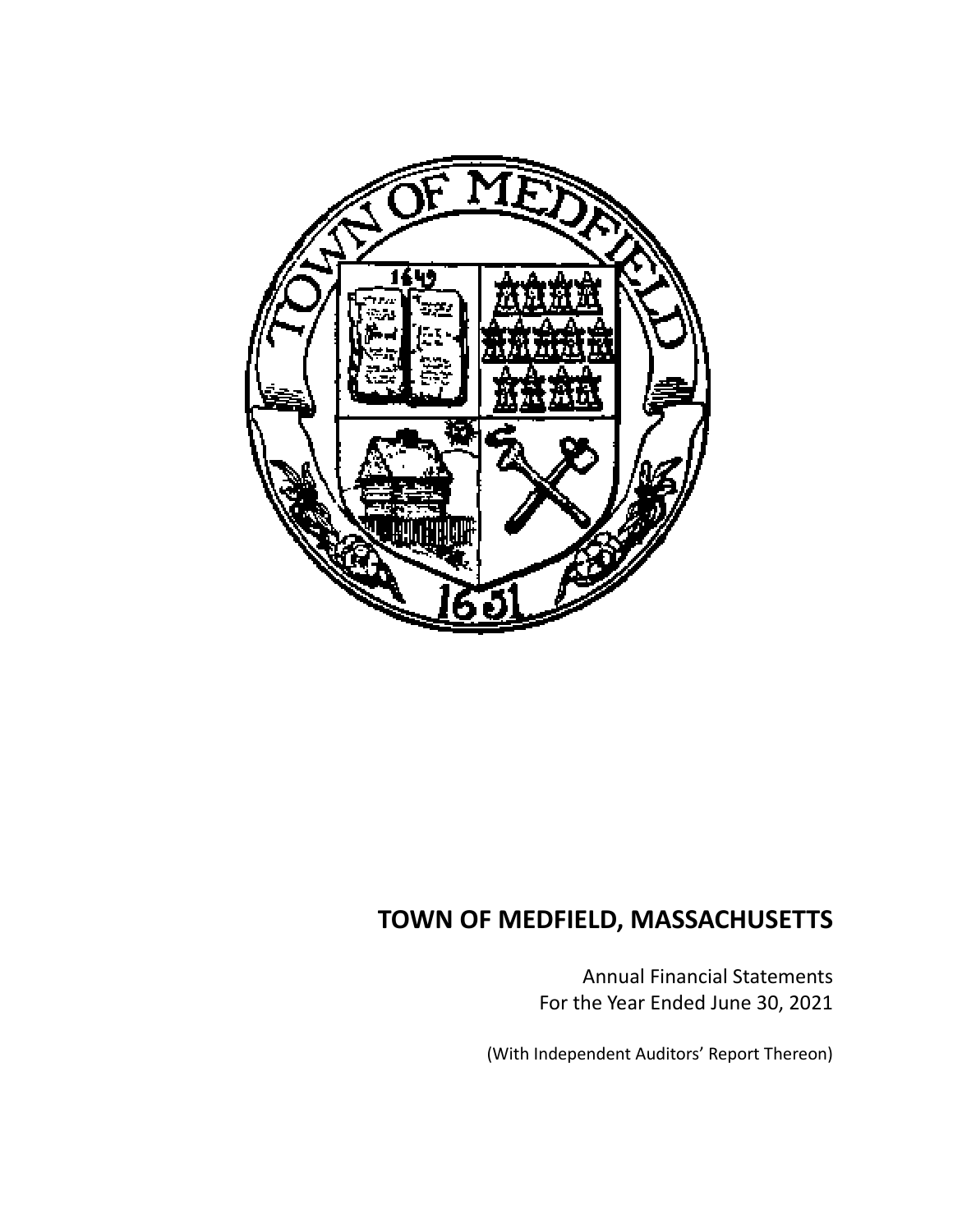# **TABLE OF CONTENTS**

|                                                                                                                                                    | Page |
|----------------------------------------------------------------------------------------------------------------------------------------------------|------|
| <b>INDEPENDENT AUDITORS' REPORT</b>                                                                                                                | 1    |
| <b>MANAGEMENT'S DISCUSSION AND ANALYSIS</b>                                                                                                        | 4    |
| <b>BASIC FINANCIAL STATEMENTS:</b>                                                                                                                 |      |
| <b>Government-Wide Financial Statements:</b>                                                                                                       |      |
| <b>Statement of Net Position</b>                                                                                                                   | 12   |
| <b>Statement of Activities</b>                                                                                                                     | 14   |
| <b>Fund Financial Statements:</b>                                                                                                                  |      |
| <b>Governmental Funds:</b>                                                                                                                         |      |
| <b>Balance Sheet</b>                                                                                                                               | 16   |
| Reconciliation of Total Governmental Fund Balances to<br>Net Position of Governmental Activities in the Statement<br>of Net Position               | 17   |
| Statement of Revenues, Expenditures, and Changes<br>in Fund Balances                                                                               | 18   |
| Reconciliation of the Statement of Revenues, Expenditures,<br>and Changes in Fund Balances of Governmental Funds to<br>the Statement of Activities | 19   |
| <b>Proprietary Funds:</b>                                                                                                                          |      |
| <b>Statement of Net Position</b>                                                                                                                   | 20   |
| Statement of Revenues, Expenses, and Changes in Fund Net Position                                                                                  | 22   |
| <b>Statement of Cash Flows</b>                                                                                                                     | 23   |
| <b>Fiduciary Funds:</b>                                                                                                                            |      |
| <b>Statement of Fiduciary Net Position</b>                                                                                                         | 24   |
| Statement of Changes in Fiduciary Net Position                                                                                                     | 25   |
| <b>Notes to Financial Statements</b>                                                                                                               | 26   |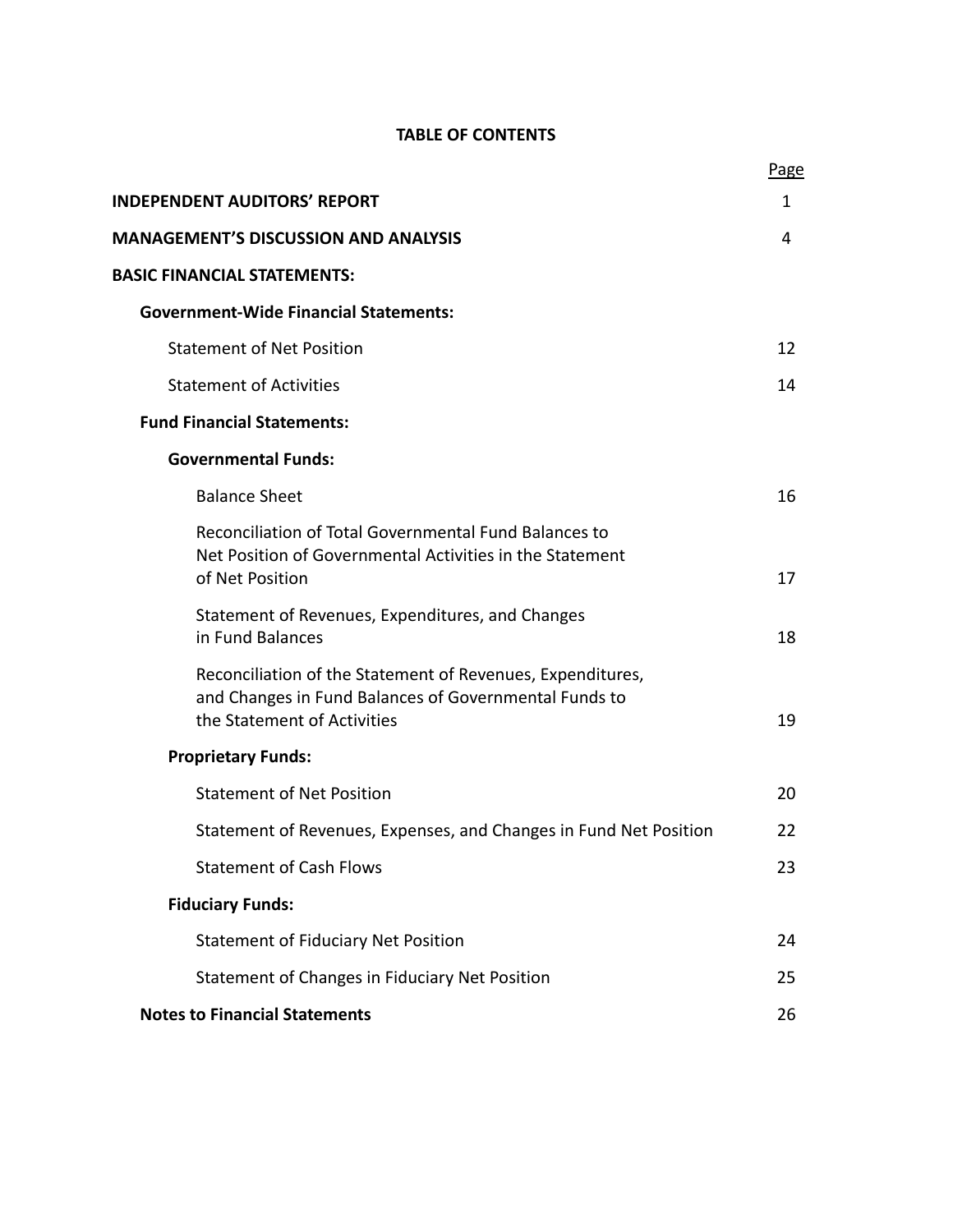# **REQUIRED SUPPLEMENTARY INFORMATION:**

# **Budget and Actual:**

| Schedule of Revenues, Expenditures, and Other Financing Sources (Uses) -<br>Budget and Actual - General Fund                                   | 65 |
|------------------------------------------------------------------------------------------------------------------------------------------------|----|
| Notes to Required Supplementary Information for General Fund Budget                                                                            | 66 |
| Pension:                                                                                                                                       |    |
| Schedule of Proportionate Share of the Net Pension Liability                                                                                   | 67 |
| Schedule of Pension Contributions                                                                                                              | 68 |
| OPEB:                                                                                                                                          |    |
| Schedule of Changes in Net OPEB Liability                                                                                                      | 69 |
| Schedules of Net OPEB Liability, Contributions, and Investment Returns                                                                         | 70 |
| <b>OTHER INFORMATION</b>                                                                                                                       |    |
| Report on Internal Control Over Financial Reporting and on Compliance<br>and Other Matters Based on an Audit of Financial Statements Performed |    |

in Accordance with *Government Auditing Standards*  71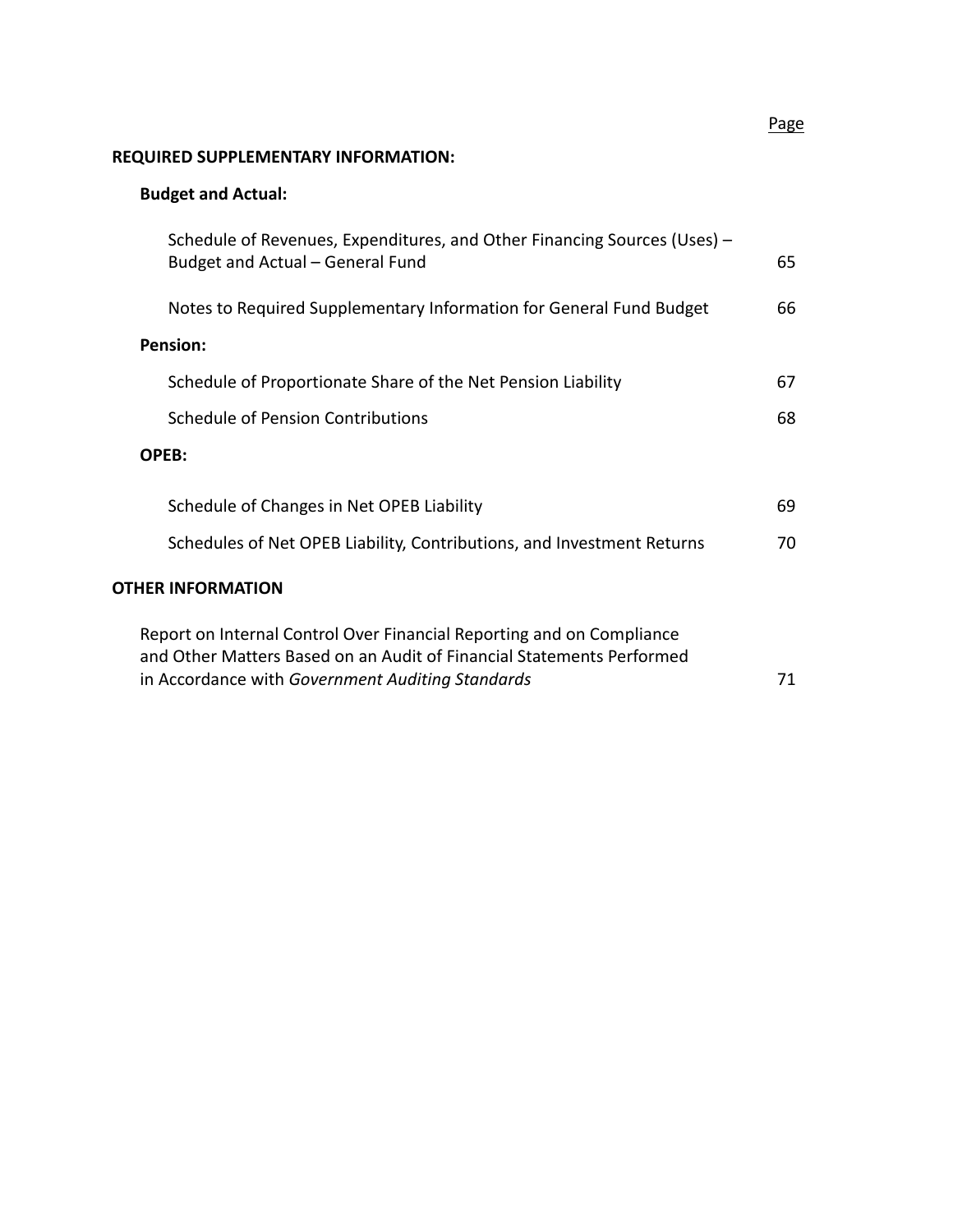

# **INDEPENDENT AUDITORS' REPORT**

To the Board of Selectmen Town of Medfield, Massachusetts

## **Report on the Financial Statements**

We have audited the accompanying financial statements of the governmental activities, the business‐type activities, each major fund, and the aggregate remaining fund information of the Town of Medfield, Massachusetts (the Town), as of and for the year ended June 30, 2021, and the related notes to the financial statements, which collectively comprise the Town's basic financial statements as listed in the Table of Contents.

## *Management's Responsibility for the Financial Statements*

The Town's management is responsible for the preparation and fair presentation of these financial statements in accordance with accounting principles generally accepted in the United States of America; this includes the design, implementation, and maintenance of internal control relevant to the preparation and fair presentation of financial statements that are free from material misstatement, whether due to fraud or error.

#### *Auditors' Responsibility*

Our responsibility is to express opinions on these financial statements based on our audit. We conducted our audit in accordance with auditing standards generally accepted in the United States of America and the standards applicable to financial audits contained in *Government Auditing Standards*, issued by the Comptroller General of the United States. Those standards require that we plan and perform the audit to obtain reasonable assurance about whether the financial statements are free from material misstatement.

An audit involves performing procedures to obtain audit evidence about the amounts and disclosures in the financial statements. The procedures selected depend on the auditors' judgment, including the assessment of the risks of material misstatement of the financial statements, whether due to fraud or error. In making those risk assessments, the auditor considers internal control relevant to the entity's preparation and fair presentation of the

Merrimack, New Hampshire Andover, Massachusetts Greenfield, Massachusetts Ellsworth, Maine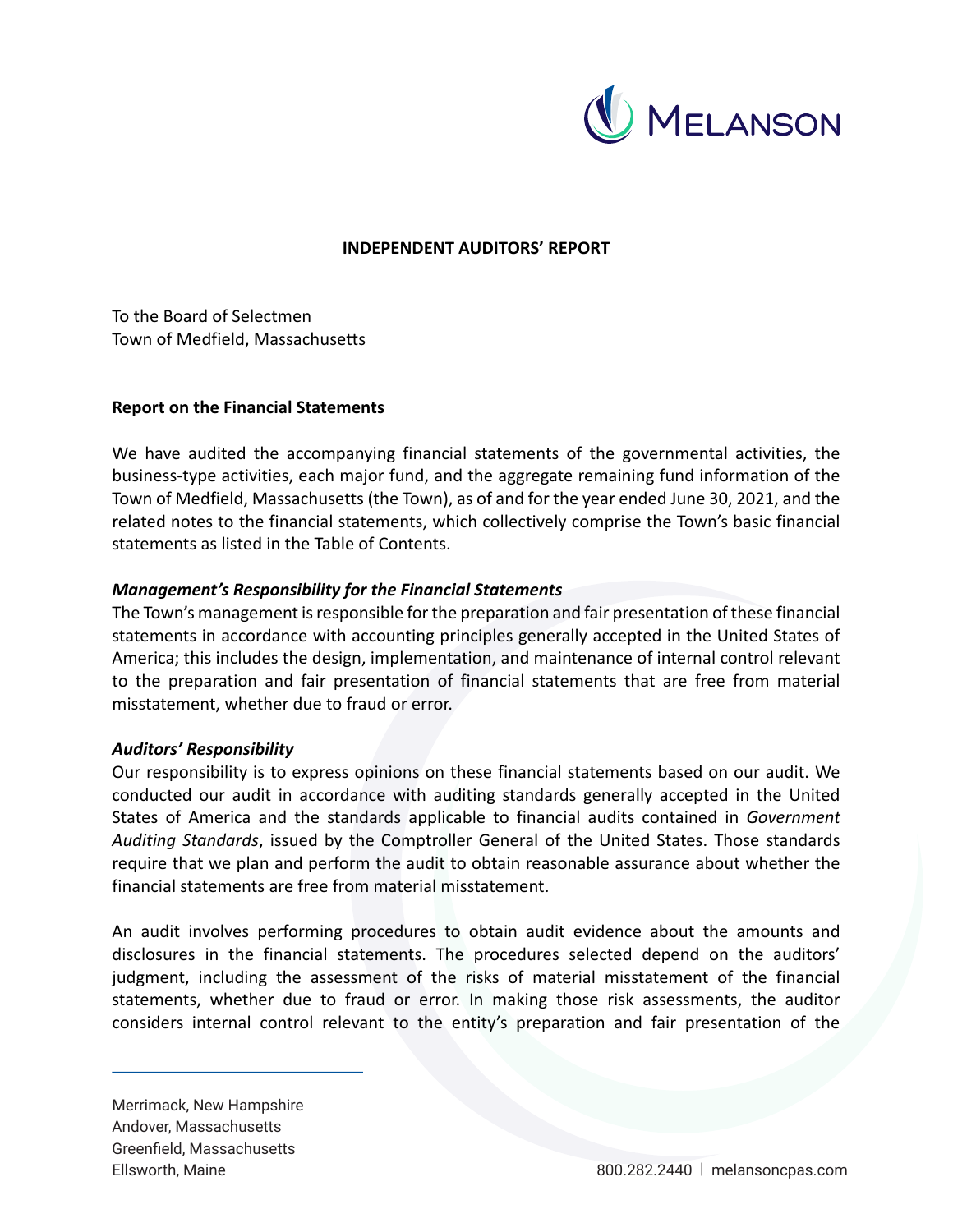

financial statements in order to design audit procedures that are appropriate in the circumstances, but not for the purpose of expressing an opinion on the effectiveness of the entity's internal control. Accordingly, we express no such opinion. An audit also includes evaluating the appropriateness of accounting policies used and the reasonableness of significant accounting estimates made by management, as well as evaluating the overall presentation of the financial statements.

We believe that the audit evidence we have obtained is sufficient and appropriate to provide a basis for our audit opinions.

## *Opinions*

In our opinion, the financial statements referred to above present fairly, in all material respects, the respective financial position of the governmental activities, the business-type activities, each major fund, and the aggregate remaining fund information of the Town of Medfield, Massachusetts, as of June 30, 2021, and the respective changes in financial position and, where applicable, cash flows thereof for the year then ended in accordance with accounting principles generally accepted in the United States of America.

## *Other Matters*

## *Required Supplementary Information*

Accounting principles generally accepted in the United States of America require that Man‐ agement's Discussion and Analysis, the budgetary comparison for the General Fund, and certain pension and OPEB schedules be presented to supplement the basic financial statements. Such information, although not a part of the basic financial statements, is required by the Governmental Accounting Standards Board, who considers it to be an essential part of financial reporting for placing the basic financial statements in an appropriate operational, economic, or historical context. We have applied certain limited procedures to the required supplementary information in accordance with auditing standards generally accepted in the United States of America, which consisted of inquiries of management about the methods of preparing the information and comparing the information for consistency with management's responses to our inquiries, the basic financial statements, and other knowledge we obtained during our audit of the basic financial statements. We do not express an opinion or provide any assurance on the information because the limited procedures do not provide us with evidence sufficient to express an opinion or provide any assurance.

# **Other Reporting Required by** *Government Auditing Standards*

In accordance with *Government Auditing Standards*, we have also issued our report dated March 25, 2022 on our consideration of the Town's internal control over financial reporting and on our tests of its compliance with certain provisions of laws, regulations, contracts, and grant agreements and other matters. The purpose of that report is solely to describe the scope of our testing of internal control over financial reporting and compliance and the results of that testing,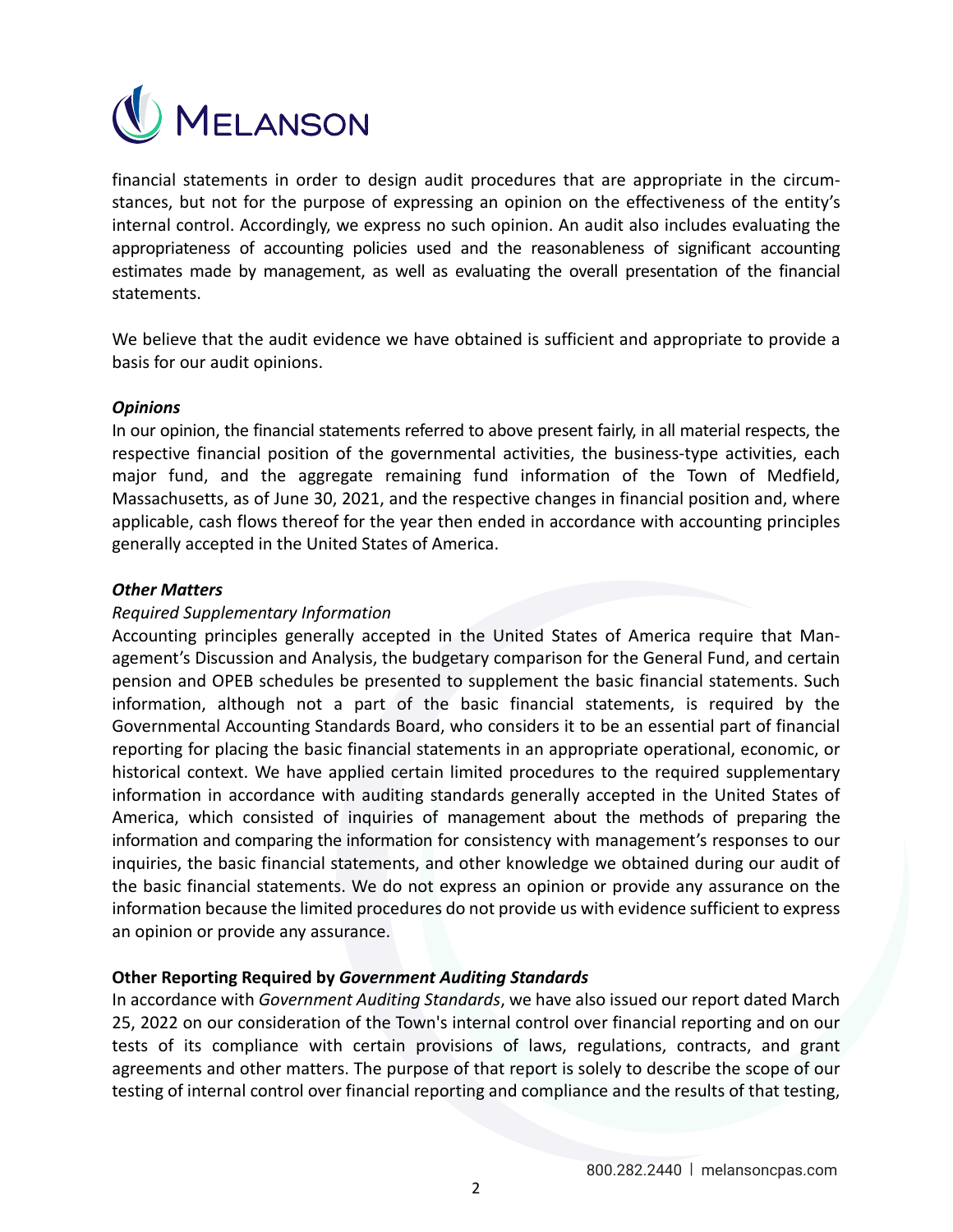

and not to provide an opinion on the effectiveness of the Town's internal control over financial reporting or on compliance. That report is an integral part of an audit performed in accordance with *Government Auditing Standards* in considering the Town's internal control over financial reporting and compliance.

Melanoon

Andover, Massachusetts March 25, 2022

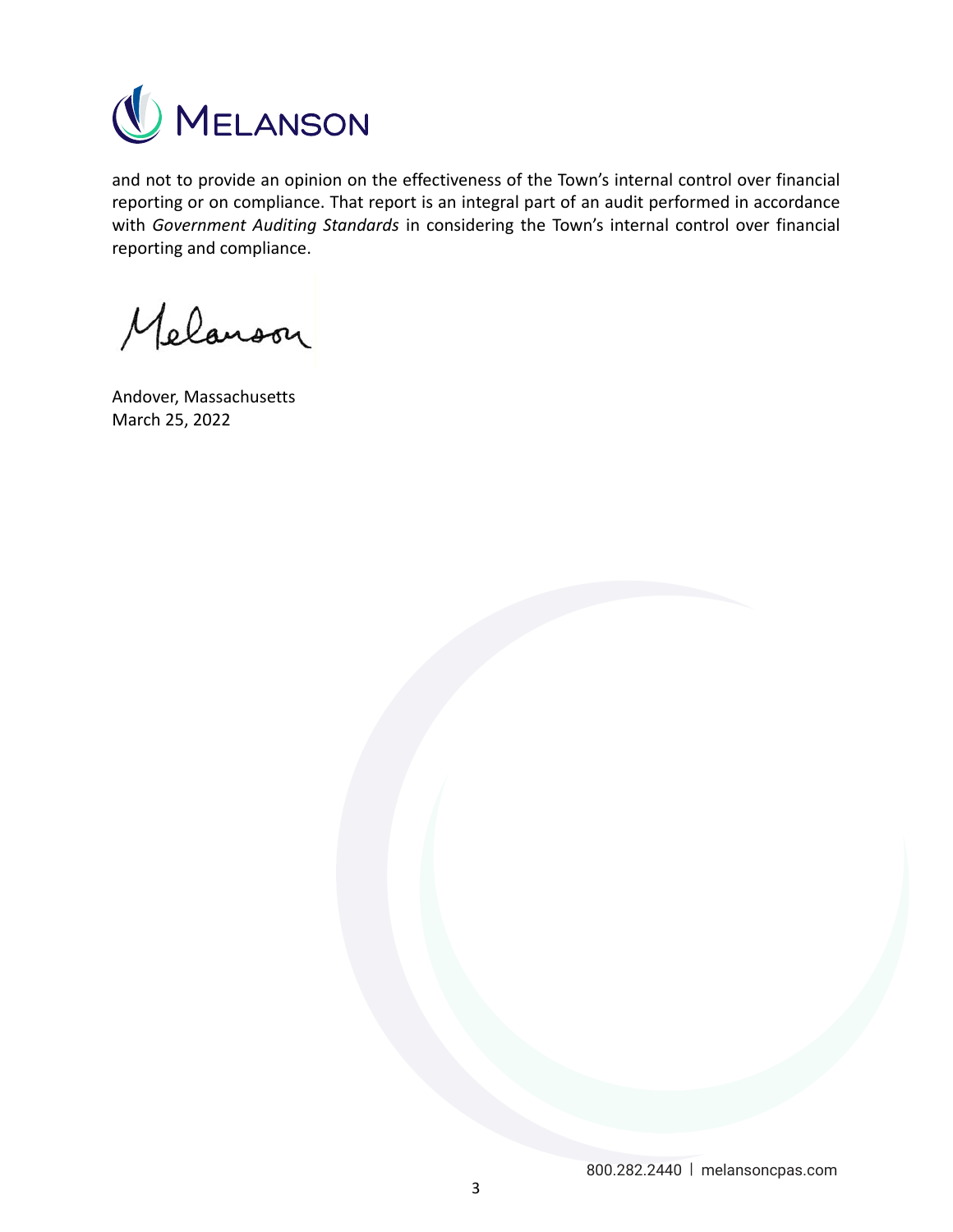# **MANAGEMENT'S DISCUSSION AND ANALYSIS**

As management of the Town of Medfield, Massachusetts (the Town), we offer readers this narrative overview and analysis of the financial activities of the for the fiscal year ended June 30, 2021.

# **Overview of the Financial Statements**

This discussion and analysis is intended to serve as an introduction to the basic financial statements. The basic financial statements are comprised of three components: (1) government‐ wide financial statements, (2) fund financial statements, and (3) notes to financial statements. This report also contains required supplementary information in addition to the basic financial statements themselves.

# *Government‐Wide Financial Statements*

The government-wide financial statements are designed to provide readers with a broad overview of our finances in a manner similar to a private‐sector business.

The Statement of Net Position presents information on all assets, liabilities, and deferred outflows/inflows of resources with the difference reported as net position. Over time, increases or decreases in net position may serve as a useful indicator of whether the financial position is improving or deteriorating.

The Statement of Activities presents information showing how the Town's net position changed during the most recent fiscal year. All changes in net position are reported as soon as the underlying event giving rise to the change occurs, regardless of the timing of related cash flows. Thus, revenues and expenses are reported in this statement for some items that will only result in cash flows in future fiscal periods (e.g., uncollected taxes and earned but unused vacation leave).

Both of the government-wide financial statements distinguish functions that are principally supported by taxes and intergovernmental revenues (governmental activities) from other functions that are intended to recover all or a significant portion of their costs through user fees and charges (business‐type activities). The governmental activities include general government, public safety, education, public works, health and human services, and culture and recreation. The business‐type activities include water and sewer activities.

# *Fund Financial Statements*

A fund is a grouping of related accounts that is used to maintain control over resources that have been segregated for specific activities or objectives. Fund accounting is used to ensure and demonstrate compliance with finance‐related legal requirements. The Town's funds can be divided into three categories: governmental funds, proprietary funds, and fiduciary funds.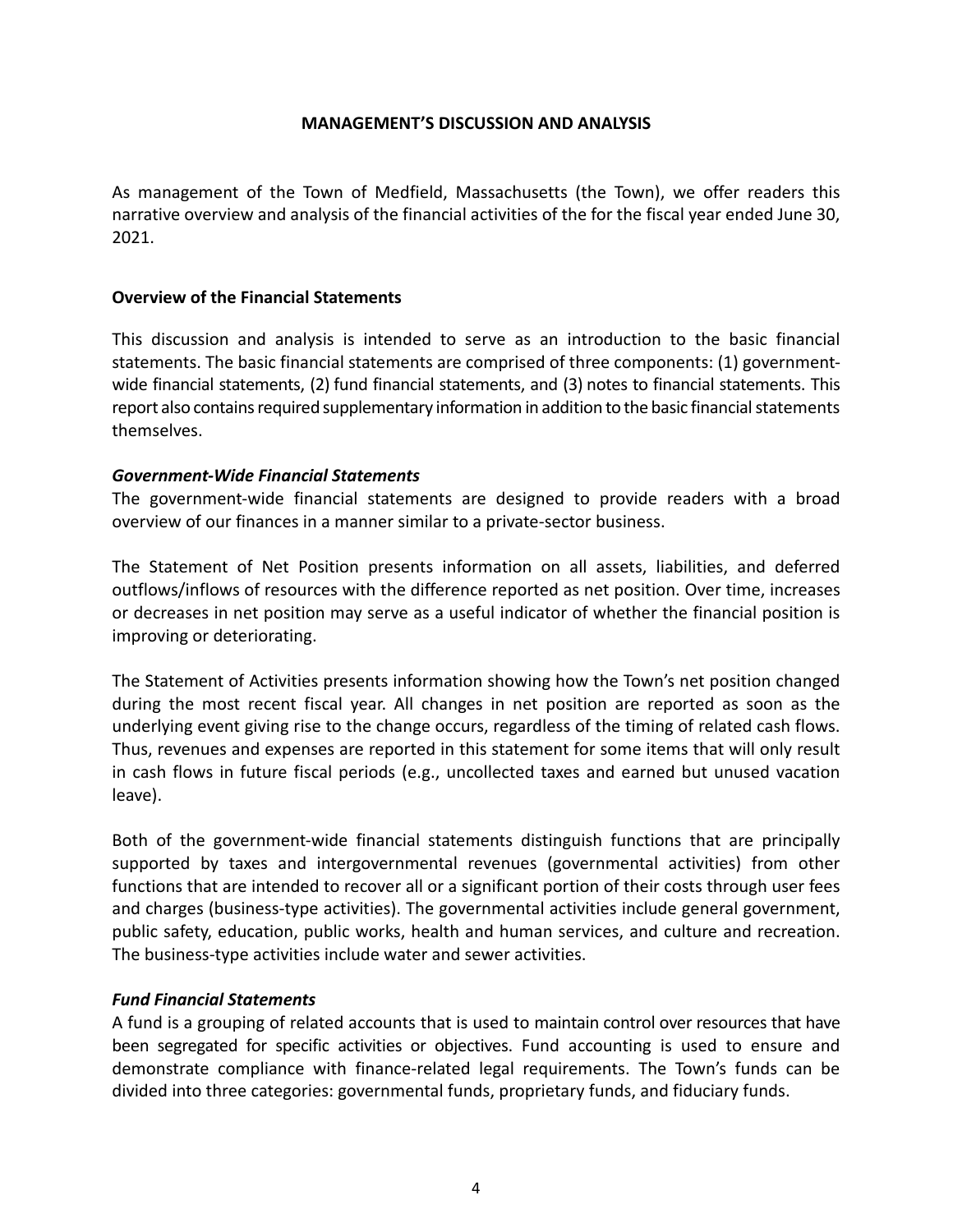## *Governmental Funds*

Governmental funds are used to account for essentially the same functions reported as governmental activities in the government-wide financial statements. However, unlike the government‐wide financial statements, governmental fund financial statements focus on near‐ term inflows and outflows of spendable resources, as well as on balances of spendable resources available at the end of the fiscal year. Such information may be useful in evaluating a government's near‐term financing requirements.

Because the focus of governmental funds is narrower than that of the government-wide financial statements, it is useful to compare the information presented for governmental funds with similar information presented for governmental activities in the government‐wide financial statements. By doing so, readers may better understand the long-term impact of the government's near-term financing decisions. Both the governmental fund balance sheet and the governmental fund statement of revenues, expenditures, and changes in fund balances provide a reconciliation to facilitate this comparison between governmental funds and governmental activities.

# *Proprietary Funds*

Proprietary fund reporting focuses on the determination of operating income, changes in net position (or cost recovery), financial position, and cash flows. The proprietary fund category includes enterprise funds.

Enterprise funds are used to report activity for which a fee is charged to external users, and must be used when one of the following criteria are met: (1) activity is financed with debt that is secured solely by a pledge of the net revenues from fees and charges, (2) laws or regulations require the activity's costs of providing services be recovered with fees and charges, and (3) the pricing policies of the activity establish fees and charges designed to recover its costs, including capital costs such as depreciation or debt service. The primary focus on these criteria is on fees charged to external users. Enterprise funds are used to report the same functions presented as business-type activities in the government-wide financial statements, only in more detail. Specifically, enterprise funds are used to account for water and sewer operations, which are considered to be major funds.

# *Fiduciary Funds*

Fiduciary funds are used to account for resources held for the benefit of parties outside the government. Fiduciary funds are not reflected in the government-wide financial statements because the resources of those funds are not available to support the Town's own programs. The accounting used for fiduciary funds is much like that used for proprietary funds.

# *Notes to Financial Statements*

The notes provide additional information that is essential to a full understanding of the data provided in the government‐wide and fund financial statements.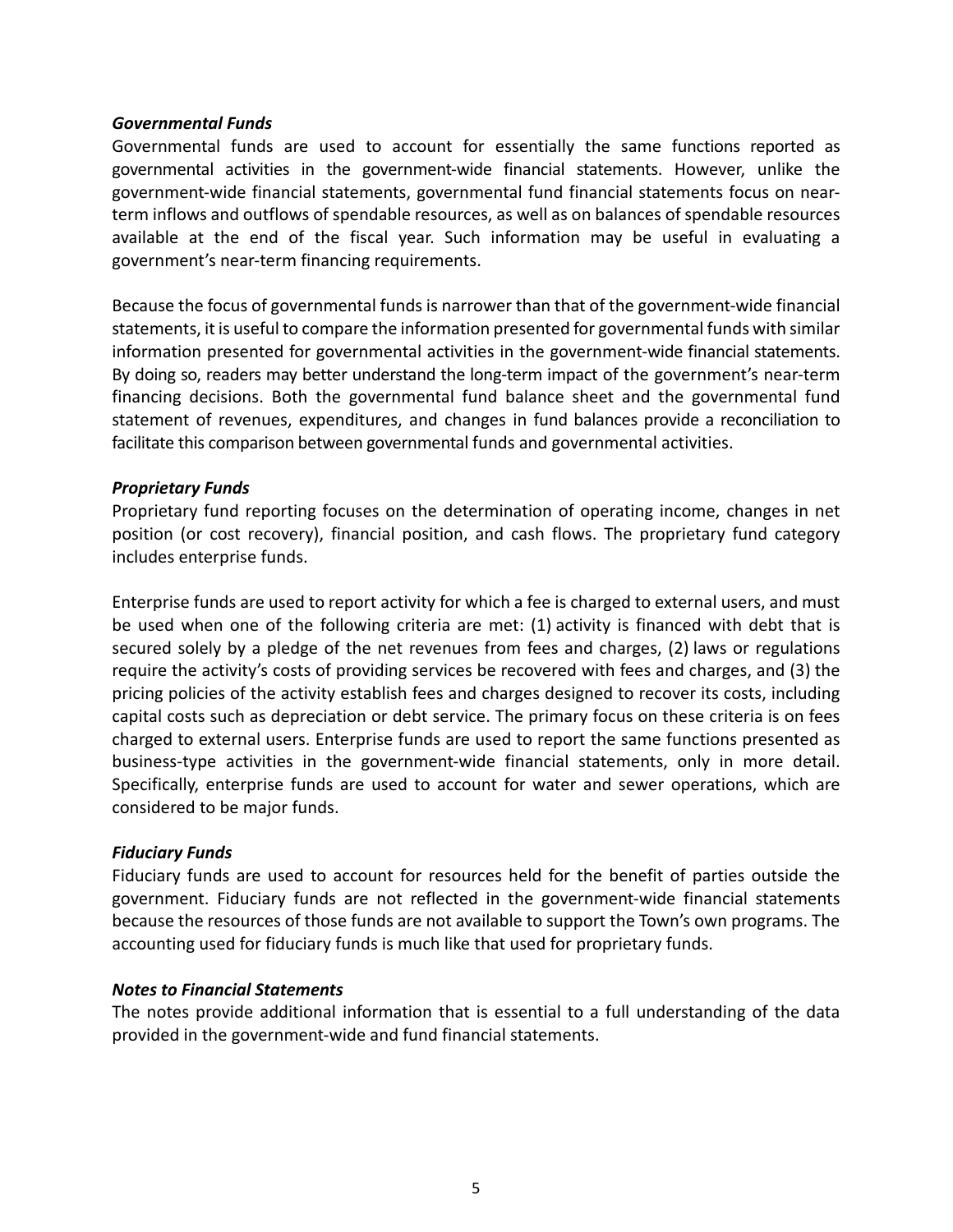# *Required Supplementary Information*

In addition to the basic financial statements and accompanying notes, this report also presents certain required supplementary information which is required to be disclosed by accounting principles generally accepted in the United States of America.

# **Financial Highlights**

- As of the close of the current fiscal year, net position in governmental activities was \$57,259,985, a change of \$3,364,205, and net position in business-type activities was \$13,836,987, a change of \$1,503,564.
- As of the close of the current fiscal year, governmental funds reported combined ending fund balances of \$24,750,653, a change of \$1,064,598 in comparison to the prior year.
- At the end of the current fiscal year, unassigned fund balance for the General Fund was \$9,126,112, a change of \$2,989,818 in comparison to the prior year.

# **Government‐Wide Financial Analysis**

The following is a summary of condensed government‐wide financial data for the current and prior fiscal year.

|                                  |    |              |                   | <b>NET POSITION</b><br>(in thousands) |                                    |          |    |          |       |           |    |           |
|----------------------------------|----|--------------|-------------------|---------------------------------------|------------------------------------|----------|----|----------|-------|-----------|----|-----------|
|                                  |    | Governmental |                   |                                       | Business-Type<br><b>Activities</b> |          |    |          |       |           |    |           |
|                                  |    |              | <b>Activities</b> |                                       |                                    |          |    |          | Total |           |    |           |
|                                  |    | 2021         |                   | 2020                                  |                                    | 2021     |    | 2020     |       | 2021      |    | 2020      |
| <b>Assets</b>                    |    |              |                   |                                       |                                    |          |    |          |       |           |    |           |
| Current and other assets         | Ś. | 31,771       | Ŝ.                | 29,550                                | Ŝ.                                 | 5,835    | Ŝ. | 5,716    | Ŝ.    | 37,606    | Ŝ. | 35,266    |
| Capital assets                   |    | 116,202      |                   | 118,955                               |                                    | 15,765   |    | 15,008   |       | 131,967   |    | 133,963   |
| Total assets                     |    | 147,973      |                   | 148,505                               |                                    | 21,600   |    | 20,724   |       | 169,573   |    | 169,229   |
| Deferred outflows of resources   |    | 1,759        |                   | 2,789                                 |                                    | 55       |    | 97       |       | 1.814     |    | 2,886     |
| <b>Liabilities</b>               |    |              |                   |                                       |                                    |          |    |          |       |           |    |           |
| Other liabilities                |    | 4,928        |                   | 3,836                                 |                                    | 222      |    | 99       |       | 5,150     |    | 3,935     |
| Long-term liabilities            |    | 71,302       |                   | 83,479                                |                                    | 7,246    |    | 8,176    |       | 78,548    |    | 91,655    |
| <b>Total liabilities</b>         |    | 76,230       |                   | 87,315                                |                                    | 7,468    |    | 8,275    |       | 83,698    |    | 95,590    |
| Deferred inflows of resources    |    | 16,242       |                   | 10,084                                |                                    | 350      |    | 213      |       | 16,592    |    | 10,297    |
| <b>Net Position</b>              |    |              |                   |                                       |                                    |          |    |          |       |           |    |           |
| Net investment in capital assets |    | 91.082       |                   | 90,503                                |                                    | 9,529    |    | 8,281    |       | 100.611   |    | 98,784    |
| Restricted                       |    | 11,090       |                   | 10,019                                |                                    |          |    |          |       | 11,090    |    | 10,019    |
| Unrestricted                     |    | (44,912)     |                   | (46,627)                              |                                    | 4,308    |    | 4,052    |       | (40, 604) |    | (42, 575) |
| Total net position               | \$ | 57,260       | Ś                 | 53,895                                |                                    | \$13,837 |    | \$12,333 | Ś.    | 71,097    | \$ | 66,228    |

As noted earlier, net position may serve over time as a useful indicator of a government's financial position. At the close of the most recent fiscal year, total net position was \$71,096,972, a change of \$4,867,769 in comparison to the prior year.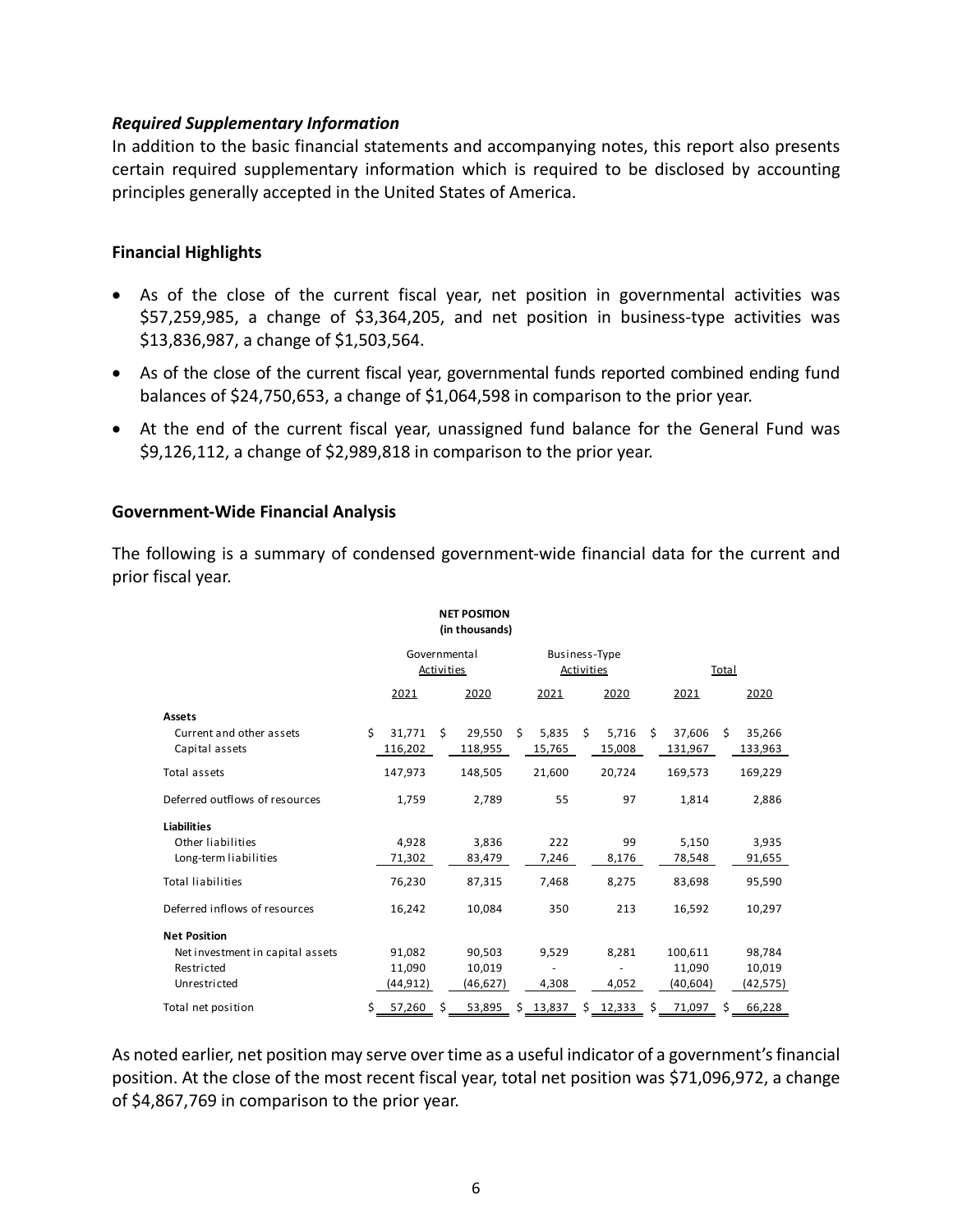The largest portion of net position \$100,611,143 reflects our investment in capital assets (e.g., land, buildings, machinery, equipment, vehicles, and infrastructure), less any related debt used to acquire those assets that is still outstanding. These capital assets are used to provide services to citizens; consequently, these assets are not available for future spending. Although the investment in capital assets is reported net of related debt, it should be noted that the resources needed to repay this debt must be provided from other sources, since the capital assets themselves cannot be used to liquidate these liabilities.

An additional portion of net position \$11,089,672 represents resources that are subject to external restrictions on how they may be used. The remaining balance of unrestricted net position reflects a deficit of \$(40,603,843) primarily resulting from unfunded pension and OPEB liabilities.

| (in thousands)                       |              |                   |        |    |                                    |    |        |         |        |    |        |  |
|--------------------------------------|--------------|-------------------|--------|----|------------------------------------|----|--------|---------|--------|----|--------|--|
|                                      | Governmental | <b>Activities</b> |        |    | Business-Type<br><b>Activities</b> |    |        |         | Total  |    |        |  |
|                                      | 2021         |                   | 2020   |    | 2021                               |    | 2020   |         | 2021   |    | 2020   |  |
| Revenues                             |              |                   |        |    |                                    |    |        |         |        |    |        |  |
| Program revenues:                    |              |                   |        |    |                                    |    |        |         |        |    |        |  |
| \$<br>Charges for services           | 4,654        | \$                | 4,747  | \$ | 4,941                              | \$ | 4,323  | $\zeta$ | 9,595  | \$ | 9,070  |  |
| Operating grants and                 |              |                   |        |    |                                    |    |        |         |        |    |        |  |
| contributions                        | 22,666       |                   | 18,460 |    |                                    |    |        |         | 22,666 |    | 18,460 |  |
| Capital grants and                   |              |                   |        |    |                                    |    |        |         |        |    |        |  |
| contributions                        | 119          |                   | 245    |    |                                    |    |        |         | 119    |    | 245    |  |
| General revenues:                    |              |                   |        |    |                                    |    |        |         |        |    |        |  |
| Property taxes                       | 50,630       |                   | 49,492 |    |                                    |    |        |         | 50,630 |    | 49,492 |  |
| Excise taxes                         | 2,274        |                   | 2,457  |    |                                    |    |        |         | 2,274  |    | 2,457  |  |
| Penalties, interest, and other taxes | 283          |                   | 71     |    |                                    |    |        |         | 283    |    | 71     |  |
| Grants and contributions             |              |                   |        |    |                                    |    |        |         |        |    |        |  |
| not restricted to specific           |              |                   |        |    |                                    |    |        |         |        |    |        |  |
| programs                             | 1,756        |                   | 1,704  |    |                                    |    |        |         | 1,756  |    | 1,704  |  |
| Investment income                    | 260          |                   | 497    |    |                                    |    |        |         | 260    |    | 497    |  |
| Miscellaneous                        | 88           |                   | 36     |    | $\overline{\phantom{a}}$           |    |        |         | 88     |    | 36     |  |
| Total revenues                       | 82,730       |                   | 77,709 |    | 4,941                              |    | 4,323  |         | 87,671 |    | 82,032 |  |
| Expenses                             |              |                   |        |    |                                    |    |        |         |        |    |        |  |
| General government                   | 4,867        |                   | 4,014  |    |                                    |    |        |         | 4,867  |    | 4,014  |  |
| Public safety                        | 6,279        |                   | 6,049  |    |                                    |    |        |         | 6,279  |    | 6,049  |  |
| Education                            | 58,724       |                   | 57,106 |    |                                    |    |        |         | 58,724 |    | 57,106 |  |
| Public works                         | 5,107        |                   | 4,864  |    |                                    |    |        |         | 5,107  |    | 4,864  |  |
| Health and human services            | 1,076        |                   | 1,208  |    |                                    |    |        |         | 1,076  |    | 1,208  |  |
| Culture and recreation               | 1,839        |                   | 1,929  |    |                                    |    |        |         | 1,839  |    | 1,929  |  |
| Interest on long-term debt           | 897          |                   | 1,117  |    |                                    |    |        |         | 897    |    | 1,117  |  |
| Intergovernmental                    | 571          |                   | ÷,     |    |                                    |    |        |         | 571    |    | ä,     |  |
| Miscellaneous                        | 5            |                   |        |    |                                    |    |        |         | 5      |    |        |  |
| Water services                       |              |                   |        |    | 1,731                              |    | 1,942  |         | 1,731  |    | 1,942  |  |
| Sewer services                       | ٠            |                   |        |    | 1,706                              |    | 1,638  |         | 1,706  |    | 1,638  |  |
| Total expenses                       | 79,365       |                   | 76,287 |    | 3,437                              |    | 3,580  |         | 82,802 |    | 79,867 |  |
| Change in net position               | 3,365        |                   | 1,422  |    | 1,504                              |    | 743    |         | 4,869  |    | 2,165  |  |
| Net position - beginning of year     | 53,895       |                   | 52,473 |    | 12,333                             |    | 11,590 |         | 66,228 |    | 64,063 |  |
| \$<br>Net position - end of year     | 57,260       | \$                | 53,895 | \$ | 13,837                             | \$ | 12,333 | \$      | 71,097 | \$ | 66,228 |  |

**CHANGES IN NET POSITION**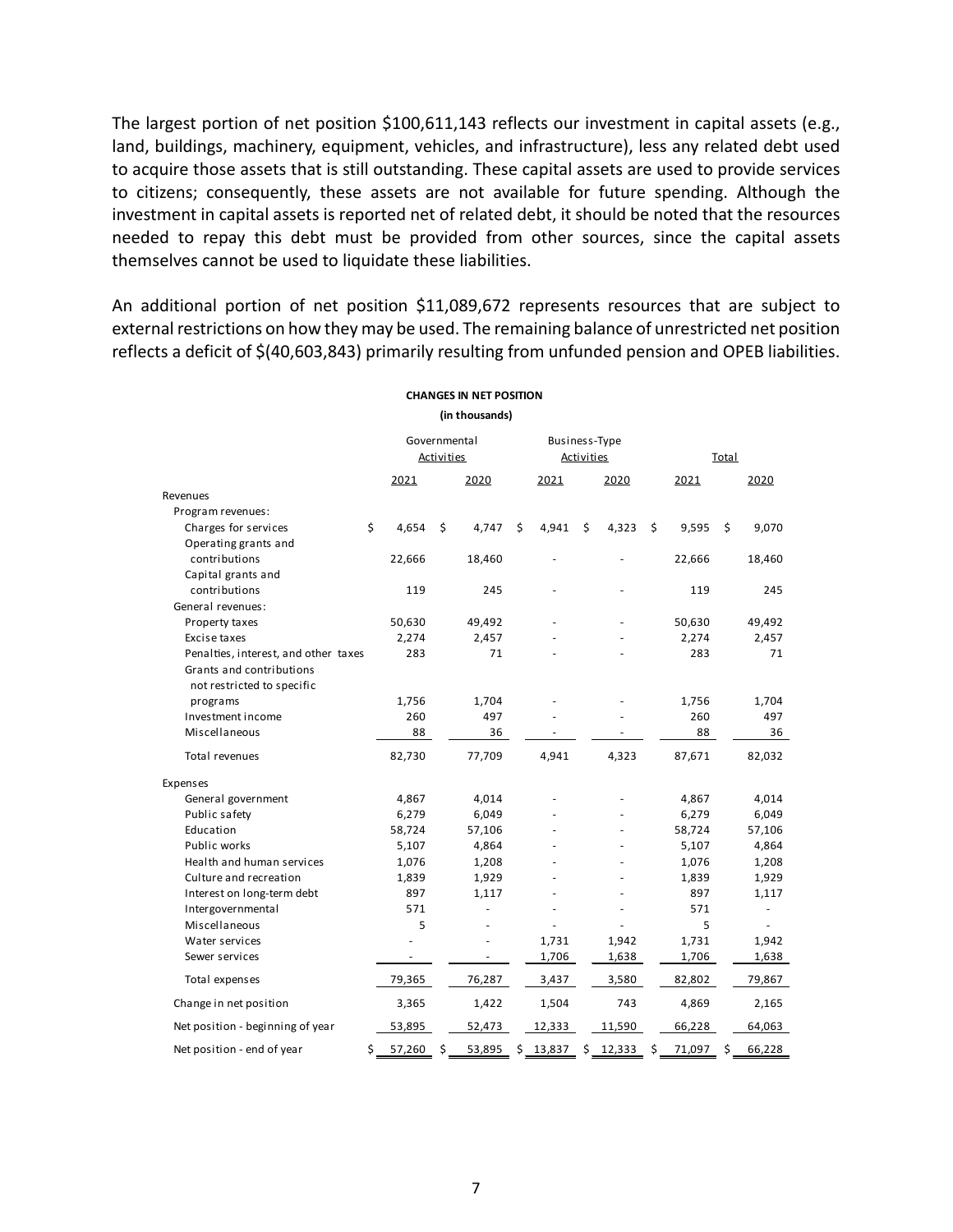# *Governmental Activities*

Governmental activities for the year resulted in a change in net position of \$3,364,205. Key elements of this change are as follows:

| <b>General Fund operations</b>                            | \$1,836,764 |
|-----------------------------------------------------------|-------------|
| Change in net pension liability, net of related deferrals | 423,941     |
| Change in net OPEB liability, net of related deferrals    | 1,204,226   |
| Other                                                     | (100, 726)  |
| Total                                                     | \$3,364,205 |

# *Business‐Type Activities*

Business-type activities for the year resulted in a change in net position of \$1,503,564. This primarily resulted from an increase in user consumption of both water and sewer services from the prior fiscal year.

# **Financial Analysis of the Town's Funds**

As noted earlier, fund accounting is used to ensure and demonstrate compliance with finance‐ related legal requirements.

# *Governmental Funds*

The focus of governmental funds is to provide information on near-term inflows, outflows, and balances of spendable resources. Such information is useful in assessing financing requirements. In particular, unassigned fund balance may serve as a useful measure of a government's net resources available for spending at the end of the fiscal year.

## *General Fund*

The General Fund is the chief operating fund. At the end of the current fiscal year, unassigned fund balance of the General Fund was \$9,126,112, while total fund balance was \$18,422,873. The Town's unassigned fund balance increased by \$2,989,818 primarily from favorable budgetary results of \$3,998,050 (page 65) less \$751,000 of free cash used to create a new Capital Stabilization Fund and approximately \$252,000 of free cash used for the fiscal year 2022 budget. As a measure of the General Fund's liquidity, it may be useful to compare both unassigned fund balance and total fund balance to General Fund expenditures. Refer to the table below.

|                         |                |               |    |             | % of               |
|-------------------------|----------------|---------------|----|-------------|--------------------|
|                         |                |               |    |             | General            |
| General Fund            | June 30, 2021  | June 30, 2020 |    | Change      | Fund Expenditures* |
| Unassigned fund balance | $9,126,112$ \$ | 6,136,294     |    | \$2,989,818 | 14.6%              |
| Total fund balance      | 18,422,873     | 16,586,109    | S. | 1.836.764   | 29.5%              |

\*Expenditure amounts used to calculate the above percentages have been adjusted to exclude the on‐behalf payment from the Commonwealth to the Massachusetts Teachers Retirement System of \$5,137,329.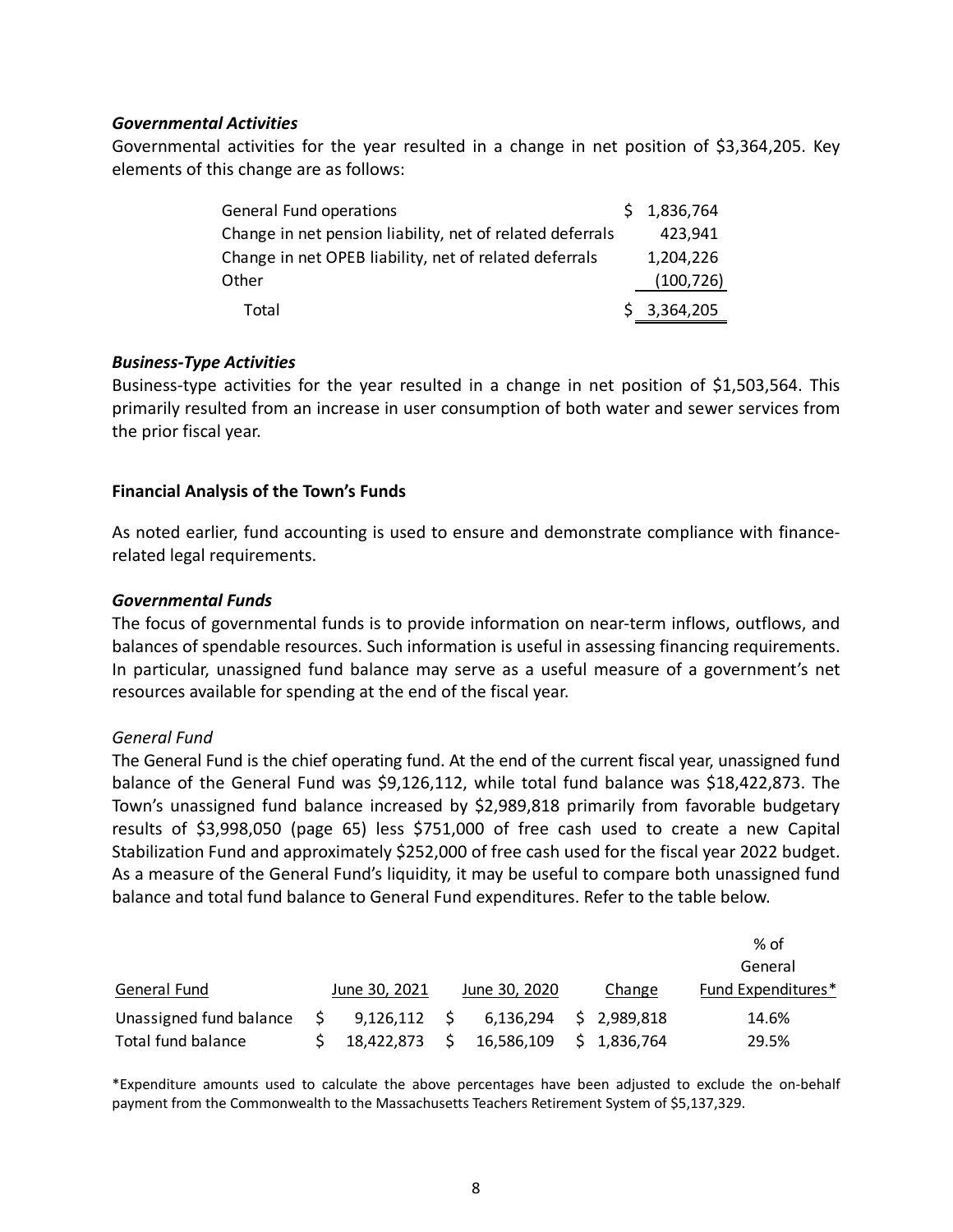The total fund balance of the General Fund changed by \$1,836,764 during the current fiscal year. Key factors in this change are as follows:

| Use of free cash and overlay surplus as a funding source $\oint$ | (842, 597)  |
|------------------------------------------------------------------|-------------|
| Use of restricted fund balance                                   | (1,281,418) |
| Revenues in excess of budget                                     | 2,262,316   |
| Expenditures less than budget                                    | 1,391,432   |
| Other                                                            | 307,031     |
| Total                                                            | 1,836,764   |

Included in the total General Fund balance are the Town's stabilization accounts with the following balances:

|                                  | June 30, 2021 | June 30, 2020 | Change     |
|----------------------------------|---------------|---------------|------------|
| General stabilization            | 2,429,819     | 1,682,507     | 747,312    |
| Pension reserve trust            | 3,657,683     | 3,650,762     | 6,921      |
| Betterment stabilization         | 39,833        | 244,000       | (204, 167) |
| Municipal building stabilization | 547,086       | 254,639       | 292,447    |
| Total                            | 6,674,421     | 5,831,908     | 842,513    |

# *Nonmajor Governmental Funds*

The nonmajor governmental funds balance changed by \$(772,166), primarily from timing differences between the receipt and disbursement of grants.

# *Proprietary Funds*

Proprietary funds provide the same type of information found in the business-type activities reported in the government-wide financial statements, but in more detail.

Unrestricted net position of the enterprise funds at the end of the year amounted to \$4,308,096, a change of \$256,120 in comparison to the prior year.

Other factors concerning the finances of proprietary funds have already been addressed in the entity-wide discussion of business-type activities.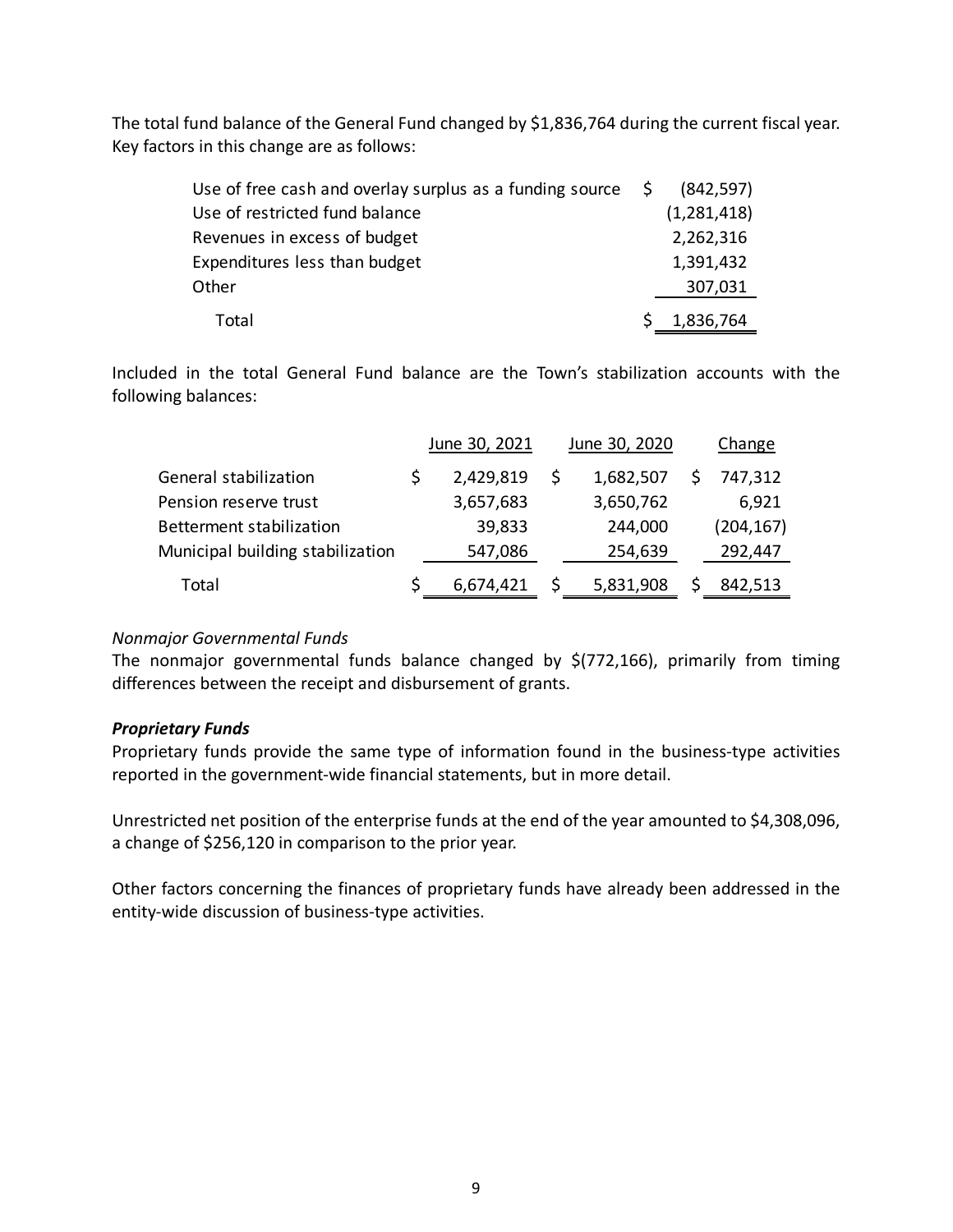# **General Fund Budgetary Highlights**

In total there was no overall difference between the original budget and the final amended budget. There were two large variances between budgeted and actual revenues and expenditures in fiscal year 2021. The major reason for these variances is described below:

- \$581,055 Employee benefits This was primarily the result of a decrease in health insurance.
- \$1,012,295 Intergovernmental revenue The Annual Town Meeting was held on June 27, 2020. At this time, the State had not yet set the final cherry sheet numbers due to the uncertainty of how the COVID‐19 pandemic would impact the State's finances. Accordingly, the Town estimated 10% less than the State's first projection.

# **Capital Asset and Debt Administration**

# *Capital Assets*

Total investment in capital assets for governmental and business‐type activities at year‐end amounted to \$131,967,381 (net of accumulated depreciation). This investment in capital assets includes land, land improvements, buildings and improvements, machinery and equipment, vehicles, textbooks and software, construction in progress, and infrastructure.

Major capital asset events during the current fiscal year included the following:

- \$887,000 water infrastructure in progress
- \$455,000 Nebo Water Tower project
- \$814,000 resurfacing of roads
- $\bullet$  \$455,000 fire engine
- \$211,000 fire SCBA tanks

Additional information on capital assets can be found in the Notes to Financial Statements.

## *Long‐Term Debt*

At the end of the current fiscal year, total bonded debt outstanding, including unamortized bond premium, was \$31,216,300, all of which was backed by the full faith and credit of the government.

The Town maintained their Aa1 rating from Moody's for general obligation debt.

Additional information on long‐term debt can be found in the Notes to Financial Statements.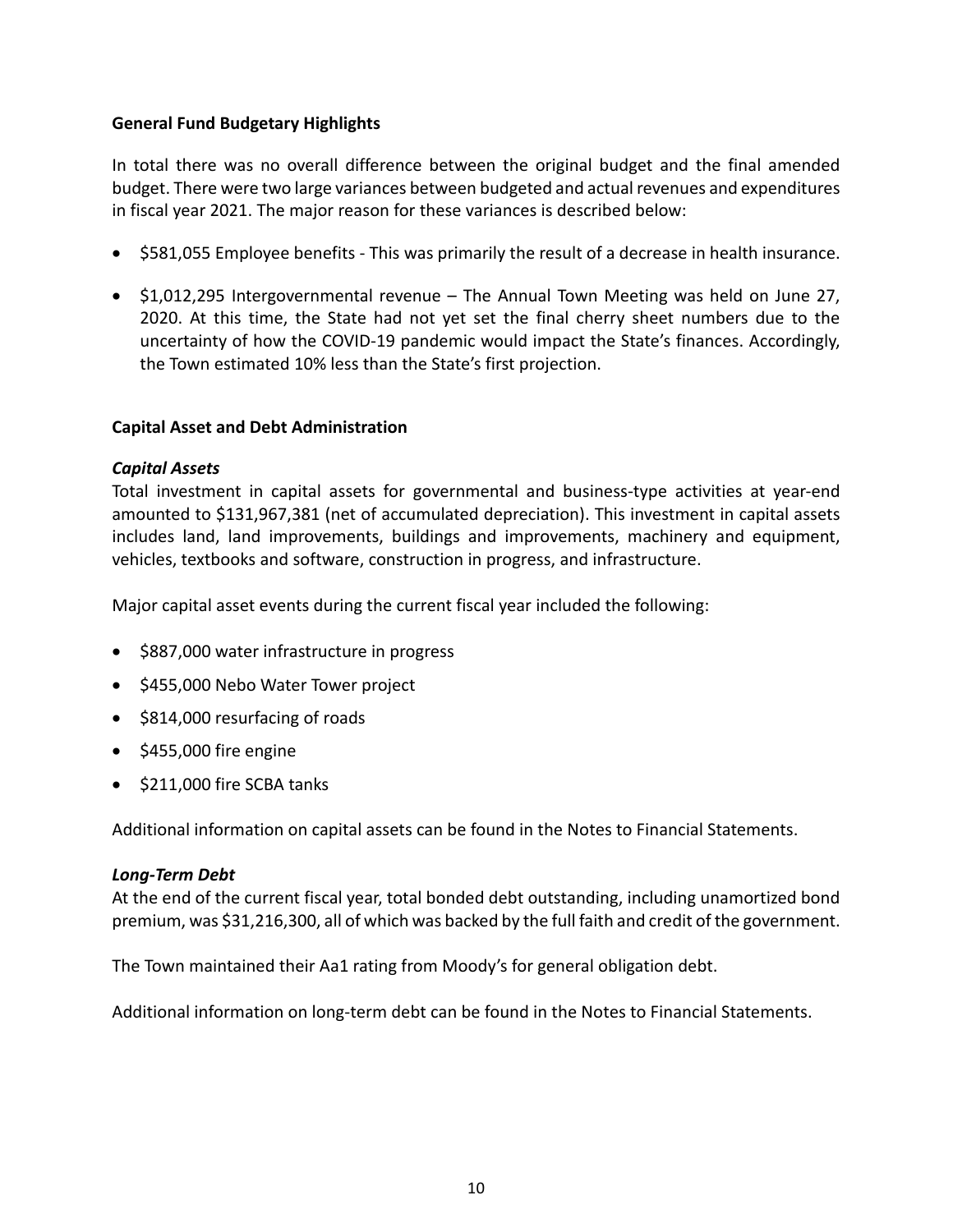# **Requests for Information**

This financial report is designed to provide a general overview of the Town's finances for all those with an interest in the government's finances. Questions concerning any of the information provided in this report or requests for additional financial information should be addressed to:

> Office of the Town Accountant Town of Medfield 459 Main Street Medfield, MA 02052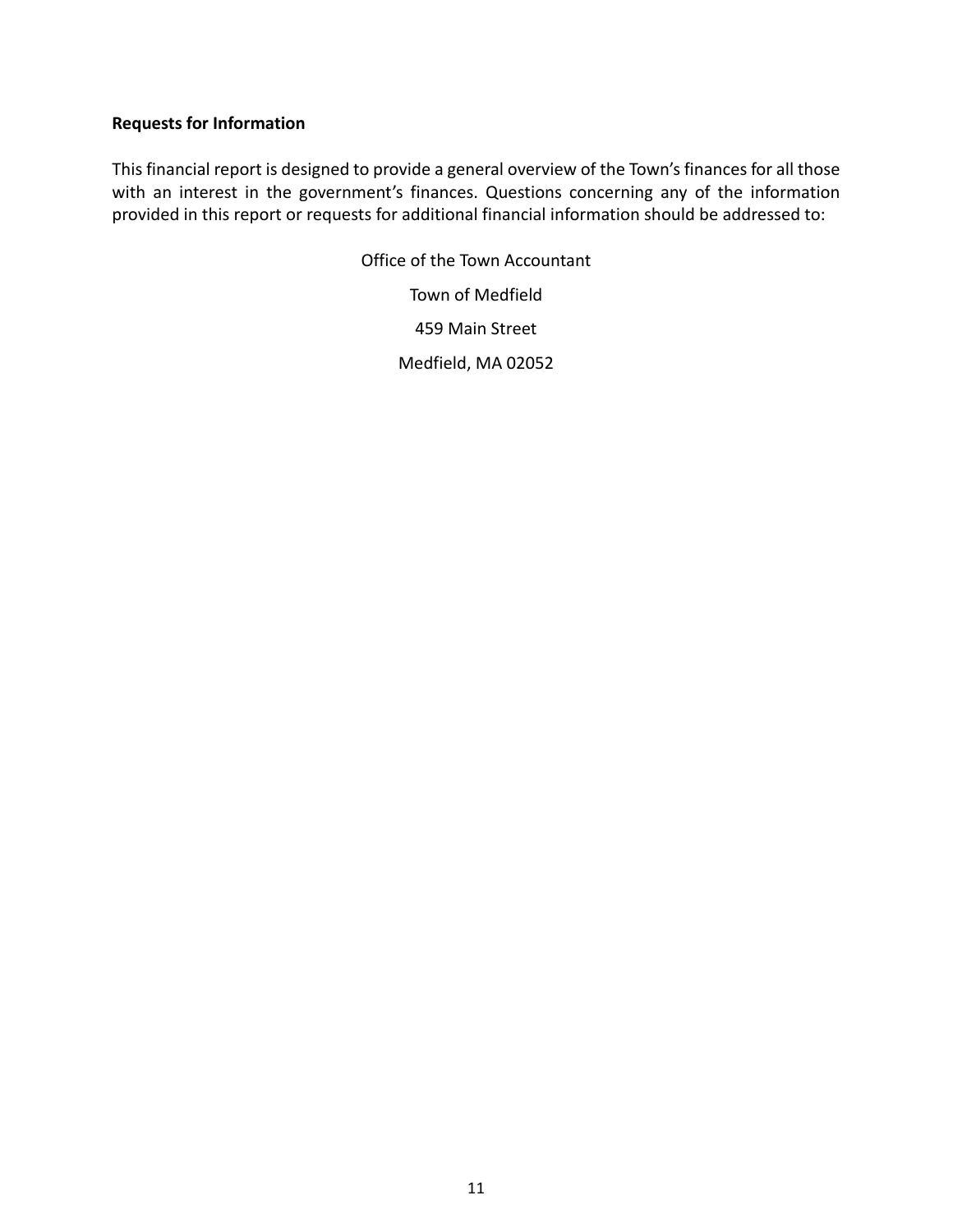Statement of Net Position June 30, 2021

|                                             | Governmental |                   |    | Business-Type     |    |              |
|---------------------------------------------|--------------|-------------------|----|-------------------|----|--------------|
|                                             |              | <b>Activities</b> |    | <b>Activities</b> |    | <b>Total</b> |
| <b>Assets</b>                               |              |                   |    |                   |    |              |
| Current:                                    |              |                   |    |                   |    |              |
| Cash and short-term investments             | \$           | 20,549,955        | \$ | 3,891,050         | Ś. | 24,441,005   |
| Investments                                 |              | 8,878,196         |    |                   |    | 8,878,196    |
| Receivables:                                |              |                   |    |                   |    |              |
| Property taxes                              |              | 666,764           |    |                   |    | 666,764      |
| Excises                                     |              | 129,578           |    |                   |    | 129,578      |
| User fees                                   |              |                   |    | 1,943,490         |    | 1,943,490    |
| Departmental and other                      |              | 409,764           |    |                   |    | 409,764      |
| Intergovernmental                           |              | 434,737           |    |                   |    | 434,737      |
| <b>Total Current Assets</b>                 |              | 31,068,994        |    | 5,834,540         |    | 36,903,534   |
| Noncurrent:                                 |              |                   |    |                   |    |              |
| Receivables:                                |              |                   |    |                   |    |              |
| Property taxes                              |              | 291,664           |    |                   |    | 291,664      |
| Special assessments                         |              | 410,420           |    |                   |    | 410,420      |
| Capital assets:                             |              |                   |    |                   |    |              |
| Nondepreciable capital assets               |              | 21,850,137        |    | 2,242,954         |    | 24,093,091   |
| Other capital assets, net                   |              |                   |    |                   |    |              |
| of accumulated depreciation                 |              | 94,352,115        |    | 13,522,175        |    | 107,874,290  |
| <b>Total Noncurrent Assets</b>              |              | 116,904,336       |    | 15,765,129        |    | 132,669,465  |
| <b>Total Assets</b>                         |              | 147,973,330       |    | 21,599,669        |    | 169,572,999  |
| <b>Deferred Outflows of Resources</b>       |              |                   |    |                   |    |              |
| Related to pensions                         |              | 1,288,167         |    | 46,424            |    | 1,334,591    |
| Related to OPEB                             |              | 437,999           |    | 8,740             |    | 446,739      |
| Other                                       |              | 32,729            |    |                   |    | 32,729       |
| <b>Total Deferred Outflows of Resources</b> |              | 1,758,895         |    | 55,164            |    | 1,814,059    |

(continued)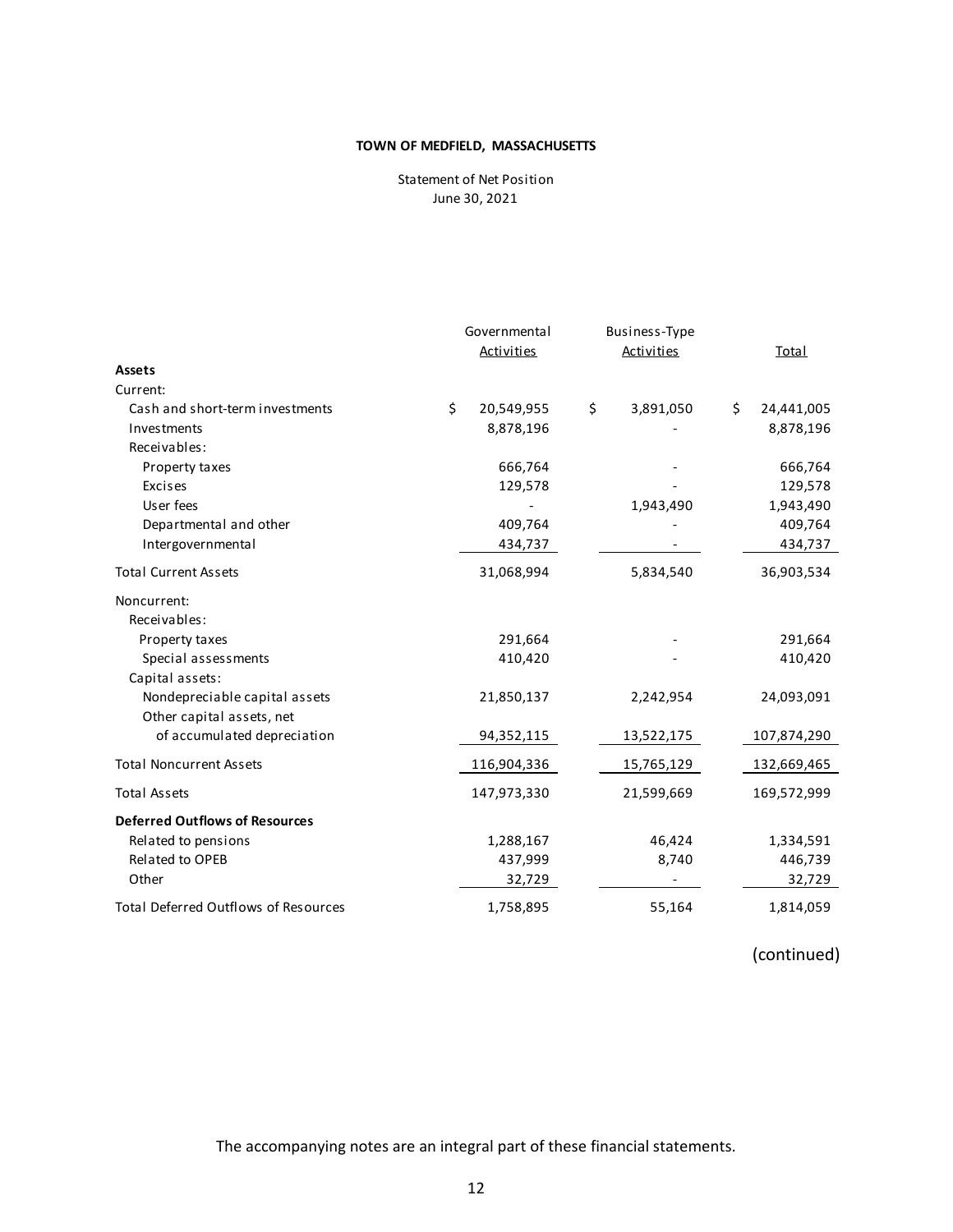Statement of Net Position June 30, 2021

(continued)

|                                                 | Governmental     | Business-Type    |                  |
|-------------------------------------------------|------------------|------------------|------------------|
|                                                 | Activities       | Activities       | Total            |
| <b>Liabilities</b>                              |                  |                  |                  |
| Current:                                        |                  |                  |                  |
| Warrants and accounts payable                   | \$<br>879,421    | \$               | \$<br>879,421    |
| Accrued liabilities                             | 2,961,545        | 16,430           | 2,977,975        |
| Unearned revenues                               | 572,992          |                  | 572,992          |
| Notes payable                                   |                  | 205,000          | 205,000          |
| Other current liabilities                       | 513,860          |                  | 513,860          |
| Current portion of long-term liabilities:       |                  |                  |                  |
| Bonds and loans payable                         | 3,634,734        | 696,722          | 4,331,456        |
| Compensated absences                            | 65,549           | 6,852            | 72,401           |
| Capital leases                                  | 93,438           |                  | 93,438           |
| Landfill liability                              | 23,000           |                  | 23,000           |
| <b>Total Current Liabilities</b>                | 8,744,539        | 925,004          | 9,669,543        |
| Noncurrent:                                     |                  |                  |                  |
| Bonds and loans payable, net of current portion | 21,550,328       | 5,334,516        | 26,884,844       |
| Net pension liability                           | 18,290,829       | 659,186          | 18,950,015       |
| Net OPEB liability                              | 25,986,824       | 518,723          | 26,505,547       |
| Compensated absences, net of current portion    | 1,245,426        | 30,178           | 1,275,604        |
| Capital leases, net of current portion          | 411,876          |                  | 411,876          |
| <b>Total Noncurrent Liabilities</b>             | 67,485,283       | 6,542,603        | 74,027,886       |
| <b>Total Liabilities</b>                        | 76,229,822       | 7,467,607        | 83,697,429       |
| <b>Deferred Inflows of Resources</b>            |                  |                  |                  |
| Related to pensions                             | 1,618,533        | 58,330           | 1,676,863        |
| Related to OPEB                                 | 14,623,885       | 291,909          | 14,915,794       |
| <b>Total Deferred Inflows of Resources</b>      | 16,242,418       | 350,239          | 16,592,657       |
| <b>Net Position</b>                             |                  |                  |                  |
| Net investment in capital assets                | 91,082,252       | 9,528,891        | 100,611,143      |
| Restricted for:                                 |                  |                  |                  |
| Pension reserve fund                            | 3,657,683        |                  | 3,657,683        |
| Future debt service                             | 1,784,618        |                  | 1,784,618        |
| Grants and other statutory restrictions         | 3,186,746        |                  | 3,186,746        |
| Endowment funds:                                |                  |                  |                  |
| Expendable                                      | 2,460,625        |                  | 2,460,625        |
| Unrestricted                                    | (44, 911, 939)   | 4,308,096        | (40,603,843)     |
| <b>Total Net Position</b>                       | \$<br>57,259,985 | \$<br>13,836,987 | \$<br>71,096,972 |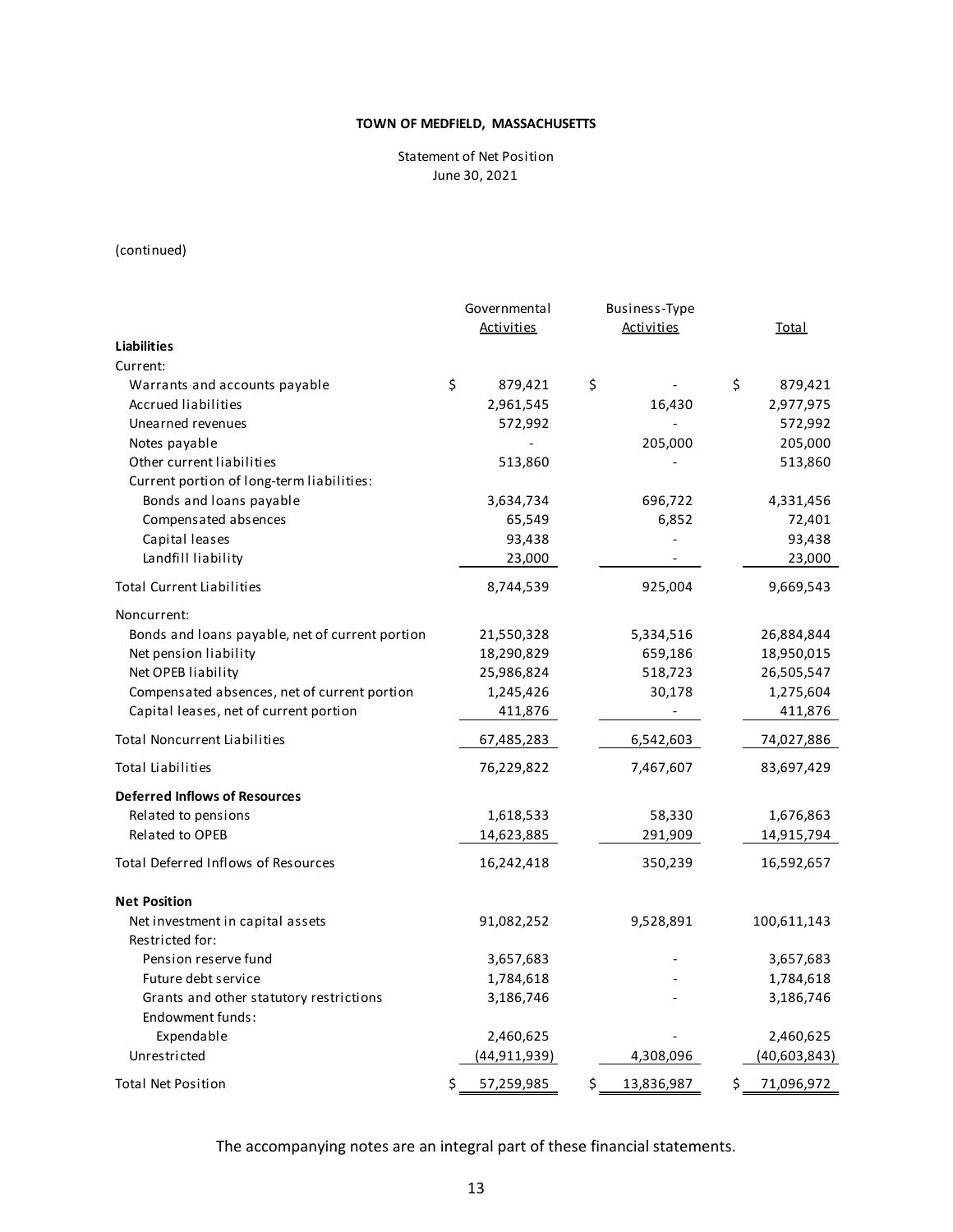#### Statement of Activities For the Year Ended June 30, 2021

|                                      |   |            |    |                 |    | Program Revenues |               | Net (Expenses)<br>Revenues |
|--------------------------------------|---|------------|----|-----------------|----|------------------|---------------|----------------------------|
|                                      |   |            |    |                 |    | Operating        | Capital       |                            |
|                                      |   |            |    | Charges for     |    | Grants and       | Grants and    |                            |
|                                      |   | Expenses   |    | <b>Services</b> |    | Contributions    | Contributions | Total                      |
| <b>Governmental Activities</b>       |   |            |    |                 |    |                  |               |                            |
| General government                   | Ś | 4,867,169  | Ś. | 2,278,134       | \$ | 581,218          | \$            | \$<br>(2,007,817)          |
| Public safety                        |   | 6,279,370  |    | 1,238,936       |    | 401,701          |               | (4,638,733)                |
| Education                            |   | 58,724,491 |    | 750,500         |    | 20,959,824       | 119,195       | (36,894,972)               |
| Public works                         |   | 5,106,988  |    | 348,832         |    | 655,996          |               | (4, 102, 160)              |
| Health and human services            |   | 1,076,316  |    | 37,048          |    | 31,187           |               | (1,008,081)                |
| Culture and recreation               |   | 1,839,493  |    | 266             |    | 36,217           |               | (1,803,010)                |
| Interest on long-term debt           |   | 897,383    |    |                 |    |                  |               | (897, 383)                 |
| Intergovernmental                    |   | 570,935    |    |                 |    |                  |               | (570, 935)                 |
| Miscellaneous                        |   | 4,628      |    |                 |    |                  |               | (4,628)                    |
| <b>Total Governmental Activities</b> |   | 79,366,773 |    | 4,653,716       |    | 22,666,143       | 119,195       | (51, 927, 719)             |
| <b>Business-Type Activities</b>      |   |            |    |                 |    |                  |               |                            |
| Water services                       |   | 1,731,673  |    | 2,850,681       |    |                  |               | 1,119,008                  |
| Sewer services                       |   | 1,706,018  |    | 2,090,574       |    |                  |               | 384,556                    |
| Total Business-Type Activities       |   | 3,437,691  |    | 4,941,255       |    |                  |               | 1,503,564                  |
| Total                                |   | 82,804,464 | S. | 9,594,971       | Ś. | 22,666,143       | 119,195       | (50, 424, 155)             |

# (continued)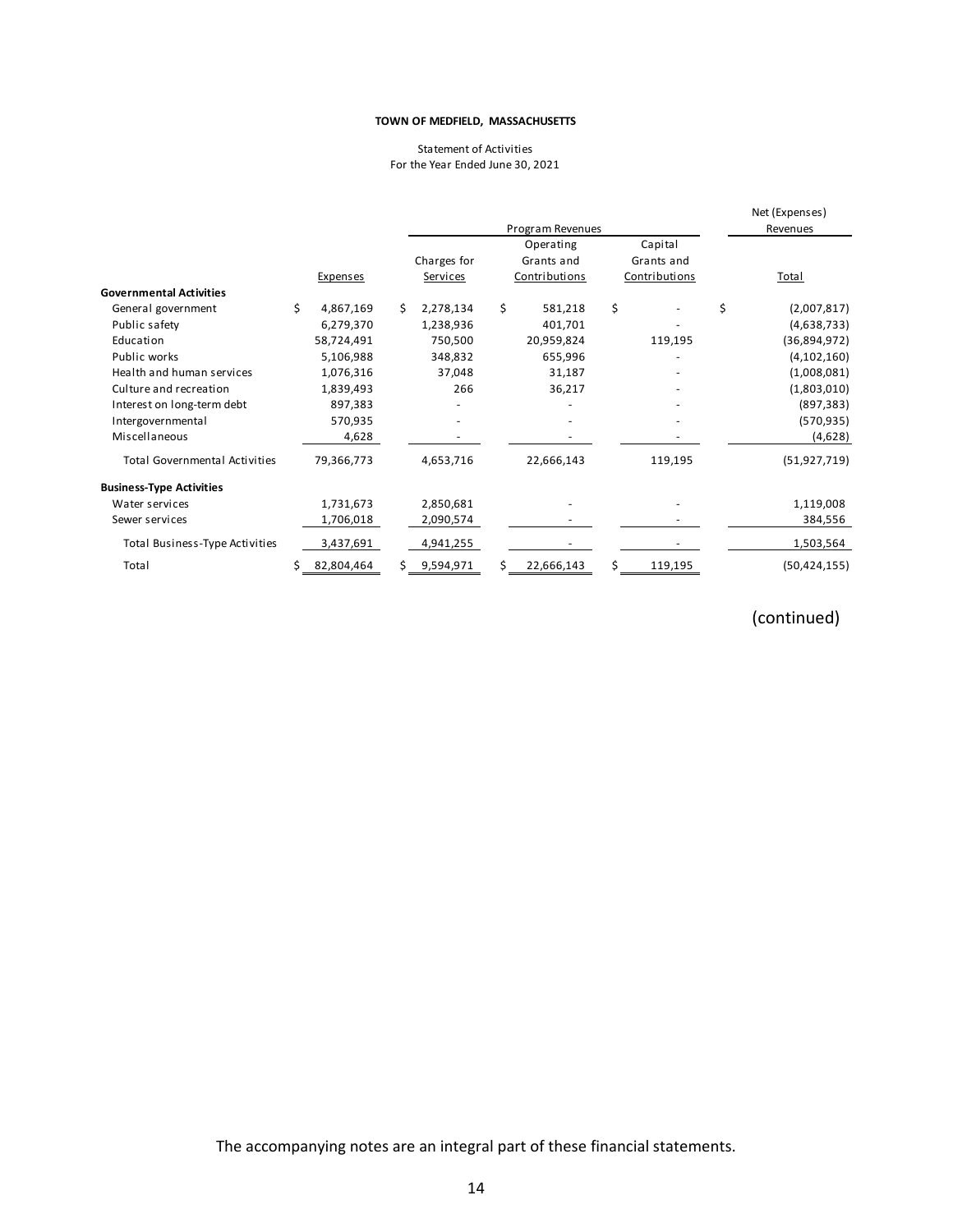#### Statement of Activities For the Year Ended June 30, 2021

(continued)

|                                         | Governmental<br><b>Activities</b> | Business-Type<br><b>Activities</b> |     | <b>Total</b>   |  |
|-----------------------------------------|-----------------------------------|------------------------------------|-----|----------------|--|
| Change in net (expenses) revenues       |                                   |                                    |     |                |  |
| from previous page                      | \$<br>(51, 927, 719)              | \$<br>1,503,564                    | \$  | (50, 424, 155) |  |
| <b>General Revenues:</b>                |                                   |                                    |     |                |  |
| Property taxes                          | 50,630,008                        |                                    |     | 50,630,008     |  |
| Excise taxes                            | 2,273,822                         |                                    |     | 2,273,822      |  |
| Penalties, interest, and other taxes    | 283,506                           |                                    |     | 283,506        |  |
| Grants and contributions not restricted |                                   |                                    |     |                |  |
| to specific programs                    | 1,756,572                         |                                    |     | 1,756,572      |  |
| Investment income                       | 259,641                           |                                    |     | 259,641        |  |
| Miscellaneous                           | 88,375                            |                                    |     | 88,375         |  |
| <b>Total General Revenues</b>           | 55,291,924                        |                                    |     | 55,291,924     |  |
| Change in Net Position                  | 3,364,205                         | 1,503,564                          |     | 4,867,769      |  |
| Net Position:                           |                                   |                                    |     |                |  |
| Beginning of Year                       | 53,895,780                        | 12,333,423                         |     | 66,229,203     |  |
| End of Year                             | \$<br>57,259,985                  | \$13,836,987                       | \$. | 71,096,972     |  |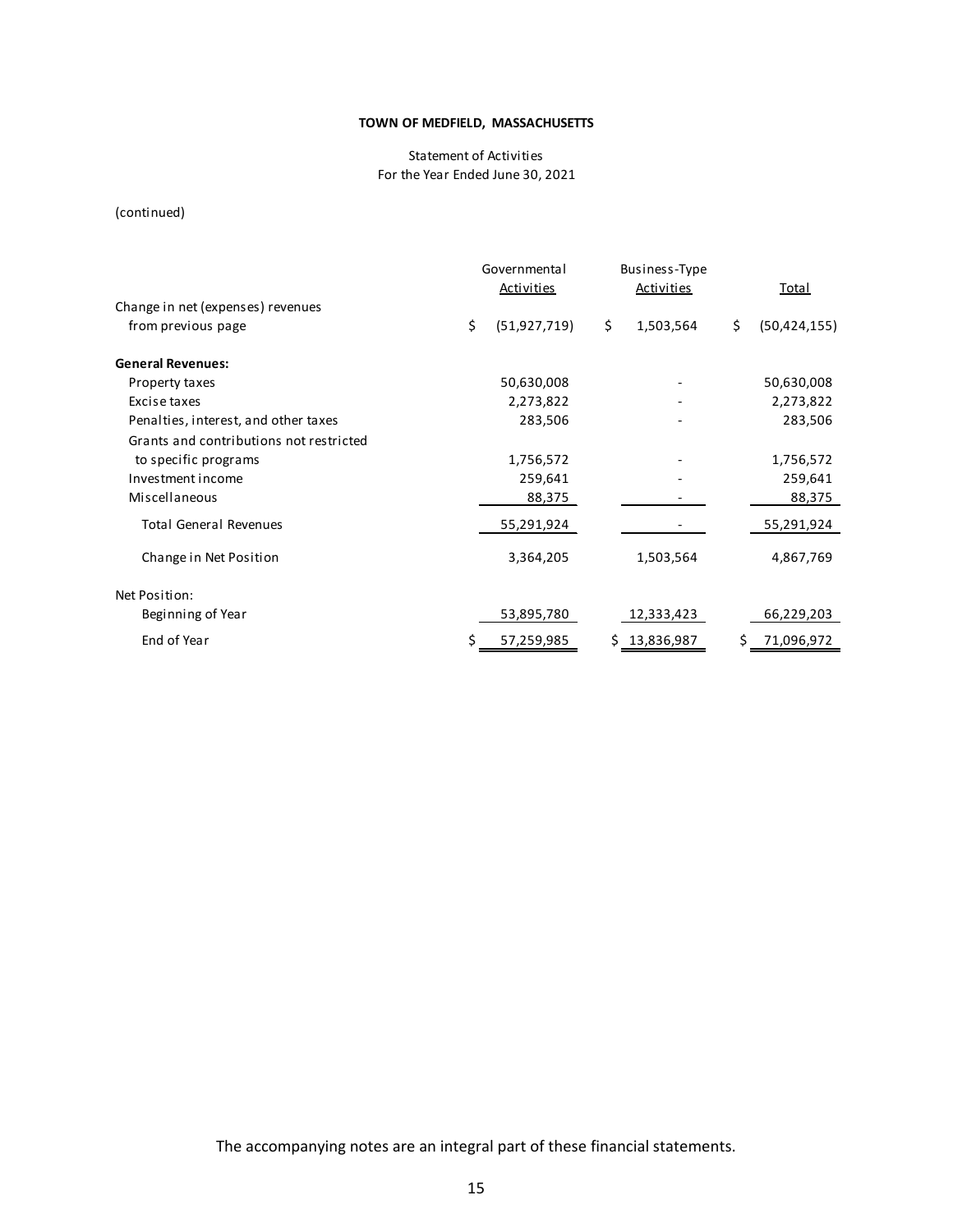Balance Sheet June 30, 2021 Governmental Funds

|                                                   | General<br>Fund  |    | Nonmajor<br>Governmental<br><b>Funds</b> |    | Total<br>Governmental<br><b>Funds</b> |
|---------------------------------------------------|------------------|----|------------------------------------------|----|---------------------------------------|
| Assets                                            |                  |    |                                          |    |                                       |
| Cash and short-term investments                   | \$<br>15,675,109 | Ś. | 4,874,846                                |    | \$20,549,955                          |
| Investments                                       | 6,547,794        |    | 2,330,402                                |    | 8,878,196                             |
| Receivables:                                      |                  |    |                                          |    |                                       |
| Property taxes                                    | 958,428          |    |                                          |    | 958,428                               |
| Excises                                           | 129,578          |    |                                          |    | 129,578                               |
| Departmental and other                            | 409,764          |    |                                          |    | 409,764                               |
| Special assessments                               | 410,420          |    |                                          |    | 410,420                               |
| Intergovernmental                                 | 40,937           |    | 393,800                                  |    | 434,737                               |
| <b>Total Assets</b>                               | \$<br>24,172,030 |    | \$ 7,599,048                             |    | \$31,771,078                          |
| <b>Liabilities</b>                                |                  |    |                                          |    |                                       |
| Warrants and accounts payable                     | \$<br>879,421    | \$ |                                          | \$ | 879,421                               |
| <b>Accrued liabilities</b>                        | 2,961,547        |    |                                          |    | 2,961,547                             |
| Unearned revenue                                  |                  |    | 572,992                                  |    | 572,992                               |
| Other liabilities                                 |                  |    | 513,858                                  |    | 513,858                               |
| <b>Total Liabilities</b>                          | 3,840,968        |    | 1,086,850                                |    | 4,927,818                             |
| <b>Deferred Inflows of Resources</b>              |                  |    |                                          |    |                                       |
| Unavailable revenues                              | 1,908,189        |    | 184,418                                  |    | 2,092,607                             |
| <b>Fund Balances</b>                              |                  |    |                                          |    |                                       |
| Restricted                                        | 5,442,301        |    | 7,456,385                                |    | 12,898,686                            |
| Committed                                         | 2,443,929        |    |                                          |    | 2,443,929                             |
| Assigned                                          | 1,410,531        |    |                                          |    | 1,410,531                             |
| Unassigned                                        | 9,126,112        |    | (1, 128, 605)                            |    | 7,997,507                             |
| <b>Total Fund Balances</b>                        | 18,422,873       |    | 6,327,780                                |    | 24,750,653                            |
| Total Liabilities, Deferred Inflows of Resources, |                  |    |                                          |    |                                       |
| and Fund Balances                                 | \$<br>24,172,030 | \$ | 7,599,048                                |    | \$31,771,078                          |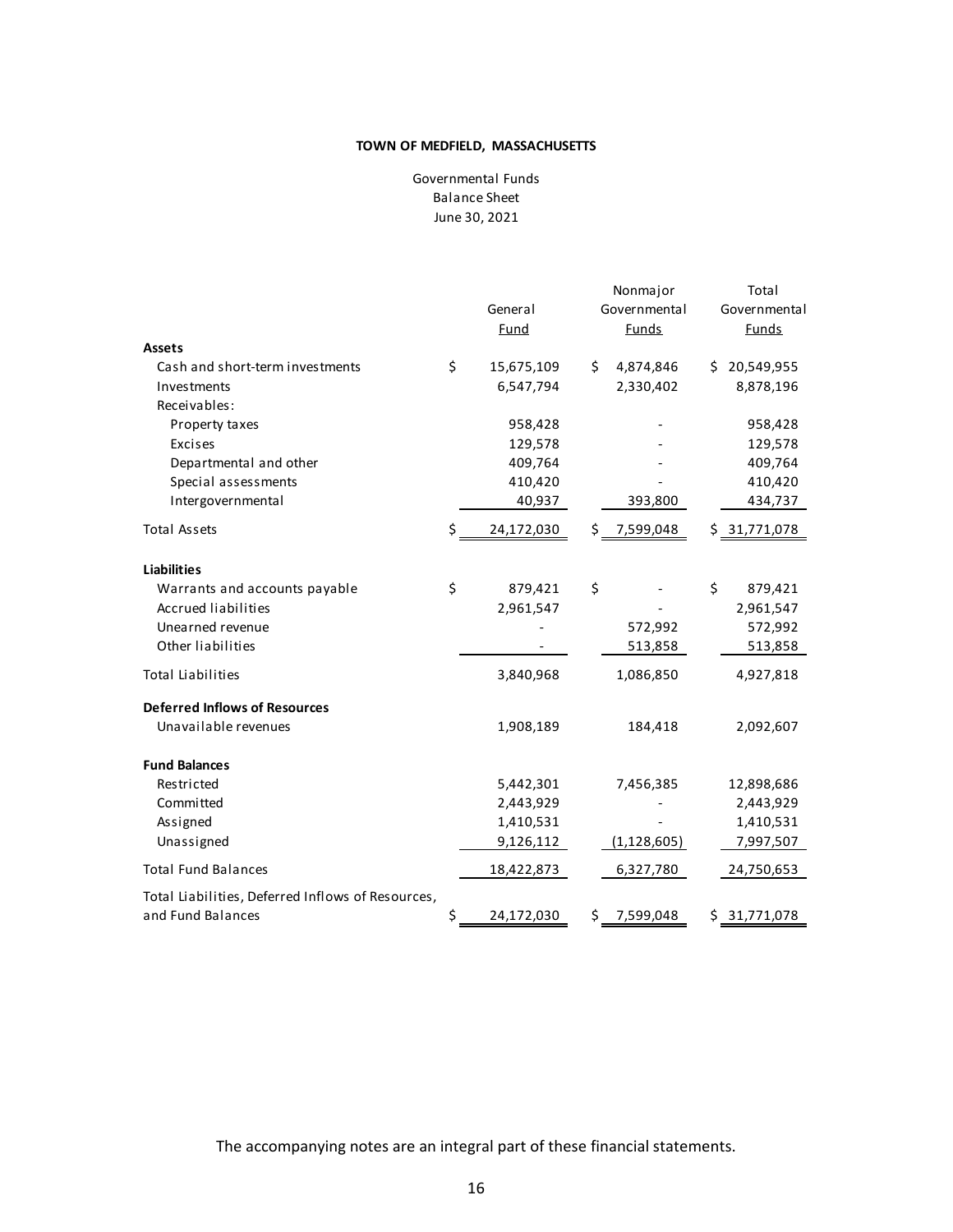Reconciliation of Total Governmental Fund Balances June 30, 2021 to Net Position of Governmental Activities in the Statement of Net Position

| <b>Total governmental fund balances</b>                                                                                                      | \$<br>24,750,653 |
|----------------------------------------------------------------------------------------------------------------------------------------------|------------------|
| Capital assets used in governmental activities are not financial<br>resources and, therefore, are not reported in the governmental<br>funds. | 116,202,252      |
|                                                                                                                                              |                  |
| Deferred outflows of resources related to pensions to be<br>recognized in pension expense in future periods.                                 | 1,288,167        |
| Deferred outflows of resources related to OPEB to be<br>recognized in OPEB expense in future periods.                                        | 437,999          |
| Revenues are reported on the accrual basis of accounting and<br>are not deferred until collection.                                           | 2,092,607        |
| Long-term liabilities are not due and payable in the current<br>period and, therefore, are not reported in the governmental<br>funds:        |                  |
| Bonds and loans payable                                                                                                                      | (25, 185, 062)   |
| Net pension liability                                                                                                                        | (18, 290, 829)   |
| Net OPEB liability                                                                                                                           | (25,986,824)     |
| Compensated absences                                                                                                                         | (1,310,975)      |
| Capital leases                                                                                                                               | (505, 314)       |
| Deferred inflows of resources related to pensions to be                                                                                      |                  |
| recognized in pension expense in future periods.                                                                                             | (1,618,533)      |
| Deferred inflows of resources related to OPEB to be                                                                                          |                  |
| recognized in OPEB expense in future periods.                                                                                                | (14, 623, 885)   |
| Other reconciling items.                                                                                                                     | 9,729            |
| Net position of governmental activities                                                                                                      | \$<br>57,259,985 |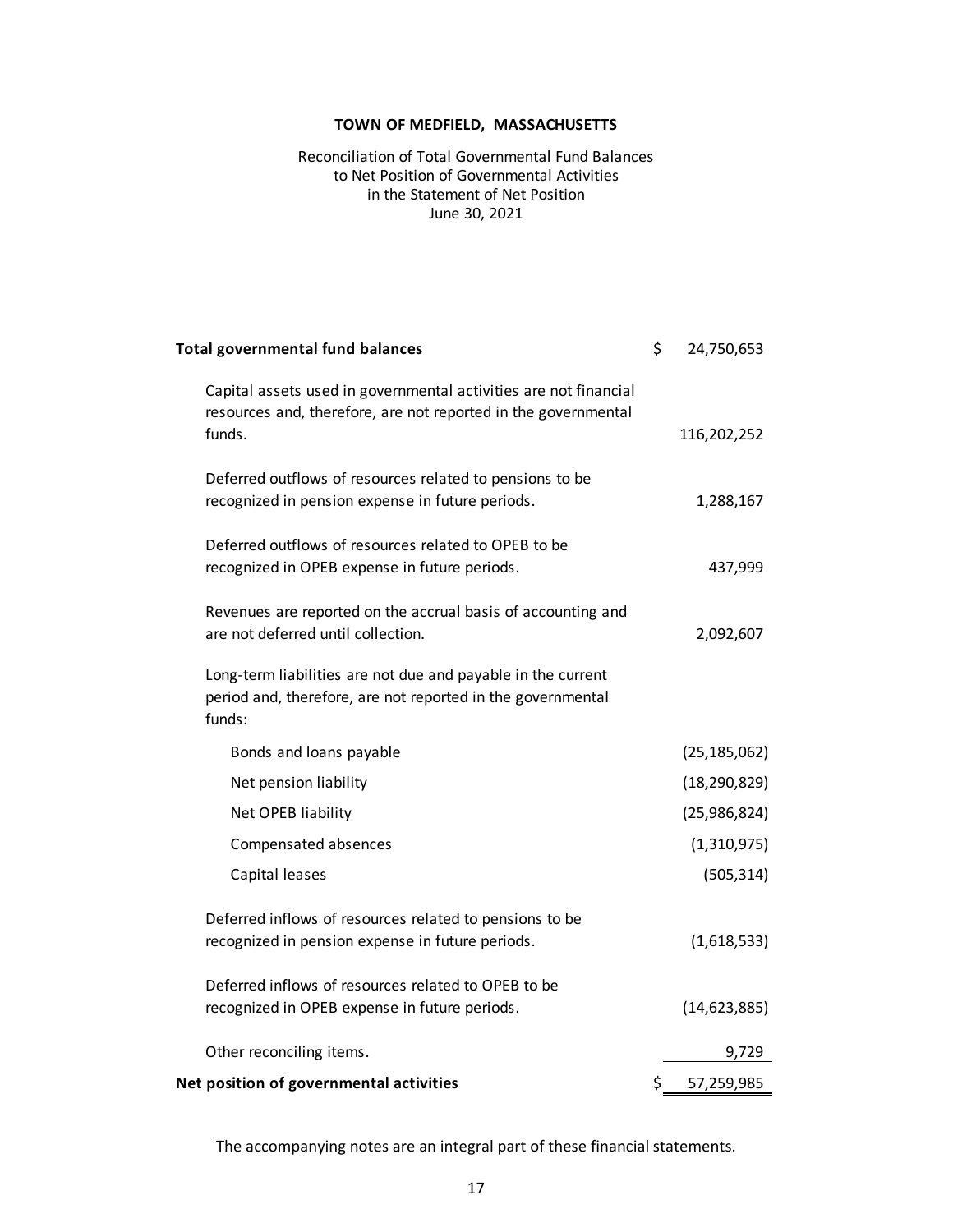#### Governmental Funds Statement of Revenues, Expenditures, and Changes in Fund Balances For the Year Ended June 30, 2021

|                                        | General<br><u>Fund</u> | Nonmajor<br>Governmental<br>Funds | Total<br>Governmental<br><b>Funds</b> |
|----------------------------------------|------------------------|-----------------------------------|---------------------------------------|
| <b>Revenues</b>                        |                        |                                   |                                       |
| Property taxes                         | \$<br>50,583,691       | \$                                | \$<br>50,583,691                      |
| Excises                                | 2,445,789              |                                   | 2,445,789                             |
| Penalties, interest, and other taxes   | 279,957                |                                   | 279,957                               |
| Charges for services                   | 922,714                | 2,573,172                         | 3,495,886                             |
| Intergovernmental                      | 13,211,643             | 4,565,020                         | 17,776,663                            |
| Licenses and permits                   | 865,062                |                                   | 865,062                               |
| Fines and forfeitures                  | 3,549                  |                                   | 3,549                                 |
| Investment income                      | 191,672                | 67,969                            | 259,641                               |
| Contributions and donations            | 183,453                | 122,024                           | 305,477                               |
| Miscellaneous                          | 264,631                | 55,763                            | 320,394                               |
| <b>Total Revenues</b>                  | 68,952,161             | 7,383,948                         | 76,336,109                            |
| <b>Expenditures</b>                    |                        |                                   |                                       |
| Current:                               |                        |                                   |                                       |
| General government                     | 2,134,266              | 2,155,059                         | 4,289,325                             |
| Public safety                          | 4,457,695              | 323,728                           | 4,781,423                             |
| Education                              | 37,693,447             | 3,480,677                         | 41,174,124                            |
| Public works                           | 2,849,021              | 853,319                           | 3,702,340                             |
| Health and human services              | 552,436                | 304,591                           | 857,027                               |
| Culture and recreation                 | 1,021,019              | 520,421                           | 1,541,440                             |
| Employee benefits<br>Miscellaneous     | 13,299,969             | 16,274<br>4,628                   | 13,316,243<br>4,628                   |
| Debt service:                          |                        |                                   |                                       |
| Principal                              | 3,940,096              |                                   | 3,940,096                             |
| Interest                               | 1,093,930              |                                   | 1,093,930                             |
| Intergovernmental                      | 570,935                |                                   | 570,935                               |
| <b>Total Expenditures</b>              | 67,612,814             | 7,658,697                         | 75,271,511                            |
| Excess (Deficiency) of Revenues        |                        |                                   |                                       |
| over Expenditures                      | 1,339,347              | (274, 749)                        | 1,064,598                             |
| <b>Other Financings Sources (Uses)</b> |                        |                                   |                                       |
| Transfers in                           | 678,311                | 149,094                           | 827,405                               |
| Transfers out                          | (180,894)              | (646, 511)                        | (827,405)                             |
| Total Other Financing Sources (Uses)   | 497,417                | (497, 417)                        |                                       |
| Change in fund balance                 | 1,836,764              | (772, 166)                        | 1,064,598                             |
| Fund Balance, at Beginning of Year     | 16,586,109             | 7,099,946                         | 23,686,055                            |
| Fund Balance, at End of Year           | \$<br>18,422,873       | \$<br>6,327,780                   | \$<br>24,750,653                      |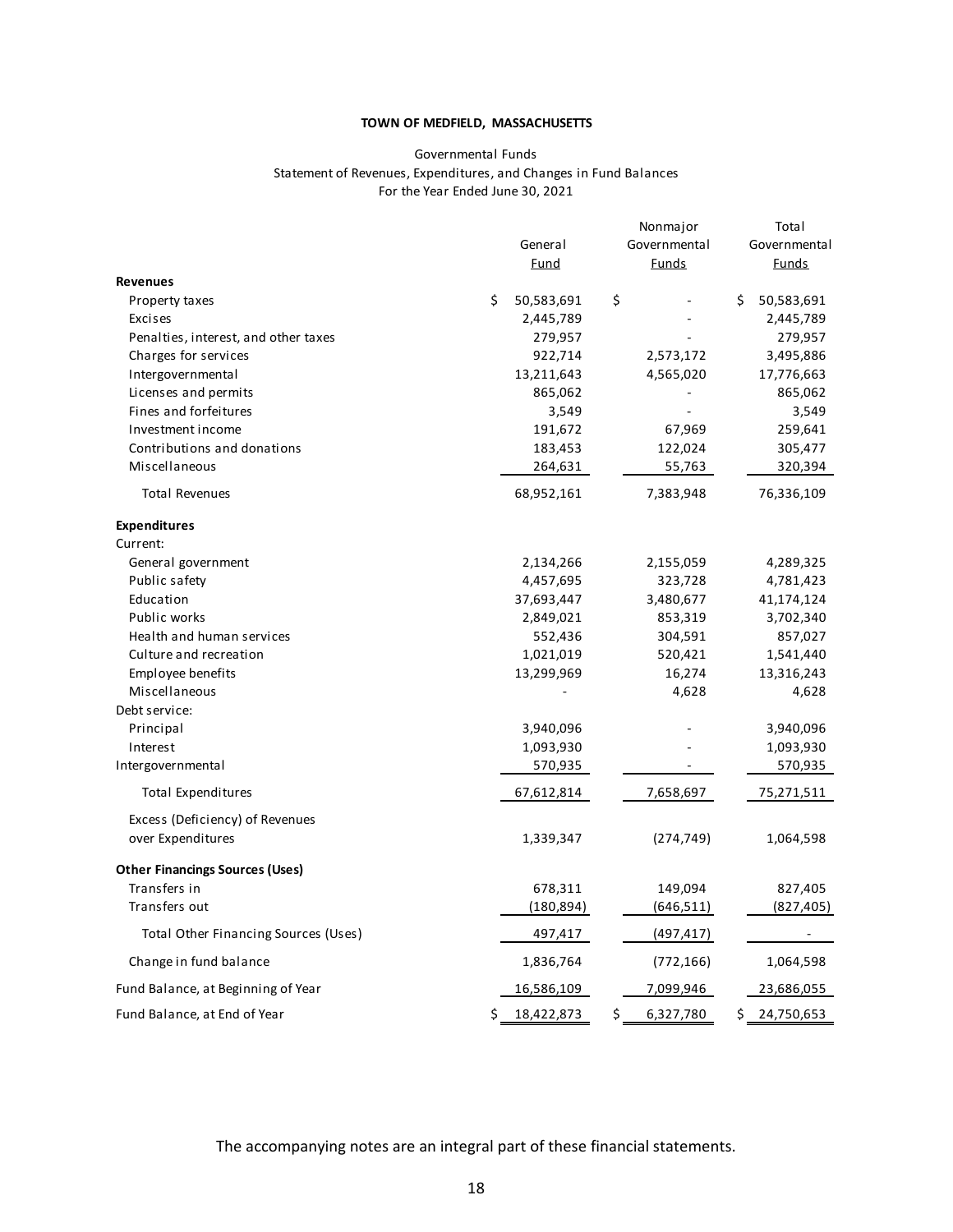#### Reconciliation of the Statement of Revenues, Expenditures, and Changes in Fund Balances of Governmental Funds to the Statement of Activities For the Year Ended June 30, 2021

| Net changes in fund balances - total governmental funds                                                                                                                                                                                                                                                                                                                                                                                                                                                        | \$  | 1,064,598   |
|----------------------------------------------------------------------------------------------------------------------------------------------------------------------------------------------------------------------------------------------------------------------------------------------------------------------------------------------------------------------------------------------------------------------------------------------------------------------------------------------------------------|-----|-------------|
| • Governmental funds report capital outlays as expenditures. However, in<br>the Statement of Activities the cost of those assets is allocated over their<br>estimated useful lives and reported as depreciation expense:                                                                                                                                                                                                                                                                                       |     |             |
| Capital outlay                                                                                                                                                                                                                                                                                                                                                                                                                                                                                                 |     | 1,850,618   |
| Net effect from disposal of assets                                                                                                                                                                                                                                                                                                                                                                                                                                                                             |     | (23, 374)   |
| Depreciation                                                                                                                                                                                                                                                                                                                                                                                                                                                                                                   |     | (4,579,966) |
| The issuance of long-term debt (e.g., bonds) provides current financial<br>$\bullet$<br>resources to governmental funds, while the repayment of the principal of<br>long-term debt consumes the financial resources of governmental funds.<br>Neither transaction, however, has any effect on net position:<br>Repayments of general obligation bonds                                                                                                                                                          |     | 3,940,100   |
| Revenues in the Statement of Activities that do not provide current financial<br>resources are fully deferred in the Statement of Revenues, Expenditures,<br>and Changes in Fund Balances. Therefore, the recognition of revenue for<br>various types of accounts receivable (i.e., real estate and personal property,<br>motor vehicle excise, etc.) differ between the two statements. This amount<br>represents the net change in unavailable revenue, net of change in allowance for<br>doubtful accounts. |     | (127, 566)  |
| Some expenses reported in the Statement of Activities do not require the<br>$\bullet$<br>use of current financial resources and, therefore, are not reported as<br>expenditures in the governmental funds:                                                                                                                                                                                                                                                                                                     |     |             |
| Change in net pension liability and related deferred outflows and inflows                                                                                                                                                                                                                                                                                                                                                                                                                                      |     | 423,941     |
| Change in net OPEB liability and related deferred outflows and inflows                                                                                                                                                                                                                                                                                                                                                                                                                                         |     | 1,204,226   |
| Change in compensated absences                                                                                                                                                                                                                                                                                                                                                                                                                                                                                 |     | (125, 975)  |
| Bond premium amortization                                                                                                                                                                                                                                                                                                                                                                                                                                                                                      |     | 81,133      |
| Amortization on deferred amount on prior year refunding                                                                                                                                                                                                                                                                                                                                                                                                                                                        |     | (51, 931)   |
| Change in accrued interest on bonds payable                                                                                                                                                                                                                                                                                                                                                                                                                                                                    |     | 190,715     |
| • Other differences.                                                                                                                                                                                                                                                                                                                                                                                                                                                                                           |     | (482, 314)  |
| Change in net position of governmental activities                                                                                                                                                                                                                                                                                                                                                                                                                                                              | \$. | 3,364,205   |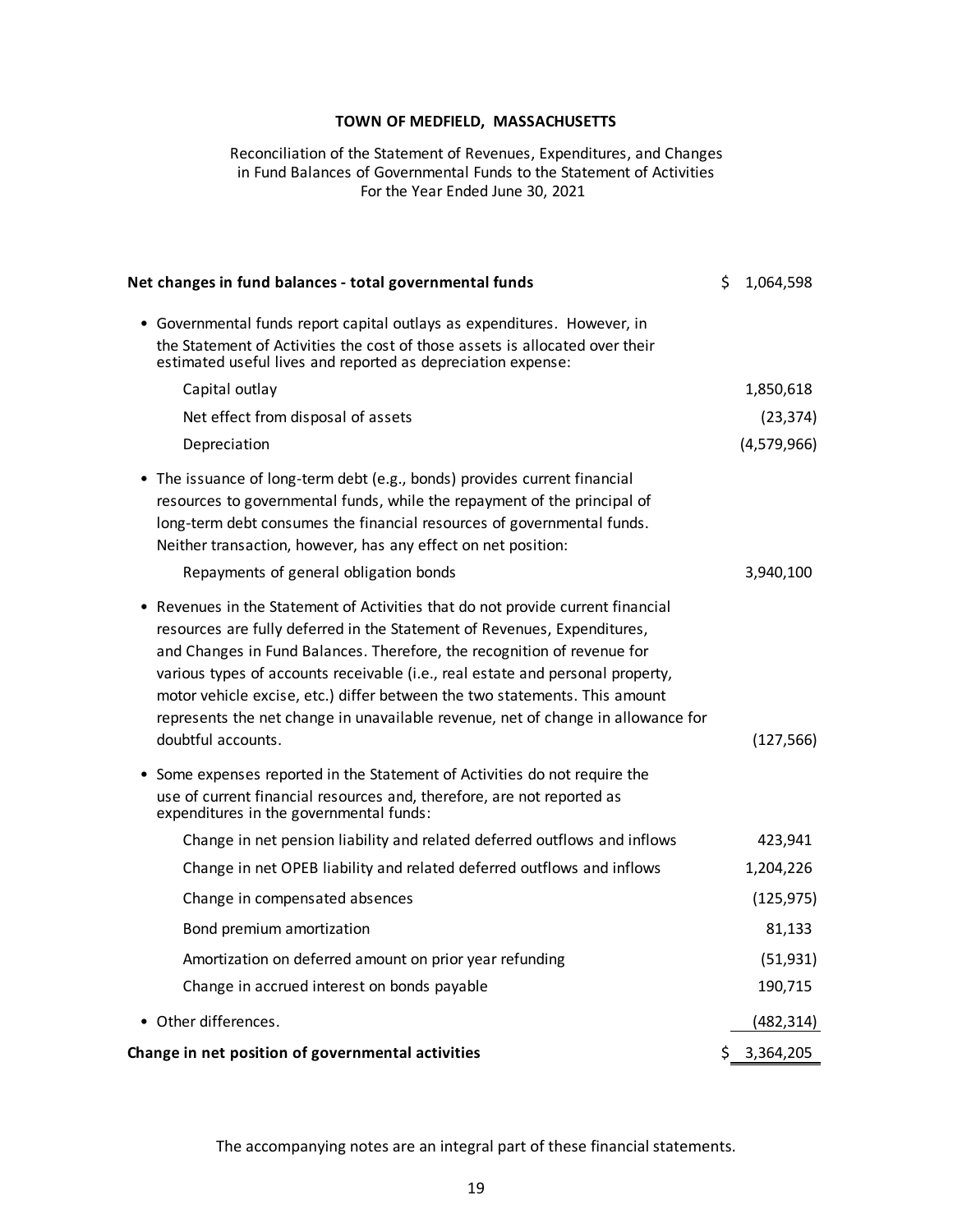Proprietary Funds Statement of Net Position June 30, 2021

|                                             | <b>Business-Type Activities</b> |    |             |    |              |
|---------------------------------------------|---------------------------------|----|-------------|----|--------------|
|                                             | <b>Enterprise Funds</b>         |    |             |    |              |
|                                             | Water                           |    | Sewer       |    |              |
|                                             | <u>Fund</u>                     |    | <u>Fund</u> |    | <u>Total</u> |
| <b>Assets</b>                               |                                 |    |             |    |              |
| Current:                                    |                                 |    |             |    |              |
| Cash and short-term investments             | \$<br>2,189,592                 | \$ | 1,701,458   | \$ | 3,891,050    |
| User fees receivable                        | 1,190,652                       |    | 752,838     |    | 1,943,490    |
| <b>Total Current Assets</b>                 | 3,380,244                       |    | 2,454,296   |    | 5,834,540    |
| Noncurrent:                                 |                                 |    |             |    |              |
| Capital assets:                             |                                 |    |             |    |              |
| Nondepreciable capital assets               | 2,169,135                       |    | 73,819      |    | 2,242,954    |
| Other capital assets, net                   |                                 |    |             |    |              |
| of accumulated depreciation                 | 9,279,334                       |    | 4,242,841   |    | 13,522,175   |
| <b>Total Noncurrent Assets</b>              | 11,448,469                      |    | 4,316,660   |    | 15,765,129   |
| <b>Total Assets</b>                         | 14,828,713                      |    | 6,770,956   |    | 21,599,669   |
| <b>Deferred Outflows of Resources</b>       |                                 |    |             |    |              |
| Related to pensions                         | 29,641                          |    | 16,783      |    | 46,424       |
| <b>Related to OPEB</b>                      | 3,977                           |    | 4,763       |    | 8,740        |
| <b>Total Deferred Outflows of Resources</b> | 33,618                          |    | 21,546      |    | 55,164       |

# (continued)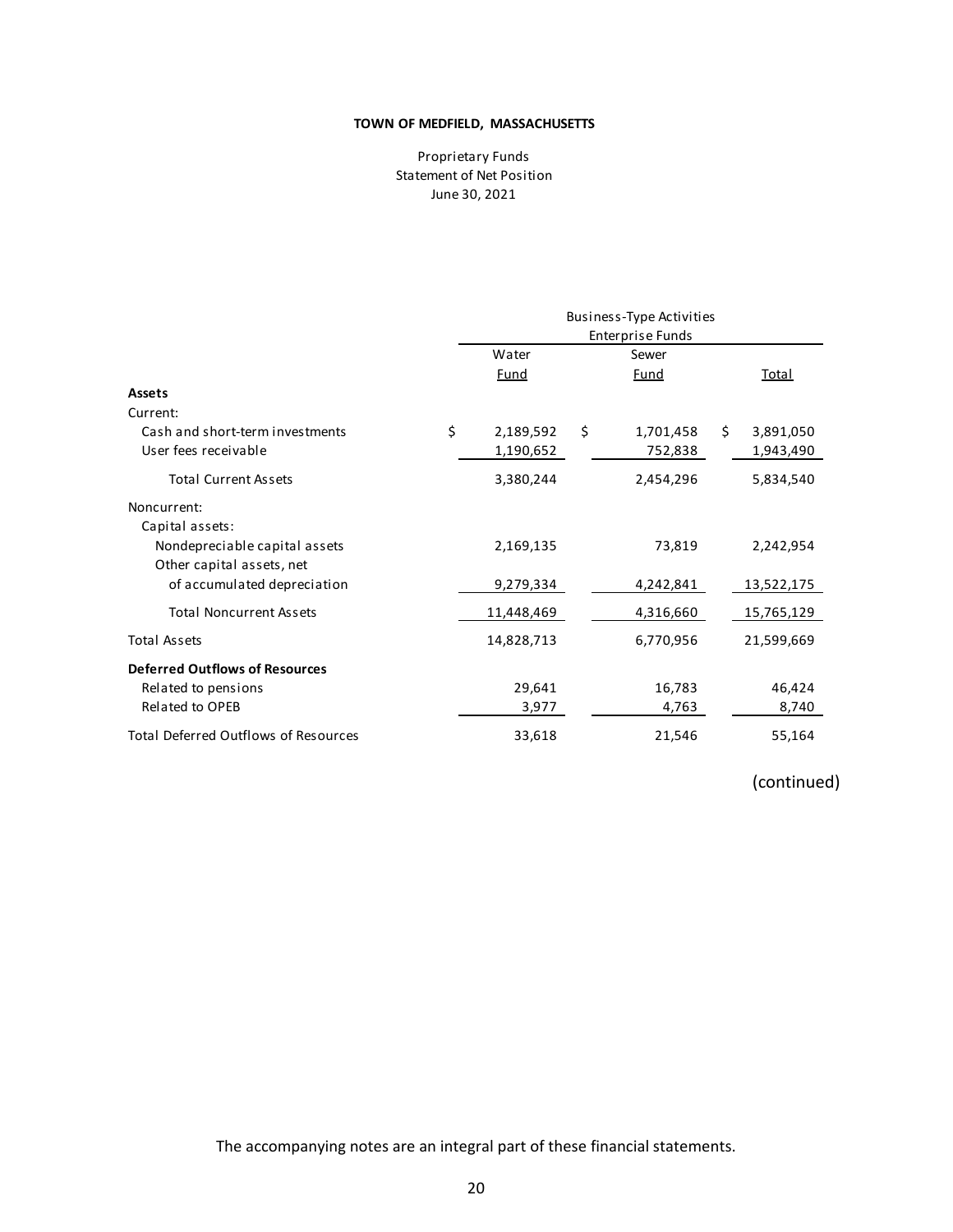# Proprietary Funds Statement of Net Position June 30, 2021

(continued)

|                                                 |                         |    | Business-Type Activities |    |              |  |
|-------------------------------------------------|-------------------------|----|--------------------------|----|--------------|--|
|                                                 | <b>Enterprise Funds</b> |    |                          |    |              |  |
|                                                 | Water                   |    | Sewer                    |    |              |  |
|                                                 | <b>Fund</b>             |    | <b>Fund</b>              |    | <b>Total</b> |  |
| <b>Liabilities</b>                              |                         |    |                          |    |              |  |
| Current:                                        |                         |    |                          |    |              |  |
| <b>Accrued liabilities</b>                      | \$                      | \$ | 16,430                   | \$ | 16,430       |  |
| Notes payable                                   | 205,000                 |    |                          |    | 205,000      |  |
| Current portion of long-term liabilities:       |                         |    |                          |    |              |  |
| Bonds and loans payable                         | 445,000                 |    | 251,722                  |    | 696,722      |  |
| Compensated absences                            | 1,364                   |    | 5,488                    |    | 6,852        |  |
| <b>Total Current Liabilities</b>                | 651,364                 |    | 273,640                  |    | 925,004      |  |
| Noncurrent:                                     |                         |    |                          |    |              |  |
| Bonds and loans payable, net of current portion | 4,395,000               |    | 939,516                  |    | 5,334,516    |  |
| Net pension liability                           | 420,877                 |    | 238,309                  |    | 659,186      |  |
| Net OPEB liability                              | 236,184                 |    | 282,539                  |    | 518,723      |  |
| Compensated absences, net of current portion    | 25,906                  |    | 4,272                    |    | 30,178       |  |
| <b>Total Noncurrent Liabilities</b>             | 5,077,967               |    | 1,464,636                |    | 6,542,603    |  |
| <b>Total Liabilities</b>                        | 5,729,331               |    | 1,738,276                |    | 7,467,607    |  |
| <b>Deferred Inflows of Resources</b>            |                         |    |                          |    |              |  |
| Related to pensions                             | 37,243                  |    | 21,087                   |    | 58,330       |  |
| <b>Related to OPEB</b>                          | 132,912                 |    | 158,997                  |    | 291,909      |  |
| <b>Total Deferred Inflows of Resources</b>      | 170,155                 |    | 180,084                  |    | 350,239      |  |
| <b>Net Position</b>                             |                         |    |                          |    |              |  |
| Net investment in capital assets                | 6,403,469               |    | 3,125,422                |    | 9,528,891    |  |
| Unrestricted                                    | 2,559,376               |    | 1,748,720                |    | 4,308,096    |  |
| <b>Total Net Position</b>                       | \$<br>8,962,845         | \$ | 4,874,142                | Ş  | 13,836,987   |  |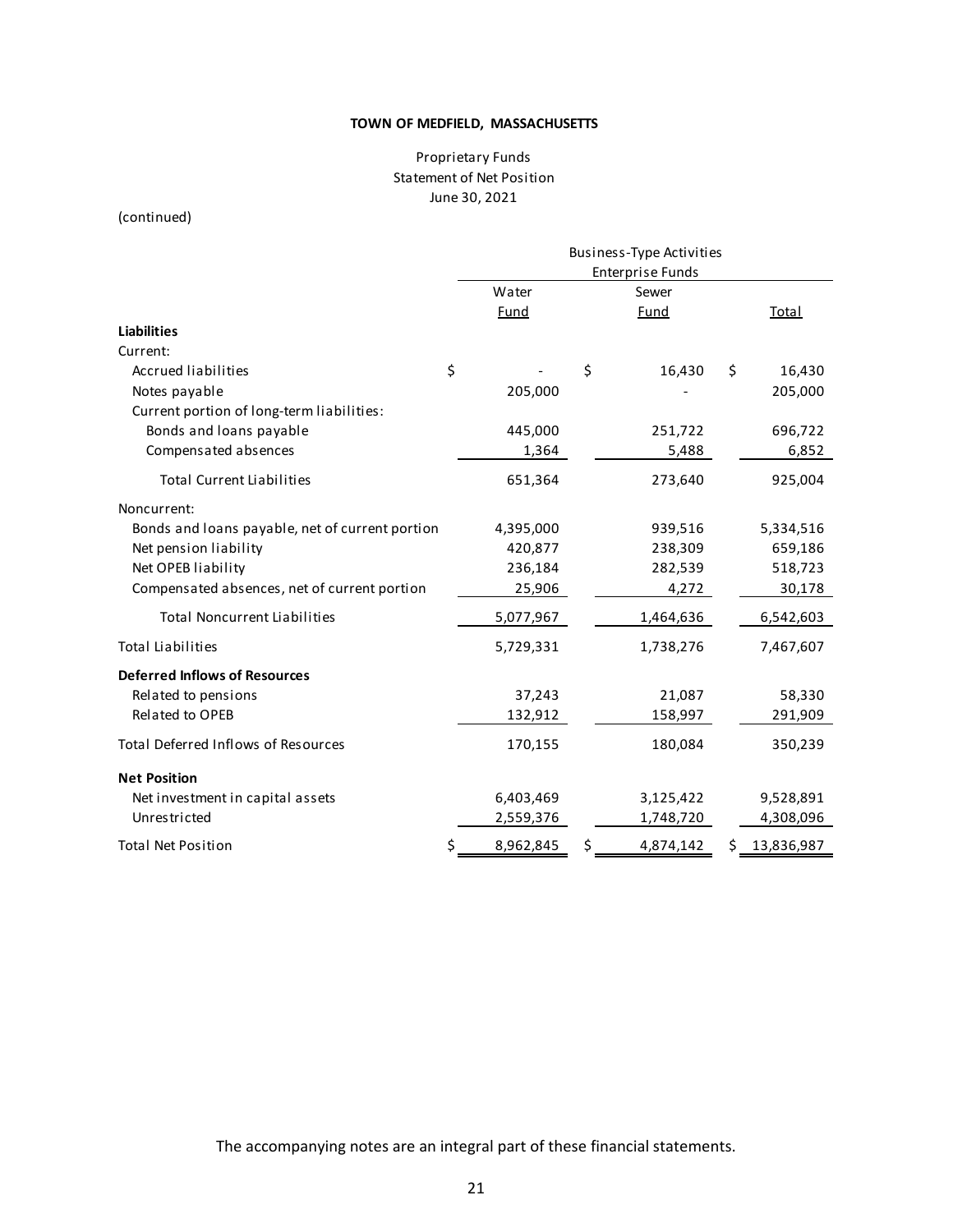## Proprietary Funds Statement of Revenues, Expenses and Changes in Fund Net Position For the Year Ended June 30, 2021

|                                    |    | Business-Type Activities |    |                         |    |              |
|------------------------------------|----|--------------------------|----|-------------------------|----|--------------|
|                                    |    |                          |    | <b>Enterprise Funds</b> |    |              |
|                                    |    | Water                    |    | Sewer                   |    |              |
|                                    |    | <b>Fund</b>              |    | <b>Fund</b>             |    | <b>Total</b> |
| <b>Operating Revenues</b>          |    |                          |    |                         |    |              |
| Charges for services               | Ś. | 2,850,681                | \$ | 2,090,574               | Ś. | 4,941,255    |
| <b>Total Operating Revenues</b>    |    | 2,850,681                |    | 2,090,574               |    | 4,941,255    |
| <b>Operating Expenses</b>          |    |                          |    |                         |    |              |
| Salaries and benefits              |    | 398,466                  |    | 195,626                 |    | 594,092      |
| Other operating expenses           |    | 884,722                  |    | 1,260,759               |    | 2,145,481    |
| Depreciation                       |    | 324,106                  |    | 234,220                 |    | 558,326      |
| <b>Total Operating Expenses</b>    |    | 1,607,294                |    | 1,690,605               |    | 3,297,899    |
| Operating Income                   |    | 1,243,387                |    | 399,969                 |    | 1,643,356    |
| Nonoperating (Expenses)            |    |                          |    |                         |    |              |
| Interest expense                   |    | (124, 379)               |    | (15, 413)               |    | (139, 792)   |
| Total Nonoperating (Expenses), Net |    | (124, 379)               |    | (15, 413)               |    | (139, 792)   |
| Change in Net Position             |    | 1,119,008                |    | 384,556                 |    | 1,503,564    |
| Net Position, Beginning of Year    |    | 7,843,837                |    | 4,489,586               |    | 12,333,423   |
| Net Position, End of Year          | \$ | 8,962,845                | \$ | 4,874,142               | S  | 13,836,987   |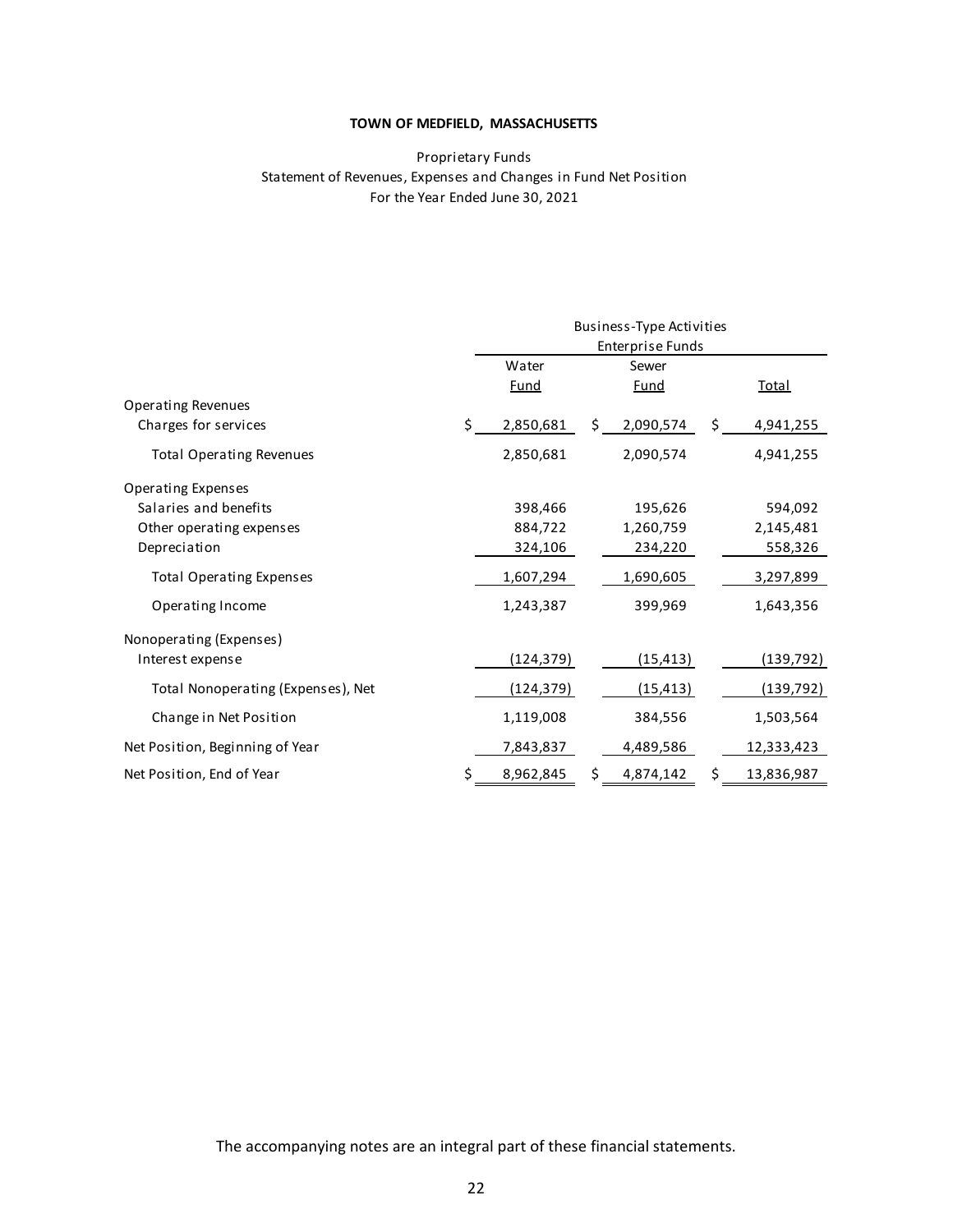### Proprietary Funds Statement of Cash Flows For the Year Ended June 30, 2021

|                                                                | Business-Type Activities |             |    |                         |    |               |
|----------------------------------------------------------------|--------------------------|-------------|----|-------------------------|----|---------------|
|                                                                |                          |             |    | <b>Enterprise Funds</b> |    |               |
|                                                                |                          | Water       |    | Sewer                   |    |               |
|                                                                |                          | <u>Fund</u> |    | <u>Fund</u>             |    | <b>Total</b>  |
| Cash Flows From Operating Activities                           |                          |             |    |                         |    |               |
| Receipts from customers and users                              | \$                       | 2,770,253   | \$ | 2,100,425               | \$ | 4,870,678     |
| Payments to employees                                          |                          | (424, 893)  |    | (209, 484)              |    | (634, 377)    |
| Payments to vendors                                            |                          | (964, 576)  |    | (1,263,111)             |    | (2, 227, 687) |
| Net Cash Provided By Operating Activities                      |                          | 1,380,784   |    | 627,830                 |    | 2,008,614     |
| Cash Flows From Capital and Related Financing Activities       |                          |             |    |                         |    |               |
| Proceeds of notes                                              |                          | 205,000     |    |                         |    | 205,000       |
| Acquisition and construction of capital assets                 |                          | (1,295,282) |    | (20, 429)               |    | (1,315,711)   |
| Principal payments on bonds and loans                          |                          | (459, 900)  |    | (250, 273)              |    | (710, 173)    |
| Interest expense                                               |                          | (124, 379)  |    | (15, 413)               |    | (139, 792)    |
| Net Cash (Used For) Capital and Related Financing Activities   |                          | (1,674,561) |    | (286, 115)              |    | (1,960,676)   |
| Net Change in Cash and Short-Term Investments                  |                          | (293, 777)  |    | 341,715                 |    | 47,938        |
| Cash and Short-Term Investments, Beginning of Year             |                          | 2,483,369   |    | 1,359,743               |    | 3,843,112     |
| Cash and Short-Term Investments, End of Year                   | \$.                      | 2,189,592   | Ś. | 1,701,458               | Ś  | 3,891,050     |
| Reconciliation of Operating Income to Net Cash                 |                          |             |    |                         |    |               |
| Provided By Operating Activities                               |                          |             |    |                         |    |               |
| Operating income                                               | \$                       | 1,243,387   | \$ | 399,969                 | Ś. | 1,643,356     |
| Adjustments to reconcile operating income to net               |                          |             |    |                         |    |               |
| cash provided by operating activities:                         |                          |             |    |                         |    |               |
| Depreciation                                                   |                          | 324,106     |    | 234,220                 |    | 558,326       |
| Changes in assets, liabilities, and deferred outflows/inflows: |                          |             |    |                         |    |               |
| User fees receivable                                           |                          | (80, 428)   |    | 9,851                   |    | (70, 577)     |
| Deferred outflows - related to pensions                        |                          | 31,357      |    | 17,755                  |    | 49,112        |
| Deferred outflows - related to OPEB                            |                          | (3, 491)    |    | (4, 181)                |    | (7,672)       |
| Warrants and accounts payable                                  |                          | (33, 150)   |    |                         |    | (33, 150)     |
| Accrued liabilities                                            |                          | (52, 434)   |    | 2,408                   |    | (50,026)      |
| Net pension liability                                          |                          | (62, 114)   |    | (35, 170)               |    | (97, 284)     |
| Net OPEB liability                                             |                          | (55, 124)   |    | (65, 943)               |    | (121,067)     |
| Deferred inflows - related to pensions                         |                          | 21,001      |    | 11,891                  |    | 32,892        |
| Deferred inflows - related to OPEB                             |                          | 47,674      |    | 57,030                  |    | 104,704       |
| Net Cash Provided By Operating Activities                      | \$.                      | 1,380,784   | \$ | 627,830                 | \$ | 2,008,614     |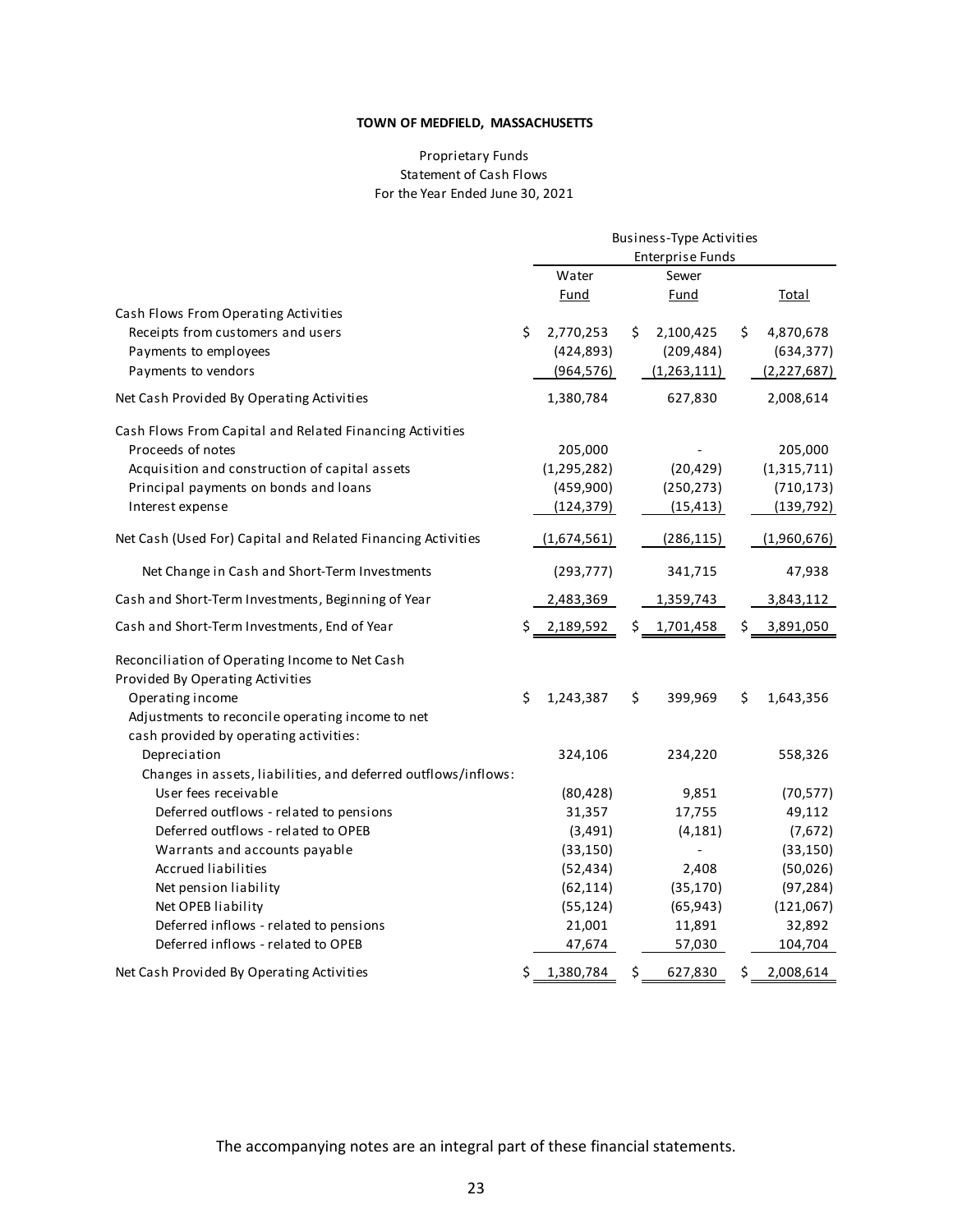## June 30, 2021 Fiduciary Funds Statement of Fiduciary Net Position

|                                                 | Private           |                   |               |  |  |
|-------------------------------------------------|-------------------|-------------------|---------------|--|--|
|                                                 | OPEB              | Purpose           | Custodial     |  |  |
|                                                 | <b>Trust Fund</b> | <b>Trust Fund</b> | <b>Funds</b>  |  |  |
| Assets                                          |                   |                   |               |  |  |
| Cash and short-term investments<br>Investments: | \$                | Ś.<br>135,941     | \$<br>195,076 |  |  |
| External investment pool                        | 5,674,059         |                   |               |  |  |
| Total Assets                                    | 5,674,059         | 135,941           | 195,076       |  |  |
| <b>Net Position</b>                             |                   |                   |               |  |  |
| Restricted for OPEB purposes                    | 5,674,059         |                   |               |  |  |
| Restricted for other purposes                   |                   | 135,941           | 195,076       |  |  |
| <b>Total Net Position</b>                       | 5,674,059         | 135,941<br>S      | 195,076<br>S  |  |  |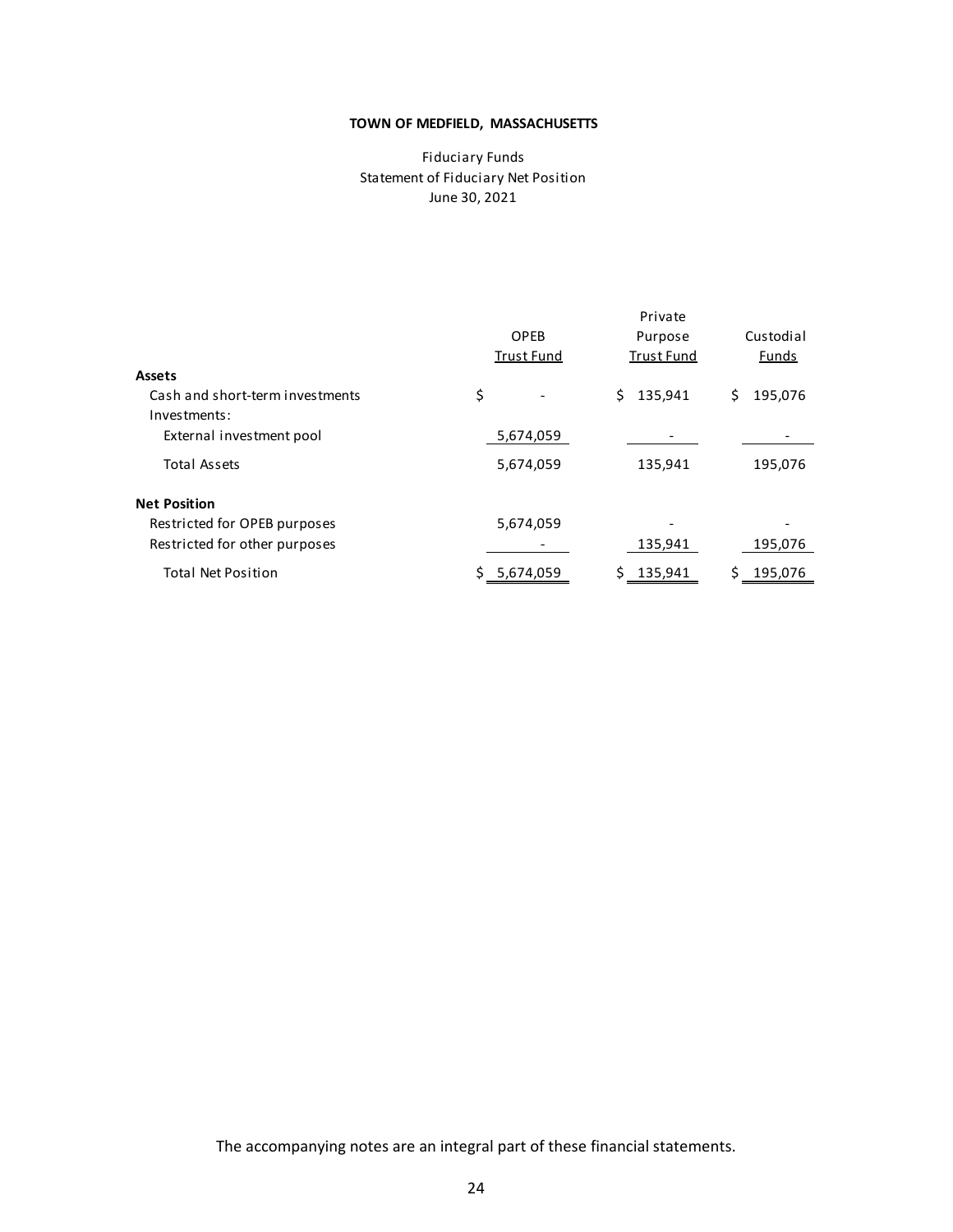#### Fiduciary Funds Statement of Changes in Fiduciary Net Position For the Year Ended June 30, 2021

|                                                     | OPEB<br><b>Trust Fund</b> | Private<br>Purpose<br><b>Trust Fund</b> | Custodial<br>Funds |
|-----------------------------------------------------|---------------------------|-----------------------------------------|--------------------|
| <b>Additions</b>                                    |                           |                                         |                    |
| Contributions:                                      |                           | \$                                      | \$                 |
| Employer                                            | 1,775,223<br>\$.          |                                         |                    |
| Total contributions                                 | 1,775,223                 |                                         |                    |
| Investment income:                                  |                           |                                         |                    |
| Interest                                            | 92,818                    | 3,754                                   | 69                 |
| Increase in fair value of investments               | 1,183,774                 |                                         |                    |
| Net investment income                               | 1,276,592                 | 3,754                                   | 69                 |
| Fees collected for students                         |                           |                                         | 383,564            |
| <b>Total Additions</b>                              | 3,051,815                 | 3,754                                   | 383,633            |
| <b>Deductions</b>                                   |                           |                                         |                    |
| Benefit payments to plan members,                   |                           |                                         |                    |
| beneficiaries and other systems                     | 1,350,223                 |                                         |                    |
| Payments on behalf of students                      |                           |                                         | 410,146            |
| Other                                               |                           | 10,950                                  | 894                |
| <b>Total Deductions</b>                             | 1,350,223                 | 10,950                                  | 411,040            |
| Net Increase (Decrease)                             | 1,701,592                 | (7, 196)                                | (27, 407)          |
| Net Position Restricted for OPEB and Other Purposes |                           |                                         |                    |
| Beginning of year                                   | 3,972,467                 | 143,137                                 | 222,483            |
| End of year                                         | \$5,674,059               | \$<br>135,941                           | \$<br>195,076      |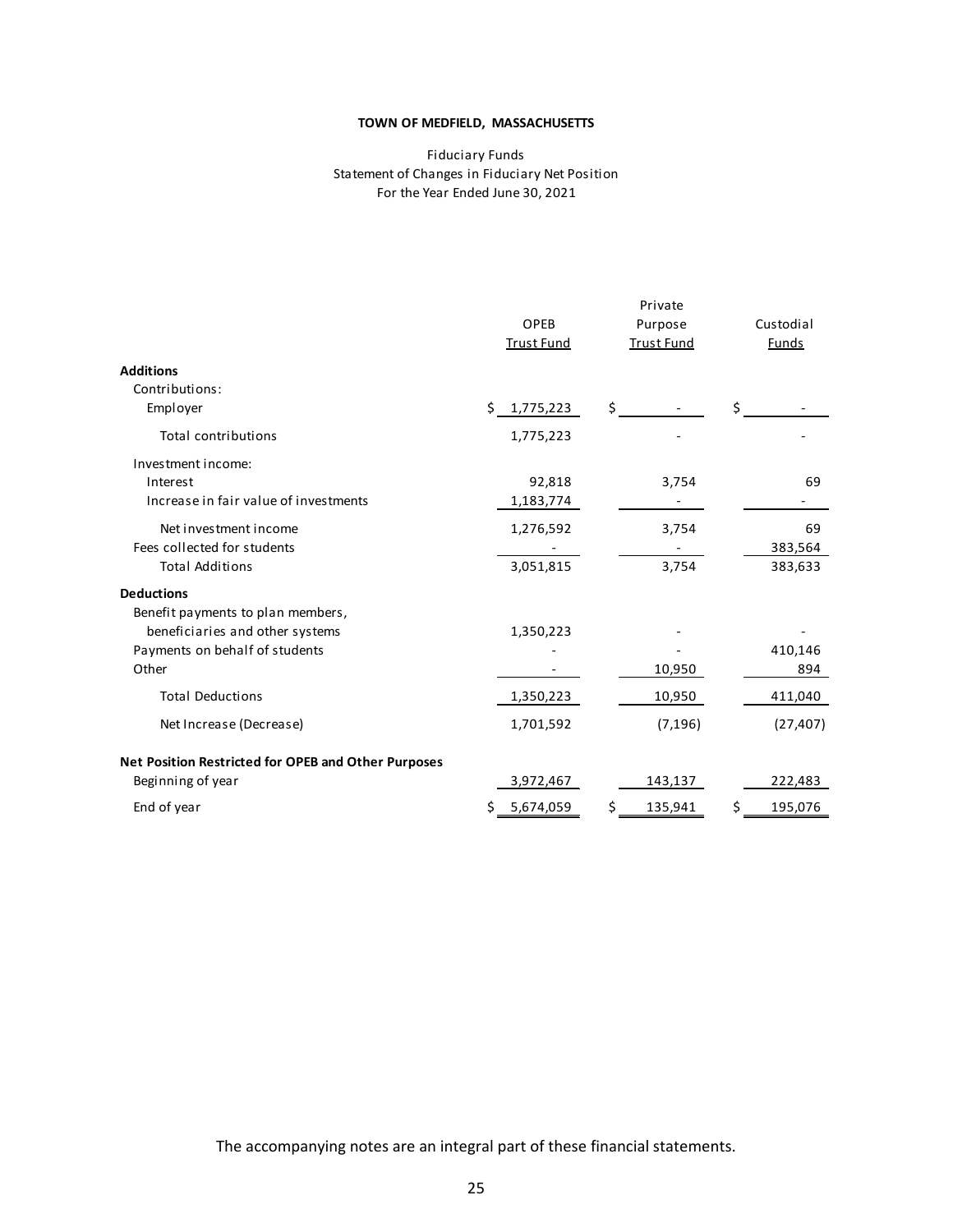Notes to Financial Statements

# **1. Summary of Significant Accounting Policies**

The accounting policies of the Town of Medfield, Massachusetts (the Town) conform to Generally Accepted Accounting Principles (GAAP) as applicable to governmental units. The following is a summary of the significant policies:

# *Reporting Entity*

The Town is a municipal corporation governed by an elected Board of Selectmen. As required by GAAP, these financial statements present the government and applicable component units for which the government is considered to be financially accountable. In fiscal year 2021, it was determined that no entities met the required GASB 14 (as amended) criteria of component units.

# *Government‐Wide and Fund Financial Statements*

# *Government‐Wide Financial Statements*

The government-wide financial statements (i.e., the Statement of Net Position and the Statement of Activities) report information on all of the nonfiduciary activities of the primary government. For the most part, the effect of interfund activity has been removed from these statements. *Governmental activities*, which normally are supported by taxes and intergovernmental revenues, are reported separately from *business‐type activities*, which rely to a significant extent on fees and charges for support.

The Statement of Activities demonstrates the degree to which the direct expenses of a given function or segment are offset by program revenues. *Direct expenses* are those that are clearly identifiable with a specific function or segment. Program revenues include (1) charges to customers or applicants who purchase, use, or directly benefit from goods, services, or privileges provided by a given function or segment and (2) grants and contributions that are restricted to meeting the operational or capital requirements of a particular function or segment. Taxes and other items not properly included among program revenues are reported instead as *general revenues*.

## *Fund Financial Statements*

Separate financial statements are provided for governmental funds, proprietary funds, and fiduciary funds, even though the latter are excluded from the government‐wide financial statements. Major individual enterprise funds are reported as separate columns in the fund financial statements.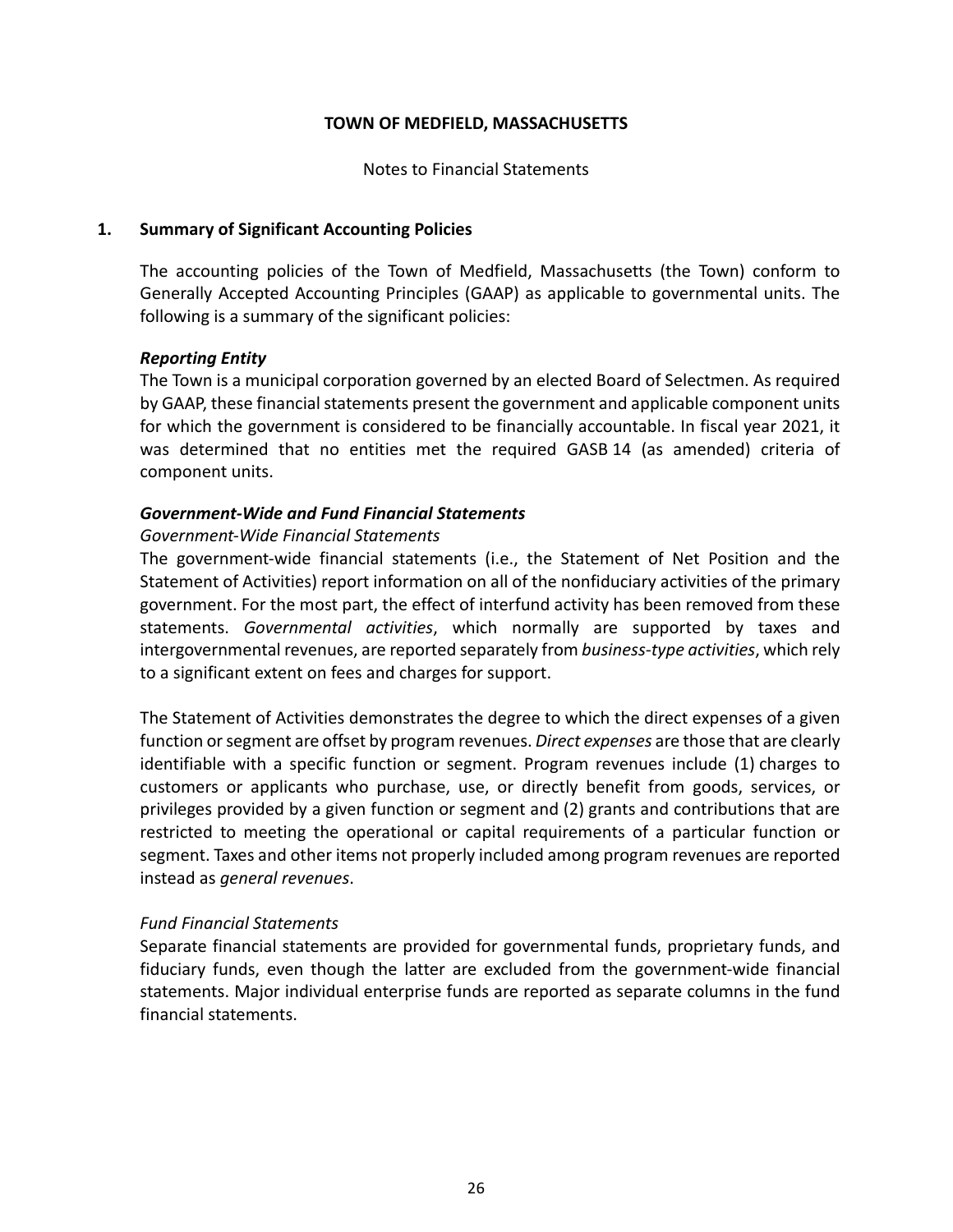# *Measurement Focus, Basis of Accounting, and Financial Statement Presentation Government‐Wide Financial Statements*

The government‐wide financial statements are reported using the *economic resources measurement focus* and the *accrual basis of accounting*. Revenues are recorded when earned and expenses are recorded when a liability is incurred, regardless of the timing of related cash flows. Property taxes are recognized as revenues in the year for which they are levied. Grants and similar items are recognized as revenue as soon as all eligibility requirements imposed by the provider have been met. As a general rule, the effect of interfund activity has been eliminated from the government‐wide financial statements.

Amounts reported as *program revenues* include (1) charges to customers or applicants for goods, services, or privileges provided, (2) operating grants and contributions, and (3) capital grants and contributions, including special assessments. Internally dedicated resources are reported as *general revenues* rather than as program revenues. Likewise, general revenues include all taxes and excises.

# *Fund Financial Statements*

Governmental fund financial statements are reported using the *current financial resources measurement focus* and the *modified accrual basis of accounting*. Revenues are recognized as soon as they are both measurable and available. Revenues are considered to be available when they are collectible within the current period or soon enough thereafter to pay liabilities of the current period. For this purpose, the Town considers property tax revenues to be available if they are collected within 60 days of the end of the current fiscal period. All other revenue items are considered to be measurable and available only when cash is received by the government. Expenditures generally are recorded when a liability is incurred, as under accrual accounting. However, certain expenditures such as debt service, claims and judgments, compensated absences, OPEB, and pension are recorded only when payment is due.

The Town reports the following major governmental funds:

 The *General Fund* is the government's primary operating fund. It accounts for all financial resources of the general government, except those required to be accounted for in another fund.

The proprietary fund financial statements are reported using the *economic resources measurement* focus and the *accrual basis of accounting*. Under this method, revenues are recognized when earned and expenses are recorded when liabilities are incurred.

Proprietary funds distinguish operating revenues and expenses from nonoperating items. Operating revenues and expenses generally result from providing services and producing and delivering goods in connection with a proprietary fund's principal ongoing operations. The principal operating revenues of the enterprise fund are charges to customers for sales and services. Operating expenses for enterprise funds include the cost of sales and services,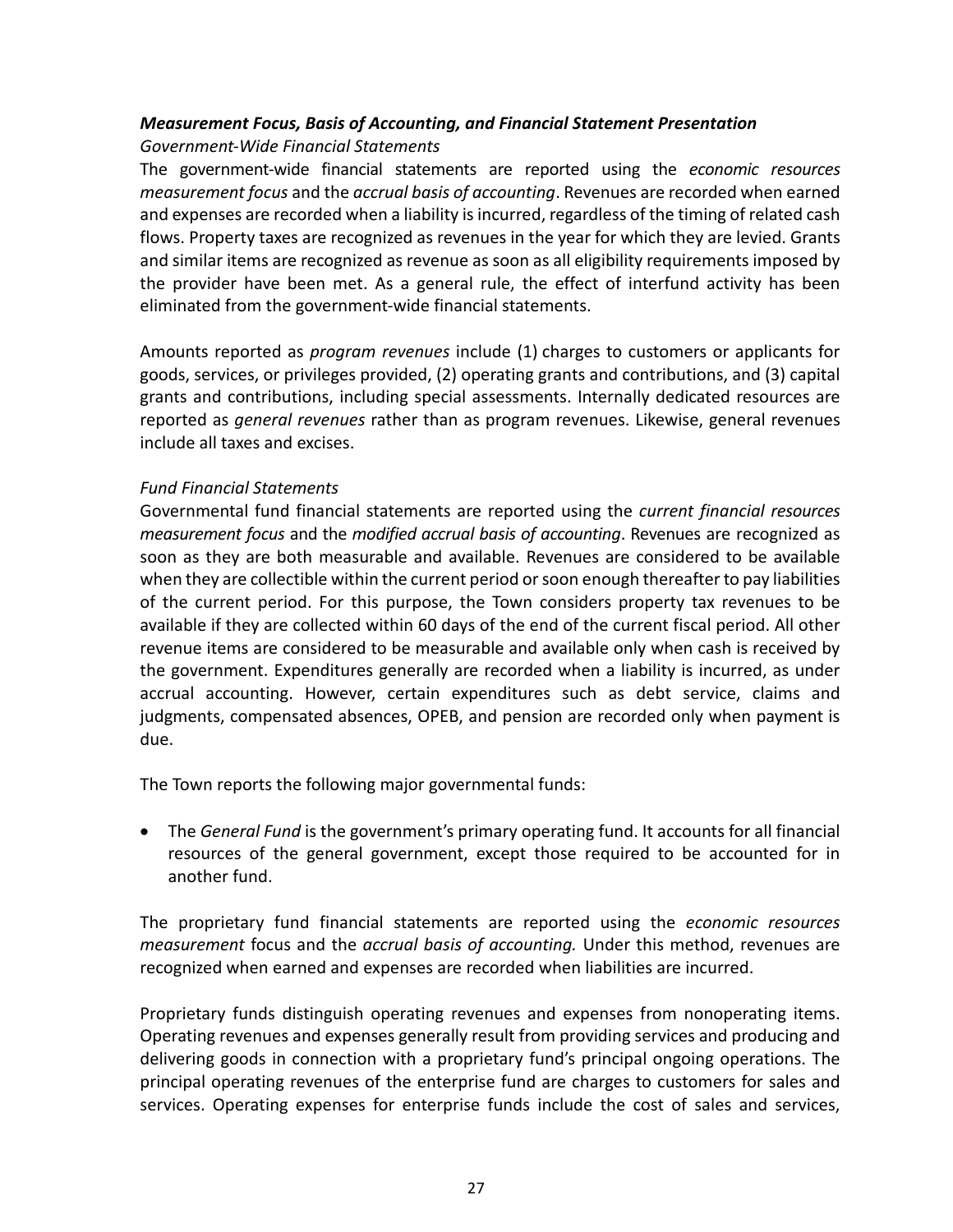administrative expenses, and depreciation on capital assets. All revenues and expenses not meeting this definition are reported as nonoperating revenues and expenses.

The Town reports the following major proprietary funds:

- Water operations
- Sewer operations

The fiduciary fund financial statements are reported using the *economic resources measurement focus* and the *accrual basis of accounting.* Under this method, revenues are recognized when earned and expenses are recorded when liabilities are incurred.

The Town reports the following fiduciary funds:

- The *Other Post‐Employment Benefit Trust Fund* is used to accumulate resources for health and life insurance benefits for retired employees.
- The Private-Purpose Trust Fund is used to account for trust arrangements, other than those properly reported in the permanent fund, under which principal and investment income exclusively benefit individuals, private organizations, or other governments.
- The *Custodial Funds* account for fiduciary assets held by the Town in a custodial capacity as an agent on behalf of others and are not required to be reported elsewhere on the financial statements. Custodial funds include fees collected on behalf of students.

# *Cash and Investments*

Cash balances from all funds, except those required to be segregated by law, are combined to form a consolidation of cash. Cash balances are invested to the extent available, and interest earnings are recognized in the General Fund. Certain special revenue, proprietary, and fiduciary funds segregate cash, and investment earnings become a part of those funds.

Deposits with financial institutions consist primarily of demand deposits, certificates of deposits, savings accounts, and money market accounts. Generally, a cash and investment pool is maintained that is available for use by all funds. Each fund's portion of this pool is reflected on the combined financial statements under the caption "cash and short-term investments".

For purpose of the statement of cash flows, the proprietary funds consider investments with original maturities of three months or less to be cash equivalents.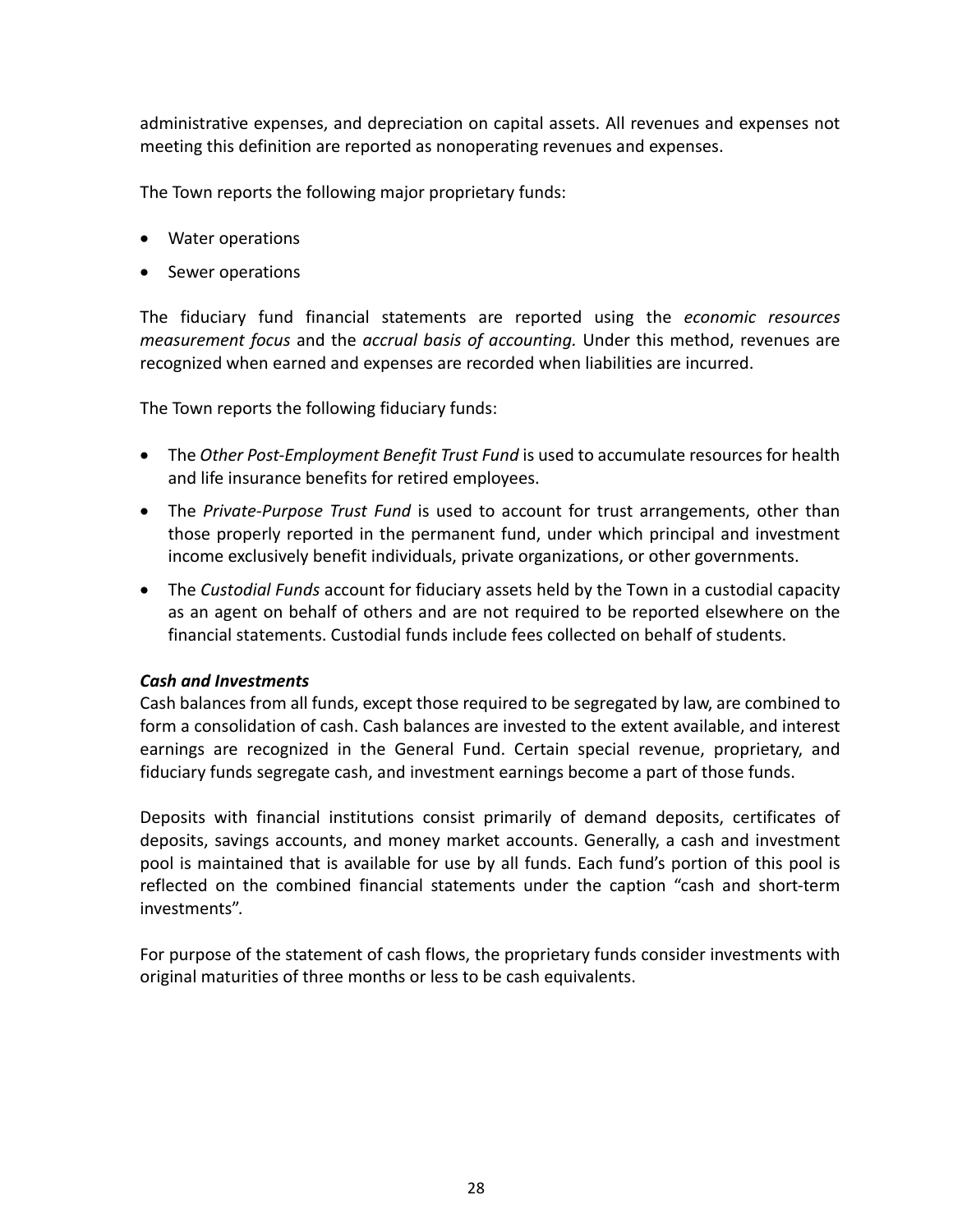Where applicable, fair values are based on quotations from national securities exchanges, except for certain investments that are required to be presented using net asset value (NAV). The NAV per share is the amount of net assets attributable to each share of capital stock outstanding at the close of the period. Investments measured at NAV for fair value are not subject to level classification.

The Town invests in the Massachusetts Municipal Depository Trust (MMDT) Cash Portfolio, an external investment pool overseen by the Treasurer of the Commonwealth of Massachusetts. This cash portfolio meets the requirements of GASB Statement No. 79, *Certain External Investment Pools and Pool Participants,* and investments are valued at amortized cost which approximates the net asset value of \$1 per share.

Investments are carried at fair value, except certificates of deposit which are reported at cost.

# *Property Tax Limitations*

Legislation known as "Proposition 2½" has limited the amount of revenue that can be derived from property taxes. The prior fiscal year's tax levy limit is used as a base and cannot increase by more than 2.5% (excluding new growth), unless an override is voted. The actual fiscal year 2021 tax levy reflected an excess capacity of \$16,601. Certain provisions of Proposition 2  $\frac{1}{2}$ can be overridden by a referendum.

# *Capital Assets*

Capital assets, which include land, land improvements, buildings and improvements, machinery and equipment, vehicles, textbooks and software, and infrastructure are reported in the applicable governmental or business‐type activities columns in the government‐wide financial statements. Capital assets are defined by the Town as assets with an initial individual cost of more than \$25,000 and an estimated useful life in excess of three years. Such assets are recorded at historical cost or estimated historical cost if purchased or constructed. Donated capital assets are recorded at acquisition value at the date of donation.

The costs of normal maintenance and repairs that do not add to the value of the asset or materially extend assets' lives are not capitalized.

Major outlays for capital assets and improvements are capitalized as projects are constructed.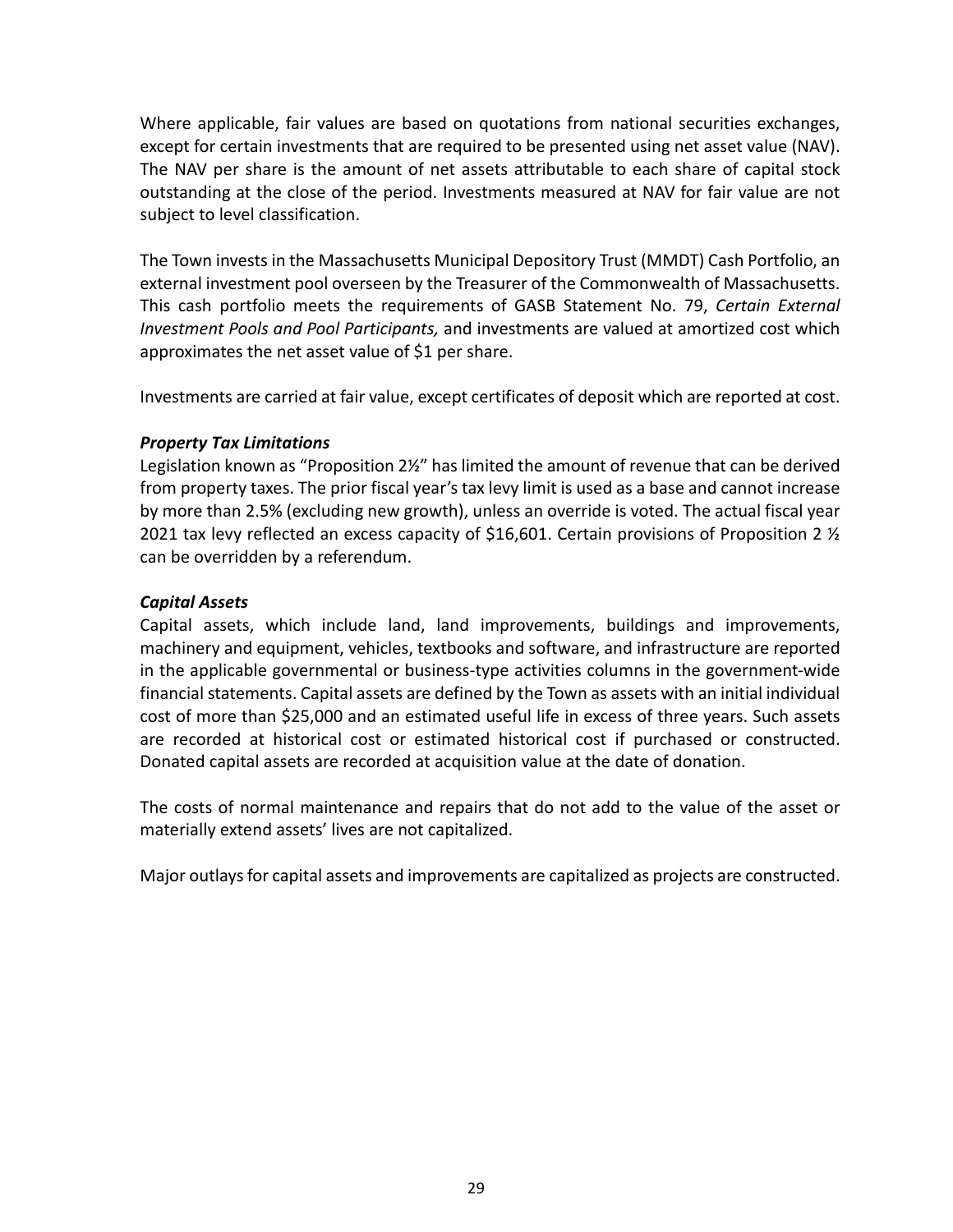Capital assets are depreciated using the straight‐line method over the following estimated useful lives:

| Assets                       | Years    |
|------------------------------|----------|
| Computer software            | $3 - 7$  |
| Office equipment             | $3 - 10$ |
| Vehicles                     | 5        |
| <b>Building improvements</b> | 20       |
| <b>Buildings</b>             | 40       |
| Infrastructure               | 30-75    |

# *Compensated Absences*

It is the Town's policy to permit employees to accumulate earned but unused vacation and sick pay benefits. All vested sick and vacation pay is accrued when incurred in the government‐ wide, proprietary, and fiduciary fund financial statements. A liability for these amounts is reported in governmental funds only if they have matured, for example, as a result of employee resignations and retirements.

# *Long‐Term Obligations*

In the government‐wide financial statements, and proprietary fund types in the fund financial statements, long‐term debt, and other long‐term obligations are reported as liabilities in the governmental activities, business‐type activities, or proprietary fund type Statement of Net Position.

# *Fund Equity*

Fund equity at the governmental fund financial reporting level is classified as "fund balance". Fund equity for all other reporting is classified as "net position".

# *Fund Balance*

Generally, fund balance represents the difference between the current assets/deferred outflows and current liabilities/deferred inflows. The Town reserves those portions of fund balance that are legally segregated for a specific future use or which do not represent available, spendable resources and therefore, are not available for appropriation or expenditure. Unassigned fund balance indicates that portion of fund balance that is available for appropriation in future periods. The General Fund is the only fund that reports a positive unassigned fund balance.

When an expenditure is incurred that would qualify for payment from multiple fund balance types, the Town uses the following order to liquidate liabilities: restricted, committed, assigned, and unassigned.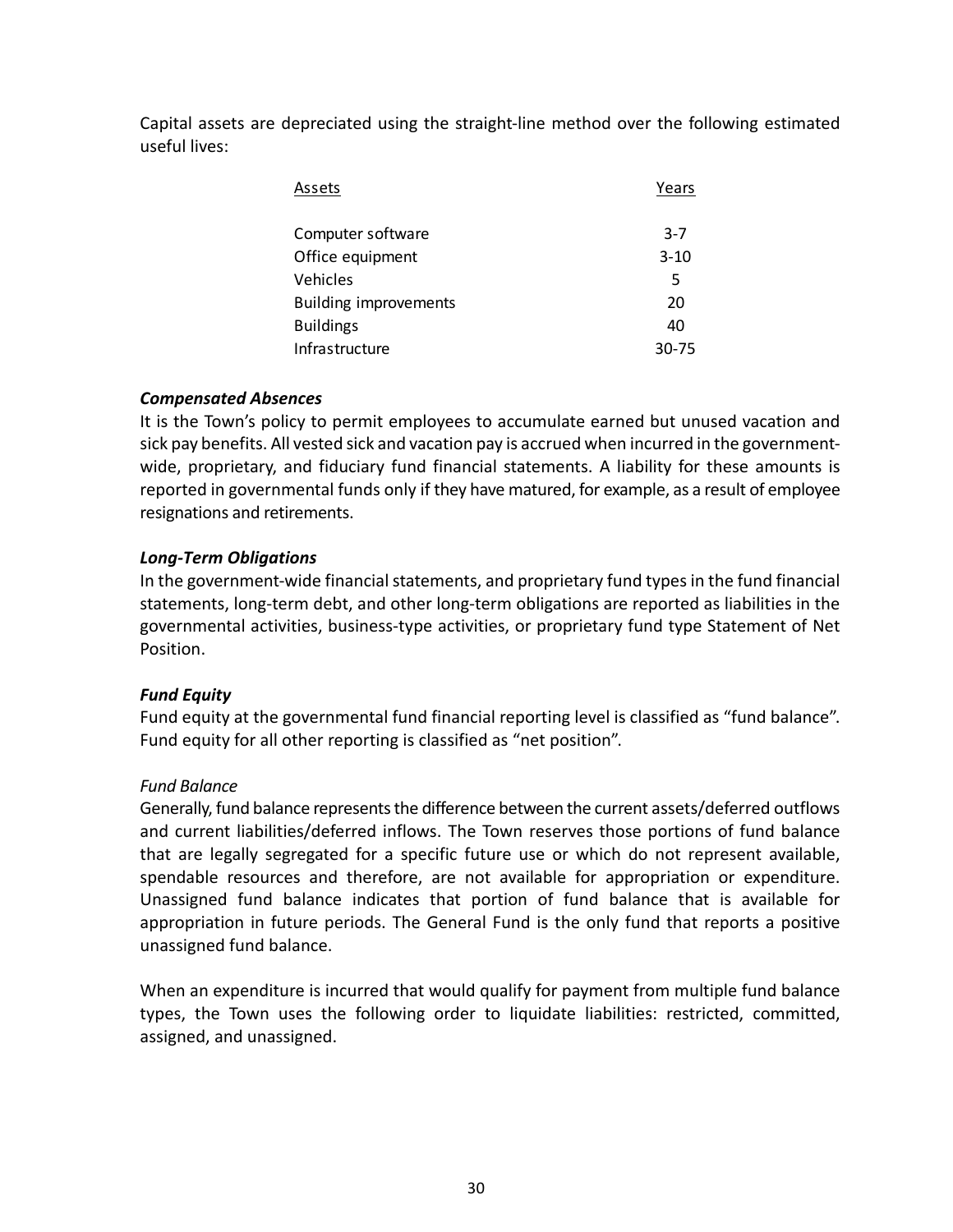# *Net Position*

Net position represents the difference between assets/deferred outflows and liabilities/ deferred inflows. Net investment in capital assets, consists of capital assets, net of accumulated depreciation, reduced by the outstanding balances of any borrowing used for the acquisition, construction or improvement of those assets. Net position is reported as restricted when there are limitations imposed on use either through the enabling legislation adopted by the Town or through external restrictions imposed by creditors, grantors, or laws or regulations of other governments. The remaining net position is reported as unrestricted.

# *Use of Estimates*

The preparation of basic financial statements in conformity with Generally Accepted Accounting Principles requires management to make estimates and assumptions that affect the reported amounts of assets and liabilities and disclosures for contingent assets and liabilities at the date of the basic financial statements and the reported amounts of revenues and expenditures/expenses during the fiscal year. Actual results could vary from estimates that were used.

# **2. Stewardship, Compliance, and Accountability**

# *Budgetary Information*

At the annual town meeting, the Finance Committee presents an operating and capital budget for the proposed expenditures of the fiscal year commencing the following July 1. The budget, as enacted by town meeting, establishes the legal level of control and specifies that certain appropriations are to be funded by particular revenues. The original budget is amended during the fiscal year at special town meetings as required by changing conditions. In cases of extraordinary or unforeseen expenses, the Finance Committee is empowered to transfer funds from the reserve fund (a contingency appropriation) to a departmental appropriation. "Extraordinary" includes expenses which are not in the usual line, or are great or exceptional. "Unforeseen" includes expenses which are not foreseen as of the time of the annual meeting when appropriations are voted.

Departments are limited to the line items as voted. Certain items may exceed the line item budget as approved if it is for an emergency and for the safety of the general public.

Formal budgetary integration is employed as a management control device during the year for the General Fund.

At year‐end, appropriation balances lapse, except for certain unexpended capital items and encumbrances which will be honored during the subsequent year.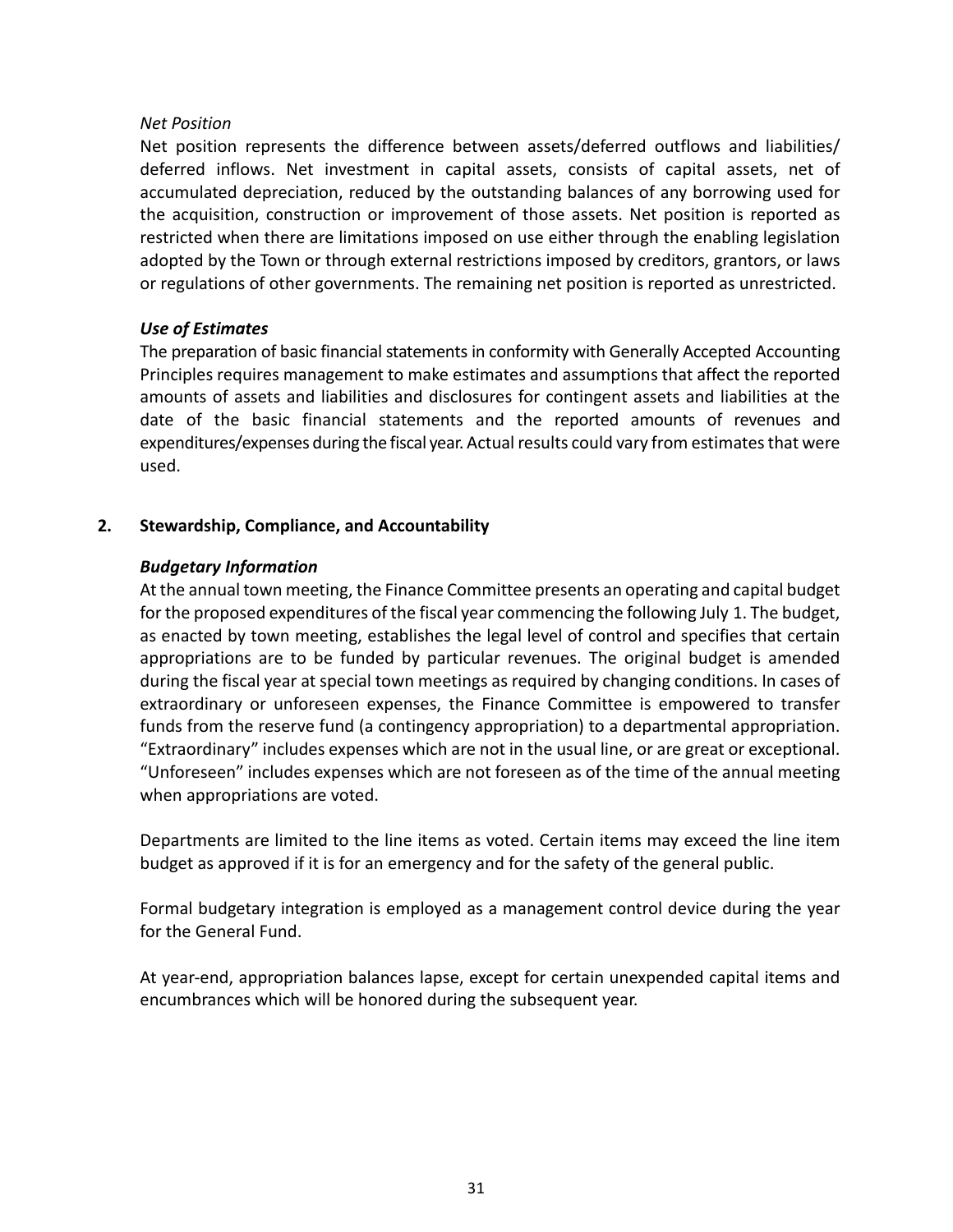# *Deficit Fund Equity*

Certain individual funds reflected deficit balances as of June 30, 2021.

It is anticipated that the deficits in these funds will be eliminated through future departmental revenues, intergovernmental revenues, and bond proceeds.

# **3. Deposits and Investments**

Massachusetts General Law's (MGL) Chapter 44, Section 55 places certain limitation on the nature of deposits and investments available to the Town. Deposits, including demand deposits, money markets, certificates of deposits in any one financial institution, may not exceed 60% of the capital and surplus of such institution unless collateralized by the institution involved. Investments may be made in unconditionally guaranteed U.S. government obligations have maturities of a year or less from the date of purchase, or through repurchase agreements with maturities of no greater than 90 days in which the underlying securities consist of such obligations. Other allowable investments include certificates of deposits having a maturity date of up to 3 years from the date of purchase, national banks, and Massachusetts Municipal Depository Trust (MMDT). MMDT, which is an external investment pool overseen by the Treasurer of the Commonwealth of Massachusetts, meets the criteria established by Governmental Accounting Standards Board (GASB) 79. MMDT has an average maturity of less than 1 year and is not rated or subject to custodial credit risk disclosure. MGL Chapter 44, Section 54 provides additional investment options for certain special revenue, trust, and OPEB funds.

# *Custodial Credit Risk – Deposits*

Custodial credit risk is the risk that in the event of bank failure, the Town's deposits may not be returned. The Town's policies related to the custodial credit risk of deposits is to limit the Town's uninsured, uncollateralized deposits to 5% of any one institution's assets and no more than 30% of the Town's cash.

As of June 30, 2021, \$7,918,567, of the Town's bank balance of \$26,045,512 was exposed to custodial credit risk as uninsured and uncollateralized. Additionally, \$6,112,260 was invested in MMDT, which is not subject to this disclosure.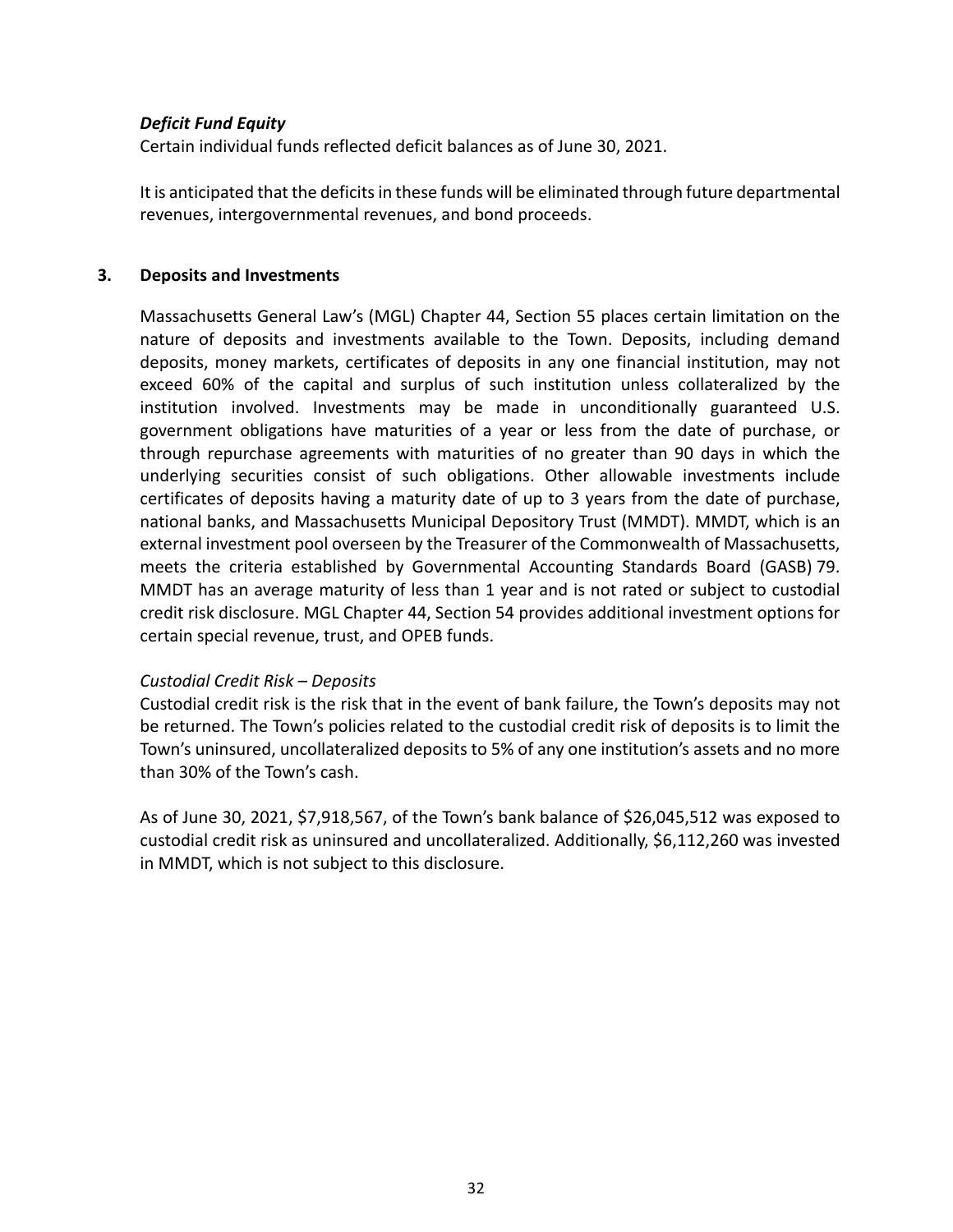# *Investment Summary*

The following is a summary of the Town's investments as of June 30, 2021:

| Investment Type                       |   | Amount     |
|---------------------------------------|---|------------|
| Corporate bonds                       | S | 4,014,535  |
| Corporate equities                    |   | 908,951    |
| Exchange traded funds                 |   | 548,611    |
| External investment pool              |   | 5,674,059  |
| Federal agency securities             |   | 719,976    |
| Market-linked certificates of deposit |   | 437,002    |
| U.S. Treasury notes                   |   | 2,249,121  |
| <b>Total Investments</b>              |   | 14,552,255 |

# *Custodial Credit Risk – Investments*

The custodial credit risk for investments is the risk that, in the event of the failure of the counterparty (e.g., broker‐dealer) to a transaction, the Town will not be able to recover the value of its investment or collateral securities that are in possession of another party. The Town's custodial credit risk policy is to limit the Town's exposure to only those institutions with a proven financial strength, capital adequacy, and an overall affirmative reputation in the municipal industry.

As of June 30, 2021, \$8,329,585 was subject to custodial credit risk exposure because the related securities are uninsured, unregistered, and held by the Town's brokerage firm, which is also the counterparty to these securities as follows:

|                                       |                 |         |                              |                | Held by               |
|---------------------------------------|-----------------|---------|------------------------------|----------------|-----------------------|
|                                       |                 | Held by |                              | Counterparty's |                       |
| Investment Type                       | Amount          |         | Counterparty                 |                | <b>Trust or Agent</b> |
| Corporate bonds                       | \$<br>4,014,535 | \$      | $\qquad \qquad \blacksquare$ | \$             | 4,014,535             |
| Corporate equities                    | 908,951         |         | $\qquad \qquad \blacksquare$ |                | 908,951               |
| Federal agency securities             | 719,976         |         |                              |                | 719,976               |
| Market-linked certificates of deposit | 437,002         |         |                              |                | 437,002               |
| U.S. Treasury notes                   | 2,249,121       |         |                              |                | 2,249,121             |
| Total                                 | 8,329,585       | \$      |                              |                | 8,329,585             |

# *Credit Risk – Investments in Debt Securities*

Generally, credit risk is the risk that an issuer of an investment will not fulfill its obligations. The Town's investment policies related to credit risk are to place no limit on investments in MMDT and U.S. Treasuries and Agencies. With regards to other investments, the Treasurer will limit purchases to investment grade securities with a high concentration in securities rated A or better.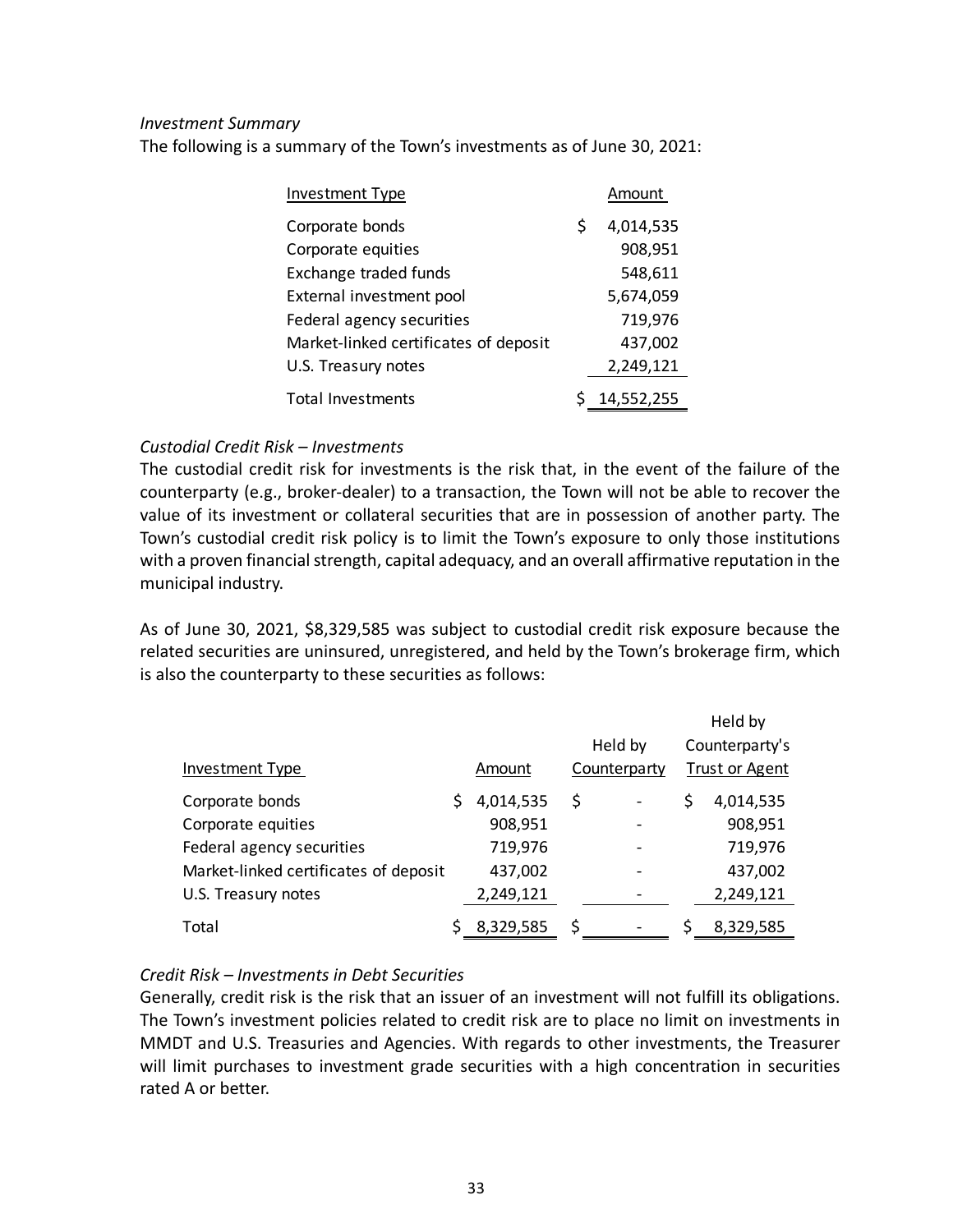As of June 30, 2021, the credit quality ratings, as rated by Moody's Investors Service, of the Town's debt securities are as follows (U.S. Treasury notes have an implied rating of AAA):

|                                       |             | Rating as of Year End    |                          |                          |                          |         |           |  |  |  |
|---------------------------------------|-------------|--------------------------|--------------------------|--------------------------|--------------------------|---------|-----------|--|--|--|
| Investment Type                       | Amount      | <u>Aaa</u>               | <u>Aa3</u>               | A3-A1                    | Baa1                     | Baa2    | Unrated   |  |  |  |
| Corporate bonds                       | \$4.014.535 | $\overline{\phantom{a}}$ | 156.979                  | \$2.465.911              | 725.301                  | 666.344 |           |  |  |  |
| Federal agency securities             | 719.976     | 719.976                  | -                        | -                        | $\overline{\phantom{a}}$ |         | 719.976   |  |  |  |
| Market-linked certificates of deposit | 437,002     | -                        | $\overline{\phantom{a}}$ | $\overline{\phantom{0}}$ | -                        | -       | 437,002   |  |  |  |
| Total                                 | \$5,171,513 | 719.976                  | 156.979                  | 2,465,911                | 725.301                  | 666.344 | 1.156.978 |  |  |  |

## *Concentration of Credit Risk – Investments*

Concentration of credit risk is the risk of loss attributable to the magnitude of the Town's investment in a single issuer. The Town places no limit on the amount invested in any one issuer. The Town does not have formal investment policies related to concentration of credit risk exposure.

As of June 30, 2021, the Town does not have investments in any one issuer that exceeded 5% of total investments.

### *Interest Rate Risk – Investments in Debt Securities*

Interest rate risk is the risk that changes in market interest rates will adversely affect the fair value of an investment. Generally, the longer the maturity of an investment, the greater the sensitivity of its fair value to changes in market interest rates. The Town's policy related to interest rate risk is to limit the investment of short-term funds to maturities of up to twelve months.

Information about the sensitivity of the fair values of the Town's investments to market interest rate fluctuations is as follows:

|                                       |           | Investment Maturities (in Years) |    |            |  |          |  |
|---------------------------------------|-----------|----------------------------------|----|------------|--|----------|--|
|                                       |           | Less                             |    |            |  |          |  |
| <b>Investment Type</b>                | Amount    | Than 1                           |    | <u>1-5</u> |  | $6 - 10$ |  |
| Corporate bonds                       | 4,014,535 | 177,054                          | S. | 3,468,331  |  | 369,150  |  |
| Federal agency securities             | 719,976   |                                  |    | 551,087    |  | 168,889  |  |
| Market-linked certificates of deposit | 437,002   |                                  |    | 437,002    |  |          |  |
| U.S. Treasury notes                   | 2,249,121 | 1,895,594                        |    | 353,527    |  |          |  |
| Total                                 | 7,420,634 | 2,072,648                        |    | 4,809,947  |  | 538,039  |  |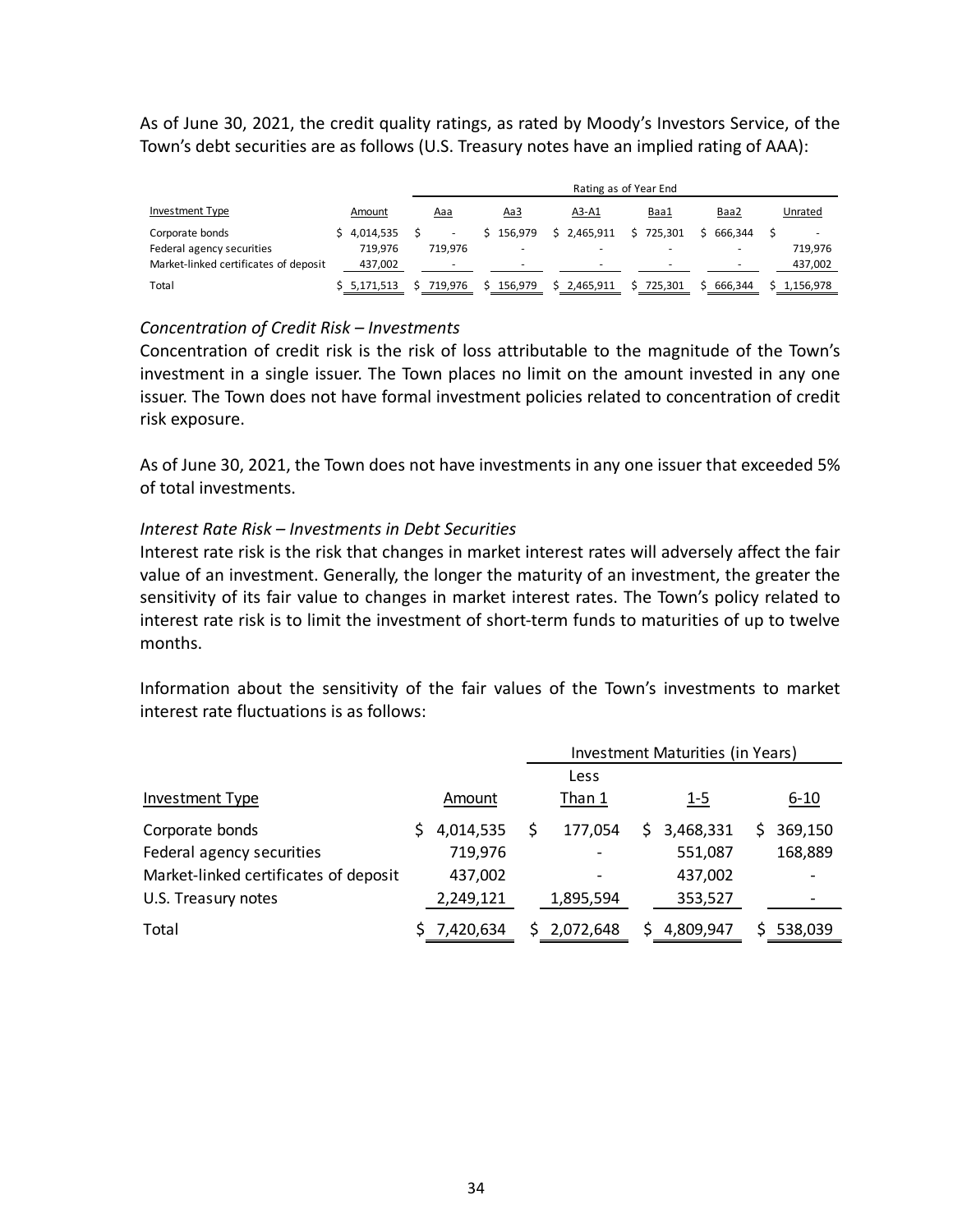### *Foreign Currency Risk – Investments*

Foreign currency risk is the risk that changes in foreign exchange rates will adversely affect the fair value of an investment. The Town does not have formal investment policies related to foreign currency risk.

#### *Fair Value*

The Town categorizes its fair value measurements within the fair value hierarchy established by Governmental Accounting Standards Board Statement No. 72, *Fair Value Measurement and Application* (GASB 72).

The hierarchy is based on the valuation inputs used to measure the fair value of the asset and give the highest priority to unadjusted quoted prices in active markets for identical assets or liabilities (Level 1 measurements) and the lowest priority to unobservable inputs (Level 3 measurements). The hierarchy categorizes the inputs to valuation techniques used for fair value measurement into three levels as follows:

- Level 1 inputs that reflect quoted prices (unadjusted) in active markets for identical assets or liabilities that are accessible at the measurement date.
- Level 2 inputs other than quoted prices that are observable for an asset or liability either directly or indirectly, including inputs in markets that are not considered to be active. Because they must often be priced on the basis of transactions involving similar but not identical securities or do not trade with sufficient frequency, certain directly held securities are categorized as Level 2.
- Level 3 unobservable inputs based on the best information available, using assumptions in determining the fair value of investments and derivative instruments.

In instances where inputs used to measure fair value fall into different levels in the fair value hierarchy, fair value measurements in their entirety are categorized based on the lowest level input that is significant to the valuation.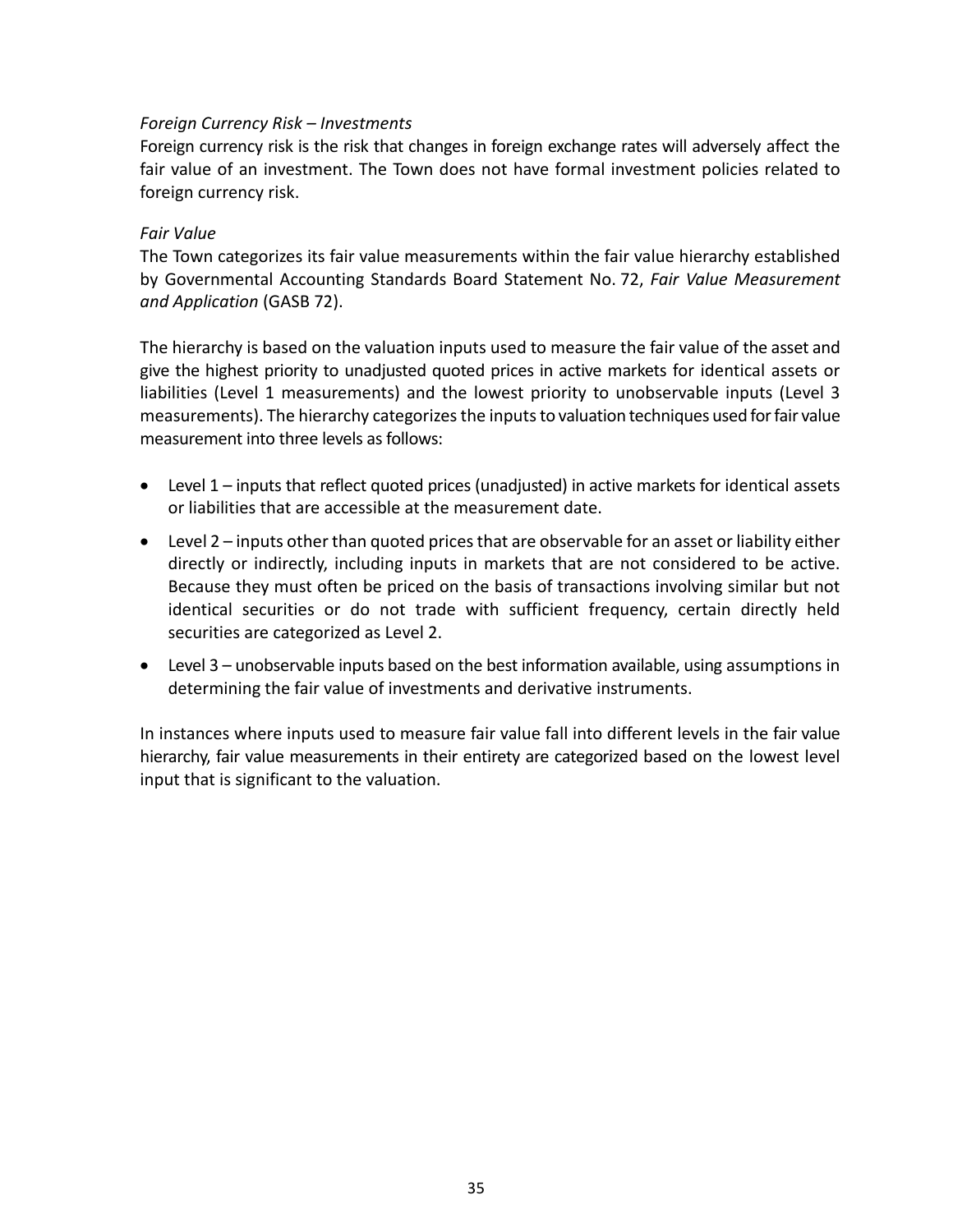The Town has the following fair value measurements as of June 30, 2021:

|                                                                                                                                                             |    |                                                                    |    |                                                               |    | Fair Value Measurements Using:                        |                                       |
|-------------------------------------------------------------------------------------------------------------------------------------------------------------|----|--------------------------------------------------------------------|----|---------------------------------------------------------------|----|-------------------------------------------------------|---------------------------------------|
|                                                                                                                                                             |    |                                                                    |    | Quoted prices<br>in active<br>markets for<br>identical assets |    | Significant<br>observable<br>inputs                   | Significant<br>unobservable<br>inputs |
| <b>Investment Type</b>                                                                                                                                      |    | Amount                                                             |    | (Level 1)                                                     |    | (Level 2)                                             | <u>(Level 3)</u>                      |
| Investments by fair value level:                                                                                                                            |    |                                                                    |    |                                                               |    |                                                       |                                       |
| Corporate bonds<br>Corporate equities<br>Exchange traded funds<br>Federal agency securities<br>Market-linked certificates of deposit<br>U.S. Treasury notes | Ś  | 4,014,535<br>908,951<br>548,611<br>719,976<br>437,002<br>2,249,121 | Ŝ. | 908,951<br>548,611<br>2,249,121                               | Ś. | 4,014,535<br>719,976<br>437,002                       | \$                                    |
| Investments measured at the net asset value (NAV):<br>External investment pools                                                                             |    | 5,674,059                                                          |    |                                                               |    |                                                       |                                       |
| Total                                                                                                                                                       | Ś  | 14,552,255                                                         |    | \$3,706,683                                                   | Ś. | 5,171,513                                             | \$                                    |
| <b>Investment Type</b>                                                                                                                                      |    | Amount                                                             |    | Unfunded<br>Commitments                                       |    | Redemption<br>Frequency<br>(If currently<br>eligible) | Redemption<br><b>Notice</b><br>Period |
| External investment pools                                                                                                                                   | \$ | 5,674,059                                                          | \$ |                                                               |    | Monthly                                               | 30 Days                               |

Equity securities classified in Level 1 are valued using prices quoted in active markets for those securities.

Debt securities classified in Level 2 are valued using either a bid evaluation or a matrix pricing technique. Bid evaluations may include market quotations, yields, maturities, call features, and ratings. Matrix pricing is used to value securities based on the securities relationship to benchmark quote prices. Level 2 debt securities have non-proprietary information that was readily available to market participants, from multiple independent sources, which are known to be actively involved in the market.

## **4. Property Taxes and Excises Receivable**

Real and personal property taxes are based on market values assessed as of each January 1. By law, all taxable property must be assessed at 100% of fair cash value. Also by law, property taxes must be levied at least 30 days prior to their due date. Once levied, these taxes are recorded as receivables, net of estimated uncollectible balances. Property tax revenues have been recorded using the accrual and modified accrual basis of accounting in the government‐ wide and fund basis statements, respectively.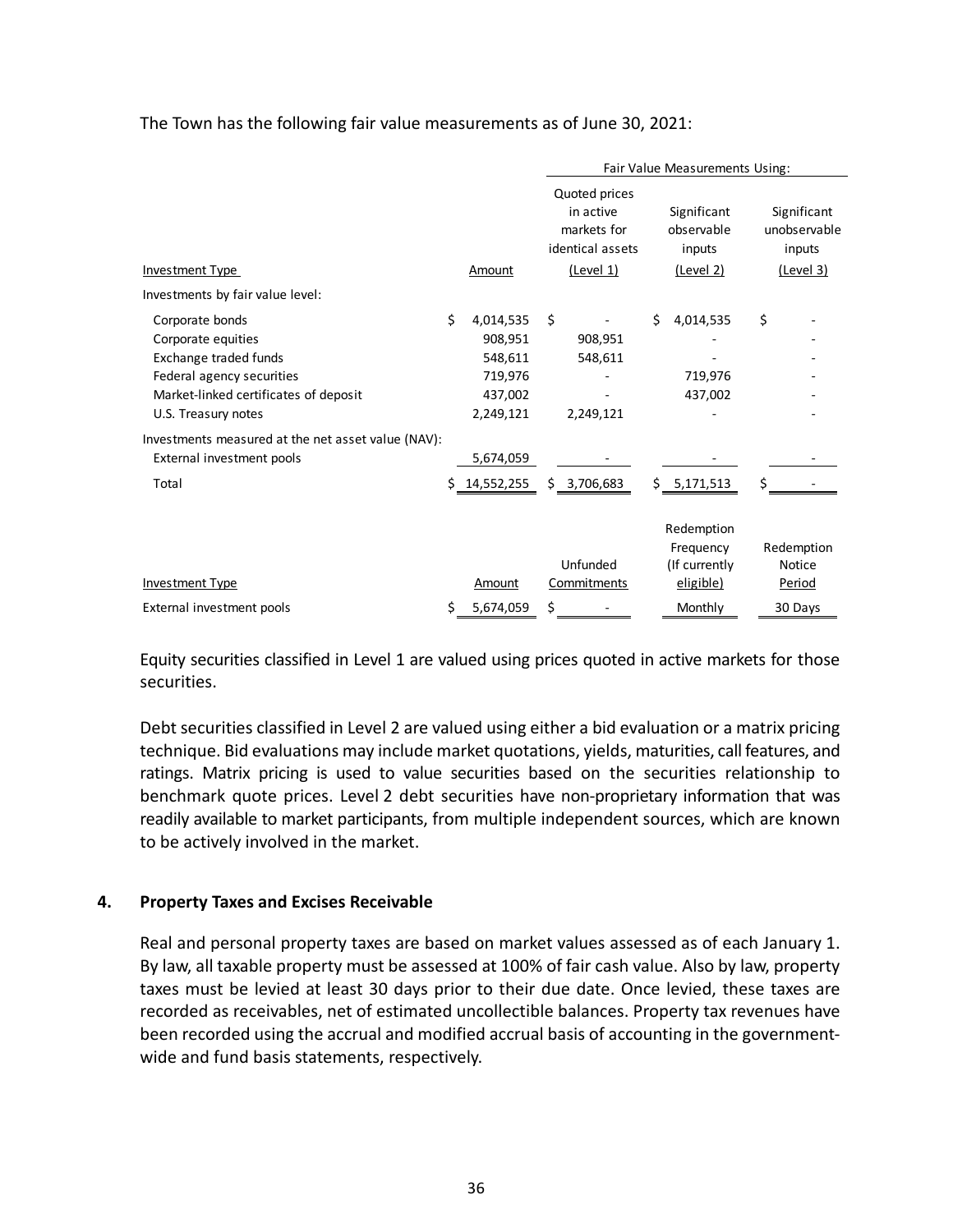The Town bills and collects its property taxes on a quarterly basis following the January 1 assessment. The due dates for those quarterly tax billings are August 1, November 1, February 1, and May 1. Property taxes that remain unpaid after the respective due dates are subject to penalties and interest charges.

Based on the Town's experience, most property taxes are collected during the year in which they are assessed. Liening of properties on which taxes remain unpaid generally occurs annually. The Town ultimately has the right to foreclose on all properties where the taxes remain unpaid.

A statewide property tax limitation known as "Proposition 2  $\frac{1}{2}$ " limits the amount of increase in the property tax levy in any fiscal year. Generally, Proposition 2  $\frac{1}{2}$  limits the total levy to an amount not greater than 2 ½% of the total assessed value of all taxable property within the Town. Secondly, the tax levy cannot increase by more than 2 ½ % of the prior year's levy plus the taxes on property newly added to the tax rolls.

Motor vehicle excise taxes are assessed annually for every motor vehicle and trailer registered in the Commonwealth of Massachusetts. The Registry of Motor Vehicles annually calculates the value of all registered motor vehicles for the purpose of excise assessment. The amount of motor vehicle excise tax due is calculated using a fixed rate of \$25 per \$1,000 of value.

|                         |    | Gross        | Long- |         |           |  |  |
|-------------------------|----|--------------|-------|---------|-----------|--|--|
|                         |    | Amount       |       | Current | Term      |  |  |
|                         |    | (fund basis) |       | Portion | Portion   |  |  |
| Real estate taxes       | \$ | 374,522      | \$    | 374,522 | \$        |  |  |
| Personal property taxes |    | 6,838        |       | 6,838   |           |  |  |
| <b>Tax liens</b>        |    | 291,664      |       |         | 291,664   |  |  |
| Deferred taxes          |    | 285,404      |       | 285,404 |           |  |  |
| Total property taxes    |    | 958,428      | \$    | 666,764 | \$291,664 |  |  |
| Motor vehicle excise    | Ś  | 129,578      | S     | 129,578 |           |  |  |

Property taxes and excise receivables at June 30, 2021 consist of the following: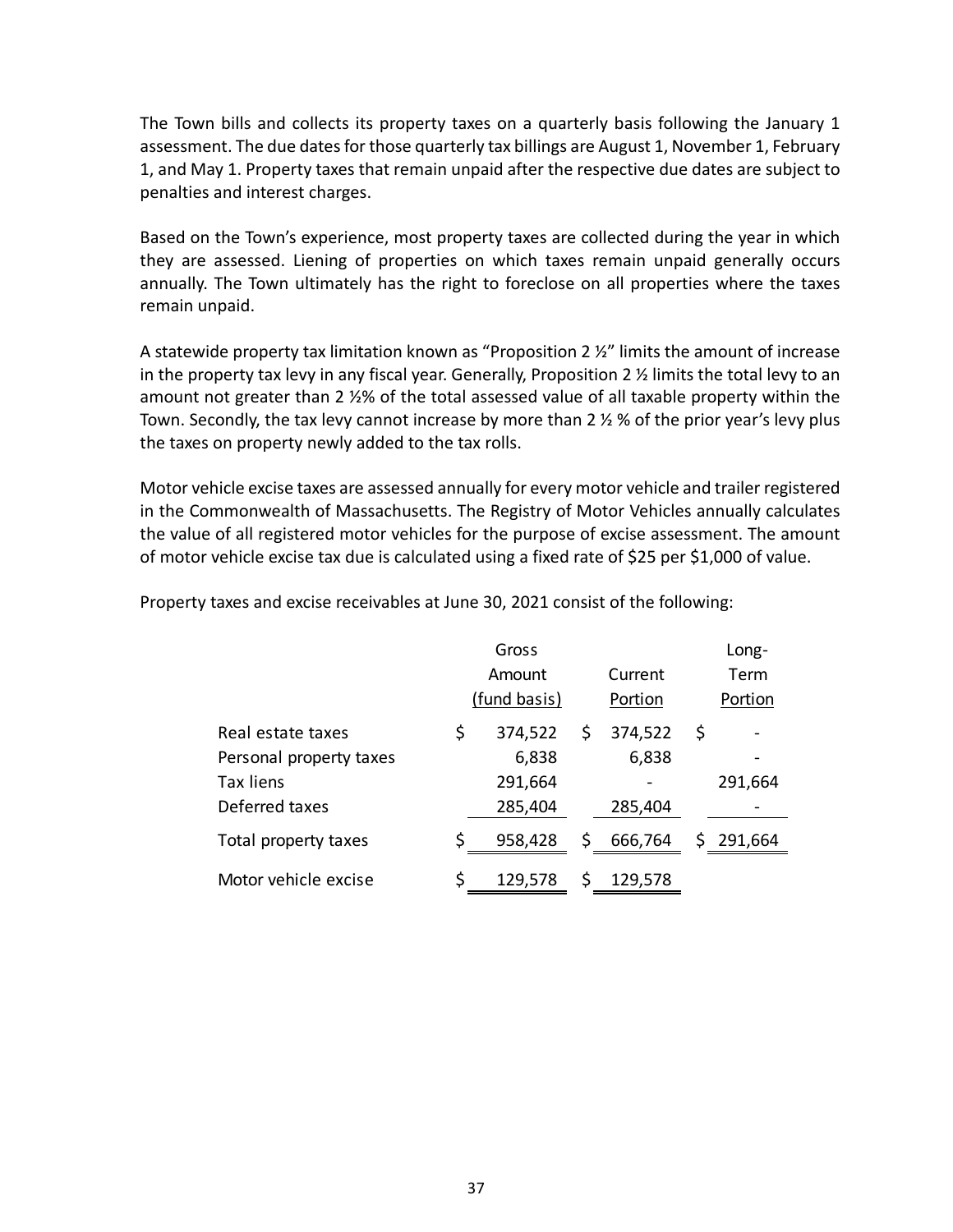#### **5. User Fee Receivables**

Receivables for user charges and betterments at June 30, 2021 consist of the following:

| Water | Ś  | 1,190,652 |  |
|-------|----|-----------|--|
| Sewer |    | 752,838   |  |
| Total | S. | 1,943,490 |  |
|       |    |           |  |

#### **6. Intergovernmental Receivables**

This balance represents reimbursements requested from Federal and State agencies for expenditures incurred in fiscal year 2021.

#### **7. Transfers**

The Town reports interfund transfers between various funds. Most transfers result from budgetary or statutory actions, whereby funds are moved to accomplish various expenditure purposes. The following is an analysis of major interfund transfers.

| Governmental Funds           | Transfers In  |   | <b>Transfers Out</b> |
|------------------------------|---------------|---|----------------------|
| General Fund                 | \$<br>678,311 | S | 180,894              |
| <b>Nonmajor Funds:</b>       |               |   |                      |
| Special Revenue Funds:       |               |   |                      |
| <b>School Revolving Fund</b> |               |   | 30,000               |
| Town Grants Fund             |               |   | 6,848                |
| Other special revenue funds  |               |   | 594,663              |
| Trust Funds:                 | 149,094       |   | 15,000               |
| Subtotal nonmajor funds      | 149,094       |   | 646,511              |
| Total                        | 827,405       |   | 827,405              |

Of the transfers into the general fund, \$450,000 was transferred from the ALS Revolving Fund for the purchase of a new ambulance and to fund the fiscal year 2021 operating budget. In addition, \$82,640 was transferred from the Parks and Recreation Revolving Fund to fund the fiscal year 2022 capital budget. Of the transfers out of the general fund, \$105,894 was transferred to the Unemployment Compensation Trust fund. The Town's other routine transfers include transfers made to move (1) unrestricted revenues or balances that have been collected or accumulated in the general fund to other funds based on budgetary authorization, and (2) revenues from a fund that by statute or budgetary authority must collect them to funds that are required by statute or budgetary authority to expend them.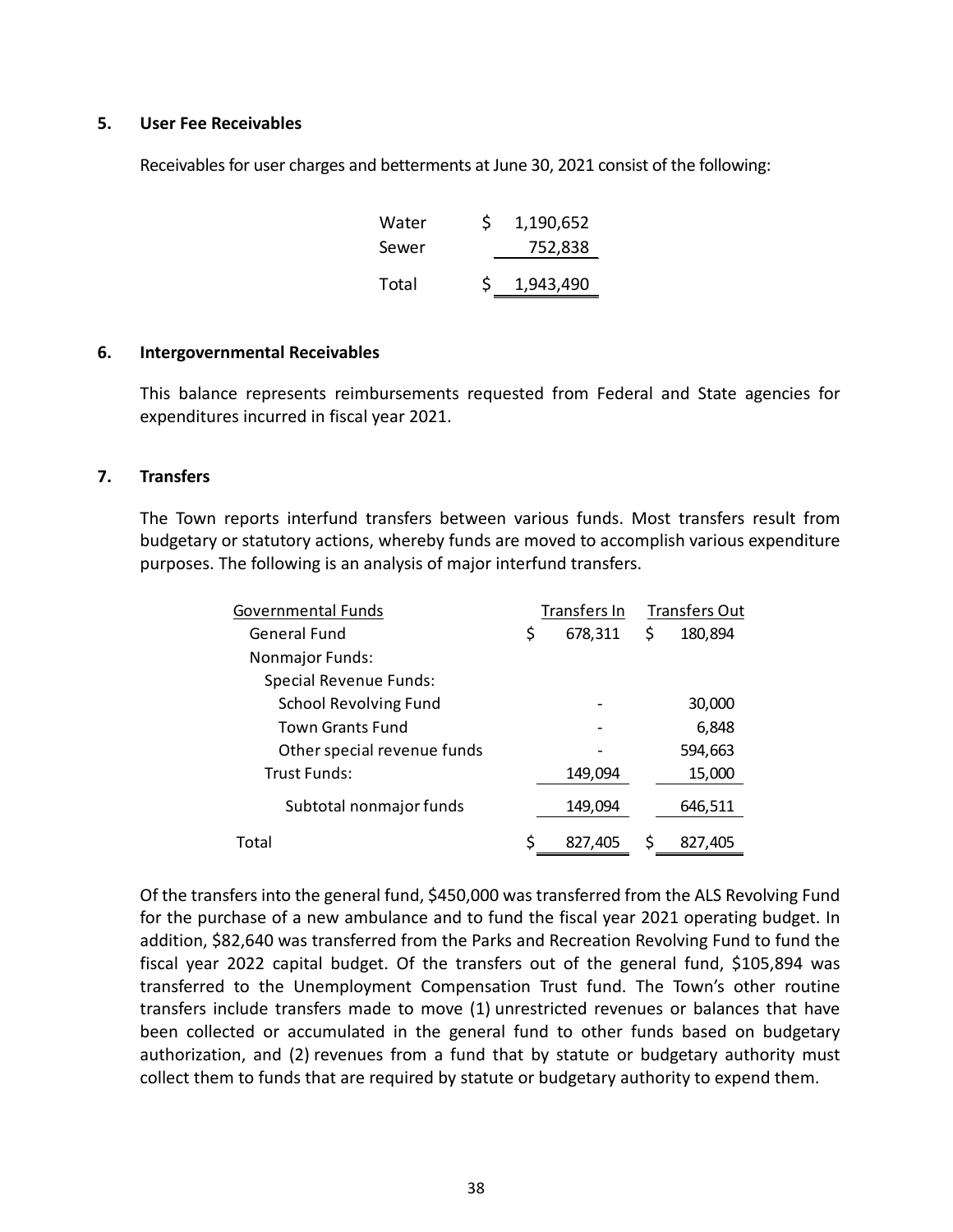# **8. Capital Assets**

Capital asset activity for the year ended June 30, 2021 was as follows (in thousands):

|                                             | Beginning     |               |                  | Ending        |
|---------------------------------------------|---------------|---------------|------------------|---------------|
|                                             | Balance       | Increases     | <b>Decreases</b> | Balance       |
| <b>Governmental Activities</b>              |               |               |                  |               |
| Capital assets, being depreciated:          |               |               |                  |               |
| Land improvements                           | \$<br>151     | \$<br>12      | \$               | \$<br>163     |
| Buildings and improvements                  | 114,631       | 210           |                  | 114,841       |
| Machinery and equipment                     | 8,605         | 679           | (607)            | 8,677         |
| Vehicles                                    | 1,404         | 158           | (329)            | 1,233         |
| Textbooks and software                      | 2,782         |               |                  | 2,782         |
| Infrastructure                              | 55,006        | 814           |                  | 55,820        |
| Total capital assets, being depreciated     | 182,579       | 1,873         | (936)            | 183,516       |
| Less accumulated depreciation for:          |               |               |                  |               |
| Land improvements                           | (33)          | (7)           |                  | (40)          |
| Buildings and improvements                  | (40, 714)     | (2,834)       |                  | (43, 548)     |
| Machinery and equipment                     | (6, 782)      | (402)         | 584              | (6,600)       |
| Vehicles                                    | (1, 232)      | (73)          | 329              | (976)         |
| Textbooks and software                      | (2,700)       | (15)          |                  | (2,715)       |
| Infrastructure                              | (34,036)      | (1,249)       |                  | (35,285)      |
| Total accumulated depreciation              | (85,497)      | (4,580)       | 913              | (89, 164)     |
| Capital assets, being depreciated, net      | 97,082        | (2,707)       | (23)             | 94,352        |
| Capital assets, not being depreciated:      |               |               |                  |               |
| Land                                        | 21,260        |               |                  | 21,260        |
| Construction in progress                    | 612           | 92            | (114)            | 590           |
| Total capital assets, not being depreciated | 21,872        | 92            | (114)            | 21,850        |
| Governmental activities capital assets, net | \$<br>118,954 | \$<br>(2,615) | \$<br>(137)      | \$<br>116,202 |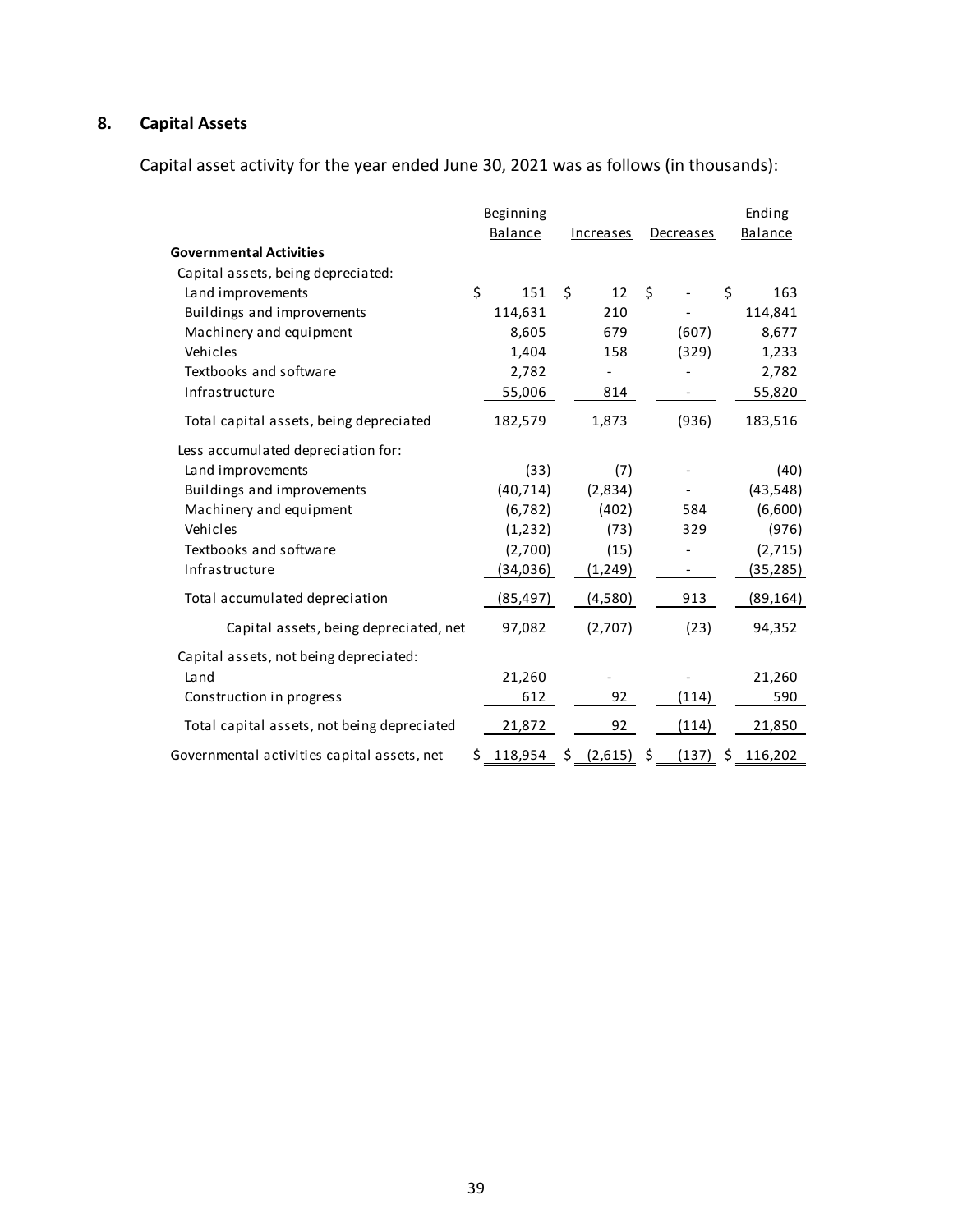|                                              |     | Beginning |           |             | Ending       |
|----------------------------------------------|-----|-----------|-----------|-------------|--------------|
|                                              |     | Balance   | Increases | Decreases   | Balance      |
| <b>Business-Type Activities</b>              |     |           |           |             |              |
| Capital assets, being depreciated:           |     |           |           |             |              |
| Buildings and improvements                   | \$  | 9,442     | \$        | \$          | \$<br>9,442  |
| Machinery and equipment                      |     | 1,791     | 80        |             | 1,871        |
| Vehicles and other                           |     | 481       |           |             | 481          |
| Infrastructure                               |     | 14,640    | 455       | (37)        | 15,058       |
| Total capital assets, being depreciated      |     | 26,354    | 535       | (37)        | 26,852       |
| Less accumulated depreciation for:           |     |           |           |             |              |
| Buildings and improvements                   |     | (6, 205)  | (182)     |             | (6, 387)     |
| Machinery and equipment                      |     | (1,024)   | (96)      |             | (1, 120)     |
| Vehicles and other                           |     | (434)     | (31)      |             | (465)        |
| Infrastructure                               |     | (5,145)   | (250)     | 37          | (5,358)      |
| Total accumulated depreciation               |     | (12, 808) | (559)     | 37          | (13, 330)    |
| Capital assets, being depreciated, net       |     | 13,546    | (24)      |             | 13,522       |
| Capital assets, not being depreciated:       |     |           |           |             |              |
| Land                                         |     | 1,248     |           |             | 1,248        |
| Construction in progress                     |     | 214       | 904       | (123)       | 995          |
| Total capital assets, not being depreciated  |     | 1,462     | 904       | (123)       | 2,243        |
| Business-type activities capital assets, net | \$. | 15,008    | \$<br>880 | \$<br>(123) | \$<br>15,765 |

Depreciation expense was charged to functions of the Town as follows:

| <b>Governmental Activities:</b>  |           |
|----------------------------------|-----------|
| General government               | \$<br>74  |
| Public safety                    | 672       |
| Education                        | 1,960     |
| Public works                     | 1,689     |
| Health and human services        | 84        |
| Culture and recreation           | 101       |
| Total governmental activities    | 4,580     |
| <b>Business-Type Activities:</b> |           |
| Water                            | \$<br>324 |
| Sewer                            | 235       |
| Total business-type activities   | 559       |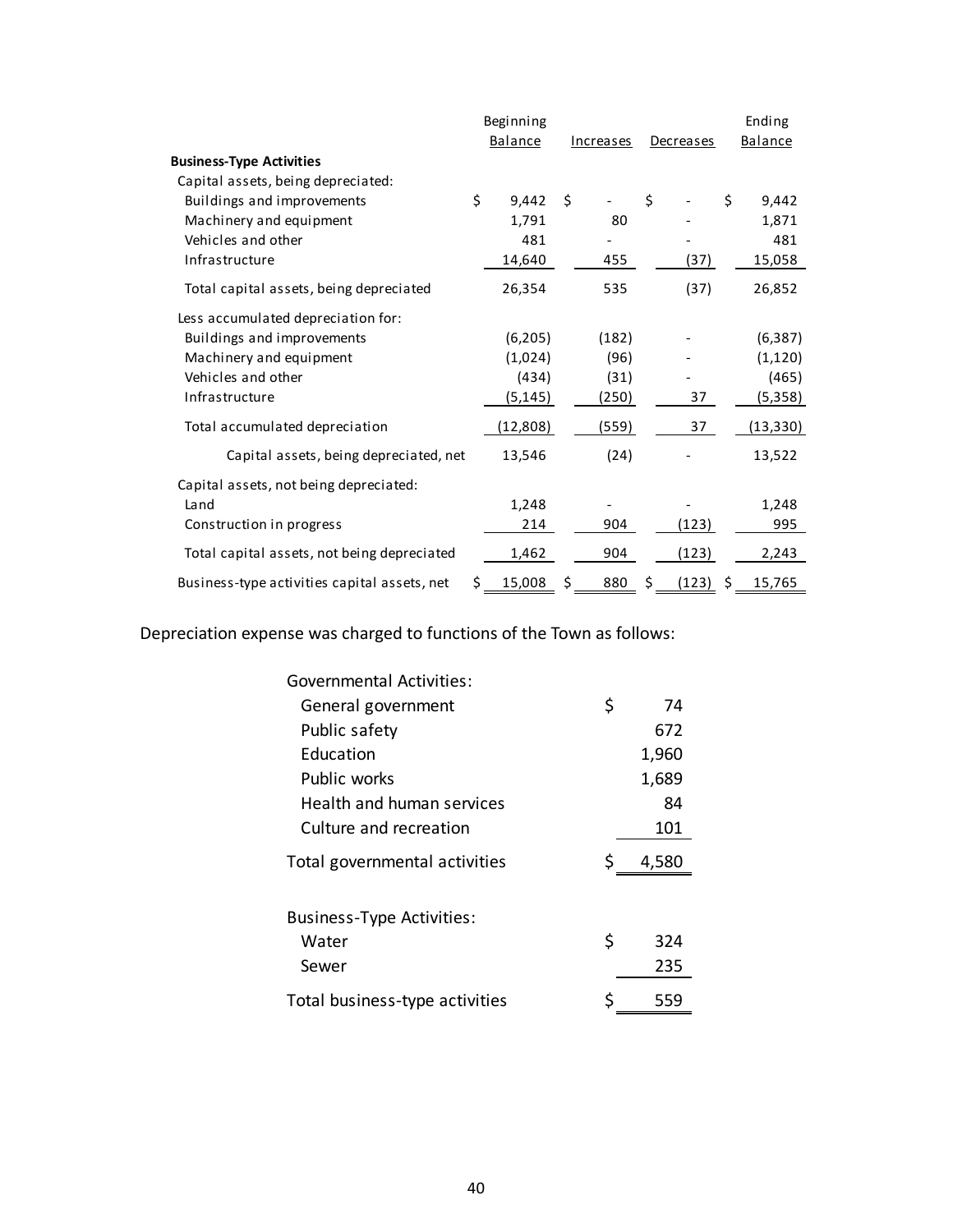#### **9. Deferred Outflows of Resources**

Deferred outflows of resources represent the consumption of net position by the Town that is applicable to future reporting periods. Deferred outflows of resources have a positive effect on net position, similar to assets. Deferred outflows of resources related to pensions and OPEB, in accordance with GASB Statements No. 68 and 75, are more fully discussed in the corresponding pension and OPEB notes.

Other deferred outflows of resources consist of deferred losses from debt refundings as of June 30, 2021.

### **10. Accrued Liabilities**

Accrued liabilities expenses represent fiscal year 2021 expenditures paid in fiscal year 2022, primarily made up of teachers' summer pay.

#### **11. Unearned Revenues**

Unearned revenues represent the receipt of ARPA funds that will be recognized as revenue in future years.

### **12. Notes Payable**

The Town had the following note outstanding at June 30, 2021:

|                         | Interest | Date of      | Date of  |     | Balance at |
|-------------------------|----------|--------------|----------|-----|------------|
| Purpose                 | Rate     | <b>Issue</b> | Maturity |     | 6/30/21    |
| Water Tower Improvement | 0.75%    | 06/24/21     | 09/30/21 | - S | 205,000    |
| Total                   |          |              |          |     | 205,000    |

The following summarizes activity in notes payable during fiscal year 2021:

|                         | <b>Balance</b>           |               |            | <b>Balance</b> |
|-------------------------|--------------------------|---------------|------------|----------------|
|                         | Beginning                | New           |            | End of         |
| Purpose                 | of Year                  | <b>Issues</b> | Maturities | <u>Year</u>    |
| Water Tower Improvement | $\overline{\phantom{a}}$ | 205,000       | -          | 205,000        |
| Total                   | $\overline{\phantom{a}}$ | 205,000       | -          | 205,000        |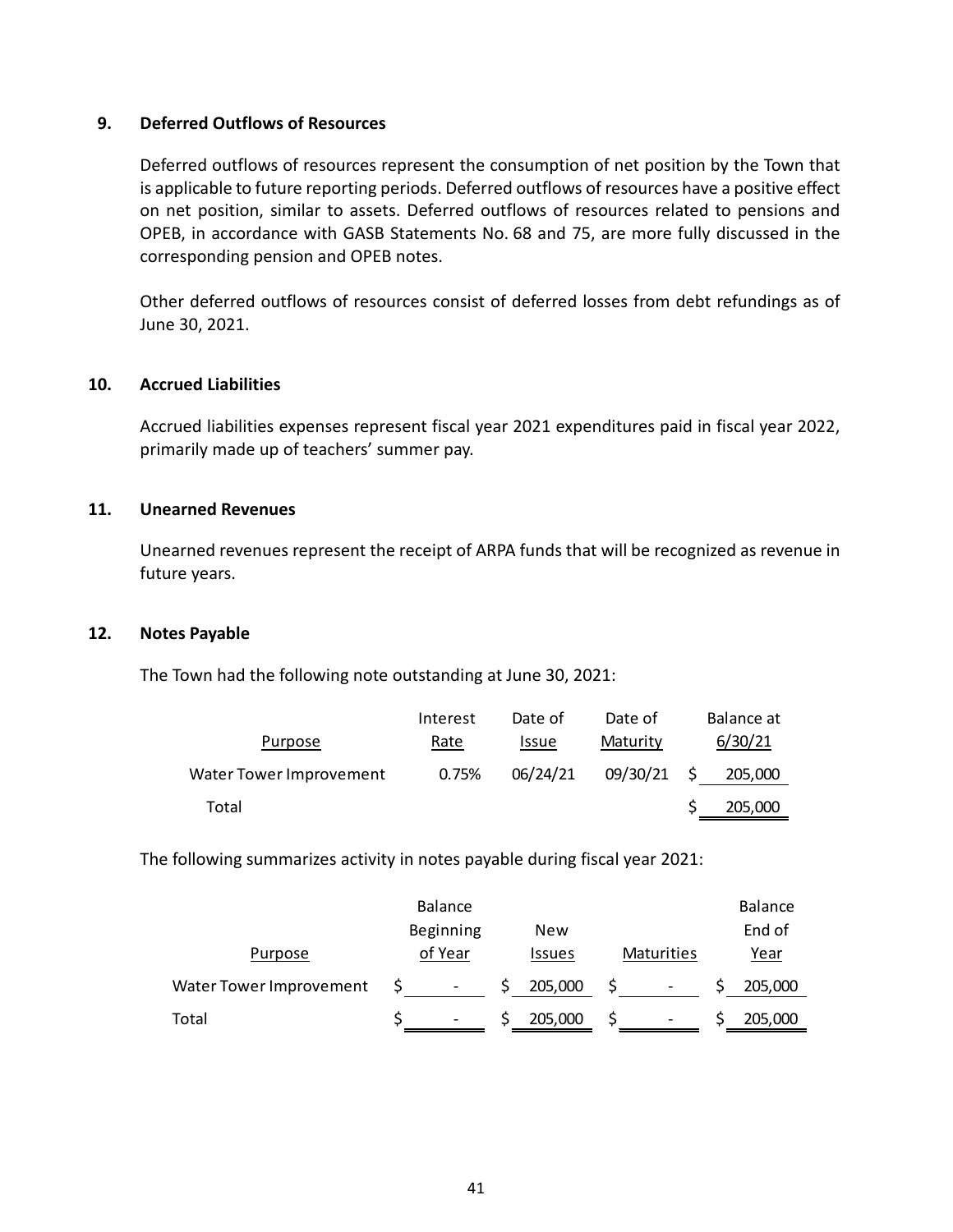## **13. Capital Lease Obligations**

The Town is the lessee of certain equipment under capital leases expiring in various years through fiscal year 2030. Future minimum lease payments under the capital and operating leases consisted of the following as of June 30, 2021:

| <b>Fiscal</b>                           | Capital       |
|-----------------------------------------|---------------|
| Year                                    | Leases        |
| 2022                                    | \$<br>100,686 |
| 2023                                    | 100,685       |
| 2024                                    | 48,095        |
| 2025                                    | 48,095        |
| 2026                                    | 48,095        |
| Thereafter                              | 192,380       |
| Total payments                          | 538,036       |
| Less amounts representing interest      | 32,722        |
| Present value of minimum lease payments | \$<br>505,314 |

The following is an analysis for the leased assets included in capital assets at June 30, 2021:

|                                    |   | Governmental |  |  |
|------------------------------------|---|--------------|--|--|
|                                    |   | Activities   |  |  |
| Vehicles                           | S | 612,949      |  |  |
| Less: accumulated depreciation     |   | 30,939       |  |  |
| Vehicles under capital leases, net | S | 582,010      |  |  |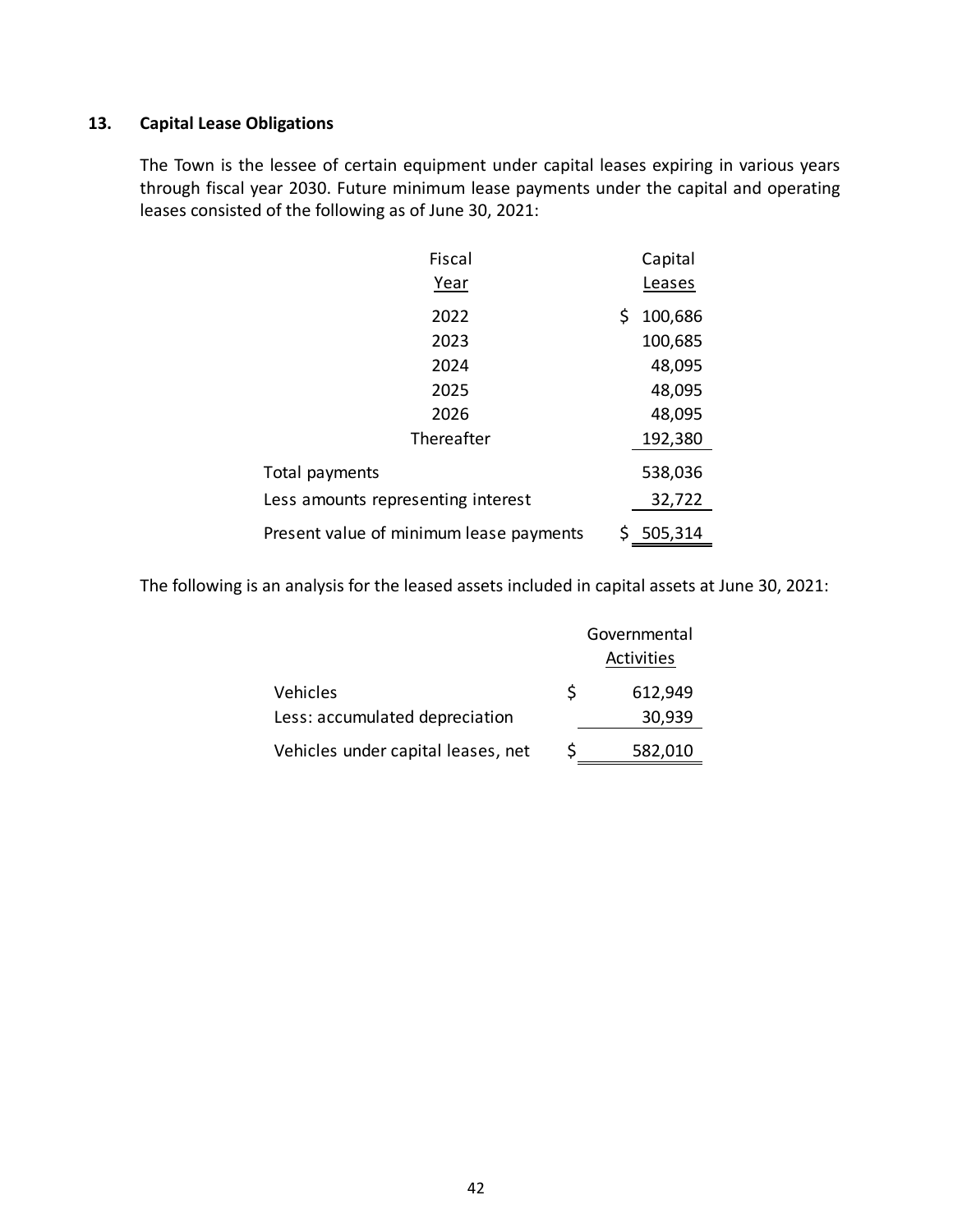## **14. Long‐Term Debt**

#### *General Obligation Bonds and Loans*

The Town issues general obligation bonds and direct borrowings to provide funds for the acquisition and construction of major capital facilities. General obligation bonds have been issued for both governmental and business-type activities. General obligation bonds and direct borrowings currently outstanding are as follows:

| <b>Governmental Activities</b>                      |                 |                   |             |     | Amount      |
|-----------------------------------------------------|-----------------|-------------------|-------------|-----|-------------|
|                                                     |                 | Serial            |             |     | Outstanding |
|                                                     | Original        | <b>Maturities</b> | Interest    |     | as of       |
| <b>General Obligation Bonds</b>                     | Issue           | <b>Through</b>    | Rate(s) $%$ |     | 6/30/21     |
| Public offerings:                                   |                 |                   |             |     |             |
| Municipal Purpose Bonds of 2007                     | \$<br>4,230,000 | 6/1/25            | 4.00-5.00%  | \$  | 815,000     |
| Municipal Purpose Bonds of 2010                     | 1,550,000       | 6/15/25           | 2.00-4.00%  |     | 400,000     |
| Municipal Purpose Bonds Refunding of 2012           | 8,704,840       | 3/15/22           | 3.00-4.00%  |     | 2,585,000   |
| Garage Bonds Unlimited Tax                          | 9,500,000       | 9/15/33           | 2.00-4.00%  |     | 6,740,000   |
| Municipal Purpose Bonds of 2014                     | 1,360,000       | 10/15/34          | 2.00-4.00%  |     | 940,000     |
| Municipal Purpose Bonds of 2016                     | 16,375,000      | 5/15/35           | 2.00-5.00%  |     | 11,455,000  |
| General Obligation Athletic Facility Reconstruction | 1,500,000       | 8/1/31            | 2.00-4.00%  |     | 1,100,000   |
| Commonwealth of Massachusetts - State Hospital      | 3,100,000       | 1/1/25            | 0.00%       |     | 1,085,000   |
| Total public offerings                              |                 |                   |             | S   | 25,120,000  |
| Total general obligation bonds                      |                 |                   |             |     | 25,120,000  |
| Total governmental activities                       |                 |                   |             | \$  | 25,120,000  |
|                                                     |                 |                   |             |     |             |
| <b>Business-Type Activities</b>                     |                 |                   |             |     | Amount      |
|                                                     |                 | Serial            |             |     | Outstanding |
|                                                     | Original        | <b>Maturities</b> | Interest    |     | as of       |
|                                                     | <b>Issue</b>    | <b>Through</b>    | Rate(s) $%$ |     | 6/30/21     |
| <b>General Obligation Bonds</b>                     |                 |                   |             |     |             |
| Public offerings:                                   |                 |                   |             |     |             |
| Water Bond of 2010                                  | \$<br>400,000   | 6/15/25           | 2.00-4.00%  | \$  | 100,000     |
| Water Refunding Bonds of 2012                       | 464,660         | 3/15/28           | 3.00-4.00%  |     | 30,000      |
| Water Bond of 2013                                  | 1,400,000       | 9/12/23           | 2.00-3.00%  |     | 640,000     |
| Water Main Replacement of 2015                      | 5,840,000       | 10/15/34          | 2.00-4.00%  |     | 4,070,000   |
| Sewer Refunding Bonds of 2012                       | 1,055,500       | 3/15/22           | 3.00-4.00%  |     | 100,000     |
| Sewer Bond of 2013                                  | 400,000         | 3/15/28           | 3.00-4.00%  |     | 140,000     |
| Solar Voltaic Array of 2015                         | 610,000         | 5/15/25           | 2.00-5.00%  |     | 240,000     |
| Total public offerings                              |                 |                   |             |     | 5,320,000   |
| Total general obligation bonds                      |                 |                   |             |     | 5,320,000   |
| Loans - Direct Borrowings                           |                 |                   |             |     |             |
| MWPAT Sewer of 2008                                 | \$<br>1,009,030 | 7/15/28           | 2.00%       |     | 450,967     |
| MWPAT Sewer of 2012                                 | 400,000         | 7/15/32           | 2.00%       |     | 260,271     |
| Total loans - direct borrowings                     |                 |                   |             |     | 711,238     |
| Total business-type activities                      |                 |                   |             | \$. | 6,031,238   |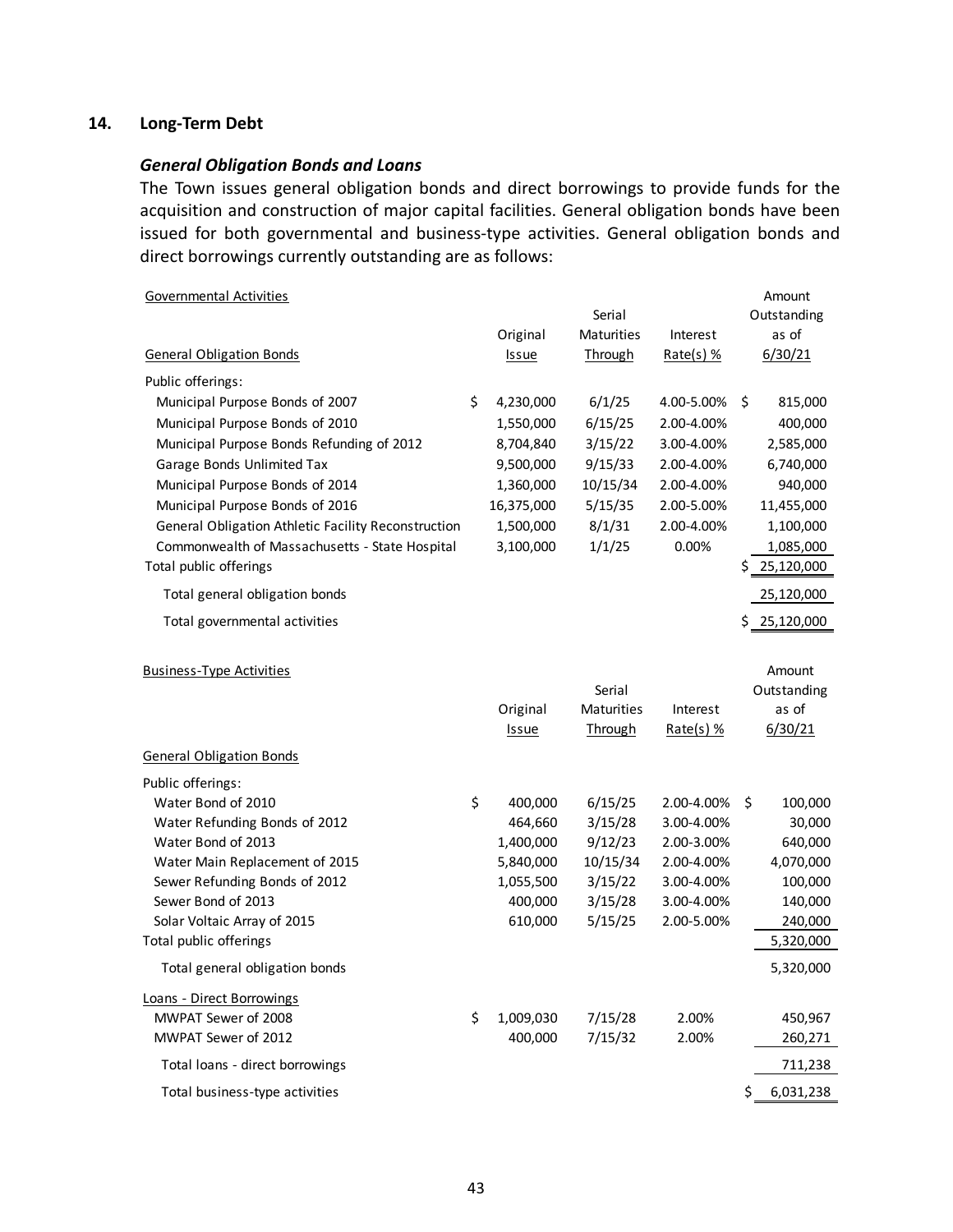## *Future Debt Service*

The annual payments to retire all general obligation long‐term debt outstanding as of June 30, 2021 are as follows:

|                      | Bonds - Public Offerings |    |             | Loans - Direct Borrowings |              |
|----------------------|--------------------------|----|-------------|---------------------------|--------------|
| Governmental         | <b>Principal</b>         |    | Interest    | Principal                 | Interest     |
| 2022                 | \$<br>3,585,000          | \$ | 917,526     | \$                        | \$           |
| 2023                 | 3,085,000                |    | 776,745     |                           |              |
| 2024                 | 2,050,000                |    | 680,483     |                           |              |
| 2025                 | 1,910,000                |    | 606,587     |                           |              |
| 2026                 | 1,470,000                |    | 537,656     |                           |              |
| 2027 - 2031          | 7,565,000                |    | 1,800,075   |                           |              |
| 2032 - 2036          | 5,455,000                |    | 393,672     |                           |              |
| Total                | \$25,120,000             |    | \$5,712,744 | \$                        | \$           |
|                      |                          |    |             |                           |              |
|                      |                          |    |             |                           |              |
|                      | Bonds - Public Offerings |    |             | Loans - Direct Borrowings |              |
| <b>Business-Type</b> | <b>Principal</b>         |    | Interest    | Principal                 | Interest     |
| 2022                 | \$<br>625,000            | \$ | 163,139     | \$<br>71,722              | \$<br>14,520 |
| 2023                 | 495,000                  |    | 139,463     | 73,200                    | 12,963       |
| 2024                 | 485,000                  |    | 119,720     | 74,709                    | 11,372       |
| 2025                 | 485,000                  |    | 101,714     | 76,249                    | 9,751        |
| 2026                 | 400,000                  |    | 86,038      | 77,821                    | 8,093        |
| 2027 - 2031          | 1,670,000                |    | 290,631     | 289,365                   | 17,068       |
| 2032 - 2036          | 1,160,000                |    | 73,044      | 48,172                    | 1,042        |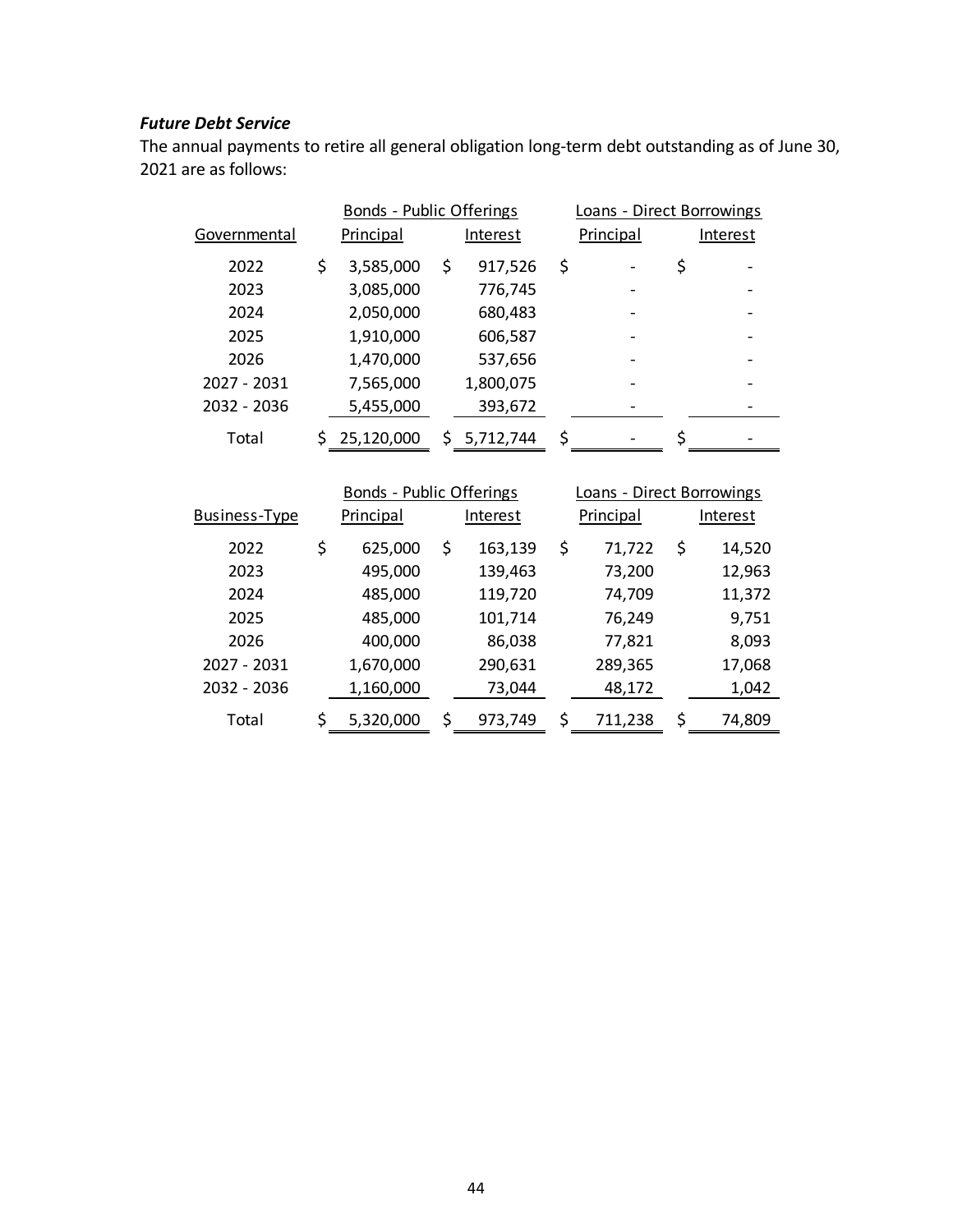## *Changes in Long‐Term Liabilities*

During the year ended June 30, 2021, the following changes occurred in long-term liabilities (in thousands):

| <b>Governmental Activities</b>                    | Beginning<br>Balance |    | Additions |    | Reductions   |    | Ending<br><b>Balance</b>       |    | Less<br>Current<br>Portion |    | Equals<br>Long-Term<br>Portion |
|---------------------------------------------------|----------------------|----|-----------|----|--------------|----|--------------------------------|----|----------------------------|----|--------------------------------|
| Bonds payable:                                    |                      |    |           |    |              |    |                                |    |                            |    |                                |
| Public offerings                                  | \$<br>29,060         | Ś  |           | \$ | $(3,940)$ \$ |    | 25,120                         | Ś. | (3,585)                    | Ŝ. | 21,535                         |
| Unamortized premium                               | 146                  |    |           |    | (81)         |    | 65                             |    | (50)                       |    | 15                             |
| Subtotal                                          | 29,206               |    |           |    | (4,021)      |    | 25,185                         |    | (3,635)                    |    | 21,550                         |
| Net pension liability                             | 20,990               |    |           |    | (2,699)      |    | 18,291                         |    |                            |    | 18,291                         |
| Net OPEB liability                                | 32,052               |    |           |    | (6,065)      |    | 25,987                         |    |                            |    | 25,987                         |
| Compensated absences                              | 1,185                |    | 125       |    |              |    | 1,310                          |    | (65)                       |    | 1,245                          |
| Capital leases                                    |                      |    | 505       |    |              |    | 505                            |    | (93)                       |    | 412                            |
| Landfill liability                                | 46                   |    |           |    | (23)         |    | 23                             |    | (23)                       |    |                                |
| Total                                             | $$ -83,479$          | S. | 630       |    |              |    | $\frac{(12,808)}{2}$ \$ 71,301 | S. | (3,816)                    | S. | 67,485                         |
| <b>Business-Type Activities</b><br>Bonds payable: |                      |    |           |    |              |    |                                |    |                            |    |                                |
| Public offerings                                  | \$<br>5,960          | \$ |           | Ś. | (640)        | Ŝ. | 5,320                          | Ś. | (625)                      | Ŝ. | 4,695                          |
| Loans payable (direct borrowings)                 | 781                  |    |           |    | (70)         |    | 711                            |    | (72)                       |    | 639                            |
| Subtotal                                          | 6,741                |    |           |    | (710)        |    | 6,031                          |    | (697)                      |    | 5,334                          |
| Net pension liability                             | 756                  |    |           |    | (97)         |    | 659                            |    |                            |    | 659                            |
| Net OPEB liability                                | 640                  |    |           |    | (121)        |    | 519                            |    |                            |    | 519                            |
| Compensated absences                              | 38                   |    |           |    | (1)          |    | 37                             |    | (7)                        |    | 30                             |
| Total                                             | \$<br>8,175          | Ś  |           | Ś  | (929)        | Ś  | 7,246                          | Ś  | (704)                      | Ś  | 6,542                          |

### *Long‐Term Debt Supporting Governmental and Business‐Type Activities*

Bonds and loans issued by the Town for various municipal projects are approved by Town Meeting and repaid with revenues recorded in the general fund and user fees recorded in enterprise funds. All other long-term debt is repaid from the funds that the cost relates to, primarily the general fund and enterprise funds.

### **15. Landfill Closure and Postclosure Care Costs**

State and Federal laws and regulations require the Town to perform certain maintenance and monitoring functions at the landfill site for thirty years after closure.

The \$23,000 reported as landfill postclosure care liability at June 30, 2021 represents the remaining estimated postclosure maintenance costs. These amounts are based on what it would cost to perform all postclosure care in 2021. Actual cost may be higher due to inflation, changes in technology, or changes in regulations.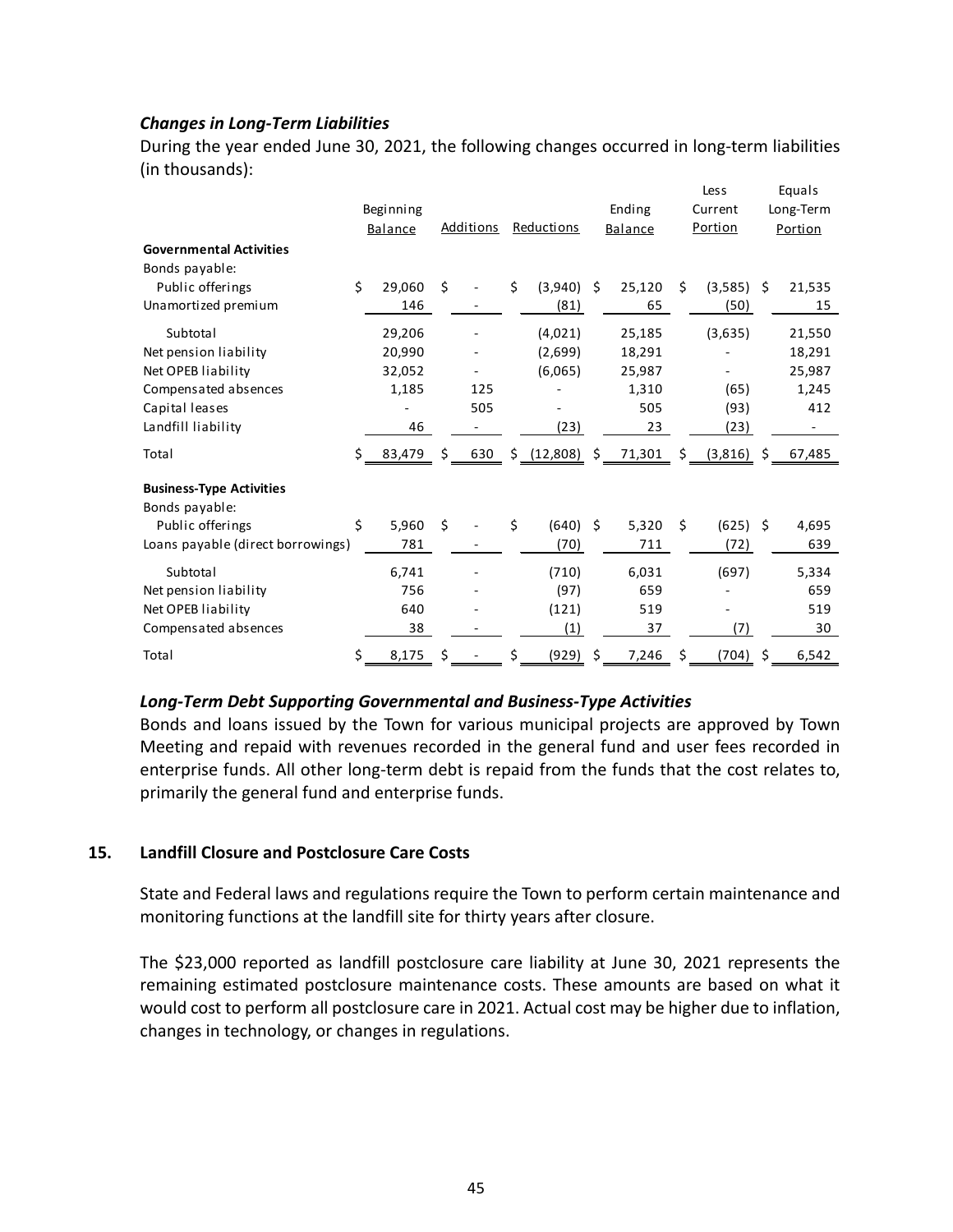#### **16. Deferred Inflows of Resources**

Deferred inflows of resources are the acquisition of net position by the Town that are applicable to future reporting periods. Deferred inflows of resources have a negative effect on net position, similar to liabilities. Deferred inflows of resources related to pension and OPEB will be recognized as expense in future years and more fully described in the corresponding pension and OPEB notes. *Unavailable revenues* are reported in the governmental funds balance sheet in connection with receivables for which revenues are not considered available to liquidate liabilities of the current year.

### **17. Governmental Funds – Balances**

Fund balances are segregated to account for resources that are either not available for expenditure in the future or are legally set aside for a specific future use.

The Town has implemented GASB Statement No. 54 (GASB 54)*, Fund Balance Reporting and Governmental Fund Type Definitions,*  which enhances the usefulness of fund balance information by providing clearer fund balance classifications that can be more consistently applied and by clarifying existing governmental fund type definitions.

The following types of fund balances are reported at June 30, 2021:

#### *Restricted*

Represents amounts that are restricted to specific purposes by constraints imposed by creditors, grantors, contributors, or laws or regulations of other governments, or constraints imposed by law through constitutional provisions or enabling legislation. This fund balance classification includes funds restricted for the pension reserve fund, future debt service, various special revenue and capital project funds, and the income portion of permanent trust funds.

#### *Committed*

Represents amounts that can only be used for specific purposes pursuant to constraints imposed by formal action of the Town's highest level of decision‐making authority. This fund balance classification includes General Fund encumbrances for non-lapsing special article appropriations approved at Town Meeting and funds committed to setup a new capital stabilization fund.

#### *Assigned*

Represents amounts that are constrained by the Town's intent to use these resources for a specific purpose. This fund balance classification includes general fund encumbrances that have been established by various Town departments for the expenditure of current year budgetary financial resources upon vendor performance in the subsequent budgetary period, and surplus set aside to be used in the subsequent year's budget.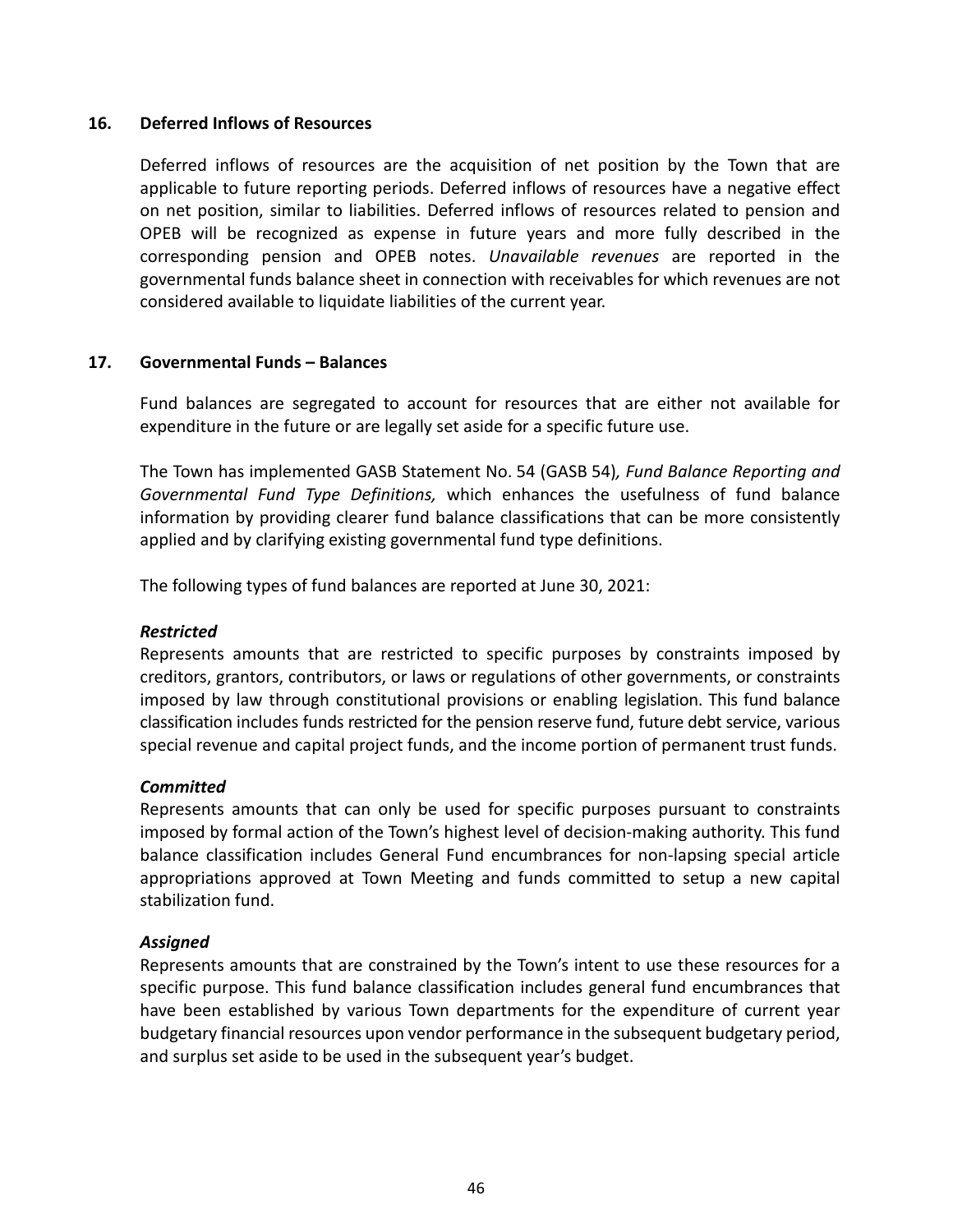## *Unassigned*

Represents amounts that are available to be spent in future periods, general stabilization funds, and deficit funds.

Following is a breakdown of the Town's fund balances at June 30, 2021:

|                                       |    | General<br><b>Fund</b> | Nonmajor<br>Governmental<br><b>Funds</b> |    | Total<br>Governmental<br><b>Funds</b> |
|---------------------------------------|----|------------------------|------------------------------------------|----|---------------------------------------|
| Restricted                            |    |                        |                                          |    |                                       |
| Capital project funds                 |    |                        |                                          |    |                                       |
| Public safety building                | S  |                        | S<br>596,255                             | S  | 596,255                               |
| Town garage instruction               |    |                        | 262,686                                  |    | 262,686                               |
| Special revenue funds                 |    |                        |                                          |    |                                       |
| Sale of cemetery lots                 |    |                        | 683,128                                  |    | 683,128                               |
| PEG access - Cable TV                 |    |                        | 294,643                                  |    | 294,643                               |
| Kindergarten tuition                  |    |                        | 272,086                                  |    | 272,086                               |
| Circuit breaker                       |    |                        | 231,811                                  |    | 231,811                               |
| School rentals                        |    |                        | 203,375                                  |    | 203,375                               |
| School athletics                      |    |                        | 165,881                                  |    | 165,881                               |
| Advanced life support fees            |    |                        | 164,207                                  |    | 164,207                               |
| High school parking revolving         |    |                        | 140,991                                  |    | 140,991                               |
| School gift account                   |    |                        | 138,162                                  |    | 138,162                               |
| Before and after school care          |    |                        | 119,316                                  |    | 119,316                               |
| Council on aging gift                 |    |                        | 118,108                                  |    | 118,108                               |
| State aid to library                  |    |                        | 114,906                                  |    | 114,906                               |
| Sale of cemetery lots                 |    |                        | 105,039                                  |    | 105,039                               |
| Other special revenue funds           |    |                        | 1,385,166                                |    | 1,385,166                             |
| Pension reserve fund                  |    | 3,657,683              | L                                        |    | 3,657,683                             |
| Future debt service                   |    | 1,784,618              |                                          |    | 1,784,618                             |
| Expendable permanent funds            |    | $\omega$               | 2,460,625                                |    | 2,460,625                             |
|                                       |    |                        |                                          |    |                                       |
| <b>Total Restricted</b>               |    | 5,442,301              | 7,456,385                                |    | 12,898,686                            |
| Committed                             |    |                        |                                          |    |                                       |
| Continuing appropriations:            |    |                        |                                          |    |                                       |
| General government                    |    | 332,445                |                                          |    | 332,445                               |
| Public safety                         |    | 10,579                 |                                          |    | 10,579                                |
| Education                             |    | 1,119,309              |                                          |    | 1,119,309                             |
| Health and human services             |    | 15,203                 |                                          |    | 15,203                                |
| Culture and recreation                |    | 215,393                |                                          |    | 215,393                               |
| Capital stabilization fund*           |    | 751,000                |                                          |    | 751,000                               |
| <b>Total Committed</b>                |    | 2,443,929              |                                          |    | 2,443,929                             |
| Assigned                              |    |                        |                                          |    |                                       |
| Encumbrances:                         |    |                        |                                          |    |                                       |
| General government                    |    | 69,139                 |                                          |    | 69,139                                |
| Public safety                         |    | 70,323                 |                                          |    | 70,323                                |
| Education                             |    | 600,543                |                                          |    | 600,543                               |
| Public works                          |    | 75,231                 |                                          |    | 75,231                                |
| Health and human services             |    | 770                    |                                          |    | 770                                   |
| Culture and recreation                |    | 33                     |                                          |    | 33                                    |
| Employee benefits                     |    | 342,598                |                                          |    | 342,598                               |
| Reserved for expenditures:            |    |                        |                                          |    |                                       |
| Operating budget                      |    | 209,394                |                                          |    | 209,394                               |
| OPEB contribution                     |    | 42,500                 |                                          |    | 42,500                                |
| <b>Total Assigned</b>                 |    | 1,410,531              |                                          |    | 1,410,531                             |
| Unassigned                            |    |                        |                                          |    |                                       |
| General fund                          |    | 6,109,374              |                                          |    | 6,109,374                             |
| General stabilization fund            |    | 2,429,819              |                                          |    | 2,429,819                             |
| Betterment stabilization fund         |    | 39,833                 |                                          |    | 39,833                                |
| Municipal building stabilization fund |    | 547,086                |                                          |    | 547,086                               |
| Deficits                              |    |                        | (1, 128, 605)                            |    | (1, 128, 605)                         |
| <b>Total Unassigned</b>               |    | 9,126,112              | (1, 128, 605)                            |    | 7,997,507                             |
| <b>Total Fund Balance</b>             | \$ | 18,422,873             | \$<br>6,327,780                          | \$ | 24,750,653                            |

\* Massachusetts General Law Ch. 40 §5B allows for the establishment of stabilization funds for one or more different purposes. The creation of a fund requires two-thirds vote of the legislative body and must clearly define the purpose of the fund. Any change to the purpose of the fund, along with any additions to or appropriations from the fund, requires a two‐<br>thirds vote of the legislative body.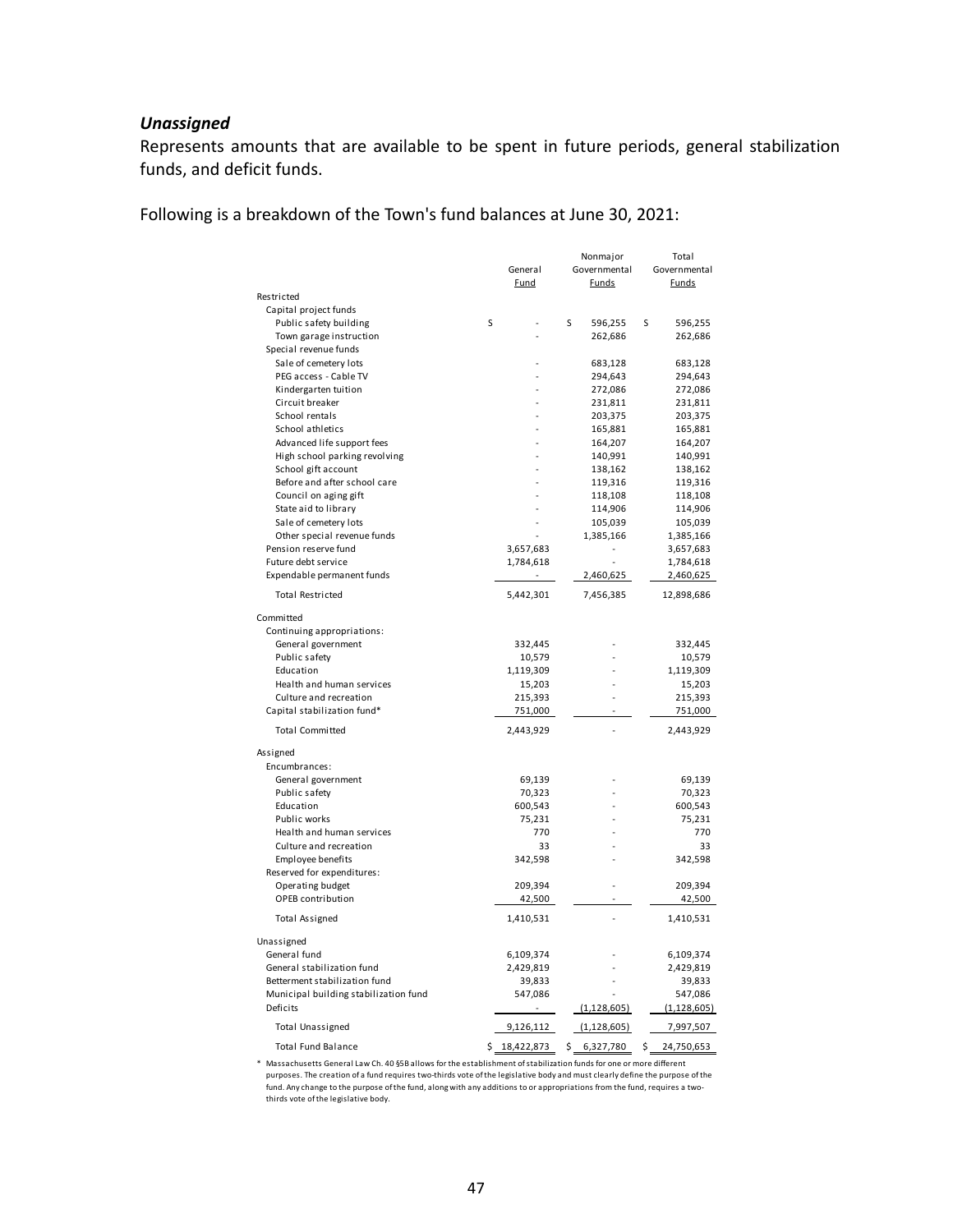#### **18. Norfolk County Retirement System**

The Town follows the provisions of GASB Statement No. 68*, Accounting and Financial Reporting for Pensions – an amendment of GASB Statement No. 27,* with respect to the employees' retirement funds.

### *Plan Description*

Substantially all employees of the Town (except teachers and administrators under contract employed by the School Department) are members of the Norfolk County Retirement Contributory Retirement System (the System), a cost‐sharing, multiple‐employer public employee retirement system (PERS). With the exception of teachers and certain administrators, all employees of the School District are members. Eligible employees must participate in the System. The pension plan provides pension benefits, deferred allowances, and death and disability benefits. Chapter 32 of the Massachusetts General Laws establishes the authority of the System, contribution percentages and benefits paid. The System Retirement Board does not have the authority to amend benefit provisions. Additional information is disclosed in the System's annual financial reports publicly available from the System located 480 Neponset Street, #15, Canton, MA 02021 or from the System's website at https://www.norfolkcountyretirement.org.

#### *Participant Contributions*

Participants contribute a set percentage of their gross regular compensation annually. Employee contribution percentages are specified in Chapter 32 of the Massachusetts General Laws. The employee's individual contribution percentage is determined by their date of entry into the system. In addition, all employees hired on or after January 1, 1979 contribute an additional 2% on all gross regular compensation over the rate of \$30,000 per year. The percentages are as follows:

| Before January 1, 1975              | .5% |
|-------------------------------------|-----|
| January 1, 1975 - December 31, 1983 | 7%  |
| January 1, 1984 - June 30, 1996     | 8%  |
| Beginning July 1, 1996              | 9%  |

For those members entering a Massachusetts System on or after April 2, 2012 in Group 1, the contribution rate will be reduced to 6% when at least 30 years of creditable service has been attained.

### *Participant Retirement Benefits*

A retirement allowance consists of two parts: an annuity and a pension. A member's accumulated total deductions and a portion of the interest they generate constitute the annuity. The difference between the total retirement allowance and the annuity is the pension. The average retirement benefit is approximately 80‐85% pension and 15‐20% annuity.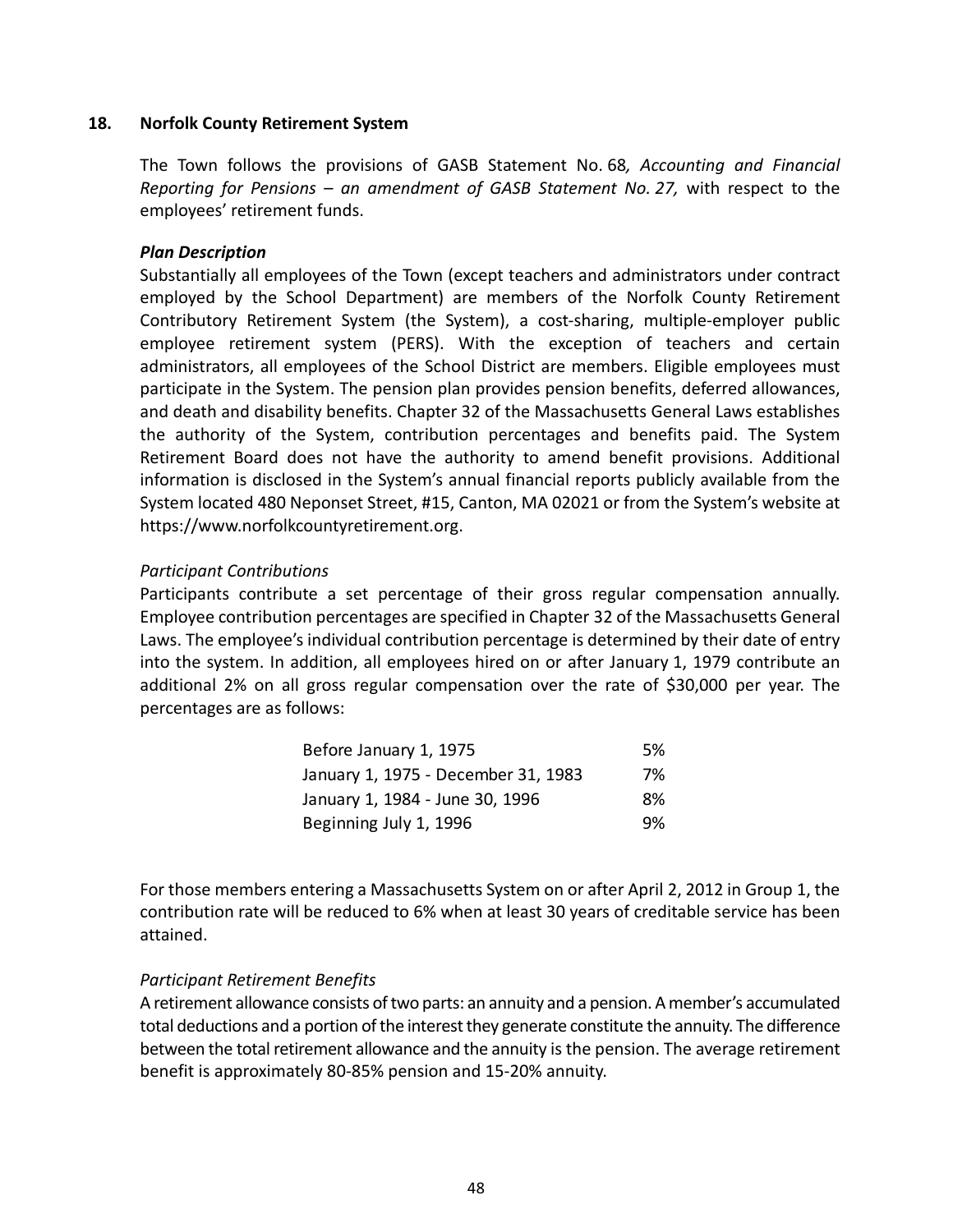The System provides for retirement allowance benefits up to a maximum of 80% of a member's highest 3‐year average annual rate of regular compensation for those hired prior to April 2, 2012 and the highest 5‐year average annual rate of regular compensation for those first becoming members of the Massachusetts System on or after that date. However, per Chapter 176 of the Acts of 2011, for members who retire on or after April 2, 2012, if in the 5 years of creditable service immediately preceding retirement, the difference in the annual rate of regular compensation between any 2 consecutive years exceeds 100%, the normal yearly amount of the retirement allowance shall be based on the average annual rate of regular compensation received by the member during the period of 5 consecutive years preceding retirement. Benefit payments are based upon a member's age, length of creditable service, level of compensation, and group classification.

There are four classes of membership in the retirement system, but one of these classes, Group 3, is made up exclusively of the Massachusetts State Police. The other three classes are as follows:

- Group 1 General employees, including clerical, administrative, technical, and all other employees not otherwise classified.
- Group 2 Certain specified hazardous duty positions.
- Group 4 Police officers, firefighters, and other specified hazardous positions.

A retirement allowance may be received at any age, upon attaining 20 years of service. The plan also provides for retirement at age 55 if the participant was a member prior to January 1, 1978, with no minimum vesting requirements. If the participant was a member on or after January 1, 1978 and a member of Groups 1 or 2, then a retirement allowance may be received if the participant (1) has at least 10 years of creditable service, (2) is age 55, (3) voluntarily left Town employment on or after that date, and (4) left accumulated annuity deductions in the fund. Members of Group 4 have no minimum vesting requirements, however, must be at least age 55. Groups 2 and 4 require that participants perform the duties of the Group position for at least 12 months immediately prior to retirement.

A participant who became a member on or after April 2, 2012 is eligible for a retirement allowance upon 10 years creditable service and reaching ages 60 or 55 for Groups 1 and 2, respectively. Participants in Group 4 must be at least age 55. Groups 2 and 4 require that participants perform the duties of the Group position for at least 12 months immediately prior to retirement.

## *Methods of Payment*

A member may elect to receive his or her retirement allowance in one of three forms of payment as follows:

• Option A – Total annual allowance, payable in monthly installments, commencing at retirement and terminating at the member's death.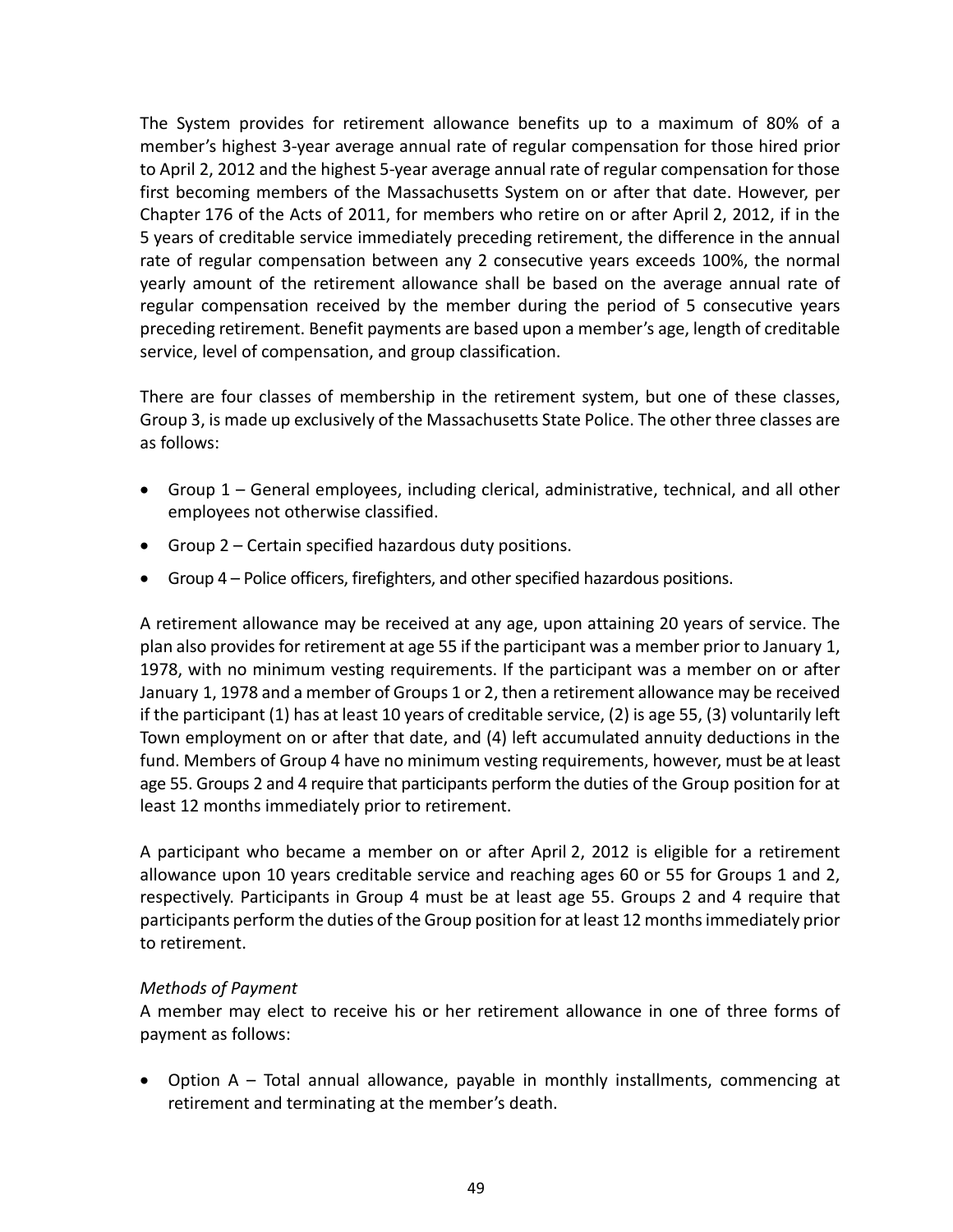- Option B A reduced annual allowance, payable in monthly installments, commencing at retirement and terminating at the death of the member, provided however, that if the total amount of the annuity portion received by the member is less than the amount of his or her accumulated deductions, including interest, the difference or balance of his accumulated deductions will be paid in a lump sum to the retiree's beneficiary or beneficiaries of choice.
- Option C A reduced annual allowance, payable in monthly installments, commencing at retirement. At the death of the retired employee, 2/3 of the allowance is payable to the member's designated beneficiary (who may be the spouse, or former spouse who has not remarried, child, parent, sister, or brother of the employee) for the life of the beneficiary. For members who retired on or after January 12, 1988, if the beneficiary pre‐deceases the retiree, the benefit payable increases (or "pops up" to Option A) based on the factor used to determine the Option C benefit at retirement. For members who retired prior to January 12, 1988, if the System has accepted Section 288 of Chapter 194 of the Acts of 1998 and the beneficiary pre-deceases the retiree, the benefit payable "pops up" to Option A in the same fashion. The Option C became available to accidental disability retirees on November 7, 1996.

## *Participant Refunds*

Employees who resign from service and who are not eligible to receive a retirement allowance are entitled to request a refund of their accumulated total deductions. Members voluntarily withdrawing with at least 10 years of service or involuntarily withdrawing, receive 100% of the regular interest that has accrued on those accumulated total deductions. Members voluntarily withdrawing with less than 10 years of service get credited interest each year at a rate of 3%.

## *Employer Contributions*

Employers are required to contribute at actuarially determined rates as accepted by the Public Employee Retirement Administration Commission (PERAC).

The Town's contribution to the System for the year ended June 30, 2021 was \$2,971,533, which was equal to its annual required contribution.

## *Summary of Significant Accounting Policies*

For purposes of measuring the net pension liability, deferred outflows of resources and deferred inflows of resources related to pensions, and pension expense, information about the fiduciary net position of the System and additions to/deductions from System's fiduciary net position have been determined on the same basis as they are reported by System. For this purpose, benefit payments (including refunds of employee contributions) are recognized when due and payable in accordance with benefit terms. Investments are reported at fair value.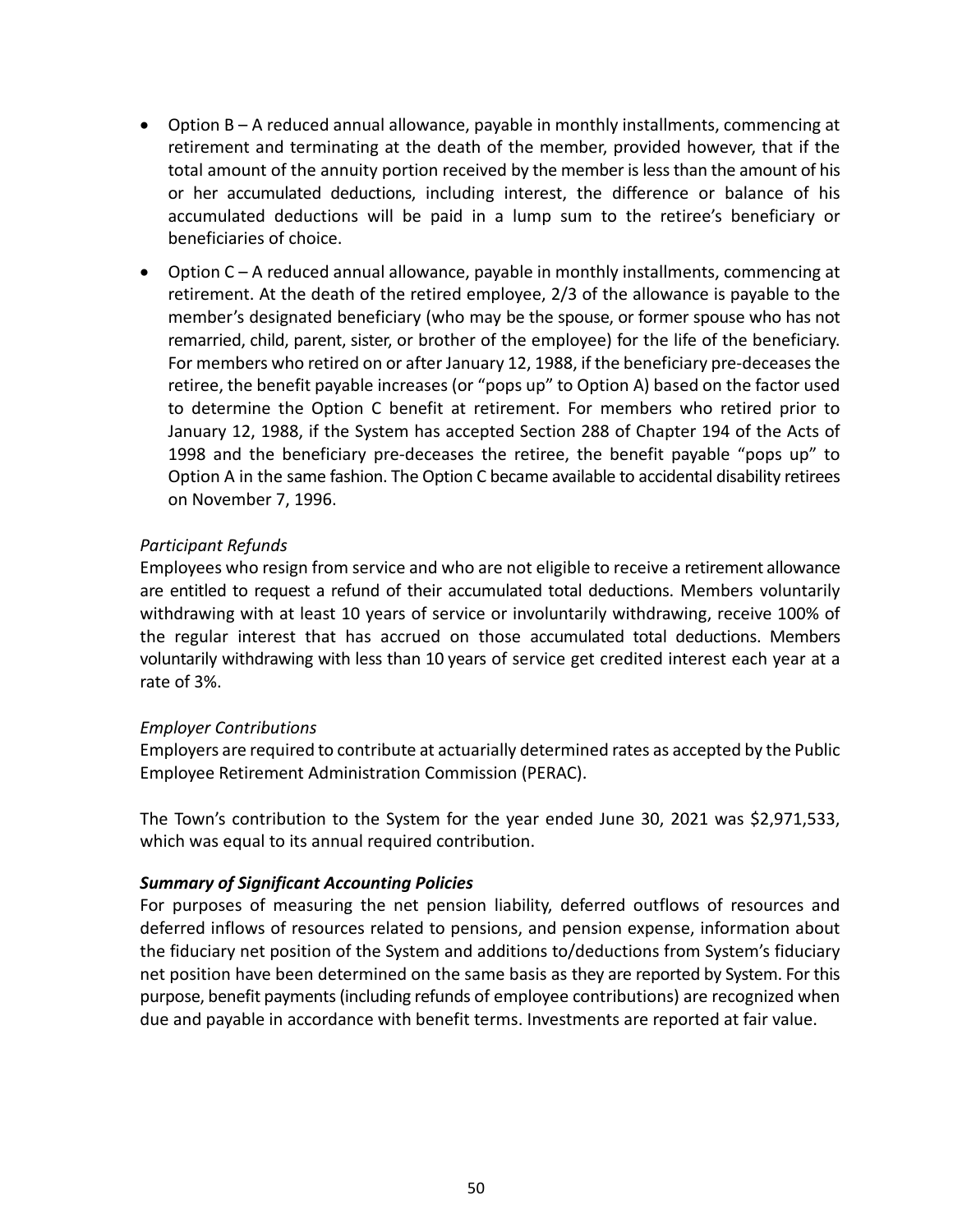## *Pension Liabilities, Pension Expense, and Deferred Outflows of Resources and Deferred Inflows of Resources Related to Pensions*

At June 30, 2021, the Town reported a liability of \$18,950,015 for its proportionate share of the net pension liability. The net pension liability was measured as of December 31, 2020, and the total pension liability used to calculate the net pension liability was determined by an actuarial valuation as of January 1, 2020. The Town's proportion of the net pension liability was based on a projection of the Town's long-term share of contributions to the pension plan relative to the projected contributions of all participating employers, actuarially determined. At June 30, 2021, the Town's proportion was 3.71%, which was an increase of .01% from its proportion measured as of December 31, 2019.

For the year ended June 30, 2021, the Town recognized pension expense of \$2,686,168. In addition, the Town reported deferred outflows of resources and deferred inflows of resources related to pensions from the following sources:

|                                                                                     | Deferred    |           | Deferred        |
|-------------------------------------------------------------------------------------|-------------|-----------|-----------------|
|                                                                                     | Outflows of |           | Inflows of      |
|                                                                                     |             | Resources | Resources       |
| Differences between expected and actual                                             |             |           |                 |
| experience                                                                          | \$          | 957,934   | \$              |
| Changes of assumptions                                                              |             | 84,943    |                 |
| Net difference between projected and actual<br>earnings on pension plan investments |             |           | 1,651,607       |
| Changes in proportion and differences<br>between contributions and proportionate    |             |           |                 |
| share of contributions                                                              |             | 291,714   | 25,256          |
| Total                                                                               |             | 1,334,591 | \$<br>1.676.863 |

Amounts reported as deferred outflows of resources and deferred (inflows) of resources related to pensions will be recognized in pension expense as follows:

|      | Year ended June 30: |    |            |
|------|---------------------|----|------------|
| 2022 |                     | Ś  | 285,462    |
| 2023 |                     |    | 509,758    |
| 2024 |                     |    | (835, 516) |
| 2025 |                     |    | (301, 976) |
|      | Total               | Ś. | (342, 272) |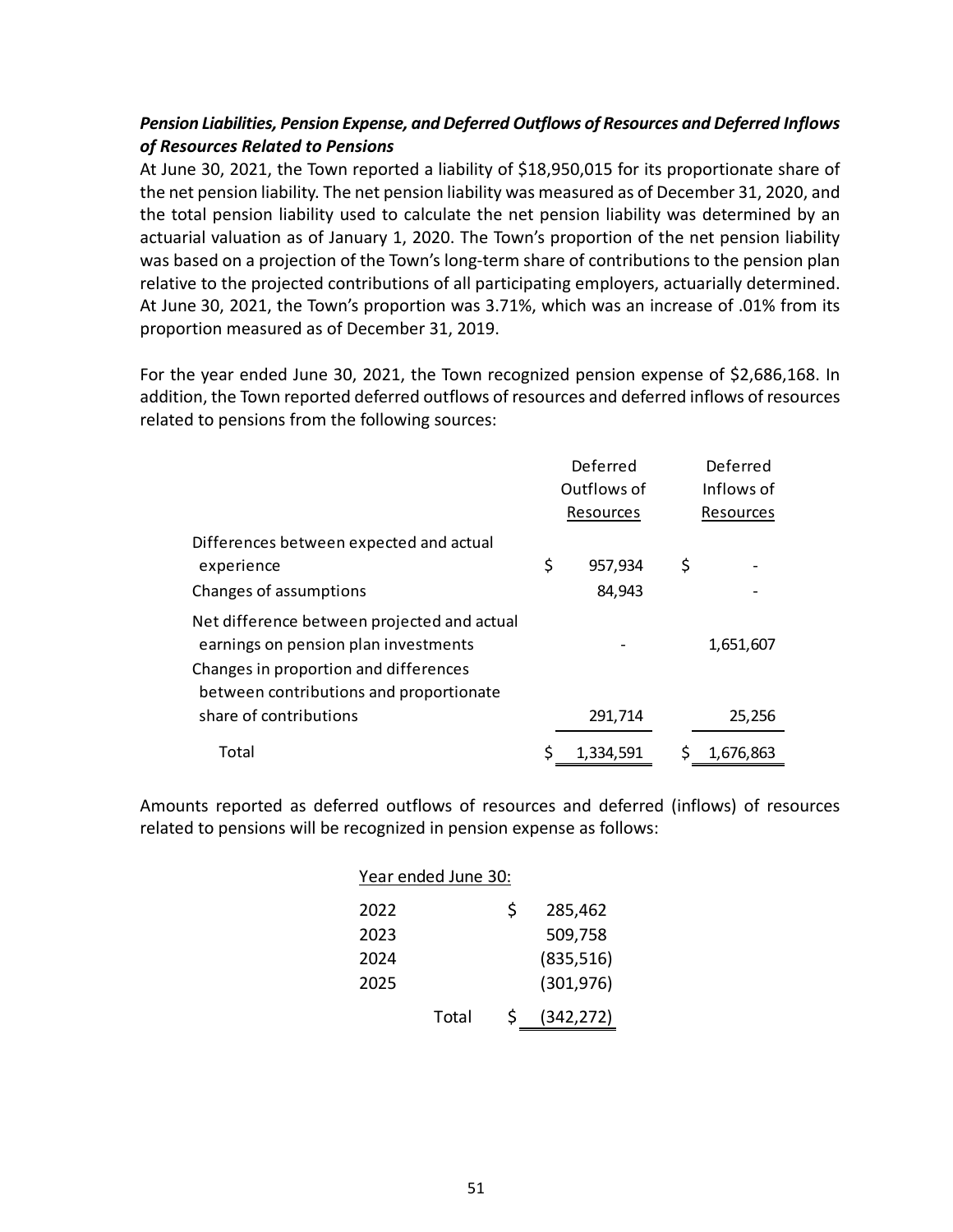### *Actuarial Assumptions*

The total pension liability in the January 1, 2020 actuarial valuation was determined using the following actuarial assumptions, applied to all periods included in the measurement:

| <b>Valuation Date</b>                     | 1/1/2020   |
|-------------------------------------------|------------|
| Actuarial cost method                     | Entry Age  |
| Actuarial assumptions:                    |            |
| Investment rate of return                 | 7.75%      |
| Projected salary increases                | 3.50-5.50% |
| Inflation rate                            | 3.00%      |
| Post-retirement cost-of-living adjustment | 3.00%      |

It is assumed that both pre-retirement mortality and beneficiary mortality is represented by the RP‐2014 Blue Collar Mortality with Scale MP‐2014, fully generational. Mortality for retired members for Group 1 and 2 is represented by the RP-2014 Blue Collar Mortality Table set forward five years for males and 3 years for females, fully generational. Mortality for retired members for Group 4 is represented by the RP‐2014 Blue Collar Mortality Table set forward three years for males, and six years for females, fully generational. Mortality for disabled members for Group 1 and 2 is represented by the RP-2000 Mortality Table set forward six years. Mortality for disabled members for Group 4 is represented by the RP‐2000 Mortality Table set forward two years. Generational adjusting is based on Scale MP‐2014.

The actuarial assumptions used in the January 1, 2020 valuation were based on the results of the 2015 actuarial experience study.

### *Target Allocations*

The long‐term expected rate of return on pension plan investments was selected from a best estimate range determined using the building block approach. Under this method, an expected future real return range (expected returns, net of pension plan investment expense and inflation) is calculated separately for each asset class. These ranges are combined to produce the long-term expected rate of return by weighting the expected future real rates of return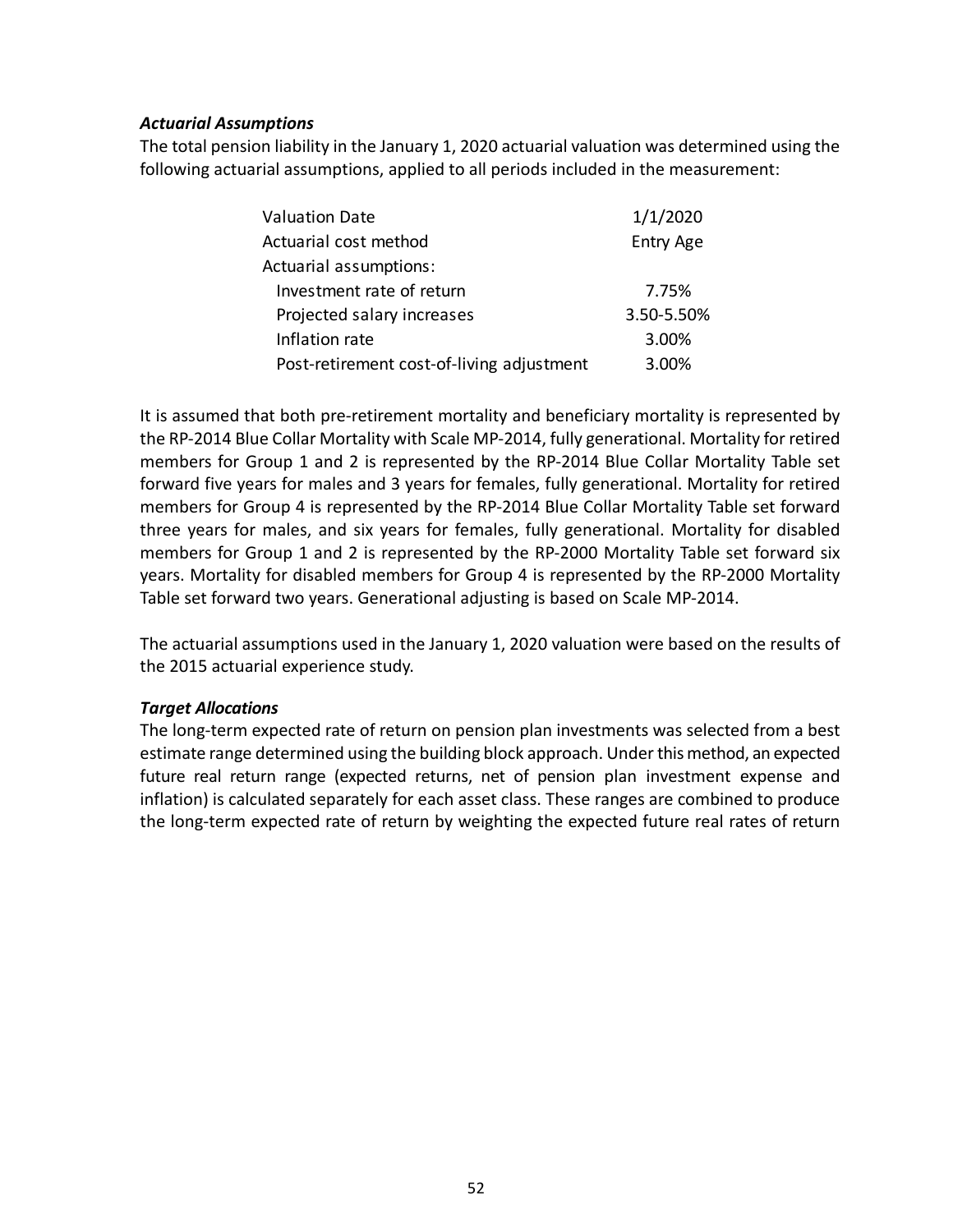net of investment expenses by the target asset allocation percentage and by adding expected inflation. The target allocation and best estimates of arithmetic real rates of return for each major class are summarized in the following table:

|                      |            | Long-term |
|----------------------|------------|-----------|
|                      | Target     | Expected  |
|                      | Asset      | Real Rate |
| <b>Asset Class</b>   | Allocation | of Return |
| Domestic equity      | 30.50%     | 7.30%     |
| International equity | 15.50%     | 8.10%     |
| Fixed income         | 20.50%     | 4.30%     |
| Real estate          | 9.50%      | 8.20%     |
| Private equity       | 10.00%     | 9.90%     |
| Hedge funds          | 11.50%     | 9.90%     |
| Real assets          | 2.50%      | 9.00%     |
| Total                | 100.00%    |           |

### *Discount Rate*

The discount rate used to measure the total pension liability was 7.75%. The projection of cash flows used to determine the discount rate assumed that the plan member contributions will be made at the current contribution rate and that employer contributions will be made at contractually required rates, actuarially determined. Based on those assumptions, the pension plan's fiduciary net position was projected to be available to make all projected future benefit payments to current active and inactive plan members. Therefore, the long-term expected rate of return on pension plan investments was applied to all periods of projected benefit payments to determine the total pension liability.

## *Sensitivity of the Proportionate Share of the Net Pension Liability to Changes in the Discount Rate*

The following presents the Town's proportionate share of the net pension liability calculated using the discount rate of 7.75%, as well as what the Town's proportionate share of the net pension liability would be if it were calculated using a discount rate that is one percentage‐ point lower or one percentage‐point higher than the current rate:

| 1%           | Current       | 1%           |
|--------------|---------------|--------------|
| Decrease     | Discount Rate | Increase     |
| (6.75%)      | (7.75%)       | (8.75%)      |
| \$25,511,747 | \$18,950,015  | \$13,277,696 |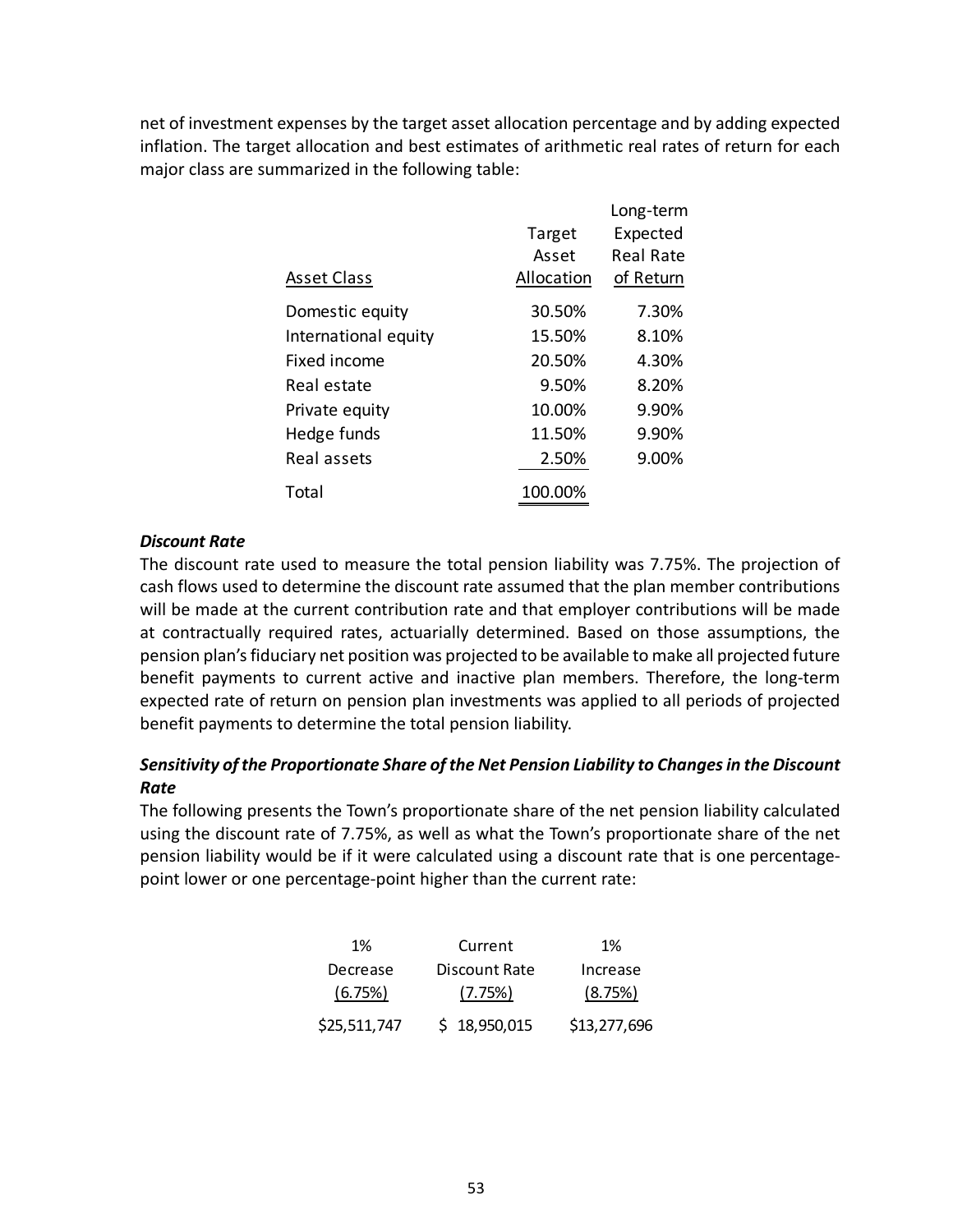#### *Pension Plan Fiduciary Net Position*

Detailed information about the pension plan's fiduciary net position is available in the separately issued System financial report.

#### **19. Massachusetts Teachers' Retirement System (MTRS)**

#### *Plan Description*

The Massachusetts Teachers' Retirement System (MTRS) is a public employee retirement system (PERS) that administers a cost-sharing, multi-employer, defined benefit plan, as defined in Governmental Accounting Standards Board (GASB) Statement No. 67, *Financial Reporting for Pension Plans*. MTRS is managed by the Commonwealth on behalf of municipal teachers and municipal teacher retirees. The Commonwealth is a nonemployer contributor and is responsible for all contributions and future benefit requirements of the MTRS. The MTRS covers certified teachers in cities (except Boston), towns, regional school districts, charter schools, educational collaboratives, and Quincy College. The MTRS is part of the Commonwealth's reporting entity and does not issue a standalone audited financial report.

Management of MTRS is vested in the Massachusetts Teachers' Retirement Board (MTRB), which consists of seven members—two elected by the MTRS members, one who is chosen by the six other MTRB members, the State Treasurer (or their designee), the State Auditor (or their designee), a member appointed by the Governor, and the Commissioner of Education (or their designee), who serves ex‐officio as the Chairman of the MTRB.

### *Benefits Provided*

MTRS provides retirement, disability, survivor, and death benefits to members and their beneficiaries. Massachusetts General Laws (MGL) establish uniform benefit and contribution requirements for all contributory PERS. These requirements provide for superannuation retirement allowance benefits up to a maximum of 80% of a member's highest 3‐year average annual rate of regular compensation. For employees hired after April 1, 2012, retirement allowances are calculated on the basis of the last 5 years or any 5 consecutive years, whichever is greater in terms of compensation. Benefit payments are based upon a member's age, length of creditable service, and group creditable service and group classification. The authority for amending these provisions rests with the Legislature.

Members become vested after 10 years of creditable service. A superannuation retirement allowance may be received upon the completion of 20 years of creditable service or upon reaching the age of 55 with 10 years of service. Normal retirement for most employees occurs at age 65. Most employees who joined the system after April 1, 2012 cannot retire prior to age 60.

The MTRS' funding policies have been established by Chapter 32 of the MGL. The Legislature has the authority to amend these policies. The annuity portion of the MTRS retirement allowance is funded by employees who contribute a percentage of their regular compensation. Costs of administering the plan are funded out of plan assets.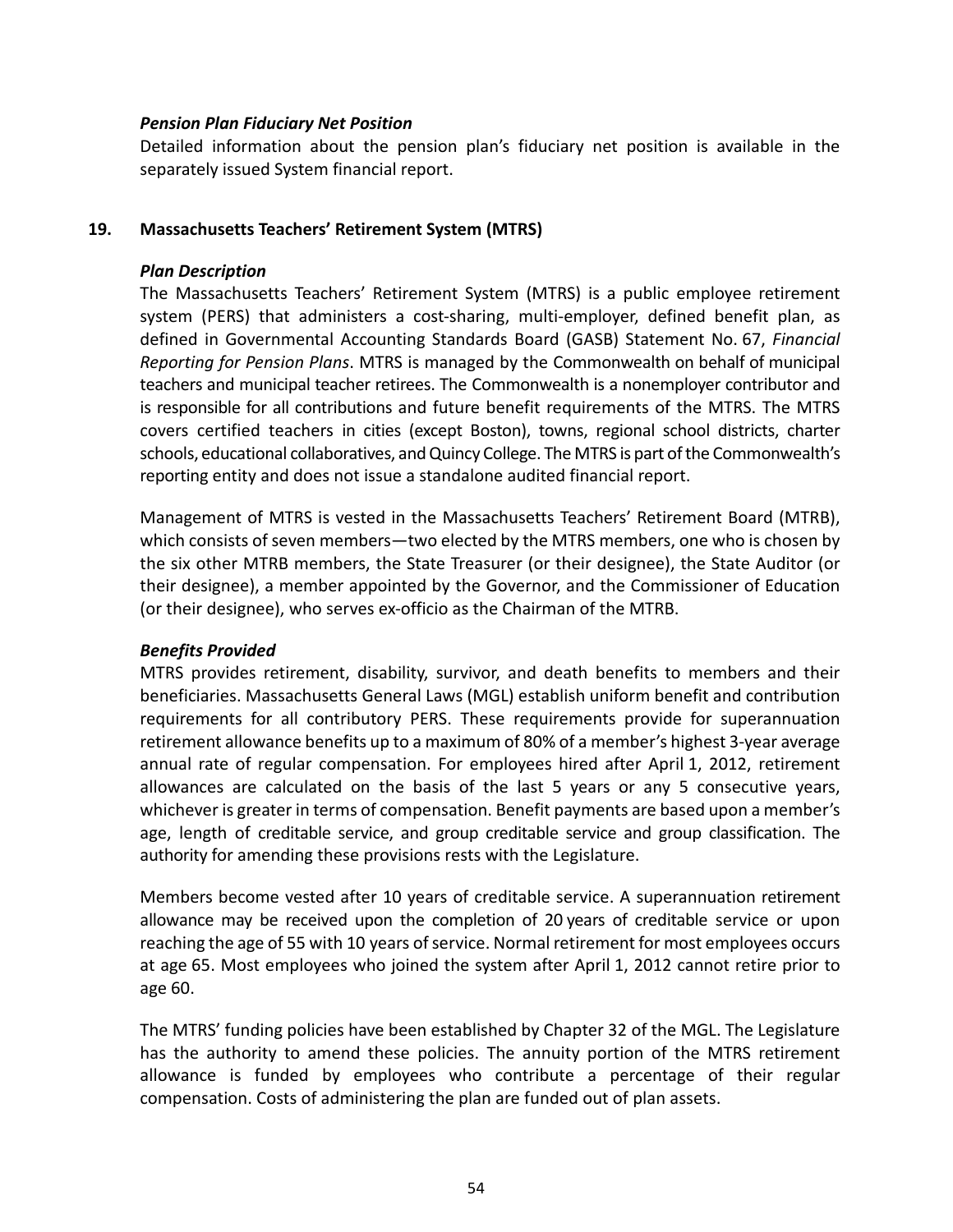## *Contributions*

Member contributions for MTRS vary depending on the most recent date of membership:

| Membership Date       | % of Compensation                                              |
|-----------------------|----------------------------------------------------------------|
| Prior to 1975         | 5% of regular compensation                                     |
| 1975 to 1983          | 7% of regular compensation                                     |
| 1984 to 6/30/1996     | 8% of regular compensation                                     |
| $7/1/1996$ to present | 9% of regular compensation                                     |
| $7/1/2001$ to present | 11% of regular compensation (for teachers hired after          |
|                       | 7/1/01 and those accepting provisions of Chapter 114           |
|                       | of the Acts of 2000)                                           |
| 1979 to present       | An additional 2% of regular compensation in excess of \$30,000 |

## *Actuarial Assumptions*

The total pension liability for the June 30, 2020 measurement date was determined by an actuarial valuation as of January 1, 2020 rolled forward to June 30, 2020. This valuation used the following assumptions:

- $\bullet$  (a) 7.15% (changed from 7.25%) investment rate of return, (b) 3.50% interest rate credited to the annuity savings fund and (c) 3.00% cost of living increase on the first \$13,000 per year.
- Salary increases are based on analyses of past experience but range from 4.00% to 7.50% depending on length of service.
- Experience study is dated July 21, 2014 and encompasses the period January 1, 2006 to December 31, 2011, updated to reflect post-retirement mortality through January 1, 2017.
- Mortality rates were as follows:
	- Pre-retirement reflects Pub-2010 Teachers Employees mortality table (headcount weighted) projected generationally with Scale MP‐2018 (gender distinct).
	- Post-retirement reflects Pub-2010 Teachers Retirees mortality table (headcount weighted) projected generationally with Scale MP‐2018 (gender distinct).
	- Disability assumed to be in accordance with the Pub‐2010 Teachers Retirees Mortality Table (headcount weighted) projected generationally with Scale MP‐2018 (gender distinct).

### *Target Allocations*

Investment assets of the MTRS are with the Pension Reserves Investment Trust (PRIT) Fund. The long‐term expected rate of return on pension plan investments was determined using a building‐block method in which best‐estimate ranges of expected future rates of return are developed for each major asset class. These ranges are combined to produce the long‐term expected rate of return by weighting the expected future rates of return by the target asset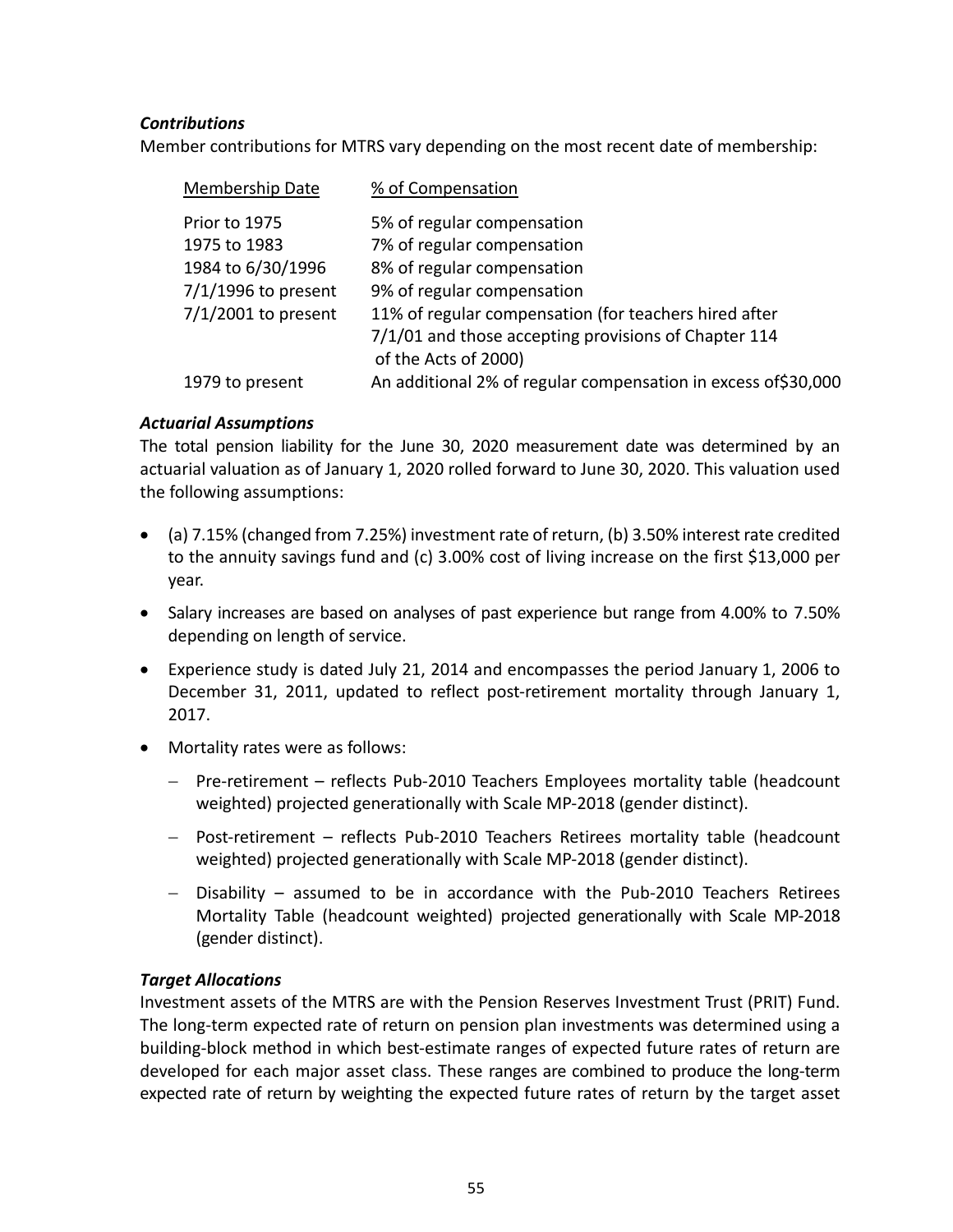allocation percentage. Best estimates of geometric rates of return for each major asset class included in the PRIT Fund's target asset allocation as of June 30, 20XX are summarized in the following table:

|                                 | Target     | Long-Term Expected  |
|---------------------------------|------------|---------------------|
| <b>Asset Class</b>              | Allocation | Real Rate of Return |
| Global equity                   | 39.00%     | 4.80%               |
| Core fixed income               | 15.00%     | 0.70%               |
| Private equity                  | 13.00%     | 8.20%               |
| Portfolio completion strategies | 11.00%     | 3.20%               |
| Real estate                     | 10.00%     | 3.50%               |
| Value added fixed income        | 8.00%      | 4.20%               |
| Timber/natural resources        | 4.00%      | 4.10%               |
| Total                           | 100.00%    |                     |

### *Discount Rate*

The discount rate used to measure the total pension liability was 7.15%. The projection of cash flows used to determine the discount rate assumed that plan member contributions will be made at the current contribution rates and the Commonwealth's contributions will be made at rates equal to the difference between actuarially determined contribution rates and the member rates. Based on those assumptions, the net position was projected to be available to make all projected future benefit payments of current plan members. Therefore, the long‐term expected rate of return on pension plan investments was applied to all periods of projected benefit payments to determine the total pension liability.

### *Sensitivity Analysis*

The following illustrates the sensitivity of the collective net pension liability to changes in the discount rate. In particular, the table presents the MTRS collective net pension liability assuming it was calculated using a single discount rate that is one percentage‐point lower or one percentage‐point higher than the current discount rate (amounts in thousands):

|              | Current      |              |
|--------------|--------------|--------------|
| 1%           | Discount     | 1%           |
| Decrease     | Rate         | Increase     |
| (6.15%)      | (7.15%)      | (8.15%)      |
| \$35,411,955 | \$28,544,844 | \$22,908,510 |

### *Special Funding Situation*

The Commonwealth is a nonemployer contributor and is required by statute to make all actuarial determined employer contributions on behalf of the member employers. Therefore, these employers are considered to be in a special funding situation as defined by GASB Statement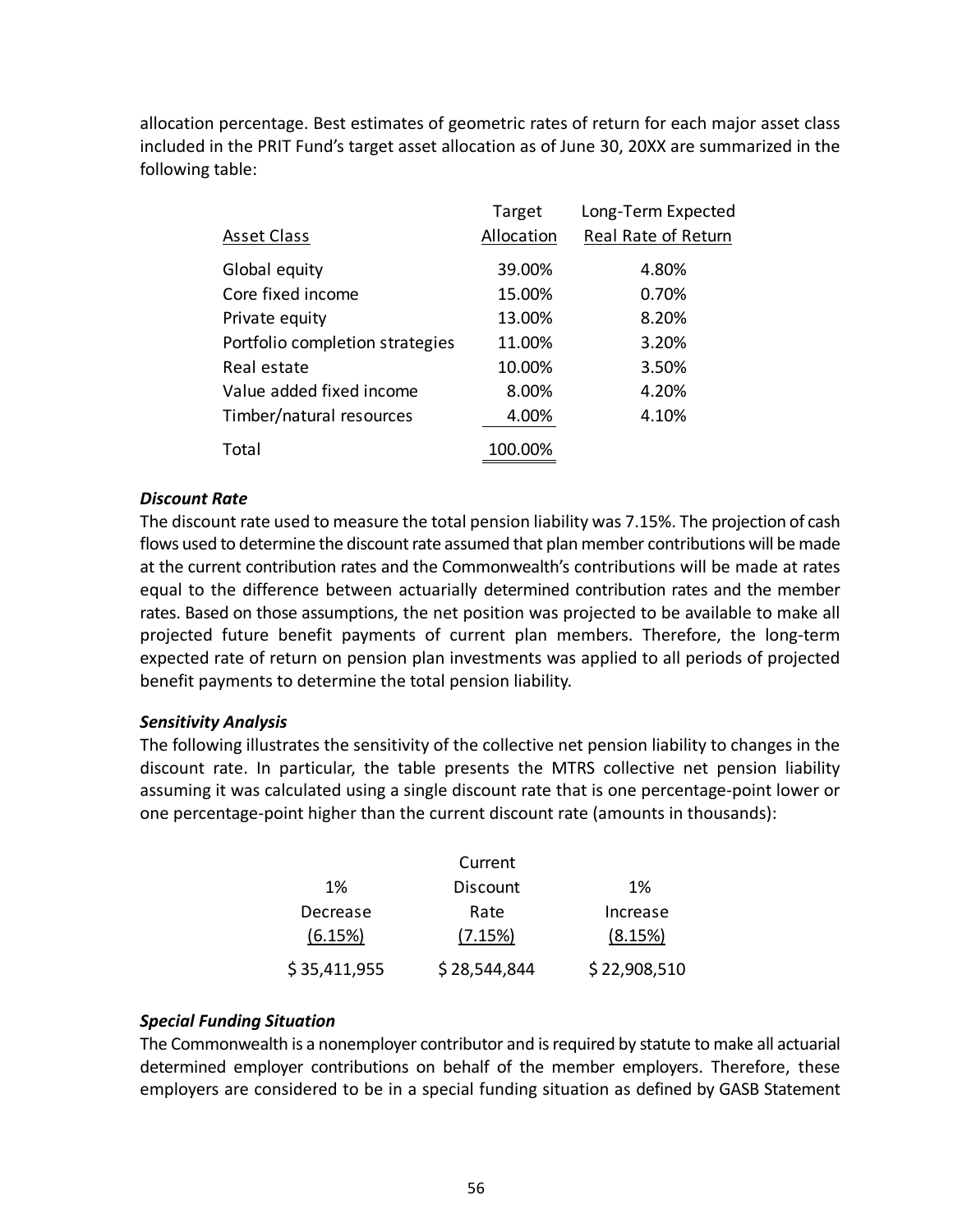No. 68, *Accounting and Financial Reporting for Pensions (GASB 68)* and the Commonwealth is a nonemployer contributing entity in MTRS. Since the employers do not contribute directly to MTRS, there is no net pension liability to recognize for each employer.

### *Town Proportions*

In fiscal year 2020 (the most recent measurement period), the Town's proportionate share of the MTRS' collective net pension liability was approximately \$94,400,113 based on a proportionate share of 0.330708%. As required by GASB 68, the Town has recognized its portion of the Commonwealth's contribution of approximately \$5,137,329 as both a revenue and expenditure in the general fund, and its portion of the collective pension expense of approximately \$6,522,437 as both a revenue and expense in the governmental activities.

## **20. Other Post‐Employment Benefits (GASB 74 and GASB 75)**

GASB Statement No. 74, *Financial Reporting for Postemployment Benefit Plans Other Than Pension Plans (OPEB)*, replaces the requirements of *Statement No. 43, Financial Reporting for Postemployment Benefit Plans Other Than Pension Plans*. This applies if a trust fund has been established to fund future OPEB costs. In fiscal year 2016, the Town established–a single employer defined benefit OPEB Trust Fund to provide funding for future employee health care costs. The OPEB Trust Fund does not issue a stand‐alone financial report.

GASB Statement No. 75, *Accounting and Financial Reporting for Postemployment Benefits Other Than Pensions*, replaces the requirements of *Statement No. 45, Accounting and Financial Reporting by Employers for Postemployment Benefits Other Than Pensions*. The Statement establishes standards for recognizing and measuring liabilities, deferred outflows of resources, deferred inflows of resources, and expense/expenditures. This Statement identifies the methods and assumptions that are required to be used to project benefit payments, discounted projected benefit payments to their actuarial present value, and attribute that present value to periods of employee service.

All the following OPEB disclosures are based on a measurement date of June 30, 2021.

## *General Information about the OPEB Plan*

### *Plan Description*

The Town provides post‐employment healthcare benefits for retired employees through the Town's plan. The Town provides health insurance coverage through Blue Cross Blue Shield. The benefits, benefit levels, employee contributions, and employer contributions are governed by Chapter 32 of the Massachusetts General Laws.

### *Benefits Provided*

The Town provides medical and prescription drug insurance to retirees and their covered dependents. All active employees who retire from the Town and meet the eligibility criteria will receive these benefits.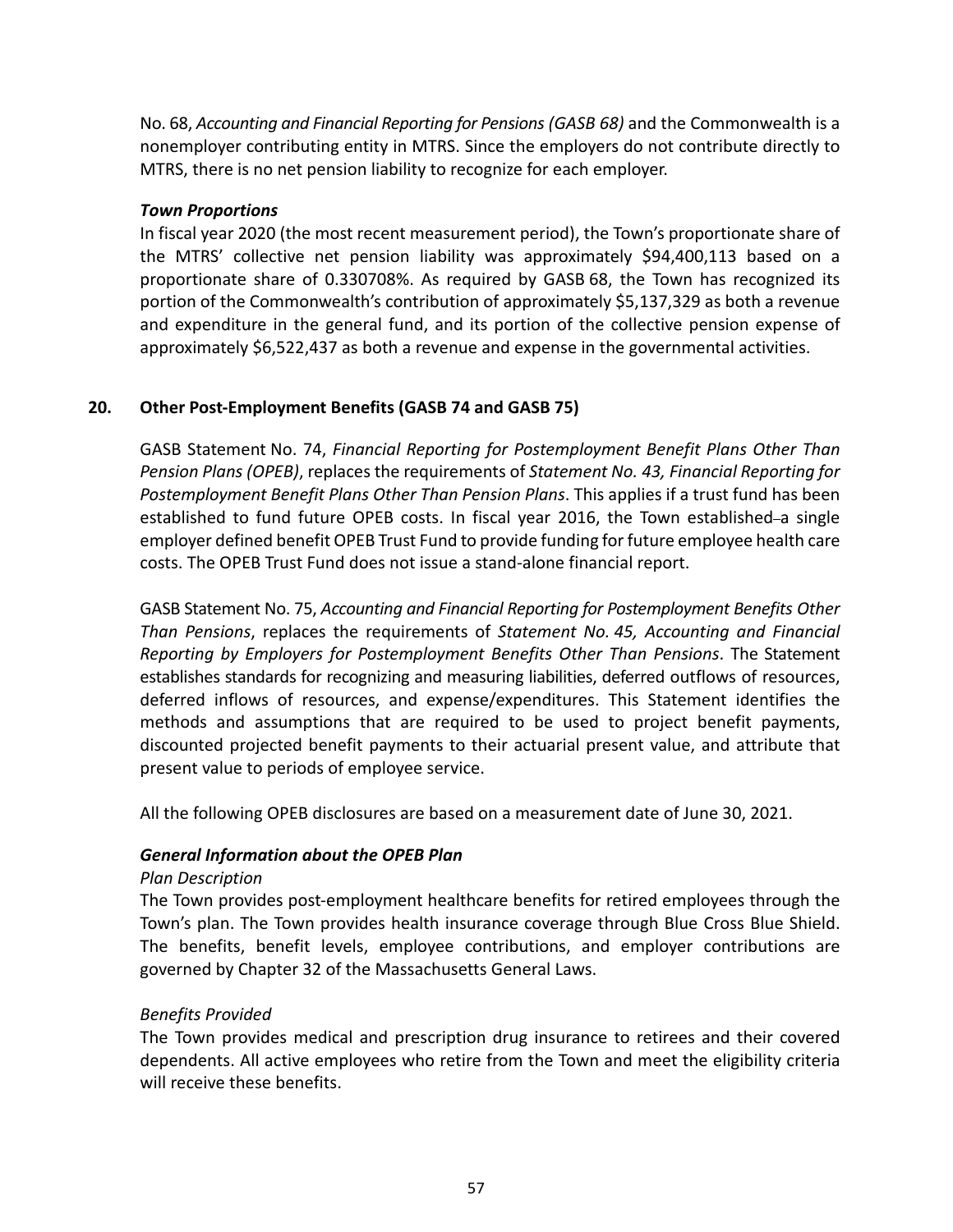### *Funding Policy*

The Town's funding policy includes financing the implicit subsidy on a pay‐as‐you‐go basis, as required by statute. Additional contributions are based on annual budget limitations/ authorizations.

#### *Plan Membership*

At June 30, 2021, the following employees were covered by the benefit terms:

| Inactive employees or beneficiaries  |     |
|--------------------------------------|-----|
| currently receiving benefit payments | 244 |
| Active employees                     | 592 |
| Total                                | 836 |

#### *Investments*

The OPEB trust fund assets consist of equities, fixed income, real estate, and alternatives. (specify)

*Rate of return.* For the year ended June 30, 2021, the annual money‐weighted rate of return on investments, net of investment expense, was 29.29%. The money‐weighted rate of return expresses investment performance, net of investment expense, adjusted for the changing amounts actually invested.

### *Actuarial Assumptions and Other Inputs*

The net OPEB liability was determined by an actuarial valuation as of January 1, 2021, using the following actuarial assumptions, applied to all periods included in the measurement, unless otherwise specified:

| Inflation                   | 2.50%                                           |
|-----------------------------|-------------------------------------------------|
| Salary increases            | 3.50-5.50%                                      |
| Investment rate of return   | 7.10%, net of OPEB plan investment expense      |
| Municipal bond rate         | 2.16%                                           |
| Discount rate               | 7.10%                                           |
| Healthcare cost trend rates | 8.50% for 2021, fluctuating to an ultimate rate |
|                             | of 5.00% as of 2040.                            |
| Participation rate          | 65% of all retirees                             |
|                             |                                                 |

Mortality rates were based on the Pub‐2010 headcount‐weighted tables, projected using MP‐ 2020.

The actuarial assumptions used in the valuation were based on the results of the most recent actuarial experience study.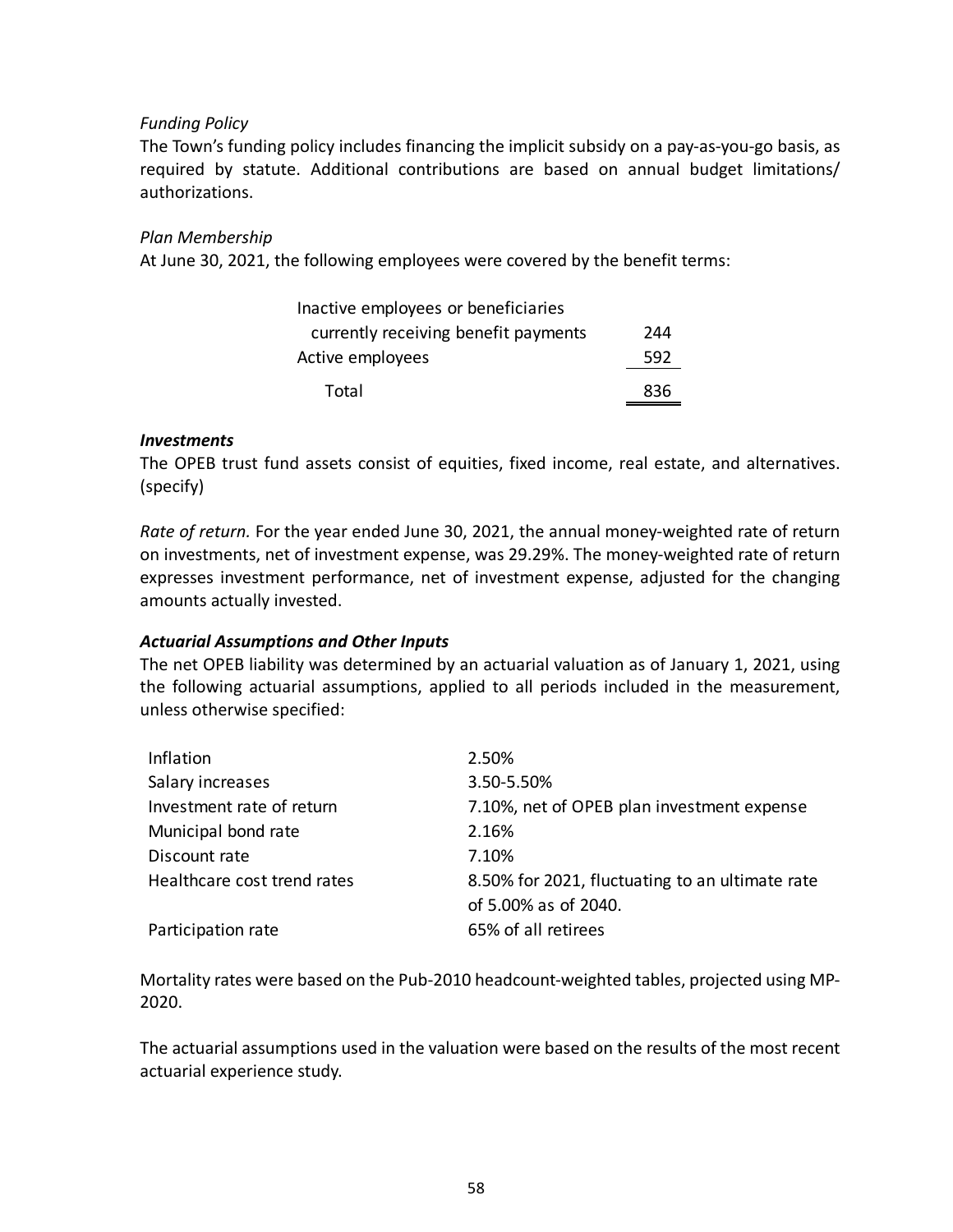### *Target Allocations*

The long‐term expected rate of return on OPEB plan investments was determined using a building‐block method in which best‐estimate ranges of expected future real rates of return (expected returns, net of investment expense and inflation) are developed for each major asset class. These ranges are combined to produce the long-term expected rate of return by weighting the expected future real rates of return by the target asset allocation percentage and by adding expected inflation. Best estimates of geometric real rates of return for each major asset class included in the target asset allocation as of June 30, 2021 are summarized in the following table.

|                          | Target     | Long-term            |
|--------------------------|------------|----------------------|
|                          | Asset      | <b>Expected Real</b> |
| <b>Asset Class</b>       | Allocation | Rate of Return       |
| Global equity            | 39.00%     | 4.60%                |
| Core fixed income        | 15.00%     | 0.30%                |
| Private equity           | 14.00%     | 8.00%                |
| Real estate              | 10.00%     | 3.90%                |
| Portfolio completion     | 10.00%     | 3.10%                |
| Value added fixed income | 8.00%      | 4.10%                |
| Timberland               | 4.00%      | 4.50%                |
| Total                    | 100.00%    |                      |

## *Contributions*

In addition to the implicit subsidy contribution, the Town's policy is to contribute the ADC or amounts provided annually by the budget.

### *Discount Rate*

The discount rate used to measure the net OPEB liability was 7.10%. The projection of cash flows used to determine the discount rate assumed that contributions from plan members will be made at the current contribution rate.

Based on those assumptions, the OPEB plan fiduciary net position was projected to be available to make all projected future benefit payments of current plan members.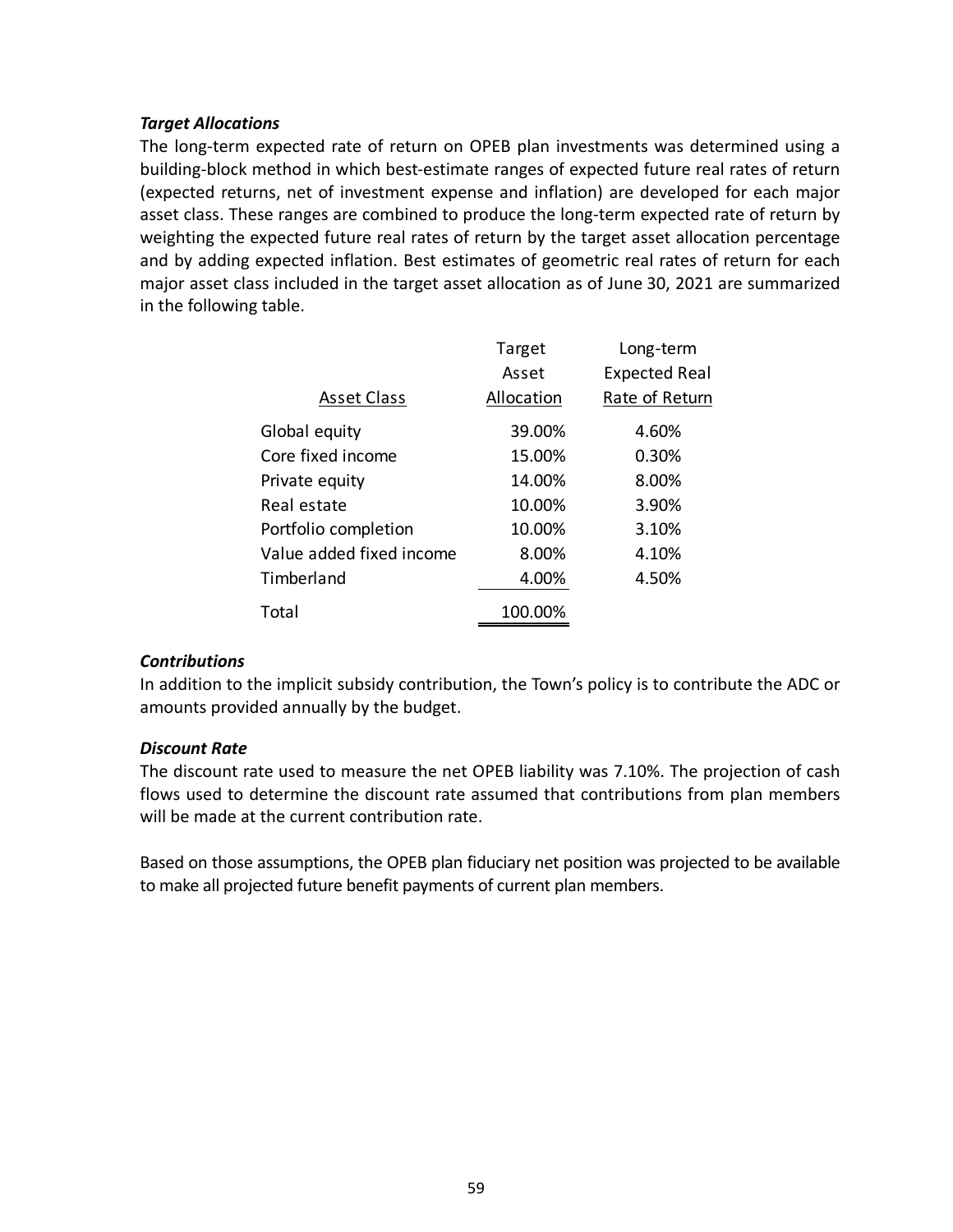#### *Net OPEB Liability*

The components of the net OPEB liability, measured as of June 30, 2021, were as follows:

| <b>Total OPEB liability</b>                                                | \$32,179,606 |
|----------------------------------------------------------------------------|--------------|
| Plan fiduciary net position                                                | 5,674,059    |
| Net OPEB liability                                                         | \$26,505,547 |
| Plan fiduciary net position as a<br>percentage of the total OPEB liability | 17.63%       |

The fiduciary net position has been determined on the same basis used by the OPEB Plan. For this purpose, the Plan recognizes benefit payments when due and payable.

## *Changes in the Net OPEB Liability*

The following summarizes the changes in the net OPEB liability for the past year:

|                              | Increase (Decrease)            |    |                            |    |                       |
|------------------------------|--------------------------------|----|----------------------------|----|-----------------------|
|                              | Plan                           |    |                            |    |                       |
|                              | <b>Total OPEB</b><br>Fiduciary |    |                            |    | Net OPEB<br>Liability |
|                              | Liability<br><u>(a)</u>        |    | <b>Net Position</b><br>(b) |    | $(a) - (b)$           |
| Balances, beginning of year  | \$<br>36,664,212               | \$ | 3,972,467                  | \$ | 32,691,745            |
| Changes for the year:        |                                |    |                            |    |                       |
| Service cost                 | 1,057,821                      |    |                            |    | 1,057,821             |
| Interest                     | 2,685,902                      |    |                            |    | 2,685,902             |
| Contributions - employer     |                                |    | 1,775,223                  |    | (1,775,223)           |
| Net investment income        |                                |    | 1,276,592                  |    | (1, 276, 592)         |
| Differences between expected |                                |    |                            |    |                       |
| and actual experience        | (7, 383, 628)                  |    |                            |    | (7, 383, 628)         |
| Changes in assumptions       | 505,522                        |    |                            |    | 505,522               |
| Benefit payments             | (1,350,223)                    |    | (1,350,223)                |    |                       |
| Net Changes                  | (4,484,606)                    |    | 1,701,592                  |    | (6, 186, 198)         |
| Balances, end of year        | \$<br>32,179,606               | \$ | 5,674,059                  | \$ | 26,505,547            |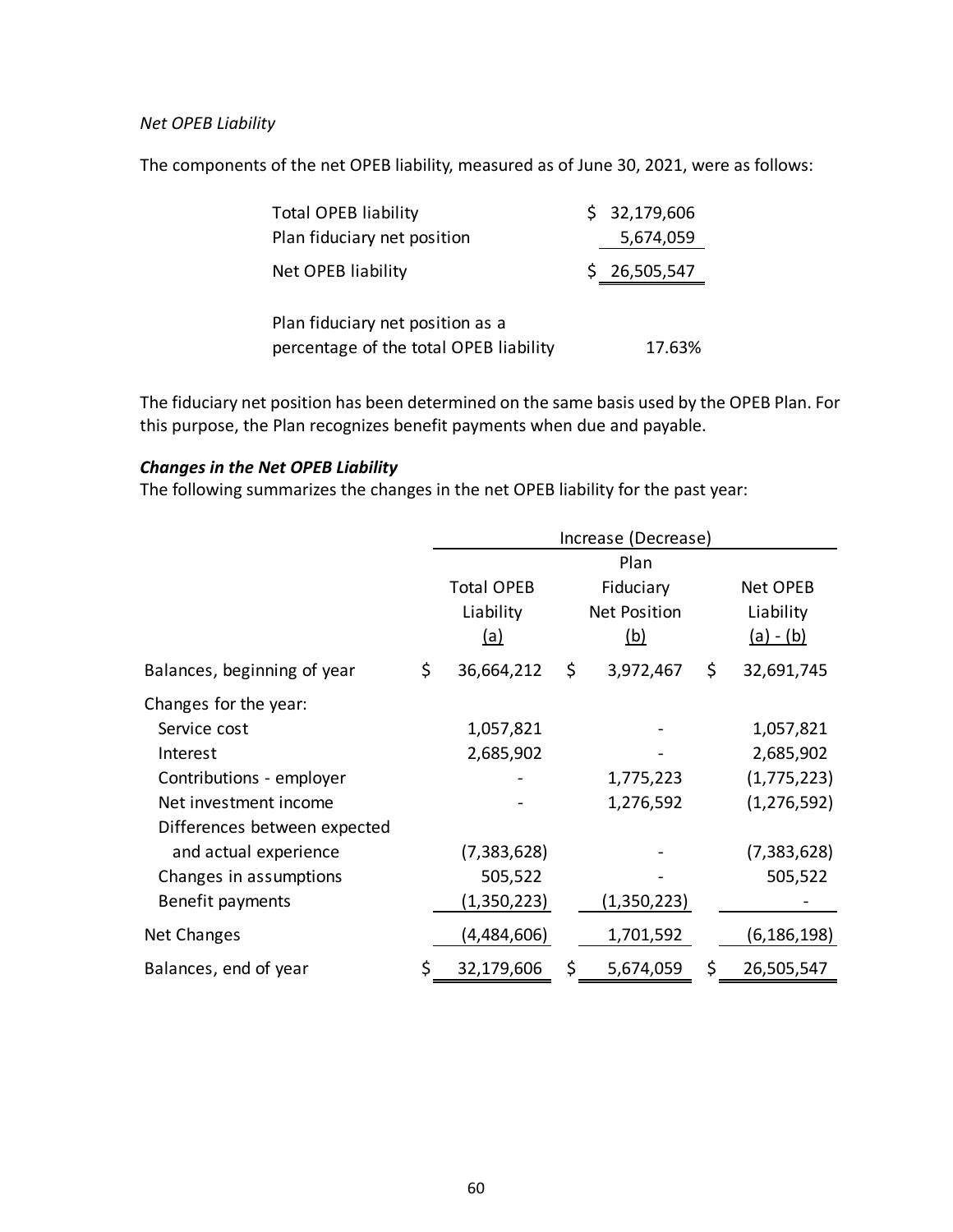Changes of assumptions and other inputs reflect a change in the discount rate from 7.25% in fiscal year 2020 to 7.10% in fiscal year 2021. Mortality was changed from the RP-2014 table, projected using MP‐2016, to the Pub‐2010 headcount‐weighted tables, projected using MP‐ 2020. The participation assumption was changed from 67.5% to 65%. Medical trends were updated using the most recent Getzen model.

#### *Sensitivity of the Net OPEB Liability to Changes in the Discount Rate*

The following presents the net OPEB liability, as well as what the net OPEB liability would be if it were calculated using a discount rate that is one percentage‐point lower or one percentage‐point higher than the current discount rate:

|              | Current      |              |
|--------------|--------------|--------------|
| 1%           | Discount     | 1%           |
| Decrease     | Rate         | Increase     |
| (6.10)       | (7.10%)      | $(8.10\%)$   |
| \$30,638,623 | \$26,505,547 | \$23,077,425 |

## *Sensitivity of the Net OPEB Liability to Changes in the Healthcare Cost Trend Rates*

The following presents the net OPEB liability, as well as what the net OPEB liability would be if it as calculated using healthcare cost trend rates that are one percentage‐point lower or one percentage‐point higher than the current healthcare cost trend rates:

|              | Current      |              |
|--------------|--------------|--------------|
|              | Healthcare   |              |
| 1%           | Cost Trend   | 1%           |
| Decrease     | Rates        | Increase     |
| (7.50%)      | (8.50%)      | $(9.50\%)$   |
| \$22,546,659 | \$26,505,547 | \$31,403,245 |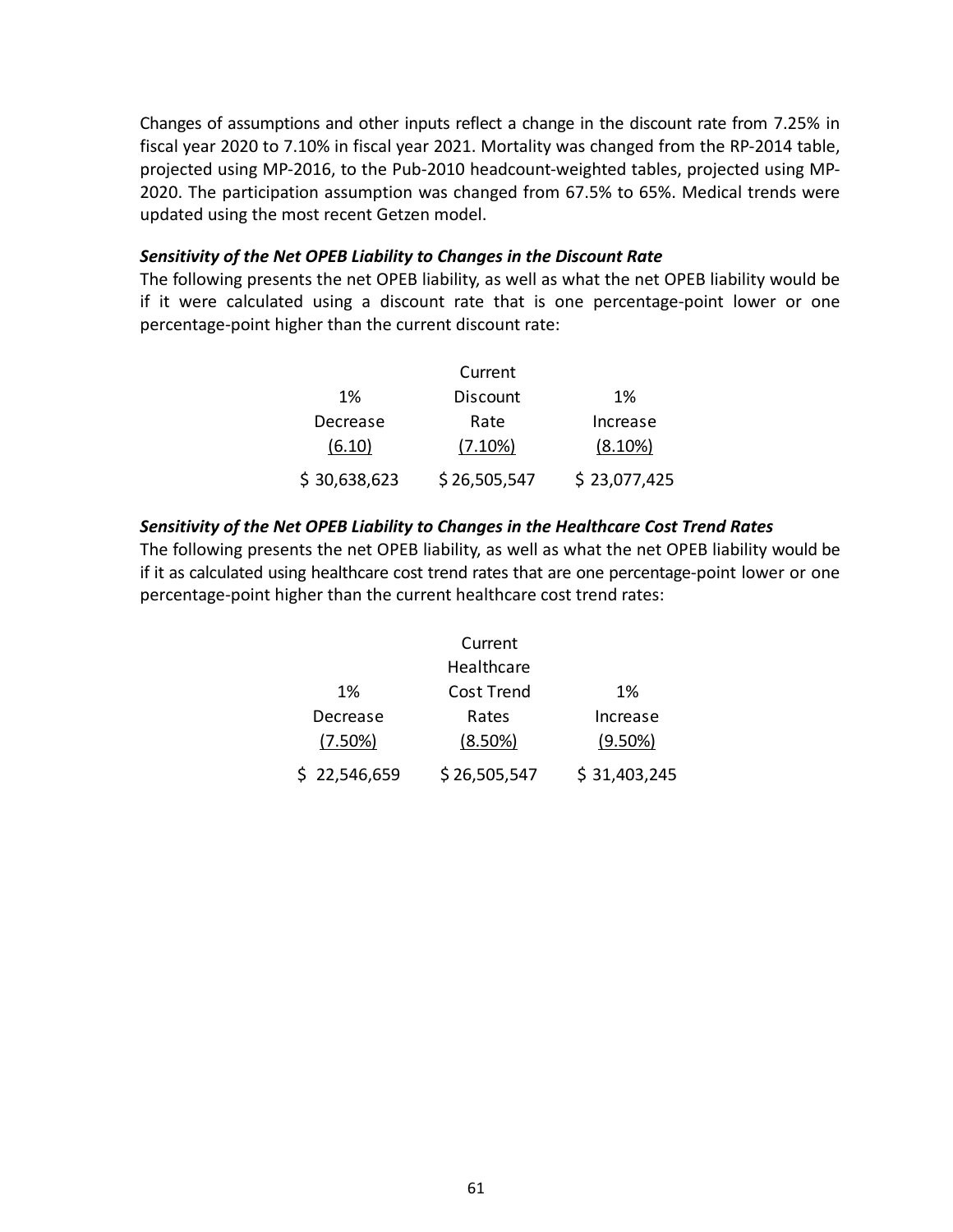## *OPEB Expense and Deferred Outflows of Resources and Deferred Inflows of Resources Related to OPEB*

For the year ended June 30, 2021, the Town recognized an OPEB expense of \$546,960. At June 30, 2021, the Town reported deferred outflows and inflows of resources related to OPEB from the following sources:

|                                                                            | Deferred    |           | Deferred |              |
|----------------------------------------------------------------------------|-------------|-----------|----------|--------------|
|                                                                            | Outflows of |           |          | Inflows of   |
|                                                                            |             | Resources |          | Resources    |
| Differences between expected and<br>actual experience                      | \$          |           | \$       | 9,474,627    |
| Changes in assumptions                                                     |             | 446,739   |          | 4,717,127    |
| Net difference between projected and<br>actual earnings on OPEB investment |             |           |          | 724,040      |
| Total                                                                      |             | 446,739   |          | \$14,915,794 |

Amounts reported as deferred outflows and (inflows) of resources related to OPEB will be recognized in OPEB expense as follows:

| Year Ended June 30: |    |                  |
|---------------------|----|------------------|
| 2022                | S. | (2,893,353)      |
| 2023                |    | (2,867,471)      |
| 2024                |    | (2,864,975)      |
| 2025                |    | (2,491,725)      |
| 2026                |    | (1, 272, 103)    |
| Thereafter          |    | (2,079,428)      |
| Total               |    | \$(14, 469, 055) |

### **21. Commitments and Contingencies**

### *COVID‐19*

The COVID‐19 outbreak in the United States (and across the globe) has resulted in economic uncertainties. There is considerable uncertainty around the duration and scope of the economic disruption. The extent of the impact of COVID‐19 on our operational and financial performance will depend on certain developments, including the duration and spread of the outbreak, impact on individuals served by the Town, employees, and vendors, all of which are uncertain and cannot be predicted. At this point, the extent to which COVID‐19 may impact our financial condition or results of operations remains uncertain.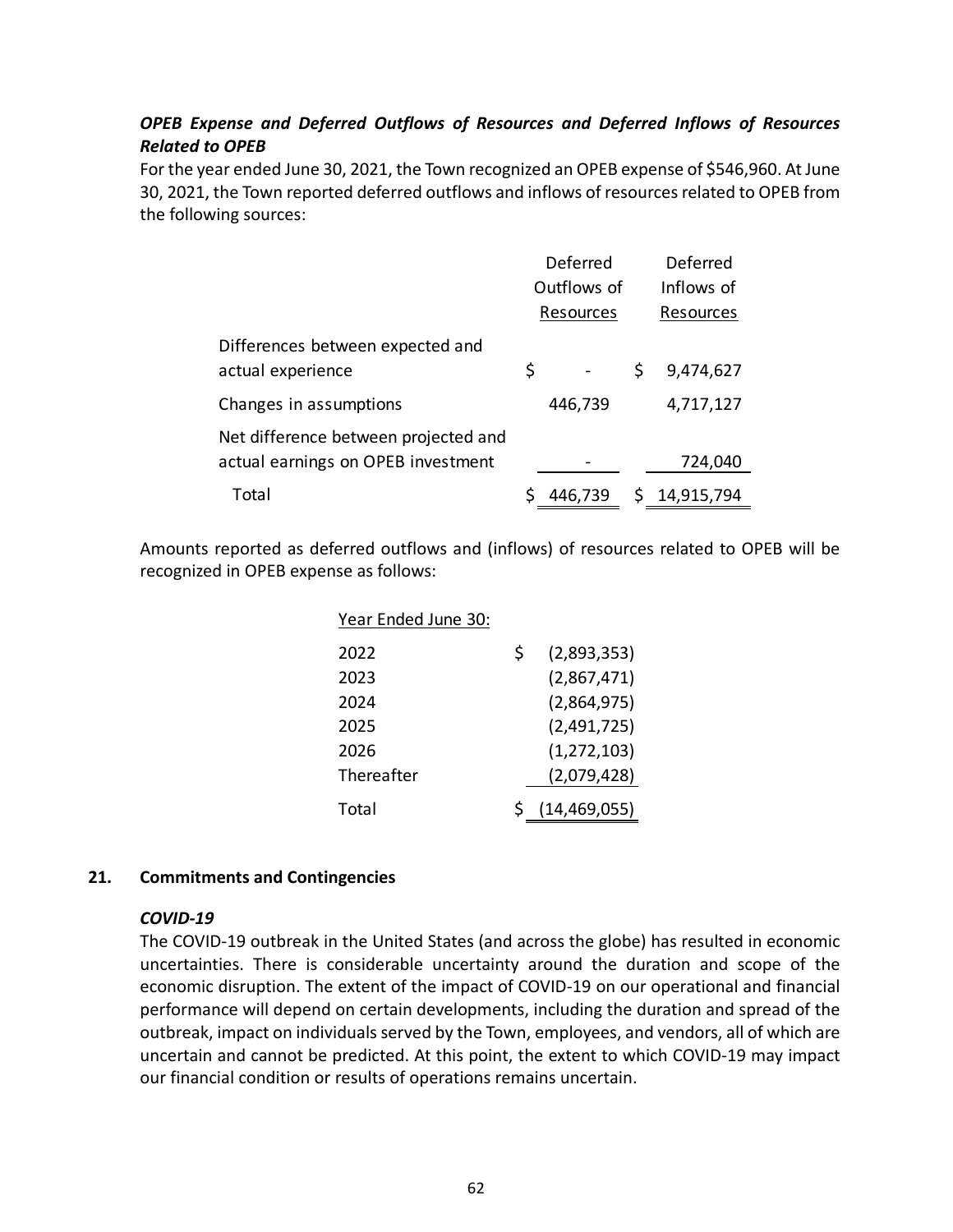### *Outstanding Legal Issues*

On an ongoing basis, there are typically pending legal issues in which the Town is involved. The Town's management is of the opinion that the potential future settlement of these issues would not materially affect its financial statements taken as a whole.

#### *Grants*

Amounts received or receivable from grantor agencies are subject to audit and adjustment by grantor agencies, principally the federal government. Any disallowed claims, including amounts already collected, may constitute a liability of the applicable funds. The amount of expenditures which may be disallowed by the grantor cannot be determined at this time, although the Town expects such amounts, if any, to be immaterial.

#### *Encumbrances*

At year‐end, the Town's general fund has \$1,158,638 in encumbrances that will be honored in the next fiscal year.

### **22. Change in Accounting Principle**

During fiscal year 2021, the Town adopted Governmental Accounting Standards Board (GASB) Statement No. 84., *Fiduciary Activities*. No restatement of beginning net position/fund balance was required.

### **23. Subsequent Events**

Management has evaluated subsequent events through March 25, 2022 which is the date the financial statements were available to be issued.

On March 24, 2022 a lawsuit was filed against the Town related to the proposed sale of the Town owned land known as the "Hinkley South" parcel to a developer for \$750,000 for the construction of 24 age restricted housing units, 6 of which would be affordable. The developer received a comprehensive permit from the Zoning Board of Appeals (thereby approving the project). The ZBA decision was appealed on March 24. The effect of the lawsuit has been to delay the closing on the sale of the property.

### *Debt*

Subsequent to June 30, 2021, the Town has incurred the following additional debt:

|                                                |        | Interest   | <b>Issue</b> | Maturity |
|------------------------------------------------|--------|------------|--------------|----------|
|                                                | Amount | Rate       | Date         | Date     |
| General obligation bonds $\lesssim$ 12,685,000 |        | 3.00-5.00% | 09/29/21     | 06/01/41 |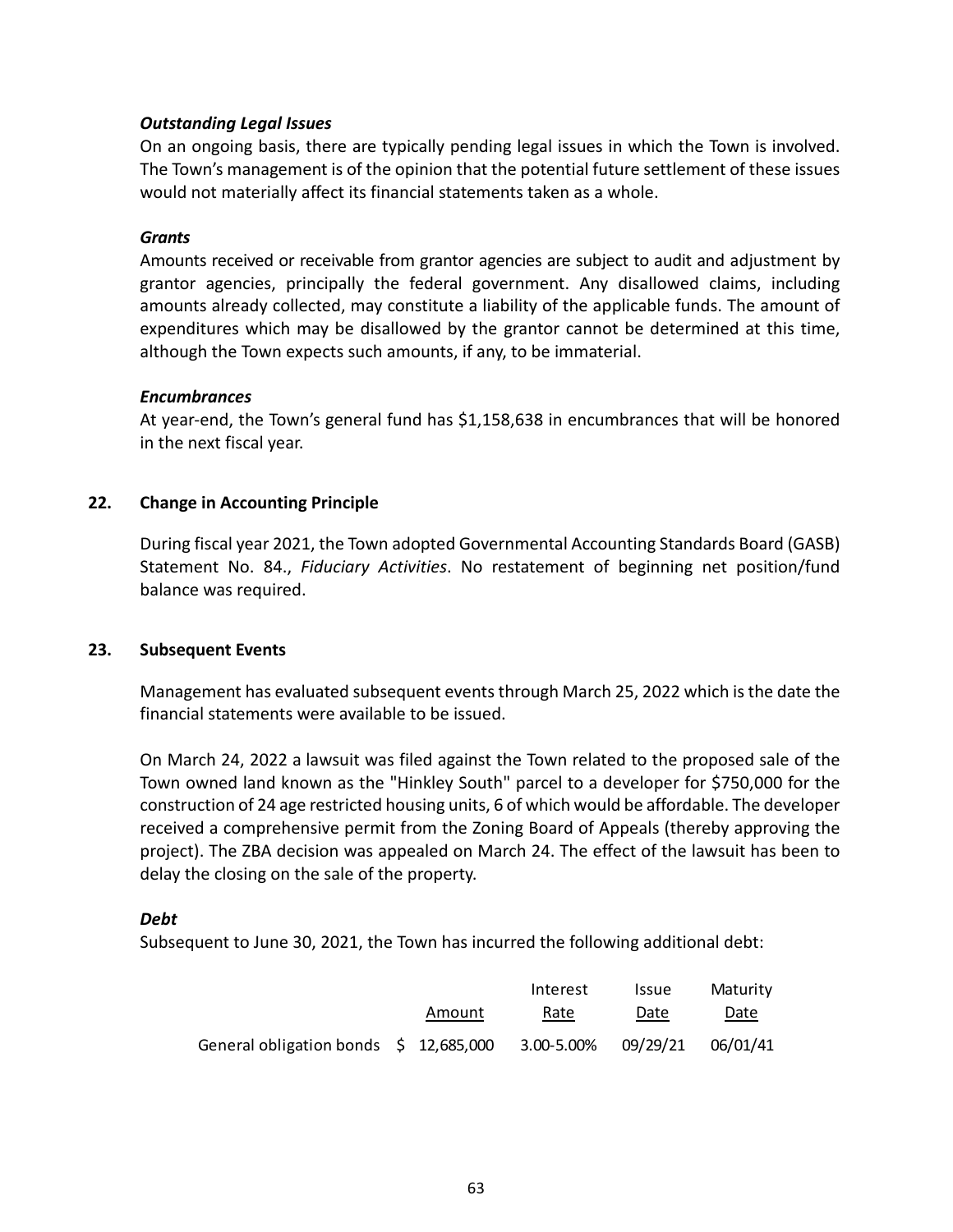#### **24. New Pronouncements**

The Governmental Accounting Standards Board (GASB) has issued Statement No. 87, *Leases,* effective for the Town beginning with its fiscal year ending June 30, 2022. This statement establishes new reporting and disclosure requirements, including the recording of various operating leases in the financial statements. Management has not evaluated the effect this standard will have on the financial statements.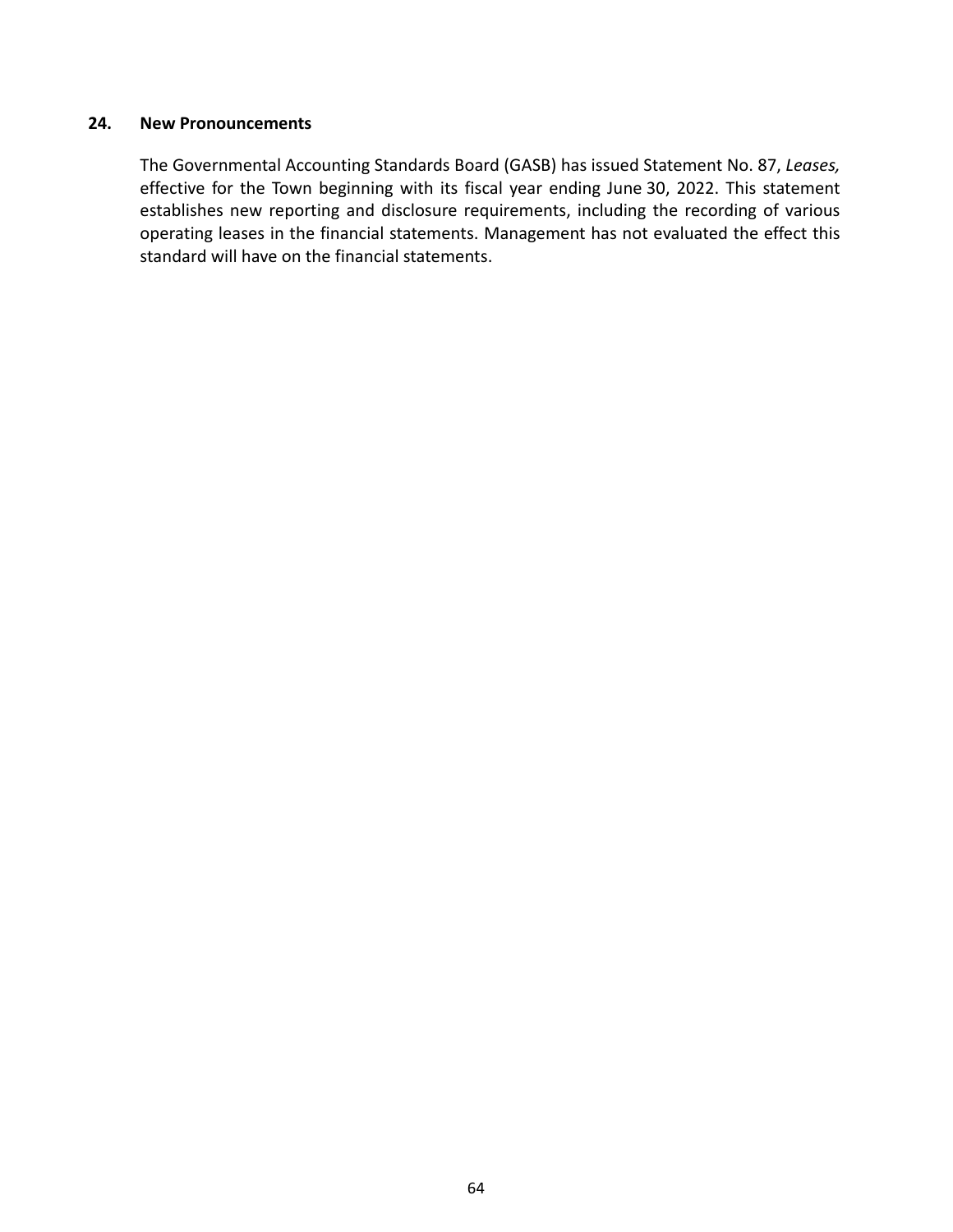#### **TOWN OF MEDFIELD, MASSACHUSETTS**

#### Required Supplementary Information Schedule of Revenues, Expenditures, and Other Financing Sources (Uses) – Budget and Actual For the Year Ended June 30, 2021 General Fund

|                                                   |                  | <b>Budgeted Amounts</b> |                  | Variance with   |
|---------------------------------------------------|------------------|-------------------------|------------------|-----------------|
|                                                   |                  |                         |                  | Final Budget    |
|                                                   | Original         | Final                   | Actual           | Positive        |
|                                                   | <b>Budget</b>    | <b>Budget</b>           | <b>Amounts</b>   | (Negative)      |
| <b>Revenues</b>                                   |                  |                         |                  |                 |
| Property taxes                                    | \$<br>50,557,944 | \$<br>50,557,944        | \$<br>50,704,722 | \$<br>146,778   |
| Excise                                            | 2,087,758        | 2,087,758               | 2,445,789        | 358,031         |
| Penalties, interest, and other taxes              | 42,200           | 42,200                  | 279,957          | 237,757         |
| Charges for services                              | 591,261          | 591,261                 | 922,714          | 331,453         |
| Intergovernmental                                 | 7,245,472        | 7,245,472               | 8,257,767        | 1,012,295       |
| Licenses and permits                              | 614,830          | 614,830                 | 865,062          | 250,232         |
| Fines and forfeitures                             | 10,782           | 10,782                  | 3,549            | (7, 233)        |
| Investment income                                 | 145,000          | 145,000                 | 42,275           | (102, 725)      |
| Miscellaneous                                     | 228,902          | 228,902                 | 264,630          | 35,728          |
| <b>Total Revenues</b>                             | 61,524,149       | 61,524,149              | 63,786,465       | 2,262,316       |
| <b>Expenditures</b>                               |                  |                         |                  |                 |
| General government                                | 3,105,156        | 3,142,210               | 2,859,797        | 282,413         |
| Public safety                                     | 4,739,621        | 4,739,621               | 4,562,440        | 177,181         |
| Education                                         | 39,703,463       | 39,703,463              | 39,496,875       | 206,588         |
| Public works                                      | 3,028,061        | 3,025,061               | 2,942,085        | 82,976          |
| Health and human services                         | 600,466          | 600,466                 | 568,409          | 32,057          |
| Culture and recreation                            | 1,304,875        | 1,304,875               | 1,236,445        | 68,430          |
| Employee benefits                                 | 9,406,587        | 9,372,533               | 8,791,478        | 581,055         |
| Debt service                                      | 5,033,375        | 5,033,375               | 5,034,026        | (651)           |
| Intergovernmental                                 | 532,318          | 532,318                 | 570,935          | (38, 617)       |
| <b>Total Expenditures</b>                         | 67,453,922       | 67,453,922              | 66,062,490       | 1,391,432       |
| Excess (Deficiency) of Revenues over Expenditures | (5,929,773)      | (5,929,773)             | (2, 276, 025)    | 3,653,748       |
| <b>Other Financing Sources (Uses)</b>             |                  |                         |                  |                 |
| Transfers in                                      | 2,017,636        | 2,017,636               | 2,413,703        | 396,067         |
| Transfers out                                     | (1, 263, 414)    | (1, 263, 414)           | (1, 263, 414)    |                 |
| Use of free cash:                                 |                  |                         |                  |                 |
| Reduce the tax rate                               | 792,597          | 792,597                 | 792,597          |                 |
| Use of overlay surplus                            | 50,000           | 50,000                  | 50,000           |                 |
| Use of restricted fund balance                    | 1,333,183        | 1,333,183               | 1,281,418        | (51, 765)       |
| Use of prior year fund balance (carryforwards)    | 2,999,771        | 2,999,771               | 2,999,771        |                 |
| <b>Total Other Financing Sources</b>              | 5,929,773        | 5,929,773               | 6,274,075        | 344,302         |
| <b>Overall Budgetary Excess</b>                   | \$               | \$                      | \$<br>3,998,050  | \$<br>3,998,050 |

See Independent Auditors' Report and notes to the Required Supplementary Information.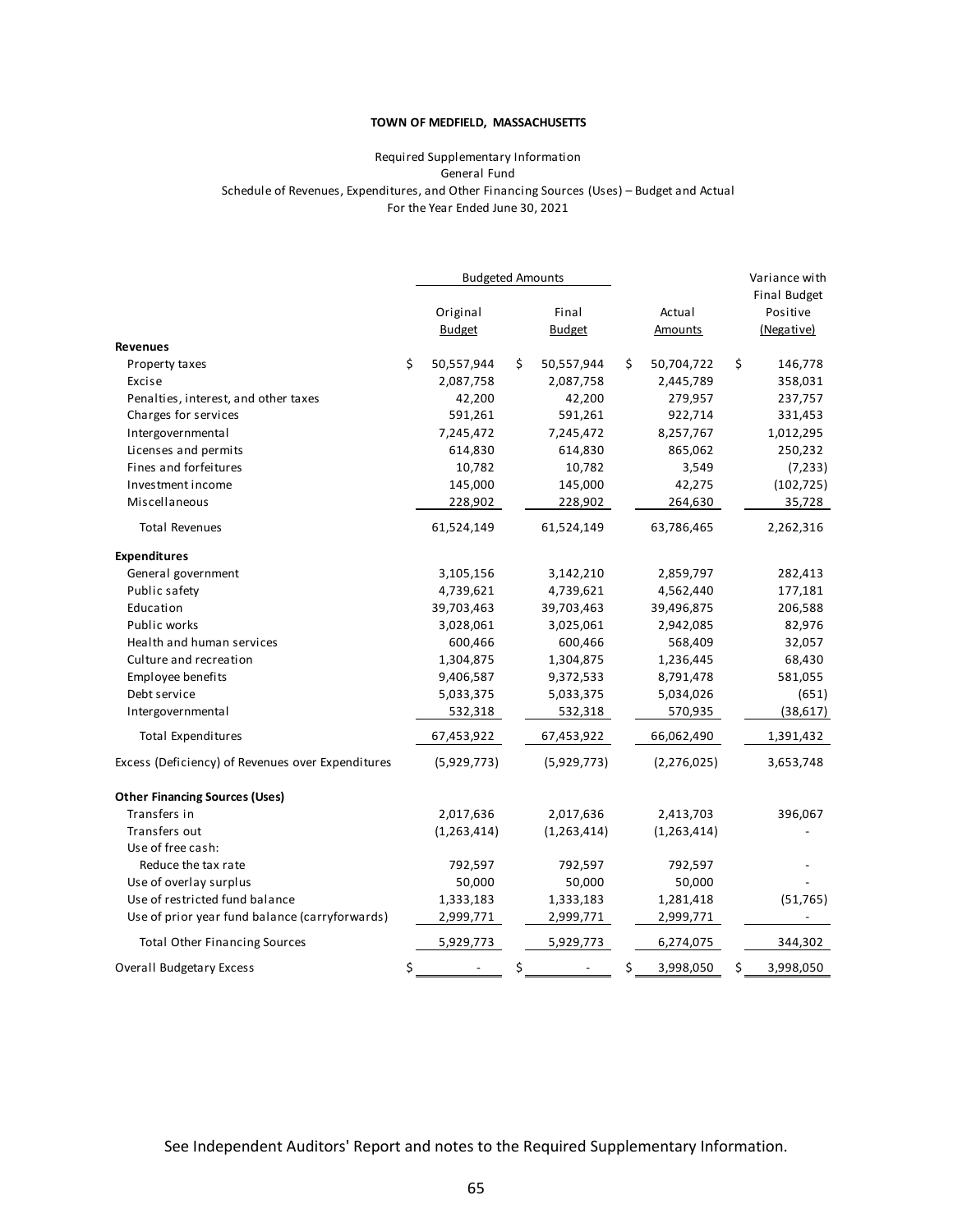## **Notes to Required Supplementary Information for General Fund Budget**

### *Budgetary Basis*

The General Fund final appropriation appearing on the previous page represents the final amended budget after all reserve fund transfers and supplemental appropriations.

### *Budget/GAAP Reconciliation*

The budgetary data for the General Fund is based upon accounting principles that differ from Generally Accepted Accounting Principles (GAAP). Therefore, in addition to the GAAP basis financial statements, the results of operations of the General Fund are presented in accordance with budgetary accounting principles to provide a meaningful comparison to budgetary data.

The following is a summary of adjustments made to the actual revenues, expenditures and other financing sources (uses), to conform to the budgetary basis of accounting.

|                                                                               | Other            |    |                     |    |                             |    |              |
|-------------------------------------------------------------------------------|------------------|----|---------------------|----|-----------------------------|----|--------------|
| General Fund                                                                  | <b>Revenues</b>  |    | <b>Expenditures</b> |    | Financing<br>Sources (Uses) |    | <u>Total</u> |
| <b>GAAP Basis</b>                                                             | \$<br>68,952,161 | \$ | 67,612,814          | \$ | 497,417                     | \$ | 1,836,764    |
| Remove effects of combining<br>stabilization and general fund                 | (149, 397)       |    |                     |    | 75,000                      |    | (74, 397)    |
| Reverse beginning of year<br>appropriation carryforwards from<br>expenditures |                  |    |                     |    | 2,999,771                   |    | 2,999,771    |
| Add end-of-year appropriation<br>carryforwards from expenditures              |                  |    | 2,851,564           |    |                             |    | (2,851,564)  |
| To record use of free cash                                                    |                  |    |                     |    | 792,597                     |    | 792,597      |
| To reverse the effect of non-<br>budgeted State contributions                 | (5, 137, 329)    |    | (5, 137, 329)       |    |                             |    |              |
| To record use of overlay surplus                                              |                  |    |                     |    | 50,000                      |    | 50,000       |
| Recognize use of fund balance as<br>funding source (use)                      |                  |    |                     |    | 1,281,418                   |    | 1,281,418    |
| Other                                                                         | 121,030          |    | 735,441             |    | 577,872                     |    | (36,539)     |
| <b>Budgetary Basis</b>                                                        | \$<br>63,786,465 | \$ | 66,062,490          | S  | 6,274,075                   | S  | 3,998,050    |

See Independent Auditors' Report and notes to the Required Supplementary Information.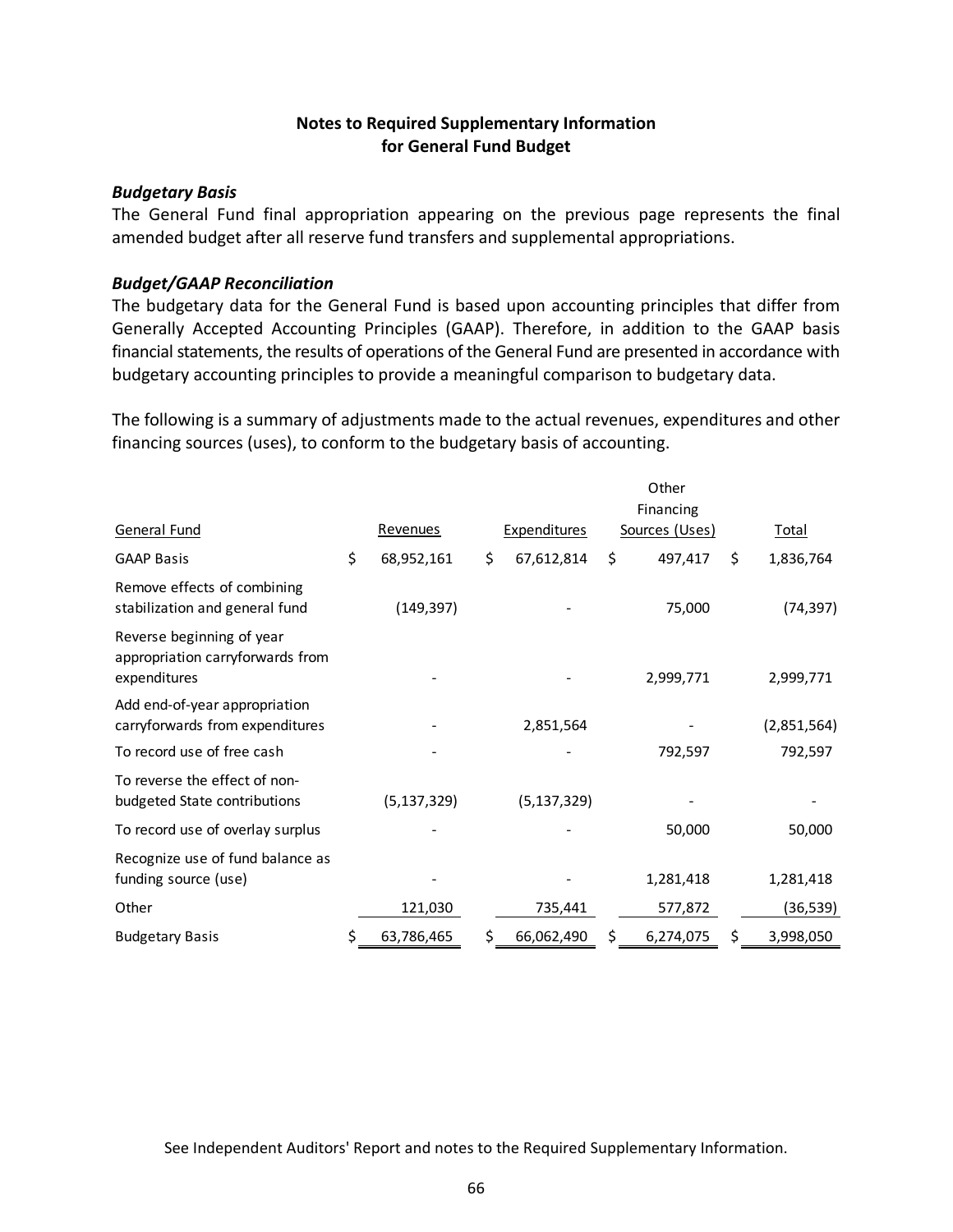#### **TOWN OF MEDFIELD, MASSACHUSETTS**

Required Supplementary Information Schedule of Proportionate Share of the Net Pension Liability

(Unaudited)

| Norfolk County Retirement System |                     |                                                  |                                                                  |  |                 |                                                                                           |                                                                             |  |  |  |  |  |
|----------------------------------|---------------------|--------------------------------------------------|------------------------------------------------------------------|--|-----------------|-------------------------------------------------------------------------------------------|-----------------------------------------------------------------------------|--|--|--|--|--|
| Fiscal<br><u>Year</u>            | Measurement<br>Date | Proportion<br>of the<br>Net Pension<br>Liability | Proportionate<br>Share of the<br><b>Net Pension</b><br>Liability |  | Covered Payroll | Proportionate Share of the<br>Net Pension Liability as a<br>Percentage of Covered Payroll | Plan Fiduciary Net Position<br>Percentage of the Total<br>Pension Liability |  |  |  |  |  |
| June 30, 2021                    | December 31, 2020   | 3.71%                                            | \$18,950,015                                                     |  | 12,167,429      | 155.74%                                                                                   | 70.20%                                                                      |  |  |  |  |  |
| June 30, 2020                    | December 31, 2019   | 3.70%                                            | \$21,746,679                                                     |  | 11,755,970      | 184.98%                                                                                   | 64.60%                                                                      |  |  |  |  |  |
| June 30, 2019                    | December 31, 2018   | 3.62%                                            | \$23,536,703                                                     |  | 11,517,097      | 204.36%                                                                                   | 58.30%                                                                      |  |  |  |  |  |
| June 30, 2018                    | December 31, 2017   | 3.50%                                            | \$19,954,056                                                     |  | 11.127.630      | 179.32%                                                                                   | 63.50%                                                                      |  |  |  |  |  |
| June 30, 2017                    | December 31, 2016   | 3.68%                                            | \$19,233,924                                                     |  | 10,548,923      | 182.33%                                                                                   | 61.60%                                                                      |  |  |  |  |  |
| June 30, 2016                    | December 31, 2015   | 3.68%                                            | \$20,014,556                                                     |  | 10,076,580      | 198.62%                                                                                   | 58.60%                                                                      |  |  |  |  |  |
| June 30, 2015                    | December 31, 2014   | 3.57%                                            | \$18,532,460                                                     |  | 9,226,088       | 200.87%                                                                                   | 60.10%                                                                      |  |  |  |  |  |

|               |               |             |   |                          |                      | Massachusetts Teachers' Retirement System |            |                  |    |                 |                 |                     |  |
|---------------|---------------|-------------|---|--------------------------|----------------------|-------------------------------------------|------------|------------------|----|-----------------|-----------------|---------------------|--|
|               |               |             |   |                          |                      | Commonwealth of                           |            | <b>Total Net</b> |    |                 | Proportionate   |                     |  |
|               |               |             |   |                          |                      | Massachusetts' Total                      |            | Pension          |    |                 | Share of the    | Plan Fiduciary      |  |
|               |               | Proportion  |   | Proportionate            | Proportionate Share  |                                           | Liability  |                  |    |                 | Net Pension     | <b>Net Position</b> |  |
|               |               | of the      |   | Share of the             | of the Net Pension   |                                           | Associated |                  |    |                 | Liability as a  | Percentage of       |  |
| Fiscal        | Measurement   | Net Pension |   | <b>Net Pension</b>       | Liability Associated |                                           | with the   |                  |    |                 | Percentage of   | the Total           |  |
| <u>Year</u>   | Date          | Liability   |   | Liability                | with the Town        |                                           |            | Town             |    | Covered Payroll | Covered Payroll | Pension Liability   |  |
| June 30, 2021 | June 30, 2020 | 0.330708%   | Ś |                          | Ś.                   | 94.400.113                                | Ś          | 94,400,113       | S. | 25.056.975      | 0.00%           | 50.67%              |  |
| June 30, 2020 | June 30, 2019 | 0.331000%   | S | $\overline{\phantom{a}}$ | Ś.                   | 83,458,318                                |            | 83,458,318       | S. | 24.087.360      | 0.00%           | 53.95%              |  |
| June 30, 2019 | June 30, 2018 | 0.328137%   | Ś | $\overline{\phantom{a}}$ | Ś.                   | 77,805,403                                |            | 77,805,403       |    | 23,044,622      | 0.00%           | 54.84%              |  |
| June 30, 2018 | June 30, 2017 | 0.319794%   | Ś | $\overline{\phantom{a}}$ | Ś.                   | 73,186,215                                |            | 73,186,215       | S. | 21,715,509      | 0.00%           | 54.25%              |  |
| June 30, 2017 | June 30, 2016 | 0.308219%   | Ŝ |                          |                      | 68,911,336                                |            | 68,911,336       |    | 20,273,582      | 0.00%           | 52.73%              |  |
| June 30, 2016 | June 30, 2015 | 0.313553%   | Ś |                          | Ś                    | 64,245,956                                |            | 64,245,956       |    | 19,875,773      | 0.00%           | 55.38%              |  |
| June 30, 2015 | June 30, 2014 | 0.314287%   |   |                          |                      | 49,960,101                                |            | 49,960,101       |    | 19,270,489      | 0.00%           | 61.64%              |  |

*Schedules are intended to show information for 10 years. Additional years will be displayed as they become available.* 

See notes to the Town's financial statements for summary of significant actuarial methods and assumptions.

See Independent Auditors' Report.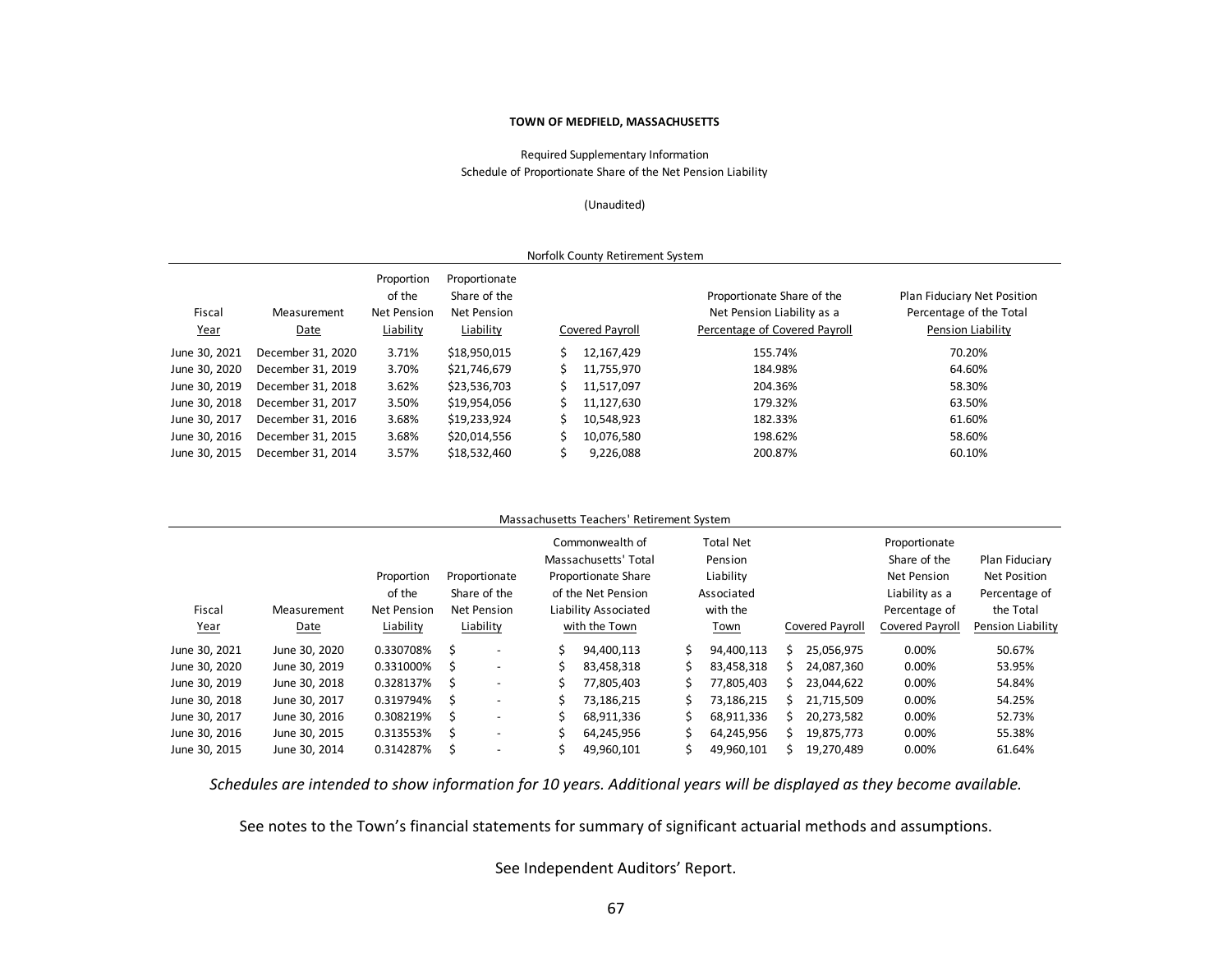#### **TOWN OF MEDFIELD, MASSACHUSETTS**

Schedule of Pension Contributions Required Supplementary Information

(Unaudited)

|                                       |                   |                                           |           |    | Norfolk County Retirement System                                                 |                                        |                    |                                                        |  |
|---------------------------------------|-------------------|-------------------------------------------|-----------|----|----------------------------------------------------------------------------------|----------------------------------------|--------------------|--------------------------------------------------------|--|
| Fiscal<br>Measurement<br>Year<br>Date |                   | Actuarially<br>Determined<br>Contribution |           |    | Contributions in<br>Relation to the<br>Actuarially<br>Determined<br>Contribution | Contribution<br>Deficiency<br>(Excess) | Covered<br>Payroll | Contributions as<br>a Percentage of<br>Covered Payroll |  |
| June 30, 2021                         | December 31, 2020 | Ś                                         | 2,971,533 | \$ | 2,971,533                                                                        | \$<br>$\overline{a}$                   | \$<br>13,030,785   | 22.80%                                                 |  |
| June 30, 2020                         | December 31, 2019 | Ś.                                        | 2.774.283 | Ś. | 2.774.283                                                                        | \$<br>٠                                | \$<br>11.991.089   | 23.14%                                                 |  |
| June 30, 2019                         | December 31, 2018 | s                                         | 2,529,530 | Ś. | 2,529,530                                                                        | \$<br>$\overline{\phantom{0}}$         | \$<br>11,747,439   | 21.53%                                                 |  |
| June 30, 2018                         | December 31, 2017 | Ś                                         | 2,309,695 | Ś. | 2,309,695                                                                        | \$<br>-                                | \$<br>11,350,183   | 20.35%                                                 |  |
| June 30, 2017                         | December 31, 2016 | Ś                                         | 2.084.180 | Ś. | 2,084,180                                                                        | \$<br>٠                                | \$<br>10,759,901   | 19.37%                                                 |  |
| June 30, 2016                         | December 31, 2015 | s                                         | 2,354,129 | Ś. | 2,354,129                                                                        | \$<br>٠                                | \$<br>10,278,112   | 22.90%                                                 |  |
| June 30, 2015                         | December 31, 2014 | Ś                                         | 1,686,967 | Ś. | 1,686,967                                                                        | \$<br>$\overline{\phantom{0}}$         | \$<br>9,410,610    | 17.93%                                                 |  |

#### Massachusetts Teachers' Retirement System

| Fiscal<br>Year | Measurement<br>Date | Actuarially<br>Determined<br>Contribution<br>Provided by<br>Commonwealth |    | Contributions in<br>Relation to the<br>Actuarially<br>Determined<br>Contribution |    | Contribution<br>Deficiency<br>(Excess) |    | Covered<br>Payroll | Contributions as<br>a Percentage of<br>Covered Payroll |  |
|----------------|---------------------|--------------------------------------------------------------------------|----|----------------------------------------------------------------------------------|----|----------------------------------------|----|--------------------|--------------------------------------------------------|--|
| June 30, 2021  | June 30, 2020       | \$<br>5,137,329                                                          | Ś. | 5,137,329                                                                        | Ś  | ٠                                      | \$ | 26,367,055         | 19.48%                                                 |  |
| June 30, 2020  | June 30, 2019       | \$<br>4,778,675                                                          | Ś. | 4,778,675                                                                        | Ś  | $\overline{\phantom{a}}$               | \$ | 25,056,975         | 19.07%                                                 |  |
| June 30, 2019  | June 30, 2018       | \$<br>4.314.283                                                          | Ś. | 4.314.283                                                                        | Ś  | $\overline{\phantom{a}}$               | \$ | 24.087.360         | 17.91%                                                 |  |
| June 30, 2018  | June 30, 2017       | \$<br>3,951,109                                                          | Ś. | 3.951.109                                                                        | Ś. | -                                      | Ś  | 23.044.622         | 17.15%                                                 |  |
| June 30, 2017  | June 30, 2016       | \$<br>3,466,176                                                          | S  | 3.466.176                                                                        | Ś  | -                                      | Ś. | 21,715,509         | 15.96%                                                 |  |
| June 30, 2016  | June 30, 2015       | \$<br>3,204,295                                                          | Ś  | 3,204,295                                                                        | \$ | ٠                                      | \$ | 20,273,582         | 15.81%                                                 |  |
| June 30, 2015  | June 30, 2014       | \$<br>2,946,057                                                          |    | 2,946,057                                                                        | \$ | $\overline{\phantom{a}}$               | \$ | 19,875,773         | 14.82%                                                 |  |

*Schedules are intended to show information for 10 years. Additional years will be displayed as they become available.* 

See notes to the Town's financial statements for summary of significant actuarial methods and assumptions.

See Independent Auditors' Report.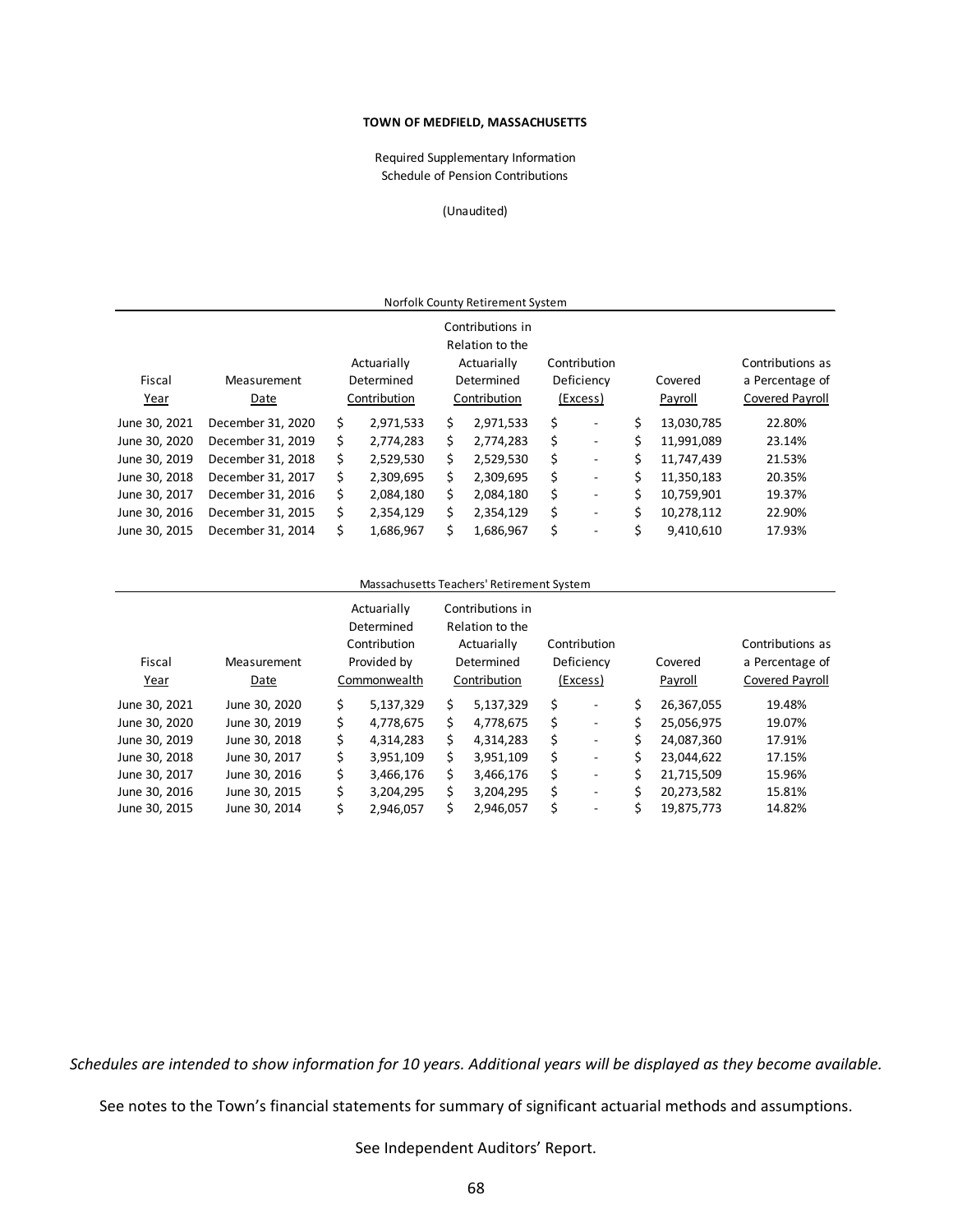#### **TOWN OF MEDFIELD, MASSACHUSETTS**

Other Post‐Employment Benefits (OPEB) Schedule of Changes in Net OPEB Liability Required Supplementary Information

#### (Unaudited)

|                                                             | 2021            |    | 2020        |    | 2019          |    | 2018        |   | 2017        |
|-------------------------------------------------------------|-----------------|----|-------------|----|---------------|----|-------------|---|-------------|
| <b>Total OPEB Liability</b>                                 |                 |    |             |    |               |    |             |   |             |
| Service cost                                                | \$<br>1,057,821 | Ś. | 1,467,327   | S. | 1,573,811     | Ś. | 1,591,851   | Ś | 1,532,499   |
| Interest                                                    | 2,685,903       |    | 2,358,216   |    | 2,456,470     |    | 2,143,436   |   | 2,034,393   |
| Differences between expected and actual experience          | (7,383,628)     |    |             |    | (5,360,645)   |    |             |   |             |
| Changes of assumptions                                      | 505,522         |    | (4,702,087) |    | (2,381,294)   |    | (248, 102)  |   |             |
| Benefit payments, including refunds of member contributions | (1,350,223)     |    | (1,385,050) |    | (1,393,557)   |    | (1,466,077) |   | (1,407,524) |
| Net change in total OPEB liability                          | (4,484,605)     |    | (2,261,594) |    | (5, 105, 215) |    | 2,021,108   |   | 2,159,368   |
| Total OPEB liability - beginning                            | 36,664,211      |    | 38,925,805  |    | 44,031,020    |    | 42,009,912  |   | 39,850,544  |
| Total OPEB liability - ending (a)                           | 32,179,606      |    | 36,664,211  |    | 38,925,805    |    | 44,031,020  |   | 42,009,912  |
| <b>Plan Fiduciary Net Position</b>                          |                 |    |             |    |               |    |             |   |             |
| Contributions - employer                                    | 1,775,223       |    | 1,810,050   |    | 1,793,557     |    | 1,866,077   |   | 3,392,302   |
| Net investment income                                       | 1,276,592       |    | 76,500      |    | 181,475       |    | 251,319     |   | 253,395     |
| Benefit payments, including refunds of member contributions | (1,350,223)     |    | (1,385,050) |    | (1,393,557)   |    | (1,466,077) |   | (1,407,524) |
| Net change in plan fiduciary net position                   | 1,701,592       |    | 501,500     |    | 581,475       |    | 651,319     |   | 2,238,173   |
| Plan fiduciary net position - beginning                     | 3,972,467       |    | 3,470,967   |    | 2,889,492     |    | 2,238,173   |   |             |
| Plan fiduciary net position - ending (b)                    | 5,674,059       |    | 3,972,467   |    | 3,470,967     |    | 2,889,492   |   | 2,238,173   |
| Net OPEB liability (asset) - ending (a-b)                   | 26,505,547      | S. | 32,691,744  |    | 35,454,838    |    | 41,141,528  |   | 39,771,739  |

*Schedules are intended to show information for 10 years. Additional years will be displayed as they become available.* 

See notes to the Town's financial statements for summary of significant actuarial methods and assumptions.

See Independent Auditors' Report.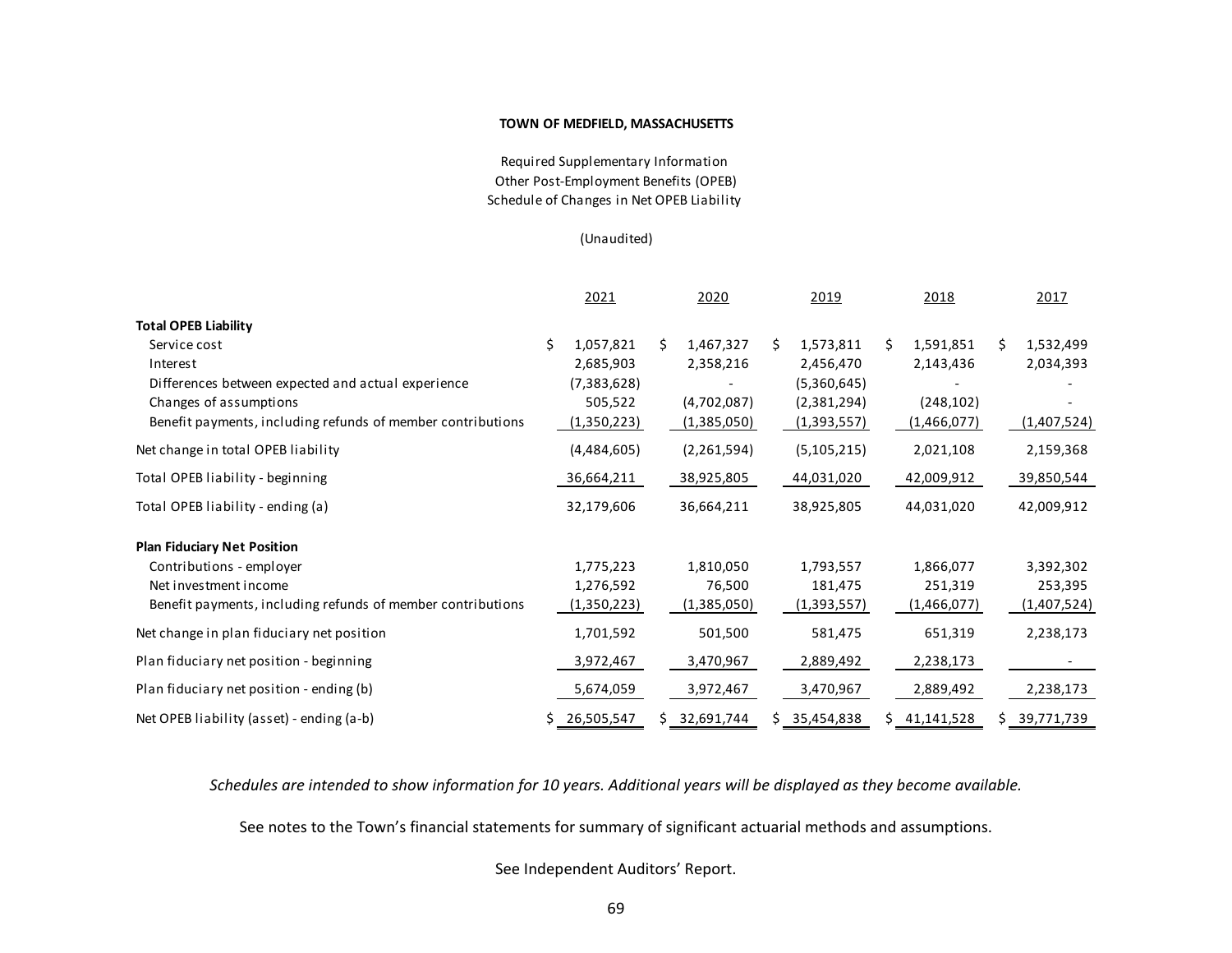#### **TOWN OF MEDFIELD, MASSACHUSETTS**

#### Other Post‐Employment Benefits (OPEB) Schedules of Net OPEB Liability, Contributions, and Investment Returns Required Supplementary Information

#### (Unaudited)

|                                                                                                                | 2021                          |    | 2020                    |     | 2019                    |    | 2018                    |   | 2017                    |
|----------------------------------------------------------------------------------------------------------------|-------------------------------|----|-------------------------|-----|-------------------------|----|-------------------------|---|-------------------------|
| <b>Schedule of Net OPEB Liability</b>                                                                          |                               |    |                         |     |                         |    |                         |   |                         |
| <b>Total OPEB liability</b><br>Plan fiduciary net position                                                     | \$<br>32,179,606<br>5,674,059 | \$ | 36,664,211<br>3,972,467 | \$  | 38,925,805<br>3,470,967 | \$ | 44,031,020<br>2,889,492 | Ś | 42,009,912<br>2,238,173 |
| Net OPEB liability (asset)                                                                                     | 26,505,547                    |    | 32,691,744              |     | 35,454,838              |    | 41,141,528              | Ś | 39,771,739              |
| Plan fiduciary net position as a percentage of the total OPEB<br>liability                                     | 17.63%                        |    | 10.83%                  |     | 8.92%                   |    | 6.56%                   |   | 5.33%                   |
| Covered employee payroll                                                                                       | \$<br>39,397,841              | Ś. | 38,832,423              | Ś   | 37,701,382              | Ś. | 32,351,340              | Ś | 31,717,000              |
| Net OPEB liability as a percentage of covered employee payroll                                                 | 67.28%                        |    | 84.19%                  |     | 94.04%                  |    | 127.17%                 |   | 125.40%                 |
| <b>Schedule of Contributions</b>                                                                               | 2021                          |    | 2020                    |     | 2019                    |    | 2018                    |   | 2017                    |
| Actuarially determined contribution<br>Contributions in relation to the actuarially determined<br>contribution | \$<br>1,350,223<br>1,775,223  | \$ | 1,385,050<br>1,810,050  | \$. | 1,393,557<br>1,793,557  | Ś. | 1,466,077<br>1,866,077  | Ś | 4,108,000<br>3,391,778  |
| Contribution deficiency (excess)                                                                               | \$<br>(425,000)               | \$ | (425,000)               | \$  | (400,000)               | \$ | (400,000)               |   | 716,222                 |
| Covered employee payroll                                                                                       | \$<br>39,397,841              | Ś. | 38,832,423              | Ś   | 37,701,382              | Ś. | 32,351,340              | Ś | 31,717,000              |
| Contributions as a percentage of covered employee payroll                                                      | 4.51%                         |    | 4.66%                   |     | 4.76%                   |    | 5.77%                   |   | 10.69%                  |
| <b>Schedule of Investment Returns</b>                                                                          | 2021                          |    | 2020                    |     | 2019                    |    | 2018                    |   | 2017                    |
| Annual money weighted rate of return, net of investment expense                                                | 29.29%                        |    | 1.99%                   |     | 5.57%                   |    | 11.15%                  |   | 12.77%                  |

*Schedules are intended to show information for 10 years. Additional years will be displayed as they become available.* 

See notes to the Town's financial statements for summary of significant actuarial methods and assumptions.

See Independent Auditors' Report.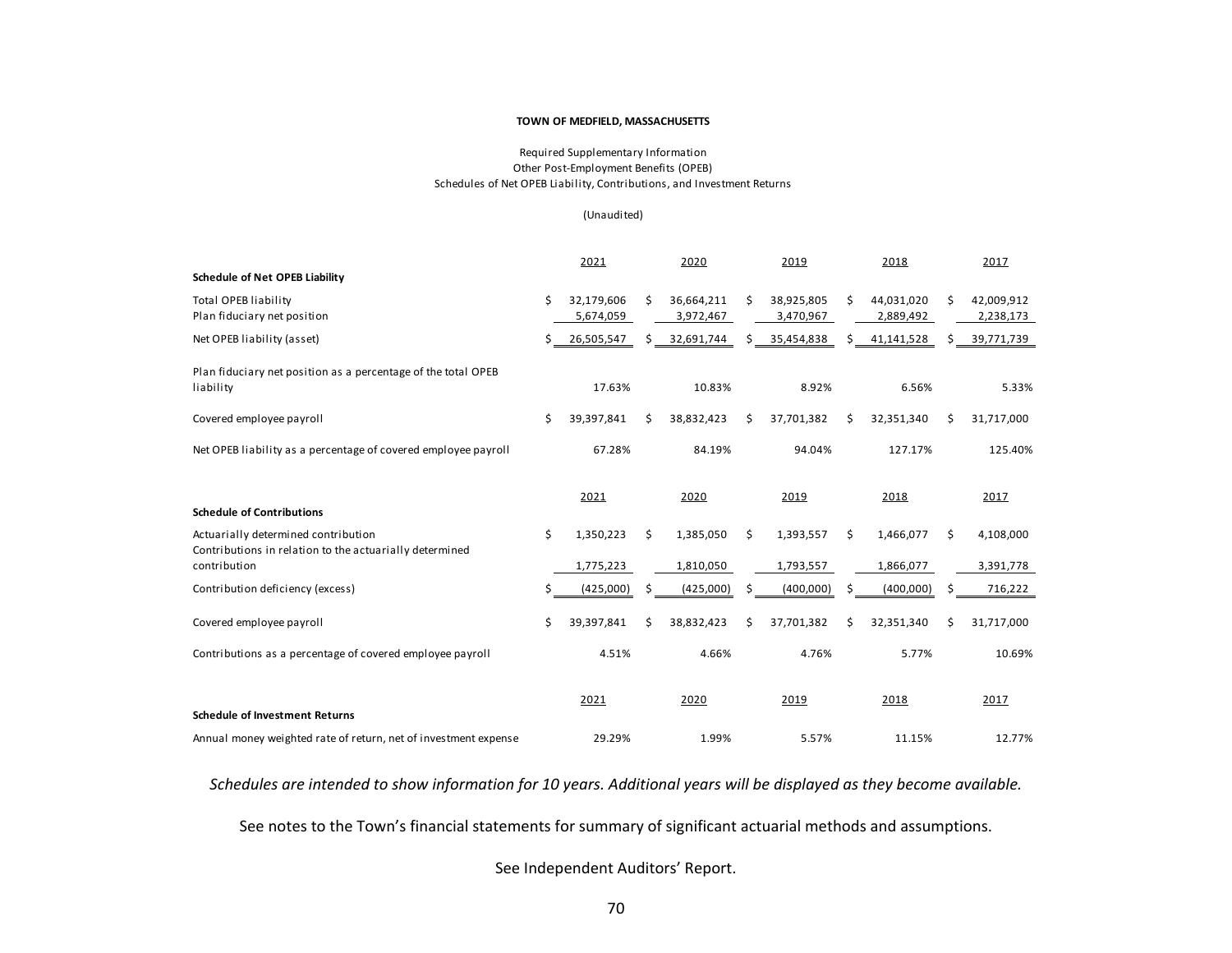

# **REPORT ON INTERNAL CONTROL OVER FINANCIAL REPORTING AND ON COMPLIANCE AND OTHER MATTERS BASED ON AN AUDIT OF FINANCIAL STATEMENTS PERFORMED IN ACCORDANCE WITH**  *GOVERNMENT AUDITING STANDARDS*

## **INDEPENDENT AUDITORS' REPORT**

To the Board of Selectmen Town of Medfield, Massachusetts

We have audited, in accordance with the auditing standards generally accepted in the United States of America and the standards applicable to financial audits contained in *Government Auditing Standards*  issued by the Comptroller General of the United States, the financial statements of the governmental activities, the business‐type activities, each major fund, and the aggregate remaining fund information of the Town of Medfield, Massachusetts (the Town), as of and for the year ended June 30, 2021, and the related notes to the financial statements, which collectively comprise the Town's basic financial statements, and have issued our report thereon dated March 25, 2022.

## *Internal Control Over Financial Reporting*

In planning and performing our audit of the financial statements, we considered the Town's internal control over financial reporting (internal control) as a basis for designing procedures that are appropriate in the circumstances for the purpose of expressing our opinions on the financial statements, but not for the purpose of expressing an opinion on the effectiveness of the Town's internal control. Accordingly, we do not express an opinion on the effectiveness of the Town's internal control.

A *deficiency in internal control* exists when the design or operation of a control does not allow management or employees, in the normal course of performing their assigned functions, to prevent, or detect and correct, misstatements on a timely basis. A *material weakness* is a deficiency, or a combination of deficiencies, in internal control such that there is a reasonable possibility that a material misstatement of the entity's financial statements will not be prevented, or detected and corrected on a timely basis. A *significant deficiency* is a deficiency, or a combination of deficiencies, in internal control that is less severe than a material weakness, yet important enough to merit attention by those charged with governance.

Merrimack, New Hampshire Andover, Massachusetts Greenfield, Massachusetts Ellsworth, Maine